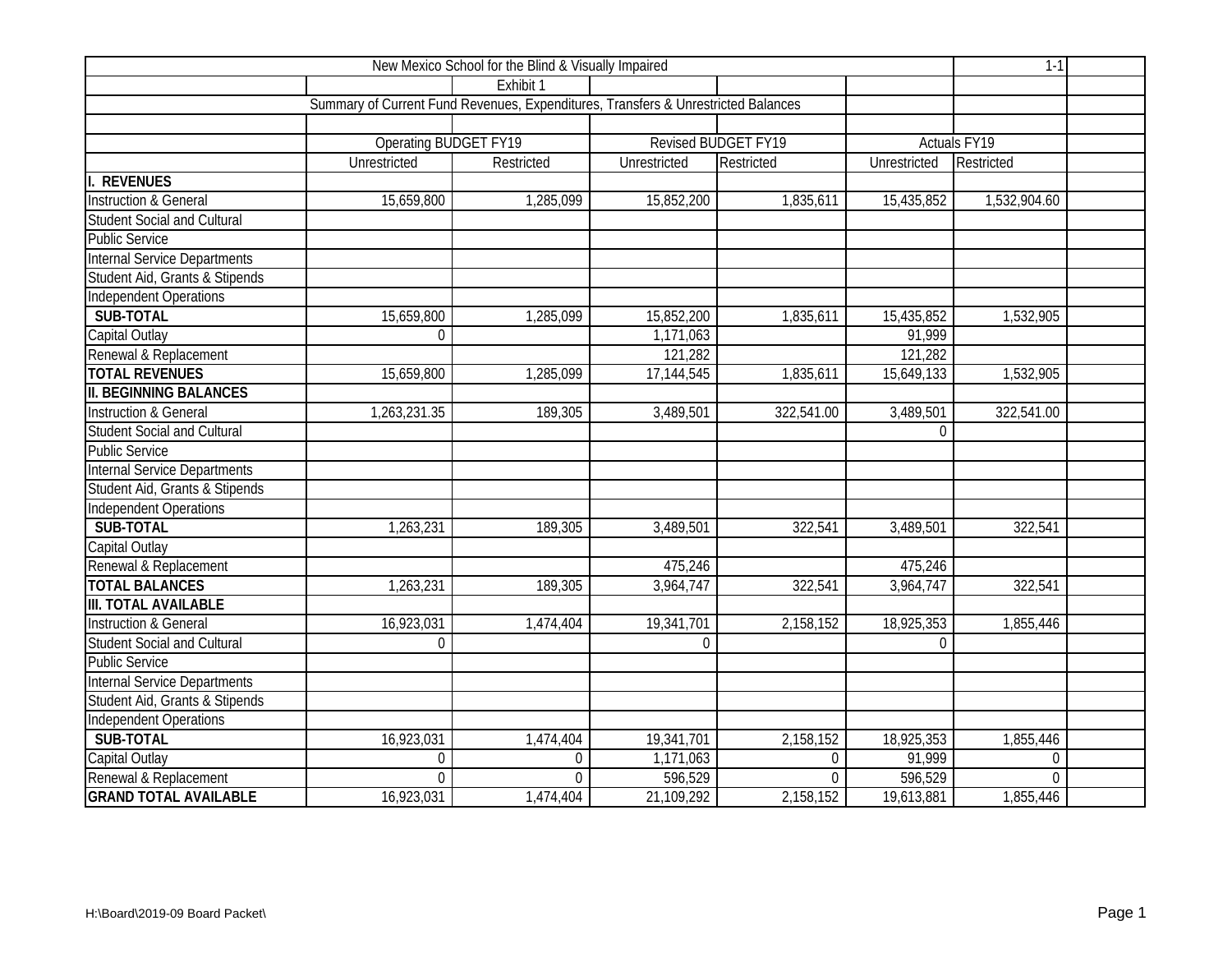|                                     | $1-2$                                                                             |                |                     |                     |                |                     |  |
|-------------------------------------|-----------------------------------------------------------------------------------|----------------|---------------------|---------------------|----------------|---------------------|--|
|                                     |                                                                                   | Exhibit 1      |                     |                     |                |                     |  |
|                                     | Summary of Current Fund Revenues, Expenditures, Transfers & Unrestricted Balances |                |                     |                     |                |                     |  |
|                                     |                                                                                   |                |                     |                     |                |                     |  |
|                                     | <b>Operating BUDGET FY19</b>                                                      |                |                     | Revised BUDGET FY19 |                | <b>Actuals FY19</b> |  |
|                                     | Unrestricted                                                                      | Restricted     | Unrestricted        | Restricted          | Unrestricted   | Restricted          |  |
| <b>IV. EXPENDITURES</b>             |                                                                                   |                |                     |                     |                |                     |  |
| Instruction & General               | 16,184,553                                                                        | 1,285,099      | 16,184,553          | 1,664,611           | 14,359,352     | 1,188,804           |  |
| <b>Student Social and Cultural</b>  |                                                                                   |                |                     |                     |                |                     |  |
| Research                            |                                                                                   |                |                     |                     |                |                     |  |
| <b>Public Service</b>               |                                                                                   |                |                     |                     |                |                     |  |
| Internal Service Departments        |                                                                                   |                |                     |                     |                |                     |  |
| Student Aid, Grants & Stipends      |                                                                                   |                |                     |                     |                |                     |  |
| Independent Operations              |                                                                                   |                |                     |                     |                |                     |  |
| SUB-TOTAL                           | 16,184,553                                                                        | 1,285,099      | 16,184,553          | 1,664,611           | 14,359,352     | 1,188,804           |  |
| Capital Outlay                      | 1,100,000                                                                         |                | 2,271,063           |                     | 408,788        |                     |  |
| Renewal & Replacement               | 84,000                                                                            |                | 630,129             |                     | 299,742        |                     |  |
| <b>TOTAL EXPENDITURES</b>           | 17,368,553                                                                        | 1,285,099      | 19,085,745          | 1,664,611           | 15,067,882     | 1,188,804           |  |
| V. TRANSFERS IN (OUT)               |                                                                                   |                |                     |                     |                |                     |  |
| <b>Instruction &amp; General</b>    | (88, 479)                                                                         | $\mathbf 0$    | (1, 184, 000)       | $\Omega$            | (400, 789)     | $\overline{0}$      |  |
| <b>Student Social and Cultural</b>  |                                                                                   |                |                     |                     |                |                     |  |
| <b>Public Service</b>               |                                                                                   |                |                     |                     |                |                     |  |
| Internal Service Departments        |                                                                                   |                |                     |                     |                |                     |  |
| Student Aid, Grants & Stipends      |                                                                                   |                |                     |                     |                |                     |  |
| <b>Independent Operations</b>       |                                                                                   |                |                     |                     |                |                     |  |
| SUB-TOTAL                           | (88, 479)                                                                         | $\overline{0}$ | (1, 184, 000)       | $\Omega$            | (400, 789)     | $\Omega$            |  |
| Capital Outlay                      | 1,100,000                                                                         |                | 1,100,000           |                     | 316,789        |                     |  |
| Renewal & Replacement               | 84,000                                                                            |                | 84,000              |                     | 84,000         |                     |  |
| <b>TOTAL NET TRANSFERS</b>          | 1,095,521                                                                         | $\overline{0}$ | $\mathbf{0}$        | $\theta$            | $\overline{0}$ | $\overline{0}$      |  |
| <b>VI. ENDING BALANCES</b>          |                                                                                   |                |                     |                     |                |                     |  |
| <b>Instruction &amp; General</b>    | 650,000                                                                           | 189,305        | 1,973,148           | 493,541             | 4,165,212      | 666,642             |  |
| <b>Student Social and Cultural</b>  | 0                                                                                 | $\Omega$       | $\Omega$            | $\Omega$            | $\overline{0}$ | $\Omega$            |  |
| <b>Public Service</b>               |                                                                                   |                |                     |                     |                |                     |  |
| <b>Internal Service Departments</b> |                                                                                   |                |                     |                     |                |                     |  |
| Student Aid, Grants & Stipends      |                                                                                   |                |                     |                     |                |                     |  |
| SUB-TOTAL                           | 650,000                                                                           | 189,305        | 1,973,148           | 493,541             | 4,165,212      | 666,642             |  |
| Capital Outlay                      |                                                                                   |                |                     |                     |                |                     |  |
| Renewals & Replacement              |                                                                                   |                | 50,399              | $\mathbf 0$         | 380,787        | $\overline{0}$      |  |
| <b>Subtotal Plant Funds</b>         | $\Omega$                                                                          | $\Omega$       | $\overline{50,399}$ | $\Omega$            | 380,787        | $\overline{0}$      |  |
| <b>TOTAL BALANCES</b>               | 650,000                                                                           | 189,305        | 2,023,547           | 493,541             | 4,545,999      | 666,642             |  |
| <b>EXPEND, TRANS &amp; BALANCES</b> | 16,923,031                                                                        | 1,474,404      | 21,109,292          | 2,158,152           | 19,613,881     | 1,855,446           |  |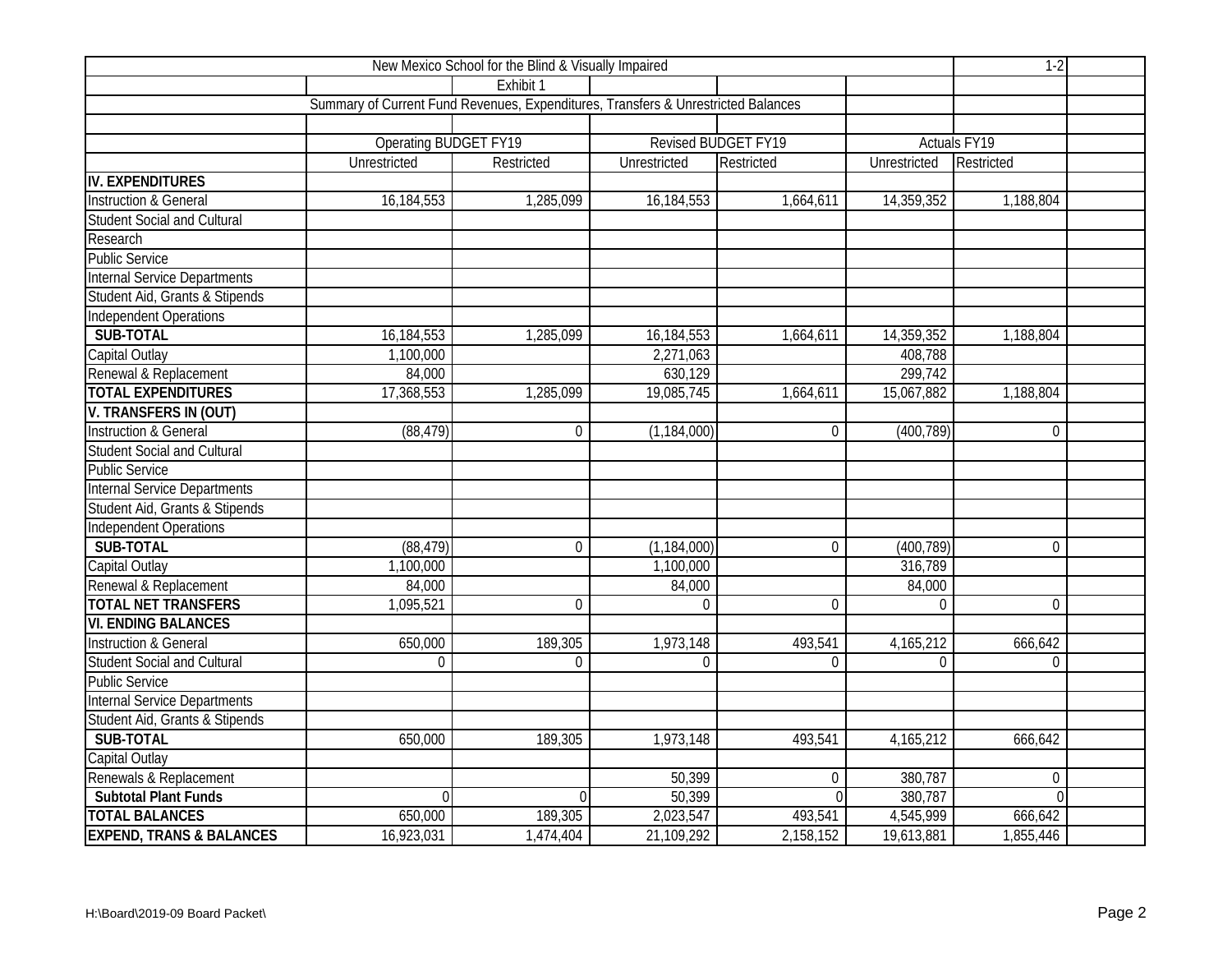|                                            |                              | New Mexico School for the Blind & Visually Impaired |                            |                |                | $2-1$               |  |
|--------------------------------------------|------------------------------|-----------------------------------------------------|----------------------------|----------------|----------------|---------------------|--|
|                                            |                              | Fxhibit 2                                           |                            |                |                |                     |  |
|                                            |                              | Summary of Instruction & General                    |                            |                |                |                     |  |
|                                            |                              |                                                     |                            |                |                |                     |  |
|                                            | <b>Operating BUDGET FY19</b> |                                                     | <b>Revised BUDGET FY19</b> |                |                | <b>Actuals FY19</b> |  |
|                                            | Unrestricted                 | Restricted                                          | Unrestricted               | Restricted     | Unrestricted   | Restricted          |  |
| <b>REVENUES</b>                            |                              |                                                     |                            |                |                |                     |  |
| <b>Tuition and Miscellaneous Fees</b>      | 0                            | $\Omega$                                            | $\Omega$                   | $\Omega$       | $\overline{0}$ | $\Omega$            |  |
| <b>Federal Govt Appropriations</b>         | $\overline{0}$               | $\overline{0}$                                      | $\overline{0}$             | $\Omega$       | $\overline{0}$ | $\overline{0}$      |  |
| <b>State Govt Appropriations</b>           | 1,327,800                    | 150,000                                             | 1,327,800                  | 412,996.06     | 1,327,800      | 150,000             |  |
| <b>Federal Govt Grants &amp; Contracts</b> | $\mathbf 0$                  | 130,499                                             | $\Omega$                   | 157,219.06     | $\overline{0}$ | 135,386             |  |
| <b>State Govt Grants &amp; Contracts</b>   | $\overline{0}$               | 956,600                                             | $\Omega$                   | 1,132,294.68   | $\mathbf{0}$   | 1,163,475           |  |
| Private Gifts, Grants & Contracts (dona    | 5,000                        | 48,000                                              | 4,400                      | 133,101.01     | 2,511          | 84,044              |  |
| Endowments, Land, Permanent Fund           | 14,250,000                   | $\overline{0}$                                      | 14,358,000                 | $\mathbf{0}$   | 13,950,153     | $\overline{0}$      |  |
| <b>Other Sources</b>                       | 77,000                       | $\Omega$                                            | 162,000                    | $\overline{0}$ | 155,388        | $\overline{0}$      |  |
| SUB-TOTAL                                  | 15,659,800                   | 1,285,099                                           | 15,852,200                 | 1,835,610.81   | 15,435,852     | 1,532,905           |  |
| Capital Outlay                             |                              |                                                     |                            |                |                |                     |  |
| Renewal & Replacement                      |                              |                                                     |                            |                |                |                     |  |
| <b>TOTAL REVENUES</b>                      | 15,659,800                   | 1,285,099                                           | 15,852,200                 | 1,835,611      | 15,435,852     | 1,532,905           |  |
| <b>BEGINNING BALANCES</b>                  | 1,263,231.35                 | 189,305                                             | 3,489,501                  | 322,541        | 3,489,501      | 322,541             |  |
| <b>TOTAL AVAILABLE</b>                     | 16,923,031                   | 1,474,404                                           | 19,341,701                 | 2,158,152      | 18,925,353     | 1,855,446           |  |
| <b>EXPENDITURES</b>                        |                              |                                                     |                            |                |                |                     |  |
| Instruction                                | 5,807,573                    | 157,600.00                                          | 5,393,586                  | 199,193        | 5,026,358      | 171,574             |  |
| Academic Support                           | 3,738,546                    | 445,499.31                                          | 3,828,285                  | 520,421        | 3,577,999      | 488,981             |  |
| <b>Student Services</b>                    | 2,012,252                    | 676,900.00                                          | 2,127,030                  | 939,896        | 1,631,100      | 526,900             |  |
| Institutional Support                      | 2,637,913                    | 5,100.00                                            | 2,727,071                  | 5,100          | 2,379,773      | 1,349               |  |
| Operation & Maintenance of Plant           | 1,988,268                    |                                                     | 2,108,580                  | $\Omega$       | 1,744,122      | $\Omega$            |  |
| SUB-TOTAL                                  | 16,184,553                   | 1,285,099                                           | 16, 184, 553               | 1,664,611      | 14,359,352     | 1,188,804           |  |
| Capital Outlay                             |                              |                                                     |                            |                |                |                     |  |
| Renewal & Replacement                      |                              |                                                     |                            |                |                |                     |  |
| <b>TOTAL EXPENDITURES</b>                  | 16,184,553                   | 1,285,099                                           | 16,184,553                 | 1,664,611      | 14,359,352     | 1,188,804           |  |
| TRANSFERS (IN) OUT OF I&G                  |                              |                                                     |                            |                |                |                     |  |
| Non-Mandatory Transfers - I&G              |                              |                                                     |                            |                |                |                     |  |
| Renewals & Replacements                    | 84,000                       |                                                     | 84,000                     |                | 84,000         |                     |  |
| Major Capital Outlay                       |                              |                                                     |                            |                |                |                     |  |
| Minor Capital Outlay                       | 1,100,000                    |                                                     | 1,100,000                  |                | 316,789        |                     |  |
| Non-B udgetary Exhibits:                   |                              |                                                     |                            |                |                |                     |  |
| Quasi-Endowment Fund                       | (1,095,521.00)               |                                                     |                            |                | $\overline{0}$ |                     |  |
| <b>TOTAL NET TRANSFERS</b>                 | 88,479                       | $\overline{0}$                                      | 1,184,000                  | $\Omega$       | 400,789        | $\overline{0}$      |  |
| <b>ENDING BALANCE</b>                      | 650,000                      | 189,305                                             | 1,973,148                  | 493,541        | 4,165,212      | 666,642             |  |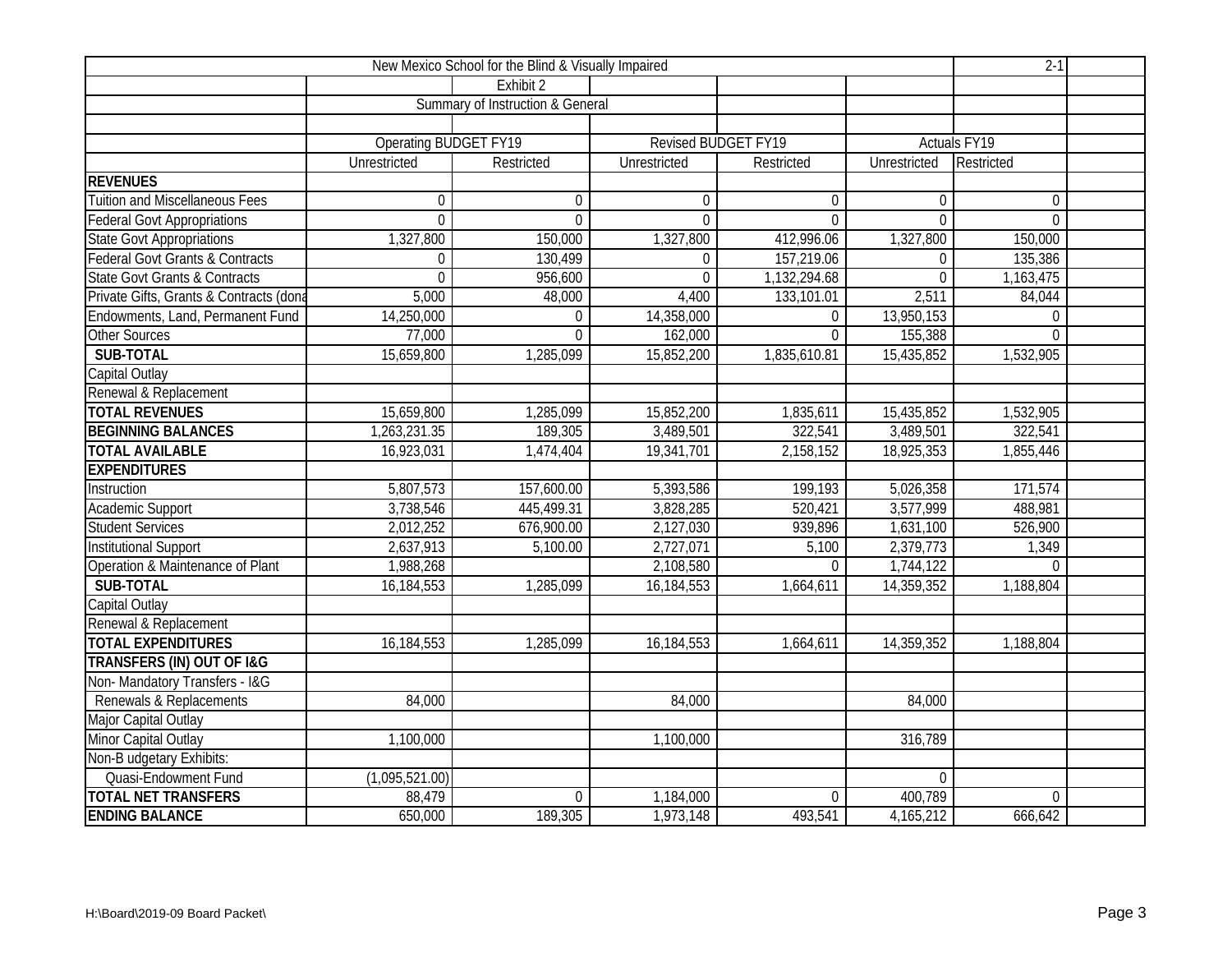| New Mexico School for the Blind & Visually Impaired |                              |                             |                     |                     |                     |                     |  |  |  |  |
|-----------------------------------------------------|------------------------------|-----------------------------|---------------------|---------------------|---------------------|---------------------|--|--|--|--|
|                                                     |                              | Exhibit 1A                  |                     |                     |                     |                     |  |  |  |  |
|                                                     |                              | <b>Details of Transfers</b> |                     |                     |                     |                     |  |  |  |  |
|                                                     | <b>Operating BUDGET FY19</b> |                             |                     | Revised BUDGET FY19 |                     | <b>Actuals FY19</b> |  |  |  |  |
|                                                     | Unrestricted                 | Restricted                  | <b>Unrestricted</b> | Restricted          | <b>Unrestricted</b> | Restricted          |  |  |  |  |
| A. Instruction & General Transfers                  |                              |                             |                     |                     |                     |                     |  |  |  |  |
| Non-Mandatory                                       |                              |                             |                     |                     |                     |                     |  |  |  |  |
| I & G (from Quasi-Endowment)                        | (1,095,521)                  |                             | $\mathbf{0}$        |                     | $\mathbf 0$         |                     |  |  |  |  |
| 18G                                                 |                              |                             |                     |                     |                     |                     |  |  |  |  |
| <b>Public Service</b>                               |                              |                             |                     |                     |                     |                     |  |  |  |  |
| <b>Auxiliary Enterprises</b>                        |                              |                             |                     |                     |                     |                     |  |  |  |  |
| Capital Outlay                                      | 1,100,000                    |                             | 1,100,000           |                     | 316,789             |                     |  |  |  |  |
| Subtotal Non-Mandatory                              | 4,479                        | 0                           | 1,100,000           | 0                   | 316,789             | $\overline{0}$      |  |  |  |  |
| Required                                            |                              |                             |                     |                     |                     |                     |  |  |  |  |
| 1&G                                                 |                              |                             |                     |                     |                     |                     |  |  |  |  |
| <b>Student Aid</b>                                  |                              |                             |                     |                     |                     |                     |  |  |  |  |
| Capital Outlay                                      |                              |                             |                     |                     |                     |                     |  |  |  |  |
| Renewal and Replacement                             | 84,000                       |                             | 84,000              |                     | 84,000              |                     |  |  |  |  |
| <b>Subtotal Required</b>                            | 84,000                       | $\overline{0}$              | 84,000              | $\overline{0}$      | 84,000              | $\mathbf 0$         |  |  |  |  |
| <b>TOTAL TRANSFERS (EXH 2)</b>                      | 88,479                       | $\Omega$                    | 1,184,000           | $\overline{0}$      | 400,789             | $\overline{0}$      |  |  |  |  |
| B. Student Soc & Cultural Dev Transfers             |                              |                             |                     |                     |                     |                     |  |  |  |  |
| <b>TOTAL TRANSFERS (EXH 15)</b>                     | $\mathbf 0$                  | $\overline{0}$              | $\mathbf 0$         | 0                   | $\mathbf 0$         | $\overline{0}$      |  |  |  |  |
|                                                     |                              |                             |                     |                     |                     |                     |  |  |  |  |
| C. Research Transfers                               |                              |                             |                     |                     |                     |                     |  |  |  |  |
| <b>TOTAL TRANSFERS (EXH 16)</b>                     | $\mathbf 0$                  | 0                           | $\theta$            | 0                   | 0                   | $\overline{0}$      |  |  |  |  |
| D. Public Service Transfers                         |                              |                             |                     |                     |                     |                     |  |  |  |  |
| Non-Mandatory I & G                                 |                              |                             |                     |                     |                     |                     |  |  |  |  |
| <b>TOTAL TRANSFERS (EXH 17)</b>                     | $\mathbf 0$                  | $\mathbf 0$                 | $\boldsymbol{0}$    | $\overline{0}$      | $\mathbf 0$         | $\overline{0}$      |  |  |  |  |
| E. Internal Service Transfers                       |                              |                             |                     |                     |                     |                     |  |  |  |  |
| <b>TOTAL TRANSFERS (EXH 18)</b>                     | $\overline{0}$               | $\overline{0}$              | $\overline{0}$      | $\overline{0}$      | $\overline{0}$      | $\mathbf 0$         |  |  |  |  |
| F. Student Aid Grants & Stipends Transfers          |                              |                             |                     |                     |                     |                     |  |  |  |  |
|                                                     |                              |                             |                     |                     |                     |                     |  |  |  |  |
| <b>TOTAL TRANSFERS (EXH 19)</b>                     | $\boldsymbol{0}$             | $\boldsymbol{0}$            | $\boldsymbol{0}$    | $\overline{0}$      | $\boldsymbol{0}$    | $\overline{0}$      |  |  |  |  |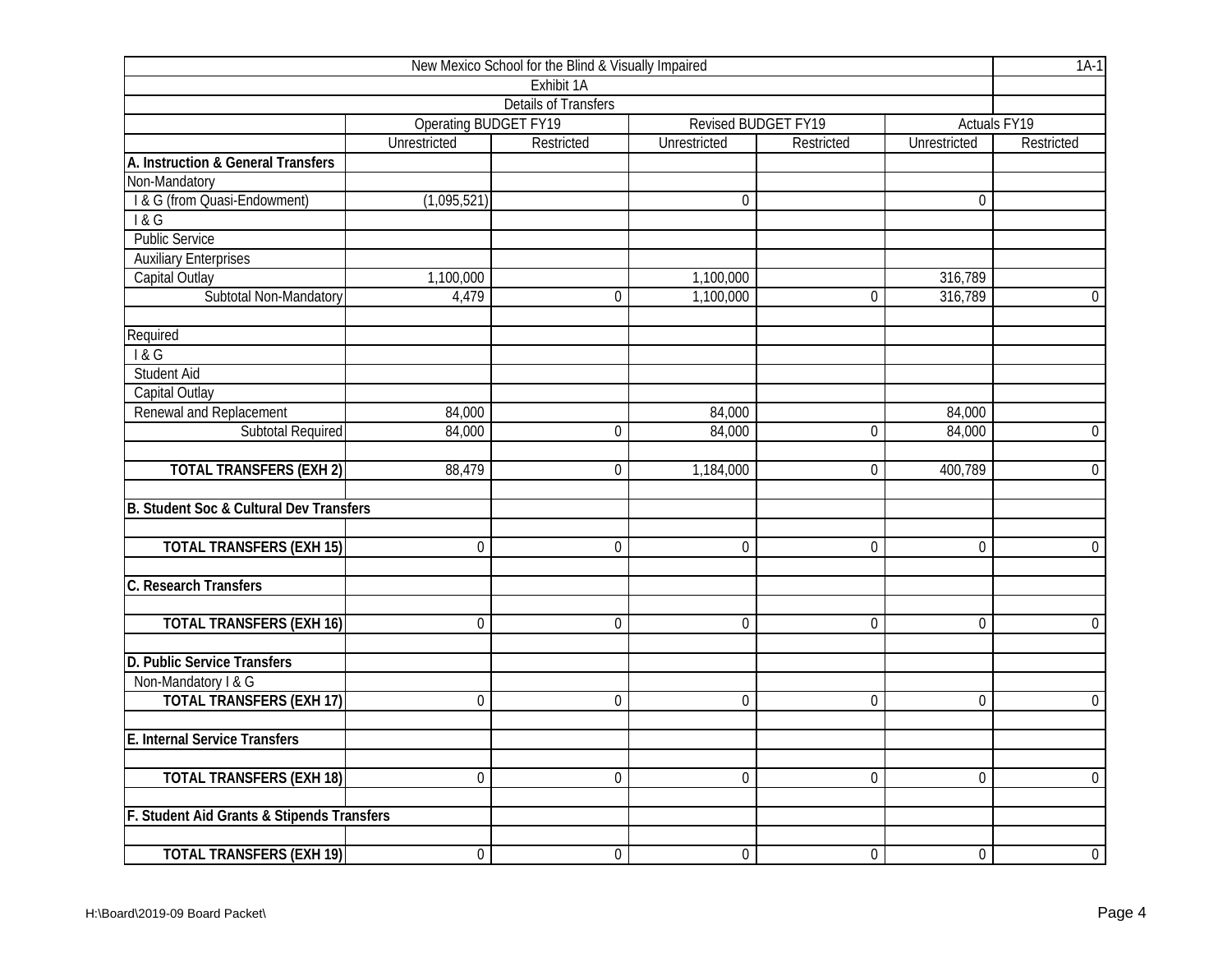|                                      |                              | New Mexico School for the Blind & Visually Impaired |                            |                  |                | $1A-2$              |
|--------------------------------------|------------------------------|-----------------------------------------------------|----------------------------|------------------|----------------|---------------------|
|                                      |                              | Exhibit 1A                                          |                            |                  |                |                     |
|                                      |                              | <b>Details of Transfers</b>                         |                            |                  |                |                     |
|                                      |                              |                                                     |                            |                  |                |                     |
|                                      | <b>Operating BUDGET FY19</b> |                                                     | <b>Revised BUDGET FY19</b> |                  |                | <b>Actuals FY19</b> |
|                                      | Unrestricted                 | Restricted                                          | Unrestricted               | Restricted       | Unrestricted   | Restricted          |
| G. Auxiliary Enterprises Transfers   |                              |                                                     |                            |                  |                |                     |
|                                      |                              |                                                     |                            |                  |                |                     |
| <b>TOTAL TRANSFERS (EXH 20)</b>      | $\Omega$                     | $\theta$                                            | $\theta$                   | $\overline{0}$   | $\mathbf{0}$   | $\Omega$            |
|                                      |                              |                                                     |                            |                  |                |                     |
| H. Intercollegiate Transfers         |                              |                                                     |                            |                  |                |                     |
|                                      |                              |                                                     |                            |                  |                |                     |
| <b>TOTAL TRANSFERS (EXH 21)</b>      | $\mathbf 0$                  | $\mathbf{0}$                                        | $\mathbf 0$                | $\mathbf 0$      | $\overline{0}$ | $\overline{0}$      |
|                                      |                              |                                                     |                            |                  |                |                     |
| I. Independent Operations Transfers  |                              |                                                     |                            |                  |                |                     |
|                                      |                              |                                                     |                            |                  |                |                     |
| <b>TOTAL TRANSFERS (EXH 22)</b>      | 0                            | $\mathbf{0}$                                        | $\mathbf 0$                | $\mathbf 0$      | $\mathbf 0$    | $\overline{0}$      |
|                                      |                              |                                                     |                            |                  |                |                     |
| J. Capital Outlay Transfers          |                              |                                                     |                            |                  |                |                     |
| Non-Mandatory                        |                              |                                                     |                            |                  |                |                     |
| I & G - To Capital Outlay            | (1, 100, 000)                |                                                     | (1,100,000)                |                  | (316, 789)     |                     |
| BR&R to Capital Outlay               |                              |                                                     |                            |                  |                |                     |
| Subtotal Non-Mandatory               | (1,100,000)                  | $\theta$                                            | (1,100,000)                | 0                | (316, 789)     | $\overline{0}$      |
| Required                             |                              |                                                     |                            |                  |                |                     |
| 1&G                                  |                              |                                                     |                            |                  |                |                     |
| <b>Subtotal Required</b>             | 0                            | $\mathbf 0$                                         | $\boldsymbol{0}$           | $\boldsymbol{0}$ | $\mathbf{0}$   | $\overline{0}$      |
| <b>TOTAL TRANSFERS (EXH I)</b>       | (1,100,000)                  | $\theta$                                            | (1,100,000)                | 0                | (316, 789)     | $\overline{0}$      |
|                                      |                              |                                                     |                            |                  |                |                     |
| K. Renewal and Replacement Transfers |                              |                                                     |                            |                  |                |                     |
| Required I & G                       | (84,000)                     |                                                     | (84,000)                   |                  | (84,000)       |                     |
| <b>BR&amp;R</b> to Capital Outlay    | $\Omega$                     |                                                     | $\Omega$                   |                  | $\Omega$       |                     |
| <b>TOTAL TRANSFERS (EXH II)</b>      | (84,000)                     | $\theta$                                            | (84,000)                   | 0                | (84,000)       | $\mathbf 0$         |
|                                      |                              |                                                     |                            |                  |                |                     |
| <b>Total Net Transfers</b>           | (1,095,521)                  | $\boldsymbol{0}$                                    | $\mathbf 0$                | $\boldsymbol{0}$ | (0)            | $0\,$               |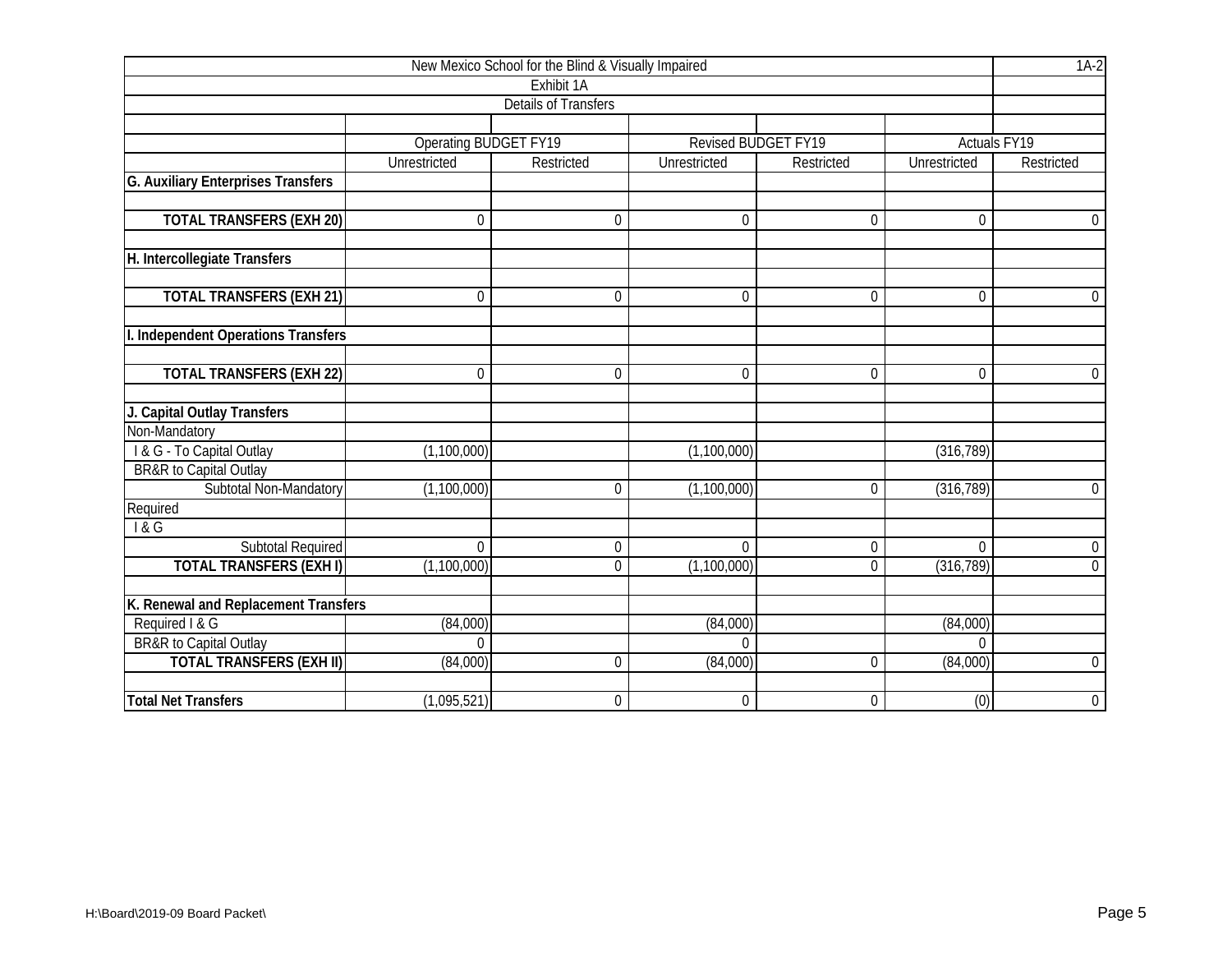|                            | New Mexico School for the Blind & Visually Impaired     |                       |                            |            |                         | $4-1$      |  |  |  |  |  |  |
|----------------------------|---------------------------------------------------------|-----------------------|----------------------------|------------|-------------------------|------------|--|--|--|--|--|--|
|                            |                                                         | Exhibit 4             |                            |            |                         |            |  |  |  |  |  |  |
|                            | Governmental Appropriations for Instruction and General |                       |                            |            |                         |            |  |  |  |  |  |  |
|                            |                                                         | Operating BUDGET FY19 | <b>Revised BUDGET FY19</b> |            | Actuals <sub>FY19</sub> |            |  |  |  |  |  |  |
|                            | Unrestricted                                            | Restricted            | Unrestricted               | Restricted | Unrestricted            | Restricted |  |  |  |  |  |  |
| <b>General Instruction</b> | 770,800                                                 |                       | 770,800                    |            | 770,800                 |            |  |  |  |  |  |  |
| BR&R                       | 84,000                                                  |                       | 84,000                     |            | 84,000                  |            |  |  |  |  |  |  |
| Aviation                   | 150,000<br>412,996<br>0                                 |                       |                            |            |                         |            |  |  |  |  |  |  |
| Low Vision Clinic - SB611  | 111,100                                                 |                       | 111,100                    |            | 111,100                 |            |  |  |  |  |  |  |
| Early Childhood Program    | 361,900                                                 |                       | 361,900                    |            | 361,900                 |            |  |  |  |  |  |  |
| <b>TOTAL</b>               | 1,327,800                                               | 150,000               | 1,327,800                  | 412,996    | 1,327,800               | 150,000    |  |  |  |  |  |  |
|                            |                                                         |                       |                            |            |                         |            |  |  |  |  |  |  |
|                            |                                                         |                       |                            |            |                         |            |  |  |  |  |  |  |
|                            |                                                         |                       |                            |            |                         |            |  |  |  |  |  |  |
|                            |                                                         |                       |                            |            |                         |            |  |  |  |  |  |  |
|                            |                                                         |                       |                            |            |                         |            |  |  |  |  |  |  |
|                            |                                                         |                       |                            |            |                         |            |  |  |  |  |  |  |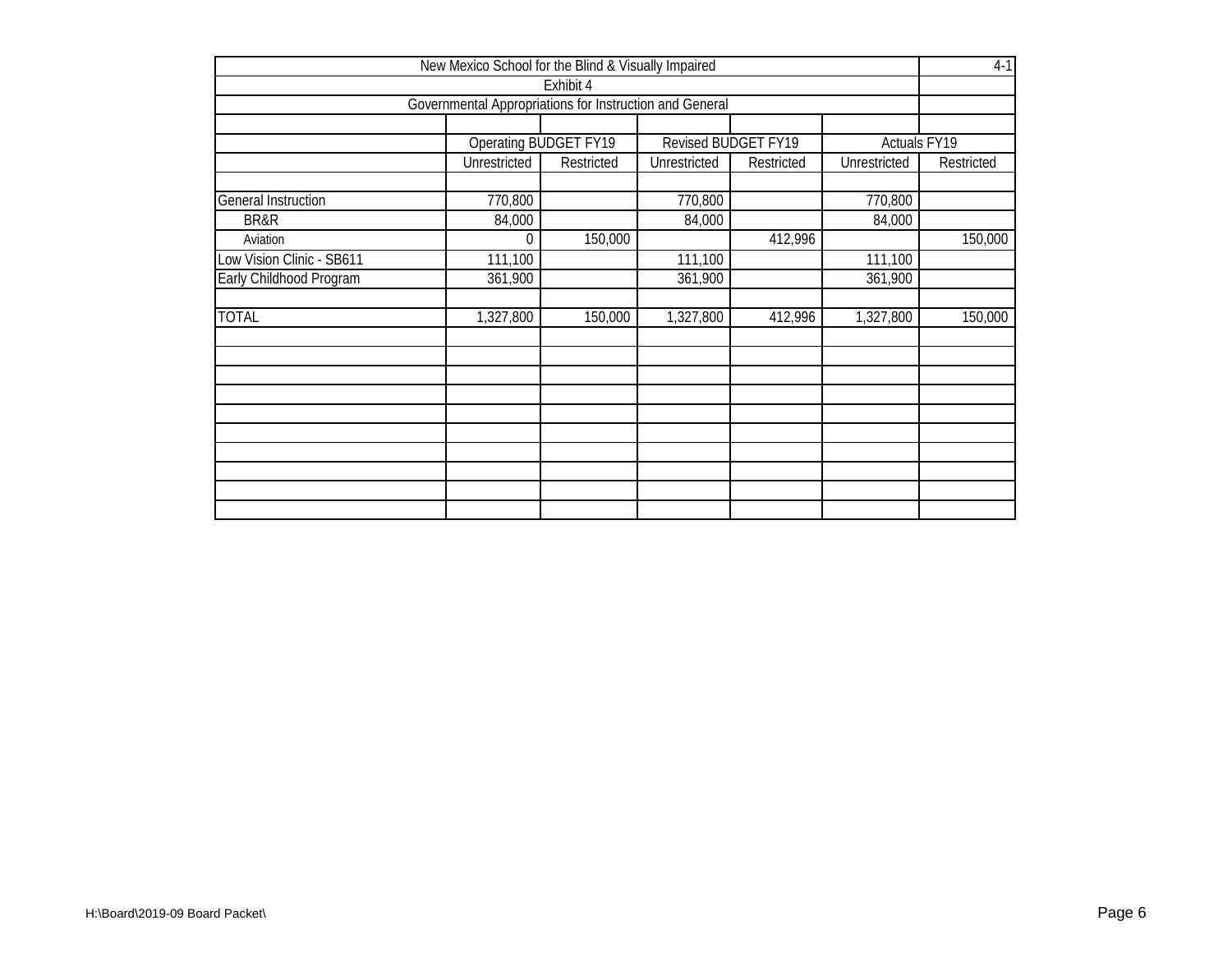|                                 | New Mexico School for the Blind & Visually Impaired         |            |                     |            |                     | $5-1$      |
|---------------------------------|-------------------------------------------------------------|------------|---------------------|------------|---------------------|------------|
|                                 |                                                             | Exhibit 5  |                     |            |                     |            |
|                                 | Government Grants and Contracts for Instruction and General |            |                     |            |                     |            |
|                                 | Operating BUDGET FY19                                       |            | Revised BUDGET FY19 |            | Actuals FY19        |            |
|                                 | Unrestricted                                                | Restricted | <b>Unrestricted</b> | Restricted | <b>Unrestricted</b> | Restricted |
| Unrestricted                    |                                                             |            |                     |            |                     |            |
| Federal                         | 0.00                                                        |            | 0.00                | 0.00       | 0.00                |            |
| For Reporting Veterans          | 0.00                                                        |            | 0.00                | 0.00       | 0.00                |            |
| For Admin. Of Student Aid Prog. | 0.00                                                        |            | 0.00                | 0.00       | 0.00                |            |
| Cost of Educ.-Fellowship Prog   | 0.00                                                        |            | 0.00                | 0.00       | 0.00                |            |
| <b>CETA</b>                     | 0.00                                                        |            | 0.00                | 0.00       | 0.00                |            |
|                                 |                                                             |            |                     |            |                     |            |
| Total Federal (Exh. 2)          | 0.00                                                        |            | 0.00                | 0.00       | 0.00                | 0.00       |
|                                 |                                                             |            |                     |            |                     |            |
|                                 |                                                             |            |                     |            |                     |            |
| <b>State</b>                    |                                                             |            |                     |            |                     |            |
| <b>State Grants</b>             | 0.00                                                        | 0          | 0.00                |            | 0.00                |            |
| PED                             |                                                             |            |                     |            | 0.00                |            |
| Total State (Exh. 2)            | 0.00                                                        | 0          | 0.00                | 0.00       | 0.00                | 0.00       |
|                                 |                                                             |            |                     |            |                     |            |
| Local                           | 0.00                                                        | 0          | 0.00                | 0.00       | 0.00                |            |
|                                 |                                                             |            |                     |            |                     |            |
| Total Local (Exh. 2)            | 0.00                                                        |            | 0.00                | 0.00       | 0.00                | 0.00       |
| <b>Total Unrestricted</b>       | 0.00                                                        | 0          | 0.00                | 0.00       | 0.00                | 0.00       |
|                                 |                                                             |            |                     |            |                     |            |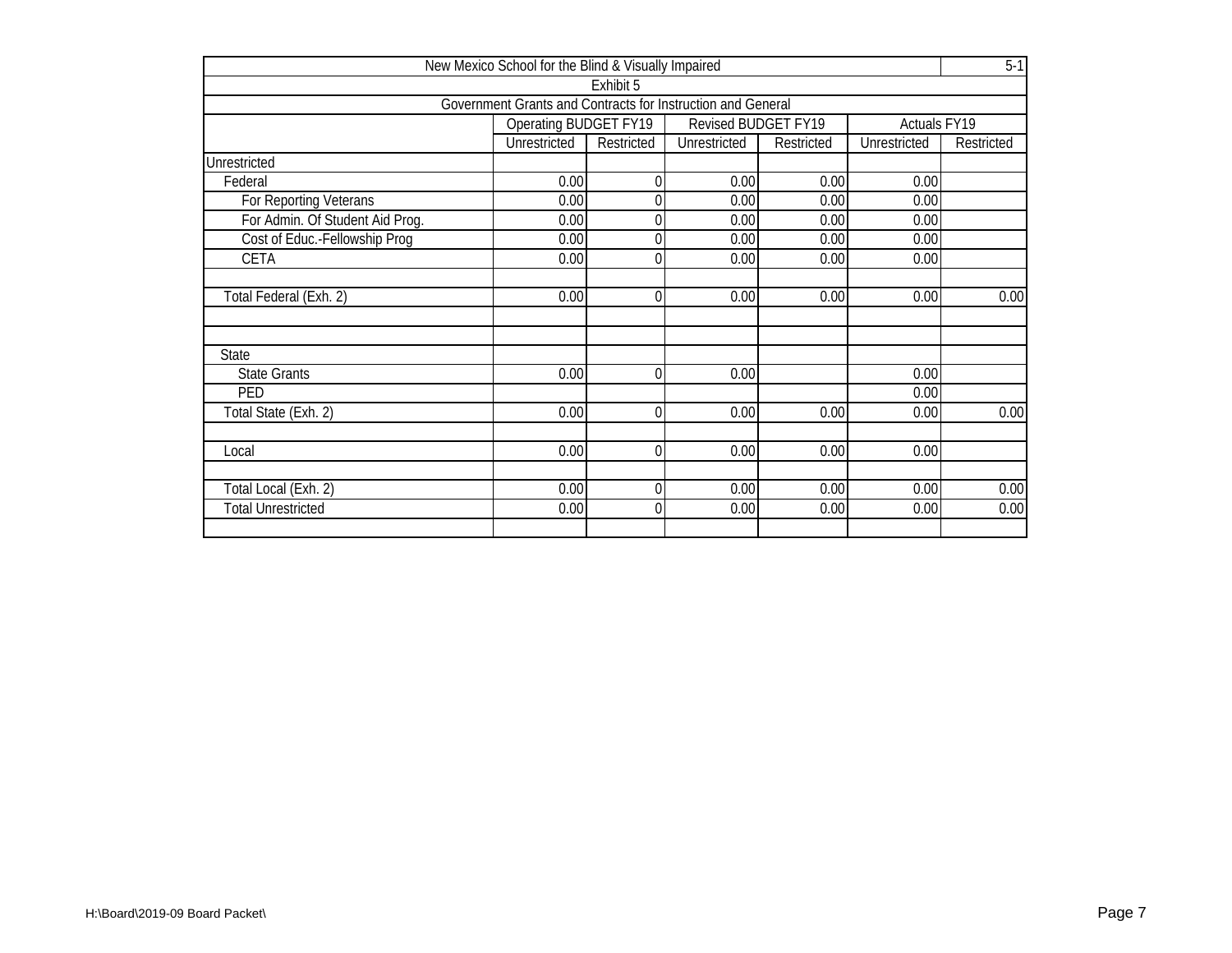| Restricted                      |      |         |      |           |             |              |
|---------------------------------|------|---------|------|-----------|-------------|--------------|
| Federal                         |      |         |      |           |             |              |
| <b>Library Grants</b>           | 0.00 | 0       | 0.00 | 0.00      | 0.00        |              |
| Instruction (Exh. 10)           | 0.00 |         |      |           |             |              |
| Academic Support (Exh. 11)      | 0.00 |         |      |           |             |              |
| Student Services (Exh. 12)      | 0.00 | O       | 0.00 |           |             | 0.00         |
| Institutional Support (Exh. 13) | 0.00 |         | 0.00 | 0.00      | 0.00        | 0.00         |
| O & M of Plant (Exh. 14)        | 0.00 |         | 0.00 | 0.00      | 0.00        | 0.00         |
| DOH - FIT - Video Project       |      |         |      |           |             |              |
| Navajo Nation                   |      | 97,499  |      | 97,499    |             | 92,568       |
| PED - IDEA B                    |      | 33,000  |      | 59,720    |             | 42,817       |
|                                 |      |         |      |           |             |              |
|                                 |      |         |      |           |             |              |
| Total Federal (Exh. 2)          | 0.00 | 130,499 | 0.00 | 157,219   | 0.00        | 135,386      |
| State                           | 0.00 |         |      |           | 0.00        |              |
| Medicaid                        |      | 955,000 |      | 1,126,000 |             | 1,162,200.23 |
| PED - State Textbooks           |      | 1,600   |      | 6,295     | 0.00        | 1,275        |
| PED - Resource Center           |      |         |      |           |             |              |
| Total State (Exh. 2)            | 0.00 | 956,600 | 0.00 | 1,132,295 | 0.00        | 1,163,475    |
|                                 |      |         |      |           |             |              |
| Local                           | 0.00 | 0.00    | 0.00 | 0.00      | 0.00        | 0.00         |
| Total Local (Exh. 2)            | 0.00 | 0.00    | 0.00 | 0.00      | $\mathbf 0$ | 0.00         |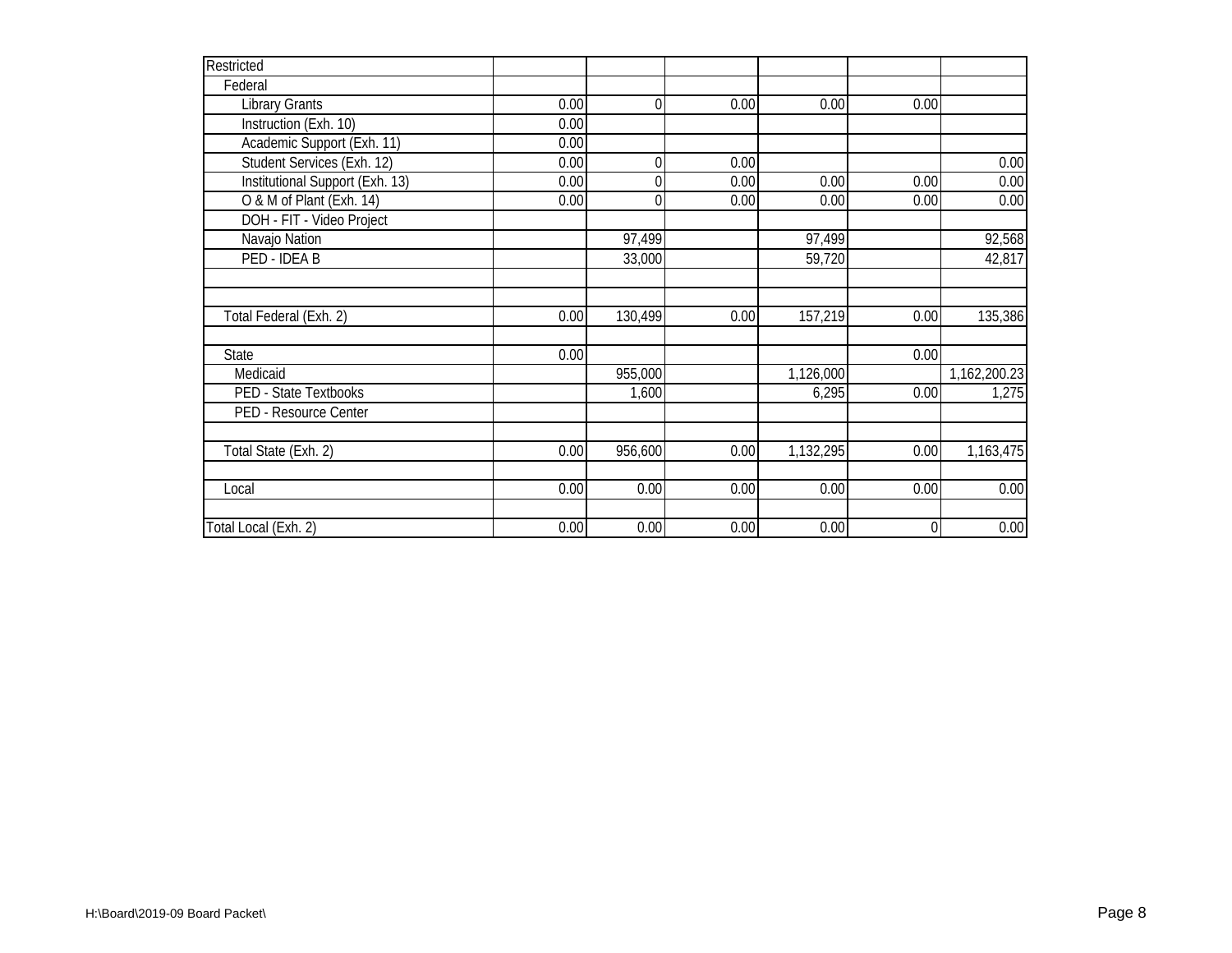| New Mexico School for the Blind & Visually Impaired                                    |       |        |       |         |       |        |  |  |  |  |  |
|----------------------------------------------------------------------------------------|-------|--------|-------|---------|-------|--------|--|--|--|--|--|
| Exhibit 6                                                                              |       |        |       |         |       |        |  |  |  |  |  |
| Private Gifts, Grants and Contracts for Instruction and General                        |       |        |       |         |       |        |  |  |  |  |  |
| <b>Operating Budget FY19</b><br><b>Revised Budget FY19</b><br><b>Actuals FY19</b>      |       |        |       |         |       |        |  |  |  |  |  |
| Unrestricted<br>Restricted<br>Restricted<br>Restricted<br>Unrestricted<br>Unrestricted |       |        |       |         |       |        |  |  |  |  |  |
| Minerals I & G Grant                                                                   |       |        |       |         |       |        |  |  |  |  |  |
| <b>Donations</b>                                                                       | 5,000 | 48,000 | 4,400 | 133,101 | 2,511 | 84,044 |  |  |  |  |  |
| Total (Exh. 2)                                                                         | 5,000 | 48,000 | 4,400 | 133,101 | 2,511 | 84,044 |  |  |  |  |  |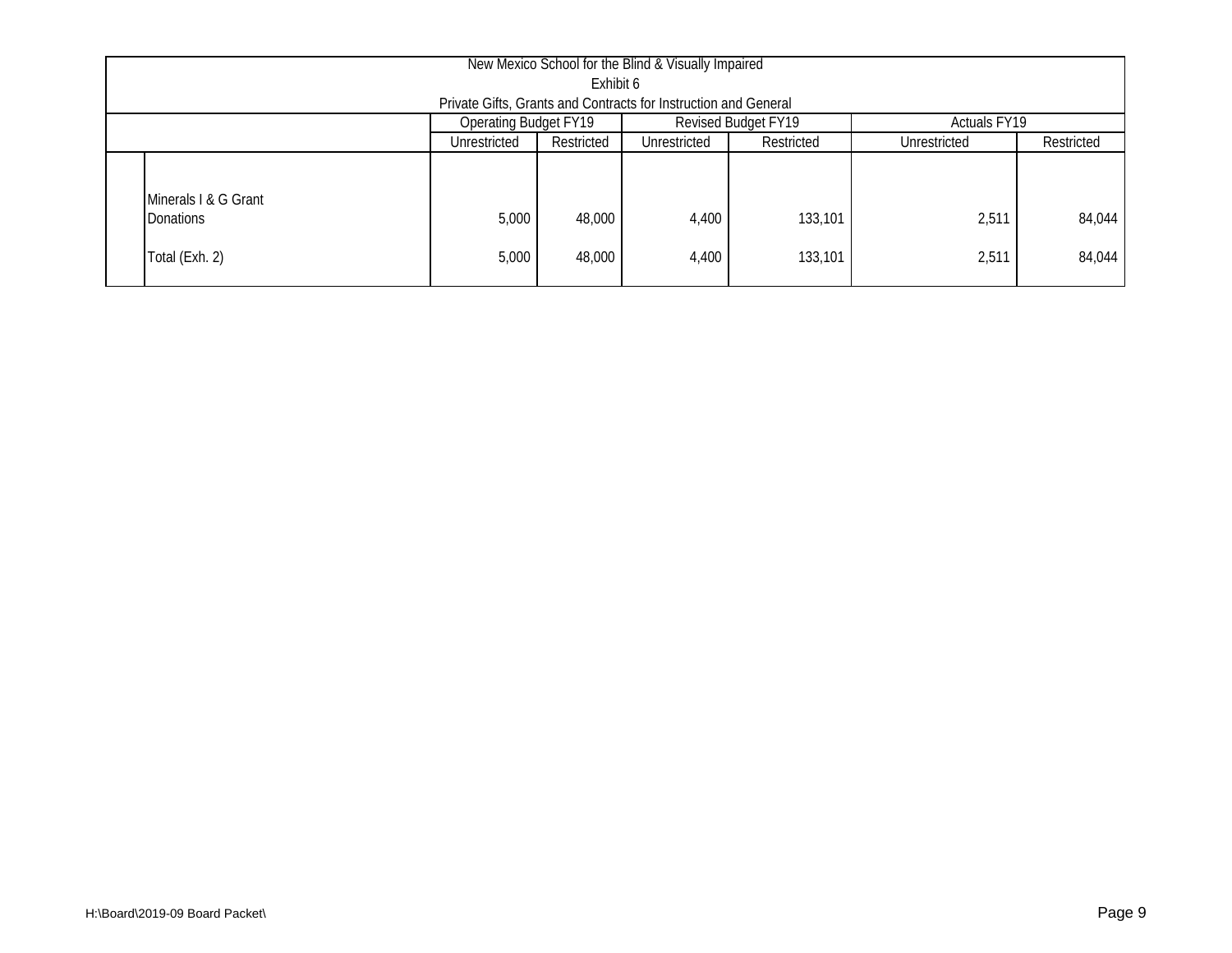|                                                                          | New Mexico School for the Blind & Visually Impaired                  |           |                            |  |              | $7-1$ |  |  |  |  |  |  |
|--------------------------------------------------------------------------|----------------------------------------------------------------------|-----------|----------------------------|--|--------------|-------|--|--|--|--|--|--|
|                                                                          |                                                                      | Exhibit 7 |                            |  |              |       |  |  |  |  |  |  |
|                                                                          | Endowment Income, Land Income, and Permanent Fund Income for I and G |           |                            |  |              |       |  |  |  |  |  |  |
|                                                                          |                                                                      |           |                            |  |              |       |  |  |  |  |  |  |
|                                                                          | Operating BUDGET FY19                                                |           | <b>Revised BUDGET FY19</b> |  | Actuals FY19 |       |  |  |  |  |  |  |
| Unrestricted<br>Restricted<br>Unrestricted<br>Unrestricted<br>Restricted |                                                                      |           |                            |  |              |       |  |  |  |  |  |  |
|                                                                          |                                                                      |           |                            |  |              |       |  |  |  |  |  |  |
|                                                                          | PERMANENT FUND INCOME<br>13,750,000<br>13,411,722<br>13,750,000      |           |                            |  |              |       |  |  |  |  |  |  |
|                                                                          | <b>LAND INCOME</b><br>608,000<br>538,430<br>500,000                  |           |                            |  |              |       |  |  |  |  |  |  |
| Settlement/Reapportionment                                               |                                                                      |           |                            |  |              |       |  |  |  |  |  |  |
|                                                                          |                                                                      |           |                            |  |              |       |  |  |  |  |  |  |
| <b>TOTAL</b>                                                             | 14,250,000                                                           |           | 14,358,000                 |  | 13,950,153   |       |  |  |  |  |  |  |
|                                                                          |                                                                      |           |                            |  |              |       |  |  |  |  |  |  |
|                                                                          |                                                                      |           |                            |  |              |       |  |  |  |  |  |  |
|                                                                          |                                                                      |           |                            |  |              |       |  |  |  |  |  |  |
|                                                                          |                                                                      |           |                            |  |              |       |  |  |  |  |  |  |
|                                                                          |                                                                      |           |                            |  |              |       |  |  |  |  |  |  |
|                                                                          |                                                                      |           |                            |  |              |       |  |  |  |  |  |  |
|                                                                          |                                                                      |           |                            |  |              |       |  |  |  |  |  |  |
|                                                                          |                                                                      |           |                            |  |              |       |  |  |  |  |  |  |
|                                                                          |                                                                      |           |                            |  |              |       |  |  |  |  |  |  |
|                                                                          |                                                                      |           |                            |  |              |       |  |  |  |  |  |  |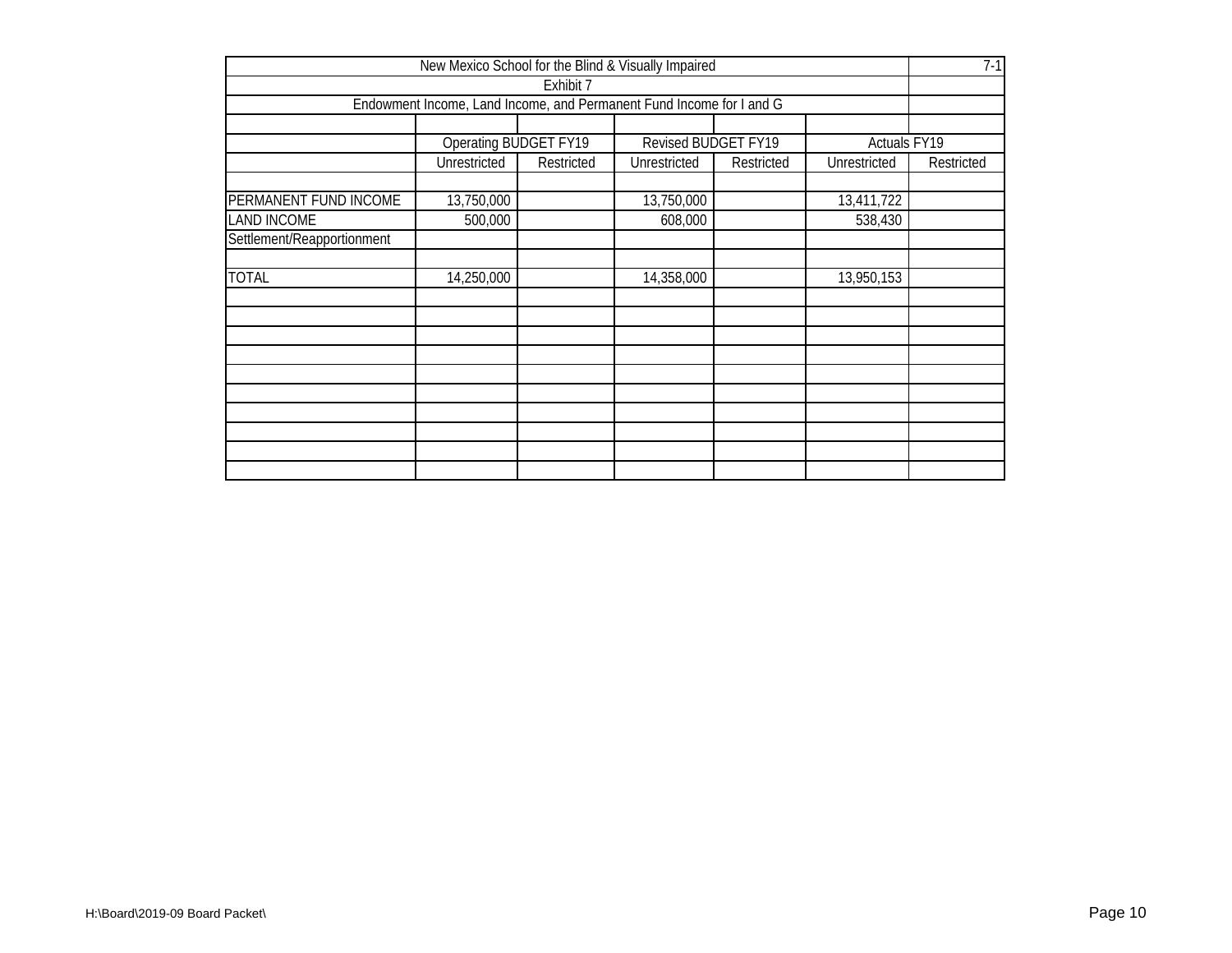|                                       |                | New Mexico School for the Blind & Visually Impaired |              |                     |              | $9 - 1$     |
|---------------------------------------|----------------|-----------------------------------------------------|--------------|---------------------|--------------|-------------|
|                                       |                | Exhibit 9                                           |              |                     |              |             |
|                                       |                | Other Sources of Revenue for I and G                |              |                     |              |             |
|                                       |                |                                                     |              |                     |              |             |
|                                       |                |                                                     |              |                     |              |             |
|                                       |                | <b>Operating BUDGET FY19</b>                        |              | Revised BUDGET FY19 | Actuals FY19 |             |
|                                       | Unrestricted   | Restricted                                          | Unrestricted | Restricted          | Unrestricted | Restricted  |
|                                       |                |                                                     |              |                     |              |             |
| <b>Developmental Specialists</b>      |                |                                                     |              |                     |              |             |
| FIT - Training Income                 |                |                                                     |              |                     |              |             |
| Food Service Income                   | 13,000         |                                                     | 16,000       |                     | 16,179       |             |
| <b>Grants/Joint Powers Agreements</b> |                |                                                     |              |                     | 0            |             |
| Interest Income                       | 12,000         |                                                     | 75,000       |                     | 76,400       |             |
| Life Skills - Income                  | 3,500          |                                                     | 3,500        |                     | 3,232        |             |
| Misc (Facilities Rental, etc.)        | 7,500          |                                                     | 16,500       |                     | 346          |             |
| Murphy Estate Gas Royalty             | 0              |                                                     |              |                     | 0            |             |
| <b>ECP Training Income</b>            |                |                                                     |              |                     |              |             |
| Outreach Itinerate Income             | 9,000          |                                                     | 19,000       |                     | 16,854       |             |
| <b>Plant Asset Sales</b>              | 18,000         |                                                     | 18,000       |                     | 25,258       |             |
| Resource Center - Income              | 4,000          |                                                     | 4,000        |                     | 17,120       |             |
| Risk Management Claims                |                |                                                     |              |                     |              |             |
| USAC - E - Rate                       | 10,000         |                                                     | 10,000       |                     | 0            |             |
| <b>GITWL</b>                          | 0              | 0                                                   |              |                     | 0            |             |
| <b>WREIC</b>                          | $\overline{0}$ |                                                     |              |                     | $\Omega$     |             |
| <b>TOTAL</b>                          | 77,000         | $\overline{0}$                                      | 162,000      | $\overline{0}$      | 155,388      | $\mathbf 0$ |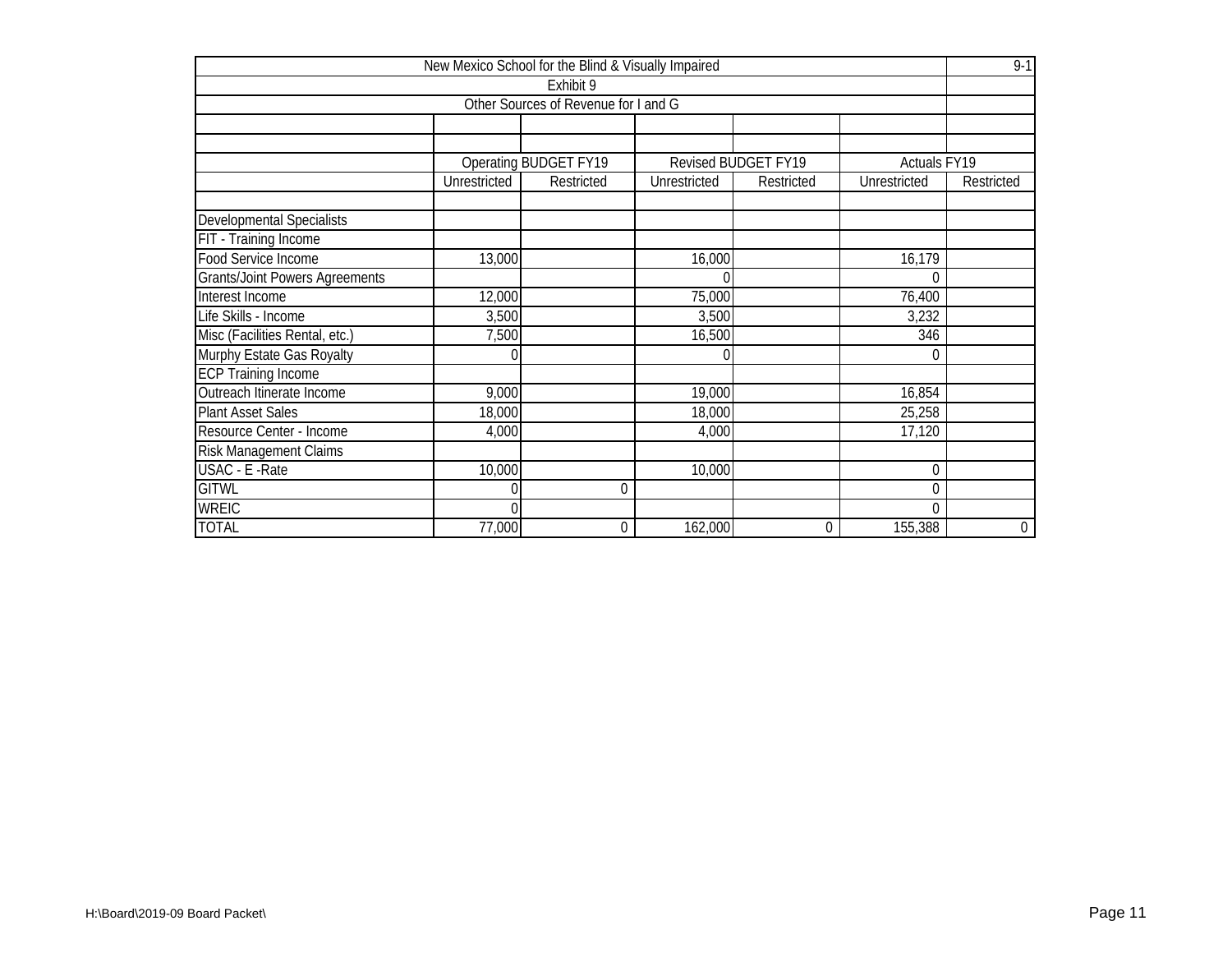|                                   |            |                       |            |                                     |              | New Mexico School for the Blind & Visually Impaired |            |                     |            |                         |            | $10-1$           |
|-----------------------------------|------------|-----------------------|------------|-------------------------------------|--------------|-----------------------------------------------------|------------|---------------------|------------|-------------------------|------------|------------------|
|                                   |            |                       |            |                                     | Exhibit 10   |                                                     |            |                     |            |                         |            |                  |
|                                   |            |                       |            | <b>Expenditures for Instruction</b> |              |                                                     |            |                     |            |                         |            |                  |
|                                   |            |                       |            |                                     |              |                                                     |            |                     |            |                         |            |                  |
|                                   |            | Operating BUDGET FY19 |            |                                     |              | <b>Revised BUDGET FY19</b>                          |            |                     |            | Actuals <sub>FY19</sub> |            |                  |
|                                   |            | Unrestricted          |            | Restricted                          | Unrestricted |                                                     | Restricted | <b>Unrestricted</b> |            | Restricted              |            |                  |
|                                   | <b>FTE</b> | Amount                | <b>FTE</b> | Amount                              | <b>FTE</b>   | Amount                                              | <b>FTE</b> | Amount              | <b>FTE</b> | Amount                  | <b>FTE</b> | Amount           |
| <b>ACADEMIC INSTRUCTION</b>       |            |                       |            |                                     |              |                                                     |            |                     |            |                         |            |                  |
|                                   |            |                       |            |                                     |              |                                                     |            |                     |            |                         |            |                  |
| <b>General Instruction</b>        |            | 1,490,598             |            | 82,600                              |              | 1,475,243                                           |            | 110,292             |            | 1,250,897               |            | 82,751           |
| Albuquerque Pre-School            |            | 2,253,234             |            | 53,013                              |              | 1,860,325                                           |            | 66,888              |            | 1,815,512               |            | 68,657           |
|                                   |            |                       |            |                                     |              |                                                     |            |                     |            |                         |            |                  |
| Independent Living Skills Program |            | 253,385               |            | 0                                   |              | 251,535                                             |            | $\boldsymbol{0}$    |            | 242,018                 |            | $\mathbf 0$      |
| Summer Programs                   |            | 74,426                |            | $\Omega$                            |              | 93,472                                              |            | $\mathbf 0$         |            | 68,251                  |            | $\boldsymbol{0}$ |
| Camp Life                         |            | 34,495                |            | $\Omega$                            |              | 34,495                                              |            | $\Omega$            |            | 26,302                  |            | $\overline{0}$   |
|                                   |            |                       |            |                                     |              |                                                     |            |                     |            |                         |            |                  |
| Personnel Prep Program            |            | 314,810               |            | 0                                   |              | 308,940                                             |            | $\boldsymbol{0}$    |            | 297,851                 |            | $\overline{0}$   |
| Post School Preparation           |            | $\mathbf 0$           |            | $\Omega$                            |              | $\Omega$                                            |            | $\boldsymbol{0}$    |            | $\boldsymbol{0}$        |            | $\boldsymbol{0}$ |
| <b>TOTAL</b>                      |            | 4,420,947             |            | 135,613                             |              | 4,024,009                                           |            | 177,180             |            | 3,700,831               |            | 151,408          |
| <b>Fringe Benefits</b>            |            | 1,386,626             |            | 21,987                              |              | 1,369,577                                           |            | 22,014              |            | 1,325,527               |            | 20,166           |
| <b>GRAND TOTAL</b>                |            |                       |            |                                     |              |                                                     |            |                     |            |                         |            |                  |
| <b>GENERAL INSTRUCTION</b>        |            | 5,807,573             |            | 157,600                             |              | 5,393,586                                           |            | 199,193             |            | 5,026,358               |            | 171,574          |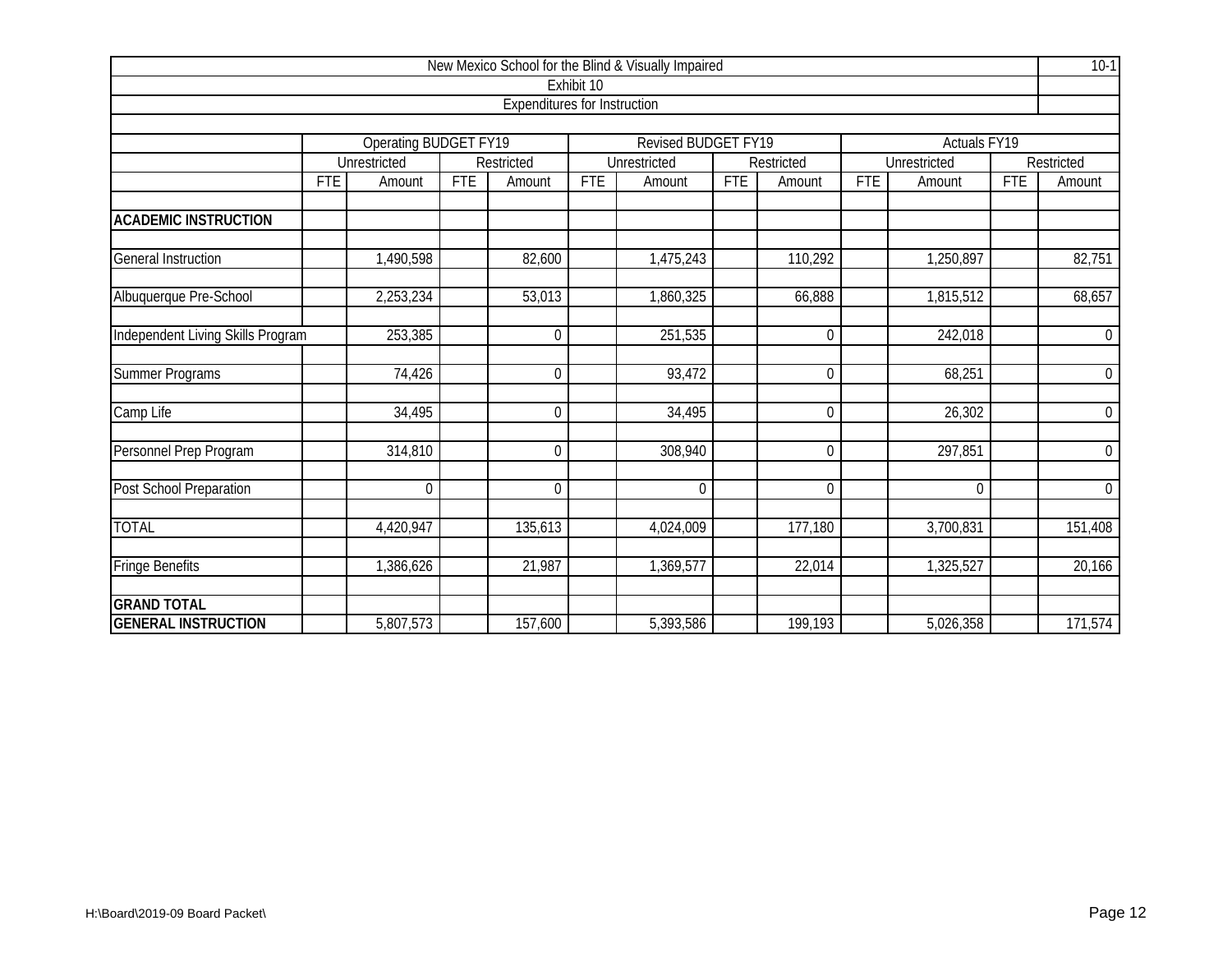|                                      |            |                              |            |                                     |            | New Mexico School for the Blind & Visually Impaired |            |            |            |              |            | $10-2$         |  |  |
|--------------------------------------|------------|------------------------------|------------|-------------------------------------|------------|-----------------------------------------------------|------------|------------|------------|--------------|------------|----------------|--|--|
|                                      |            |                              |            |                                     | Exhibit 10 |                                                     |            |            |            |              |            |                |  |  |
|                                      |            |                              |            | <b>Expenditures for Instruction</b> |            |                                                     |            |            |            |              |            |                |  |  |
|                                      |            |                              |            |                                     |            |                                                     |            |            |            |              |            |                |  |  |
|                                      |            | <b>Operating BUDGET FY19</b> |            |                                     |            | Revised BUDGET FY19                                 |            |            |            | Actuals FY19 |            |                |  |  |
|                                      |            | Unrestricted                 |            | Restricted                          |            | Unrestricted                                        |            | Restricted |            | Unrestricted |            | Restricted     |  |  |
|                                      | <b>FTE</b> | Amount                       | <b>FTE</b> | Amount                              | <b>FTE</b> | Amount                                              | <b>FTE</b> | Amount     | <b>FTE</b> | Amount       | <b>FTE</b> | Amount         |  |  |
| <b>GENERAL INSTRUCTION</b>           |            |                              |            |                                     |            |                                                     |            |            |            |              |            |                |  |  |
| <b>Professional Salaries</b>         | 15.0       | 956,001                      |            | $\Omega$                            | 15.0       | 993,918                                             |            | $\theta$   | 15.0       | 809,301      |            |                |  |  |
| <b>Assistant/Supervisor Salaries</b> | 1.0        | 49,806                       |            |                                     | 1.0        | 49,806                                              |            |            | 1.0        | 49,806       |            |                |  |  |
| Secretarial & Clerical Salaries      | 0.0        |                              |            |                                     | 0.0        |                                                     |            |            | 0.0        |              |            |                |  |  |
| <b>Technician Salaries</b>           | 13.0       | 374,971                      |            |                                     | 12.0       | 319,401                                             |            |            | 12.0       | 297,019      |            |                |  |  |
| Other Salaries - Part Time/Temp      |            | 17,319                       |            |                                     | 1.0        | 36,222                                              |            |            | 1.0        | 36,024       |            |                |  |  |
| <b>Supplies</b>                      |            | 30,000                       |            | 17,000                              |            | 27,300                                              |            | 12,700     |            | 12,969       |            | 12,032         |  |  |
| <b>Instructional Textbooks</b>       |            |                              |            | 800                                 |            |                                                     |            | 4,466      |            |              |            | 1,051          |  |  |
| <b>Instructional Materials</b>       |            |                              |            | 800                                 |            |                                                     |            | 828,       |            |              |            | 1,212          |  |  |
| Travel                               |            | 15,000                       |            | 3,750                               |            | 15,000                                              |            | 8,485      |            | 6,322        |            | 6,890          |  |  |
| Training                             |            | 4,000                        |            | 3,750                               |            | 5,000                                               |            | 5,925      |            | 5,460        |            | 5,925          |  |  |
| Equipment                            |            | 20,000                       |            | 8,500                               |            | 3,396                                               |            | 23,421     |            | 13,999       |            | 9,281          |  |  |
| <b>Field Trips/Misc</b>              |            |                              |            |                                     |            |                                                     |            |            |            |              |            |                |  |  |
| Food & Beverage                      |            | 1,500                        |            | 0                                   |            | 3,200                                               |            | 120        |            | 2,315        |            | 165            |  |  |
| Dues/Subscriptions/Books             |            | 10,000                       |            | $\overline{0}$                      |            | 10,000                                              |            |            |            | 8,829        |            |                |  |  |
| <b>Contracted Services</b>           |            | 7,000                        |            | 48,000                              |            | 7,000                                               |            | 53,346     |            | 3,227        |            | 46,194         |  |  |
| <b>Community Based Instruction</b>   |            | 5,000                        |            | 0                                   |            | 5,000                                               |            |            |            | 5,626        |            | $\overline{0}$ |  |  |
| <b>TOTAL</b>                         | 29.0       | ,490,598                     | 0.0        | 82,600                              | 29.0       | 1,475,243                                           | 0.0        | 110,292    | 29.0       | 1,250,897    | 0.0        | 82,751         |  |  |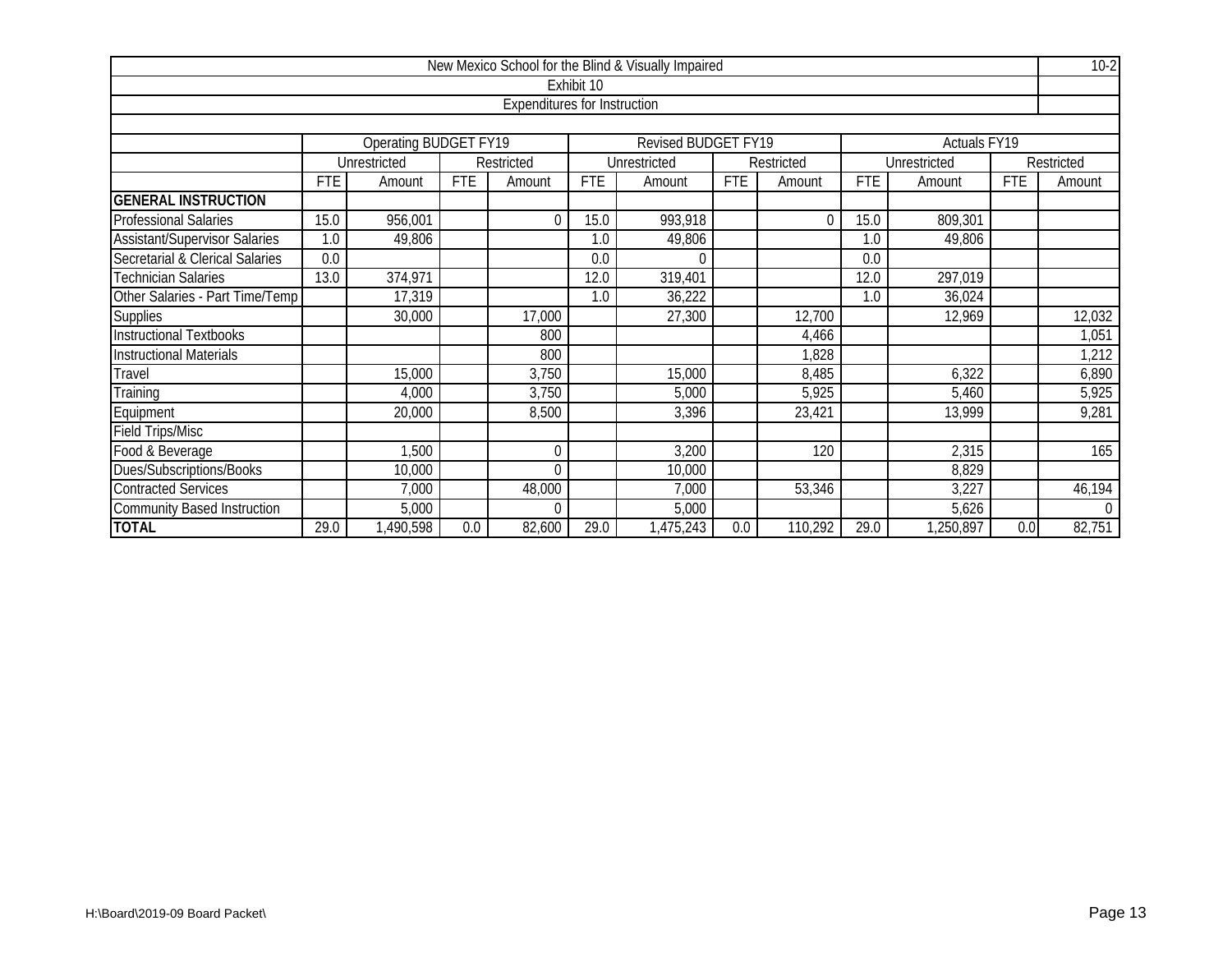|                                                               |                                                                   |              |            |                                     |            | New Mexico School for the Blind & Visually Impaired |            |            |            |              |            | $10-3$     |  |  |  |
|---------------------------------------------------------------|-------------------------------------------------------------------|--------------|------------|-------------------------------------|------------|-----------------------------------------------------|------------|------------|------------|--------------|------------|------------|--|--|--|
|                                                               |                                                                   |              |            |                                     | Exhibit 10 |                                                     |            |            |            |              |            |            |  |  |  |
|                                                               |                                                                   |              |            | <b>Expenditures for Instruction</b> |            |                                                     |            |            |            |              |            |            |  |  |  |
|                                                               |                                                                   |              |            |                                     |            |                                                     |            |            |            |              |            |            |  |  |  |
| Operating BUDGET FY19<br>Revised BUDGET FY19<br>Actuals FY19  |                                                                   |              |            |                                     |            |                                                     |            |            |            |              |            |            |  |  |  |
|                                                               |                                                                   | Unrestricted |            | Restricted                          |            | Unrestricted                                        |            | Restricted |            | Unrestricted |            | Restricted |  |  |  |
|                                                               | <b>FTE</b>                                                        | Amount       | <b>FTE</b> | Amount                              | <b>FTE</b> | Amount                                              | <b>FTE</b> | Amount     | <b>FTE</b> | Amount       | <b>FTE</b> | Amount     |  |  |  |
|                                                               |                                                                   |              |            |                                     |            |                                                     |            |            |            |              |            |            |  |  |  |
| ALBUQUERQUE EARLY CHILDHOOD PROGRAM                           |                                                                   |              |            |                                     |            |                                                     |            |            |            |              |            |            |  |  |  |
| <b>Professional Salaries</b>                                  | 23.0                                                              | ,209,766     | 1.0        | 49,913                              | 23.0       | 1,194,155                                           | 1.0        | 49,886     | 23.0       | 1,192,822    | 1.0        | 52,531     |  |  |  |
| <b>Assistant/Supervisor Salaries</b>                          | 1.0                                                               | 53,656       |            |                                     | 1.0        | 53,656                                              |            |            | 1.0        | 53,656       |            |            |  |  |  |
| Secretarial & Clerical Salaries                               | 2.0                                                               | 68,552       |            |                                     | 1.0        | 34,423                                              |            |            | 1.0        | 34,374       |            |            |  |  |  |
| <b>Technician Salaries</b>                                    | 19.0                                                              | 467,962      |            |                                     | 19.0       | 434,081                                             |            |            | 19.0       | 414,008      |            |            |  |  |  |
| Other Salaries - Part Time/Temp                               | 0.0                                                               | 31,496       |            |                                     | 1.0        | 39,419                                              |            |            | 1.0        | 43,885       |            |            |  |  |  |
| <b>Supplies</b>                                               |                                                                   | 26,957       |            | $\Omega$                            |            | 23,945                                              |            | 9,682      |            | 20,898       |            | 9,603      |  |  |  |
| Travel                                                        |                                                                   | 6,800        |            |                                     |            | 3,772                                               |            |            |            | 2,731        |            |            |  |  |  |
| Training                                                      |                                                                   | 6,200        |            |                                     |            | 6,335                                               |            |            |            | 7,120        |            |            |  |  |  |
| Equipment                                                     |                                                                   | $\Omega$     |            | $\Omega$                            |            | $\Omega$                                            |            | 4,220      |            | $\Omega$     |            | 4,220      |  |  |  |
| <b>Field Trips</b>                                            |                                                                   |              |            |                                     |            |                                                     |            |            |            |              |            |            |  |  |  |
| Food & Beverage                                               |                                                                   | 8,000        |            |                                     |            | 8,000                                               |            |            |            | 4,530        |            |            |  |  |  |
| Dues/Subscriptions/Books                                      |                                                                   | 845          |            |                                     |            | 495                                                 |            |            |            | 495          |            |            |  |  |  |
| <b>Contracted Services</b>                                    |                                                                   | 348,000      |            | 3,100                               |            | 38,285                                              |            | 3,100      |            | 29,975       |            | 2,303      |  |  |  |
|                                                               | Medicaid - State Share Reimbursement<br>8,907<br>20,000<br>20,000 |              |            |                                     |            |                                                     |            |            |            |              |            |            |  |  |  |
| <b>Community Based Instruction</b><br>5,000<br>3,760<br>2,113 |                                                                   |              |            |                                     |            |                                                     |            |            |            |              |            |            |  |  |  |
| <b>TOTAL</b>                                                  | 45.0                                                              | 2,253,234    | 1.0        | 53,013                              | 45.0       | 1,860,325                                           | 1.0        | 66,888     | 45.0       | 1,815,512    | 1.0        | 68,657     |  |  |  |
|                                                               |                                                                   |              |            |                                     |            |                                                     |            |            |            |              |            |            |  |  |  |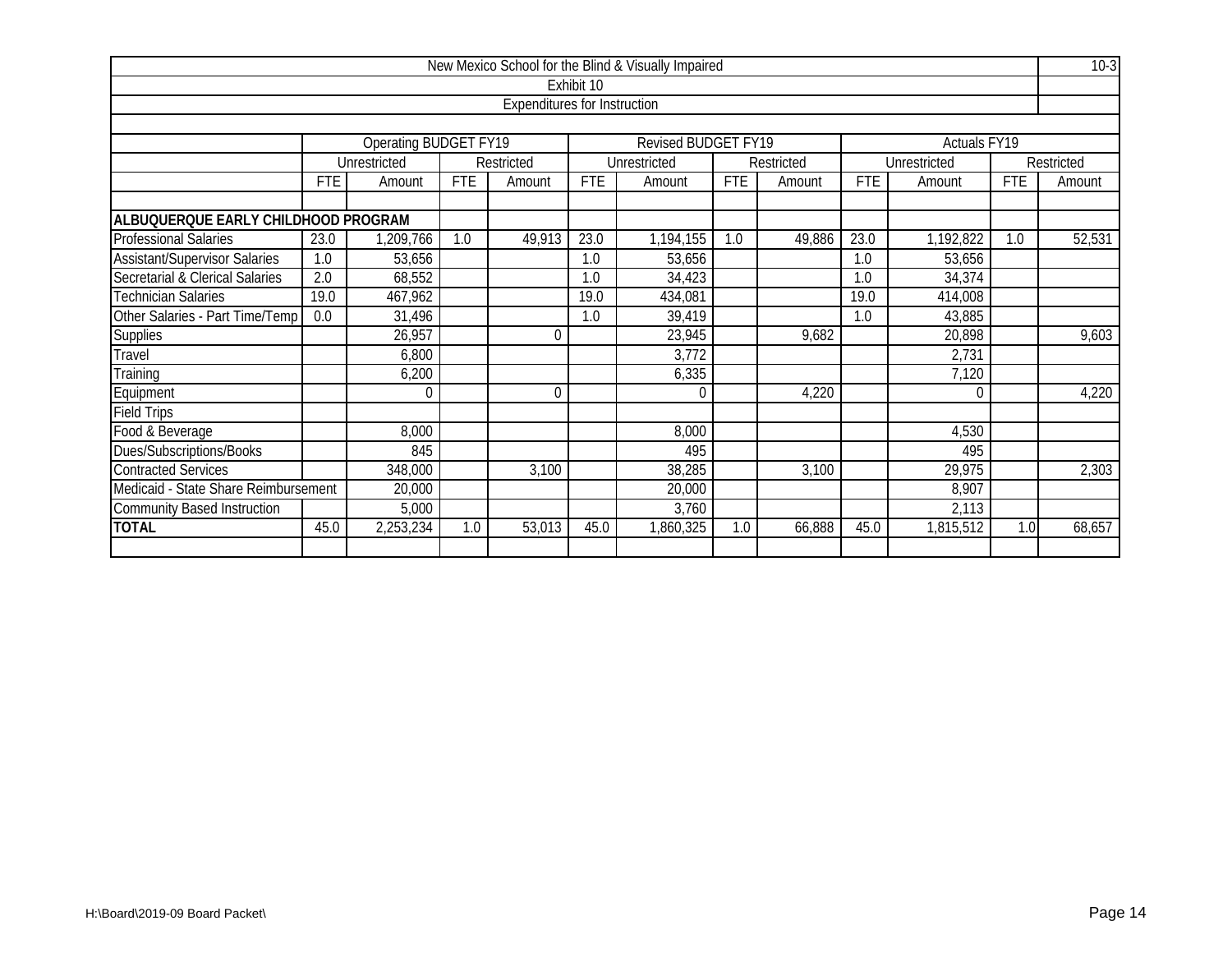|                                                                            |                           |                                             |            |                                     |            | New Mexico School for the Blind & Visually Impaired |            |            |            |              |            | $10-4$         |  |
|----------------------------------------------------------------------------|---------------------------|---------------------------------------------|------------|-------------------------------------|------------|-----------------------------------------------------|------------|------------|------------|--------------|------------|----------------|--|
|                                                                            |                           |                                             |            |                                     | Exhibit 10 |                                                     |            |            |            |              |            |                |  |
|                                                                            |                           |                                             |            | <b>Expenditures for Instruction</b> |            |                                                     |            |            |            |              |            |                |  |
|                                                                            |                           |                                             |            |                                     |            |                                                     |            |            |            |              |            |                |  |
| Operating BUDGET FY19<br><b>Revised BUDGET FY19</b><br><b>Actuals FY19</b> |                           |                                             |            |                                     |            |                                                     |            |            |            |              |            |                |  |
|                                                                            |                           | Unrestricted                                |            | Restricted                          |            | Unrestricted                                        |            | Restricted |            | Unrestricted |            | Restricted     |  |
|                                                                            | <b>FTE</b>                | Amount                                      | <b>FTE</b> | Amount                              | <b>FTE</b> | Amount                                              | <b>FTE</b> | Amount     | <b>FTE</b> | Amount       | <b>FTE</b> | Amount         |  |
| <b>Life Skills</b>                                                         |                           |                                             |            |                                     |            |                                                     |            |            |            |              |            |                |  |
| <b>Professional Salaries</b>                                               | 1.5                       | 106,638                                     |            |                                     | 1.5        | 106,603                                             |            |            | 1.5        | 107,707      |            |                |  |
| <b>Assistant/Supervisor Salaries</b>                                       |                           |                                             |            |                                     |            |                                                     |            |            |            |              |            |                |  |
| Secretarial & Clerical Salaries                                            |                           |                                             |            |                                     |            |                                                     |            |            |            |              |            |                |  |
| <b>Technician Salaries</b>                                                 | 4.0                       | 118,097<br>116,282<br>122,248<br>4.0<br>4.0 |            |                                     |            |                                                     |            |            |            |              |            |                |  |
| Other Salaries - Part Time/Temp                                            |                           |                                             |            |                                     |            |                                                     |            |            |            |              |            |                |  |
| <b>Supplies</b>                                                            |                           | 9,400                                       |            |                                     |            | 9,400                                               |            |            |            | 4,211        |            |                |  |
| Travel                                                                     |                           | 500                                         |            |                                     |            | 500                                                 |            |            |            | $\Omega$     |            |                |  |
| Training                                                                   |                           | 1,000                                       |            |                                     |            | 1,000                                               |            |            |            | 1,075        |            |                |  |
| Equipment                                                                  |                           |                                             |            |                                     |            |                                                     |            |            |            | $\mathbf 0$  |            |                |  |
| Field Trips/Misc                                                           |                           |                                             |            |                                     |            |                                                     |            |            |            |              |            |                |  |
| Food & Beverage                                                            |                           | 500                                         |            |                                     |            | 500                                                 |            |            |            | 164          |            |                |  |
| Dues/Subscriptions/Books                                                   |                           | 500                                         |            |                                     |            | 500                                                 |            |            |            | $\theta$     |            |                |  |
| <b>Contracted Services</b>                                                 | 1,721<br>10,000<br>10,000 |                                             |            |                                     |            |                                                     |            |            |            |              |            |                |  |
| CommunityBased Instruction                                                 | 6,750<br>6,750<br>4,892   |                                             |            |                                     |            |                                                     |            |            |            |              |            |                |  |
| <b>TOTAL</b>                                                               | 5.5                       | 253,385                                     | 0.0        | 0                                   | 5.5        | 251,535                                             | 0.0        | $\Omega$   | 5.5        | 242,018      | 0.0        | $\overline{0}$ |  |
|                                                                            |                           |                                             |            |                                     |            |                                                     |            |            |            |              |            |                |  |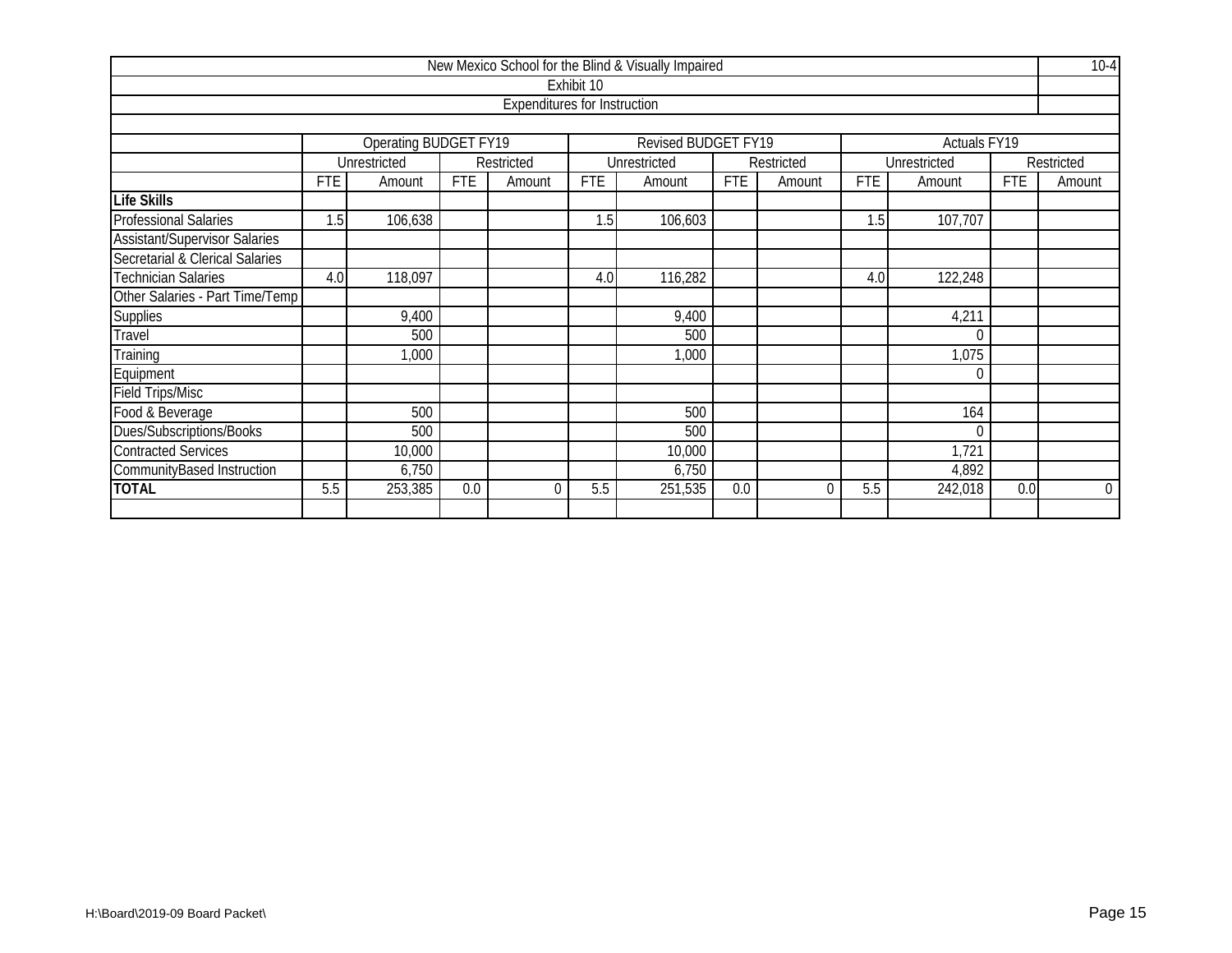|                                      |                            |                       |            |                                     |            | New Mexico School for the Blind & Visually Impaired |            |            |            |                     |            | $10-5$           |  |
|--------------------------------------|----------------------------|-----------------------|------------|-------------------------------------|------------|-----------------------------------------------------|------------|------------|------------|---------------------|------------|------------------|--|
|                                      |                            |                       |            |                                     | Exhibit 10 |                                                     |            |            |            |                     |            |                  |  |
|                                      |                            |                       |            | <b>Expenditures for Instruction</b> |            |                                                     |            |            |            |                     |            |                  |  |
|                                      |                            |                       |            |                                     |            |                                                     |            |            |            |                     |            |                  |  |
|                                      |                            | Operating BUDGET FY19 |            |                                     |            | <b>Revised BUDGET FY19</b>                          |            |            |            | <b>Actuals FY19</b> |            |                  |  |
|                                      |                            | Unrestricted          |            | Restricted                          |            | Unrestricted                                        |            | Restricted |            | Unrestricted        |            | Restricted       |  |
|                                      | <b>FTE</b>                 | Amount                | <b>FTE</b> | Amount                              | <b>FTE</b> | Amount                                              | <b>FTE</b> | Amount     | <b>FTE</b> | Amount              | <b>FTE</b> | Amount           |  |
| <b>SUMMER PROGRAMS</b>               |                            |                       |            |                                     |            |                                                     |            |            |            |                     |            |                  |  |
| <b>Professional Salaries</b>         |                            | 21,364                |            |                                     |            | 32,979                                              |            |            |            | 22,493              |            | $\overline{0}$   |  |
| <b>Assistant/Supervisor Salaries</b> |                            |                       |            |                                     |            |                                                     |            |            |            |                     |            |                  |  |
| Secretarial & Clerical Salaries      |                            |                       |            |                                     |            |                                                     |            |            |            |                     |            |                  |  |
| <b>Technician Salaries</b>           |                            | 15,765                |            |                                     |            | 17,521                                              |            |            |            | 10,632              |            | 0                |  |
| Other Salaries - Part Time/Temp      |                            |                       |            |                                     |            | 5,674                                               |            |            |            | 5,784               |            | $\boldsymbol{0}$ |  |
| <b>Supplies</b>                      |                            |                       |            |                                     |            |                                                     |            |            |            |                     |            |                  |  |
| Travel                               |                            | 15,250                |            |                                     |            | 13,850                                              |            |            |            | 11,364              |            |                  |  |
| Training                             |                            |                       |            |                                     |            |                                                     |            |            |            |                     |            |                  |  |
| Equipment                            |                            |                       |            |                                     |            | $\Omega$                                            |            |            |            |                     |            |                  |  |
| <b>Field Trips/Misc</b>              |                            |                       |            |                                     |            |                                                     |            |            |            |                     |            |                  |  |
| Food & Beverage                      |                            |                       |            |                                     |            | 0                                                   |            |            |            |                     |            |                  |  |
| Dues/Subscriptions/Books             |                            | $\theta$              |            |                                     |            |                                                     |            |            |            |                     |            |                  |  |
| <b>Community Based Instruction</b>   | 22,047<br>23,447<br>17,977 |                       |            |                                     |            |                                                     |            |            |            |                     |            |                  |  |
| <b>TOTAL</b>                         | 0.0                        | 74,426                | 0.0        | $\theta$                            | 0.0        | 93,472                                              | 0.0        | $\theta$   | 0.0        | 68,251              | 0.0        | $\overline{0}$   |  |
|                                      |                            |                       |            |                                     |            |                                                     |            |            |            |                     |            |                  |  |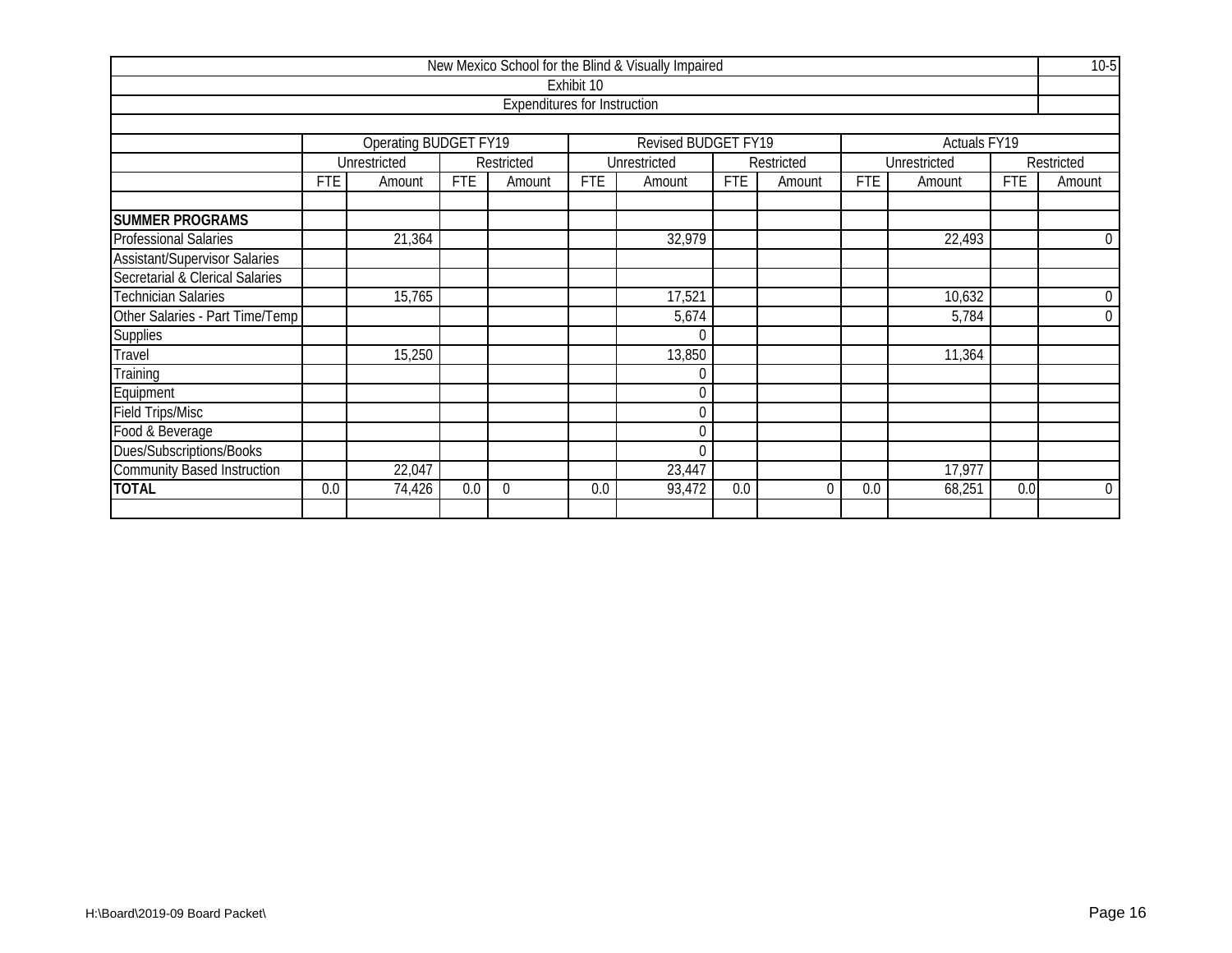|                                                                     |            |                      |            |                                     |            | New Mexico School for the Blind & Visually Impaired |            |            |            |              |            | $10-6$         |  |  |  |
|---------------------------------------------------------------------|------------|----------------------|------------|-------------------------------------|------------|-----------------------------------------------------|------------|------------|------------|--------------|------------|----------------|--|--|--|
|                                                                     |            |                      |            |                                     | Exhibit 10 |                                                     |            |            |            |              |            |                |  |  |  |
|                                                                     |            |                      |            | <b>Expenditures for Instruction</b> |            |                                                     |            |            |            |              |            |                |  |  |  |
|                                                                     |            |                      |            |                                     |            |                                                     |            |            |            |              |            |                |  |  |  |
| Operating BUDGET FY19<br>Revised BUDGET FY19<br><b>Actuals FY19</b> |            |                      |            |                                     |            |                                                     |            |            |            |              |            |                |  |  |  |
|                                                                     |            | Unrestricted         |            | Restricted                          |            | Unrestricted                                        |            | Restricted |            | Unrestricted |            | Restricted     |  |  |  |
|                                                                     | <b>FTE</b> | Amount               | <b>FTE</b> | Amount                              | <b>FTE</b> | Amount                                              | <b>FTE</b> | Amount     | <b>FTE</b> | Amount       | <b>FTE</b> | Amount         |  |  |  |
|                                                                     |            |                      |            |                                     |            |                                                     |            |            |            |              |            |                |  |  |  |
| CAMP-LIFE                                                           |            |                      |            |                                     |            |                                                     |            |            |            |              |            |                |  |  |  |
| Professional Salaries                                               |            | 4,200                |            |                                     |            | 4,200                                               |            |            |            | 5,852        |            |                |  |  |  |
| <b>Assistant/Supervisor Salaries</b>                                |            |                      |            |                                     |            |                                                     |            |            |            |              |            |                |  |  |  |
| <b>Secretarial &amp; Clerical Salaries</b>                          |            |                      |            |                                     |            |                                                     |            |            |            |              |            |                |  |  |  |
| <b>Technician Salaries</b>                                          |            | 24,881               |            |                                     |            | 24,881                                              |            |            |            | 17,414       |            |                |  |  |  |
| Other Salaries - Part Time/Temp                                     |            | 1,614                |            |                                     |            | 1,614                                               |            |            |            | 2,788        |            |                |  |  |  |
| Supplies                                                            |            | 1,000                |            |                                     |            | 1,000                                               |            |            |            | 109          |            |                |  |  |  |
| Travel                                                              |            |                      |            |                                     |            |                                                     |            |            |            |              |            |                |  |  |  |
| Training                                                            |            |                      |            |                                     |            |                                                     |            |            |            |              |            |                |  |  |  |
| Equipment                                                           |            |                      |            |                                     |            |                                                     |            |            |            |              |            |                |  |  |  |
| <b>Field Trips/Misc</b>                                             |            |                      |            |                                     |            |                                                     |            |            |            |              |            |                |  |  |  |
| Food & Beverage                                                     |            | 250                  |            |                                     |            | 250                                                 |            |            |            | 82           |            |                |  |  |  |
| Dues/Subscriptions/Books                                            |            |                      |            |                                     |            | 0                                                   |            |            |            |              |            |                |  |  |  |
| <b>Contracted Services</b>                                          |            |                      |            |                                     |            | $\Omega$                                            |            |            |            |              |            |                |  |  |  |
| <b>Community Based Instruction</b>                                  |            | 2,550<br>2,550<br>58 |            |                                     |            |                                                     |            |            |            |              |            |                |  |  |  |
| <b>TOTAL</b>                                                        | 0.0        | 34,495               | 0.0        | $\Omega$                            | 0.0        | 34,495                                              | 0.0        | $\theta$   | 0.0        | 26,302       | 0.0        | $\overline{0}$ |  |  |  |
|                                                                     |            |                      |            |                                     |            |                                                     |            |            |            |              |            |                |  |  |  |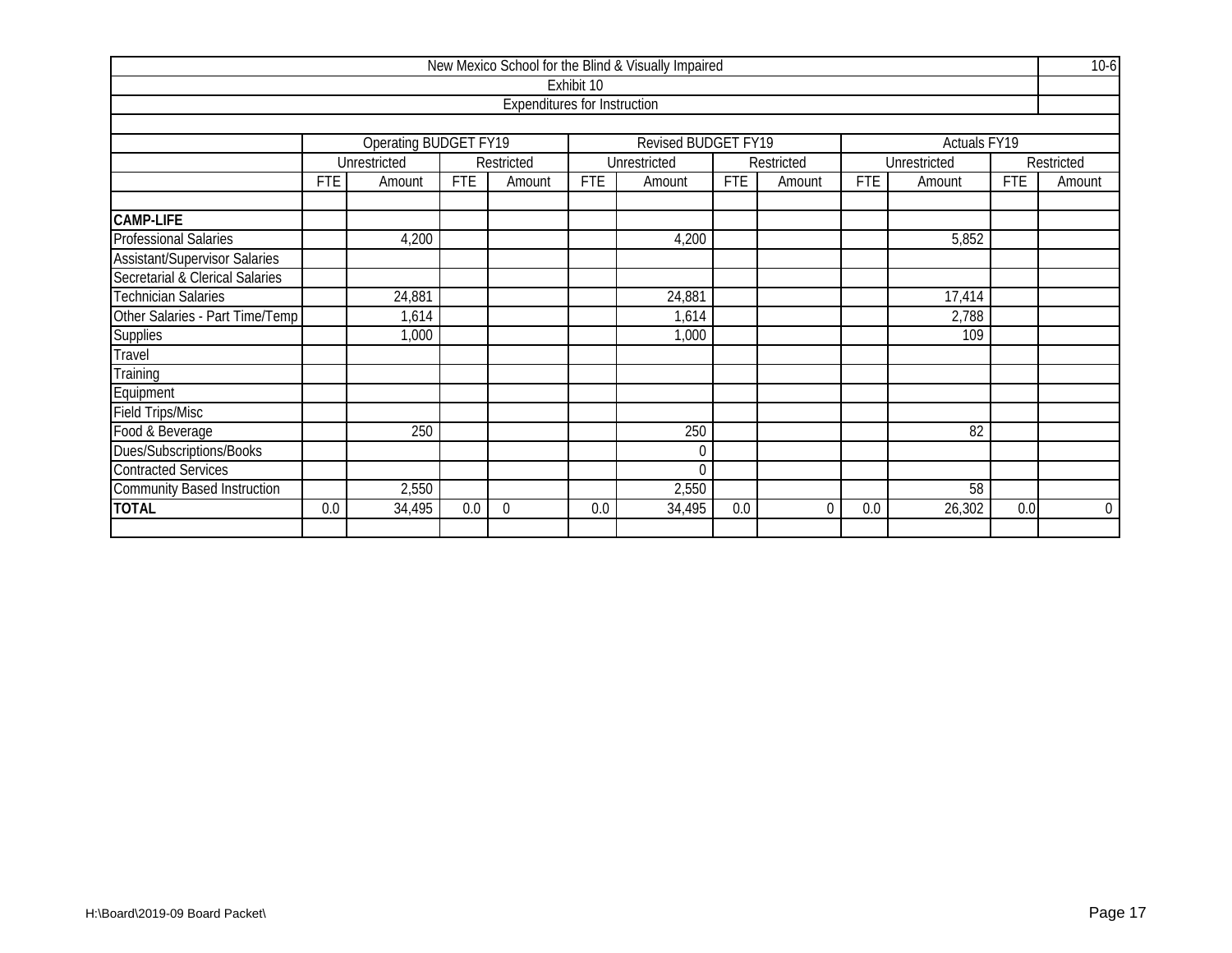|                                                                          |                                                                                                        |         |     |                                     |            | New Mexico School for the Blind & Visually Impaired |     |   |            |         |     | $10-7$           |  |  |  |
|--------------------------------------------------------------------------|--------------------------------------------------------------------------------------------------------|---------|-----|-------------------------------------|------------|-----------------------------------------------------|-----|---|------------|---------|-----|------------------|--|--|--|
|                                                                          |                                                                                                        |         |     |                                     | Exhibit 10 |                                                     |     |   |            |         |     |                  |  |  |  |
|                                                                          |                                                                                                        |         |     | <b>Expenditures for Instruction</b> |            |                                                     |     |   |            |         |     |                  |  |  |  |
|                                                                          |                                                                                                        |         |     |                                     |            |                                                     |     |   |            |         |     |                  |  |  |  |
| Operating BUDGET FY19<br>Revised BUDGET FY19<br>Actuals FY <sub>19</sub> |                                                                                                        |         |     |                                     |            |                                                     |     |   |            |         |     |                  |  |  |  |
|                                                                          | Unrestricted<br>Unrestricted<br>Unrestricted<br>Restricted<br>Restricted<br>Restricted                 |         |     |                                     |            |                                                     |     |   |            |         |     |                  |  |  |  |
|                                                                          | <b>FTE</b><br><b>FTE</b><br>FTE<br>FTE<br><b>FTE</b><br>Amount<br>Amount<br>Amount<br>Amount<br>Amount |         |     |                                     |            |                                                     |     |   | <b>FTE</b> | Amount  |     |                  |  |  |  |
| <b>PERSONNEL PREP PROGRAM</b>                                            |                                                                                                        |         |     |                                     |            |                                                     |     |   |            |         |     |                  |  |  |  |
| <b>Professional Salaries</b>                                             | 1.0                                                                                                    | 92,420  |     |                                     | 1.0        | 94,470                                              |     |   | 1.00       | 97,420  |     |                  |  |  |  |
| <b>Assistant/Supervisor Salaries</b>                                     |                                                                                                        |         |     |                                     |            |                                                     |     |   |            |         |     |                  |  |  |  |
| Secretarial & Clerical Salaries                                          | 0.0<br>0.0<br>0.0                                                                                      |         |     |                                     |            |                                                     |     |   |            |         |     |                  |  |  |  |
| <b>Technician Salaries</b>                                               |                                                                                                        |         |     |                                     |            | 6,033                                               |     |   |            | 12,026  |     |                  |  |  |  |
| Other Salaries - Part Time/Temp                                          |                                                                                                        |         |     |                                     |            |                                                     |     |   |            |         |     |                  |  |  |  |
| <b>Supplies</b>                                                          |                                                                                                        | 1,575   |     |                                     |            | 1,680                                               |     |   |            | 1,227   |     |                  |  |  |  |
| Travel                                                                   |                                                                                                        | 23,000  |     |                                     |            | 9,775                                               |     |   |            | 5,760   |     |                  |  |  |  |
| Training                                                                 |                                                                                                        | 74,585  |     |                                     |            | 75,952                                              |     |   |            | 66,195  |     |                  |  |  |  |
| Equipment                                                                |                                                                                                        |         |     |                                     |            |                                                     |     |   |            | 0       |     |                  |  |  |  |
| Dues/Subscriptions/Books                                                 | 750<br>724<br>1,000                                                                                    |         |     |                                     |            |                                                     |     |   |            |         |     |                  |  |  |  |
| <b>Contracted Services</b>                                               | 122,030<br>114,307<br>120,080                                                                          |         |     |                                     |            |                                                     |     |   |            |         |     |                  |  |  |  |
| Food & Beverage                                                          |                                                                                                        | 200     |     |                                     |            | 200                                                 |     |   |            | 192     |     |                  |  |  |  |
| <b>TOTAL</b>                                                             | 1.0                                                                                                    | 314,810 | 0.0 | 0                                   | 1.0        | 308,940                                             | 0.0 | 0 | 1.00       | 297,851 | 0.0 | $\boldsymbol{0}$ |  |  |  |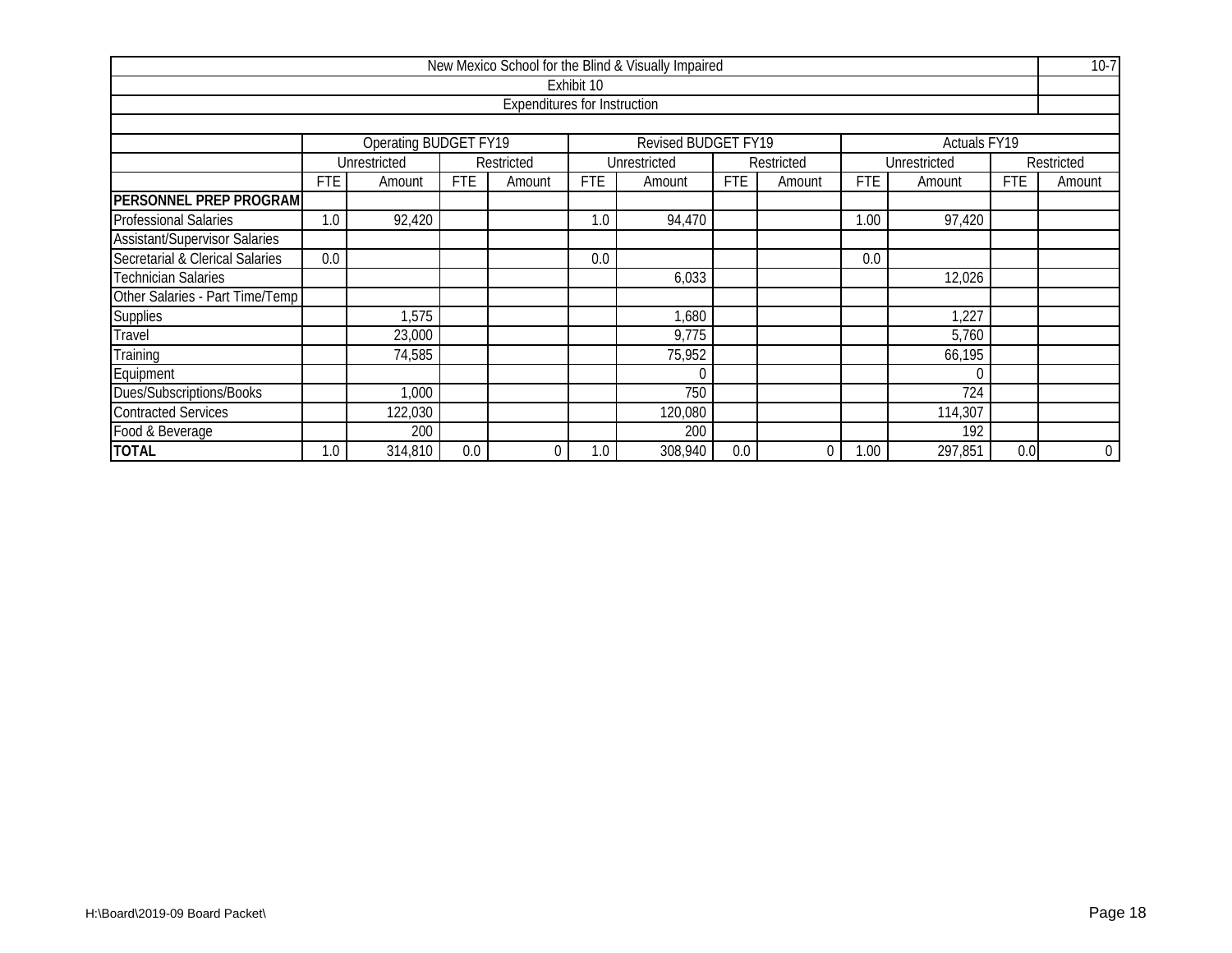|                                                                            |                                                                                              |              |     |                                     |            | New Mexico School for the Blind & Visually Impaired |     |                |        |              |        | $10-8$           |  |
|----------------------------------------------------------------------------|----------------------------------------------------------------------------------------------|--------------|-----|-------------------------------------|------------|-----------------------------------------------------|-----|----------------|--------|--------------|--------|------------------|--|
|                                                                            |                                                                                              |              |     |                                     | Exhibit 10 |                                                     |     |                |        |              |        |                  |  |
|                                                                            |                                                                                              |              |     | <b>Expenditures for Instruction</b> |            |                                                     |     |                |        |              |        |                  |  |
|                                                                            |                                                                                              |              |     |                                     |            |                                                     |     |                |        |              |        |                  |  |
| <b>Operating BUDGET FY19</b><br>Revised BUDGET FY19<br><b>Actuals FY19</b> |                                                                                              |              |     |                                     |            |                                                     |     |                |        |              |        |                  |  |
|                                                                            |                                                                                              | Unrestricted |     | Restricted                          |            | Unrestricted                                        |     | Restricted     |        | Unrestricted |        | Restricted       |  |
|                                                                            | <b>FTE</b><br><b>FTE</b><br><b>FTE</b><br><b>FTE</b><br>Amount<br>Amount<br>Amount<br>Amount |              |     |                                     |            |                                                     |     | <b>FTE</b>     | Amount | <b>FTE</b>   | Amount |                  |  |
| <b>POST SCHOOL PREPARATION</b>                                             |                                                                                              |              |     |                                     |            |                                                     |     |                |        |              |        |                  |  |
| <b>Professional Salaries</b>                                               |                                                                                              |              |     |                                     |            |                                                     |     |                |        |              |        |                  |  |
| <b>Assistant/Supervisor Salaries</b>                                       |                                                                                              |              |     |                                     |            |                                                     |     |                |        |              |        |                  |  |
| Secretarial & Clerical Salaries                                            |                                                                                              |              |     |                                     |            |                                                     |     |                |        |              |        |                  |  |
| <b>Technician Salaries</b>                                                 |                                                                                              |              |     |                                     |            |                                                     |     |                |        |              |        |                  |  |
| Other Salaries - Part Time/Temp                                            |                                                                                              |              |     |                                     |            |                                                     |     |                |        |              |        |                  |  |
| <b>Supplies</b>                                                            |                                                                                              |              |     |                                     |            |                                                     |     |                |        |              |        |                  |  |
| Travel                                                                     |                                                                                              |              |     |                                     |            |                                                     |     |                |        |              |        |                  |  |
| Training                                                                   |                                                                                              |              |     |                                     |            |                                                     |     |                |        |              |        |                  |  |
| Equipment                                                                  |                                                                                              |              |     |                                     |            |                                                     |     |                |        |              |        |                  |  |
| Dues/Subscriptions/Books                                                   |                                                                                              |              |     |                                     |            |                                                     |     |                |        |              |        |                  |  |
| <b>Field Trips</b>                                                         |                                                                                              |              |     |                                     |            |                                                     |     |                |        |              |        |                  |  |
| <b>Community Based Instruction</b>                                         |                                                                                              |              |     |                                     |            |                                                     |     |                |        |              |        |                  |  |
| <b>TOTAL</b>                                                               | 0.0                                                                                          | 0            | 0.0 | 0                                   | 0.0        |                                                     | 0.0 | $\overline{0}$ | 0.0    | 0            | 0.0    | $\boldsymbol{0}$ |  |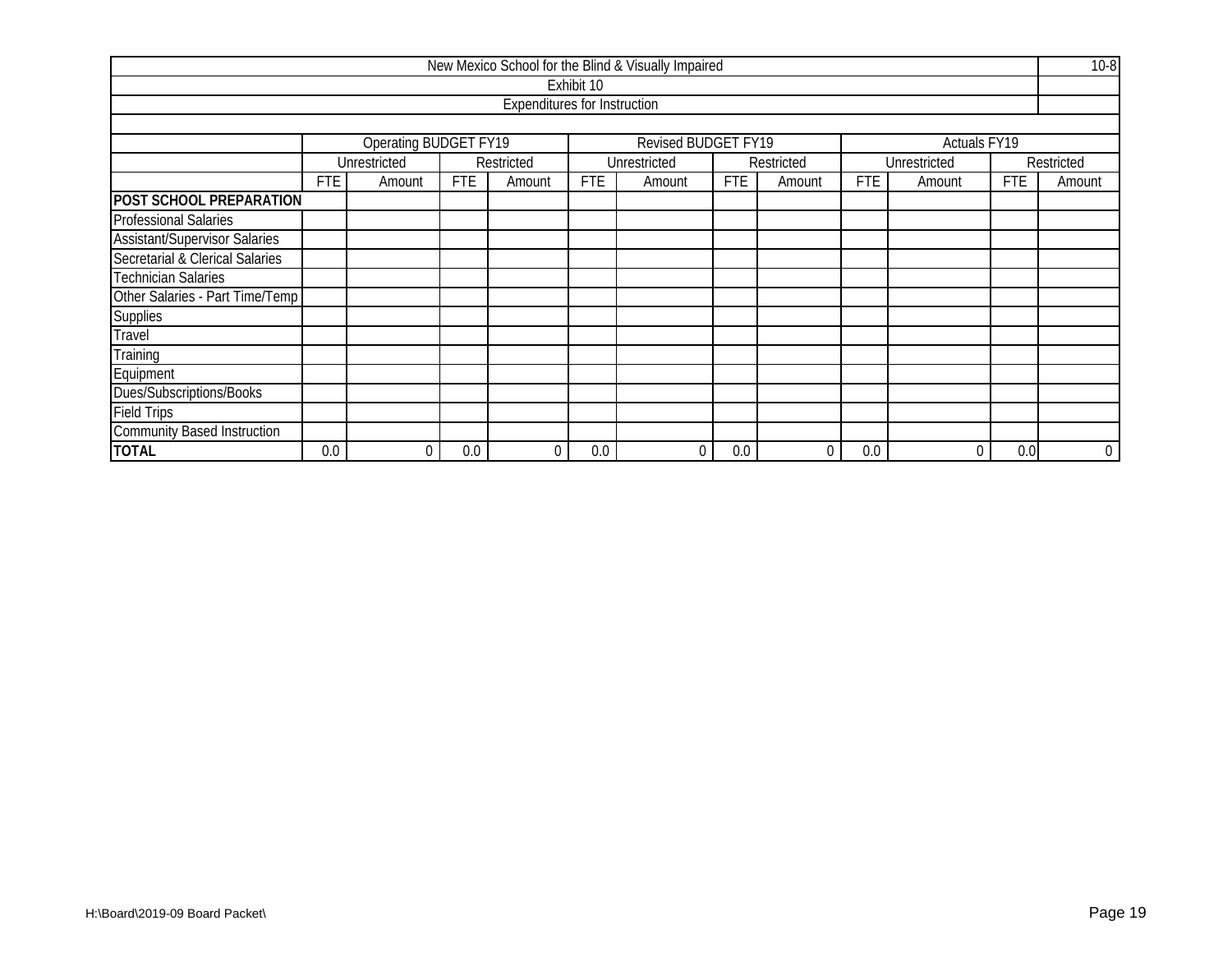|                                      |            |                       |            |                                     |            | New Mexico School for the Blind & Visually Impaired |            |            |            |                     |                  | $10-9$     |
|--------------------------------------|------------|-----------------------|------------|-------------------------------------|------------|-----------------------------------------------------|------------|------------|------------|---------------------|------------------|------------|
|                                      |            |                       |            |                                     | Exhibit 10 |                                                     |            |            |            |                     |                  |            |
|                                      |            |                       |            | <b>Expenditures for Instruction</b> |            |                                                     |            |            |            |                     |                  |            |
|                                      |            |                       |            |                                     |            |                                                     |            |            |            |                     |                  |            |
|                                      |            | Operating BUDGET FY19 |            |                                     |            | Revised BUDGET FY19                                 |            |            |            | <b>Actuals FY19</b> |                  |            |
|                                      |            | Unrestricted          |            | Restricted                          |            | Unrestricted                                        |            | Restricted |            | Unrestricted        |                  | Restricted |
|                                      | <b>FTE</b> | Amount                | <b>FTE</b> | Amount                              | <b>FTE</b> | Amount                                              | <b>FTE</b> | Amount     | <b>FTE</b> | Amount              | <b>FTE</b>       | Amount     |
| <b>DETAILS</b>                       |            |                       |            |                                     |            |                                                     |            |            |            |                     |                  |            |
| <b>Professional Salaries</b>         | 40.5       | 2,390,388             | 1.0        | 49,913                              | 40.5       | 2,426,325                                           | 1.0        | 49,886     | 40.5       | 2,235,594           | 1.0              | 52,531     |
| <b>Assistant/Supervisor Salaries</b> | 2.0        | 103,462               | 0.0        | $\Omega$                            | 2.0        | 103,462                                             | 0.0        | 0          | 2.0        | 103,462             | 0.0              | $\Omega$   |
| Secretarial & Clerical Salaries      | 2.0        | 68,552                | 0.0        | $\theta$                            | 1.0        | 34,423                                              | 0.0        | 0          | 1.0        | 34,374              | 0.0              | $\theta$   |
| Technician Salaries                  | 36.0       | 1,001,676             | 0.0        | $\theta$                            | 35.0       | 918,199                                             | 0.0        | $\theta$   | 35.0       | 873,347             | 0.0              | $\theta$   |
| Other Salaries-Part Time/Temp        | 0.0        | 50,429                | 0.0        | $\Omega$                            | 2.0        | 82,929                                              | 0.0        | $\Omega$   | 2.0        | 88,480              | 0.0              | $\Omega$   |
| <b>Supplies</b>                      | 0.0        | 68,932                | 0.0        | 17,000                              | 0.0        | 63,325                                              | 0.0        | 22,382     | 0.0        | 39,414              | 0.0              | 21,635     |
| <b>Instructional Textbooks</b>       | 0.0        | 0                     | 0.0        | 800                                 | 0.0        |                                                     | 0.0        | 4,466      | 0.0        | 0                   | 0.0              | 1,051      |
| <b>Instructional Materials</b>       | 0.0        | $\Omega$              | 0.0        | 800                                 | 0.0        |                                                     | 0.0        | 1,828      | 0.0        | $\Omega$            | 0.0              | 1,212      |
| Travel                               | 0.0        | 60,550                | 0.0        | 3,750                               | 0.0        | 42,897                                              | 0.0        | 8,485      | 0.0        | 26,177              | 0.0              | 6,890      |
| Training                             | 0.0        | 85,785                | 0.0        | 3,750                               | 0.0        | 88,287                                              | 0.0        | 5,925      | 0.0        | 79,850              | 0.0              | 5,925      |
| Equipment                            | 0.0        | 20,000                | 0.0        | 8,500                               | 0.0        | 3,396                                               | 0.0        | 27,641     | 0.0        | 13,999              | 0.0              | 13,501     |
| <b>Field Trips/Misc</b>              | 0.0        | $\Omega$              | 0.0        | $\Omega$                            | 0.0        |                                                     | 0.0        | $\Omega$   | 0.0        | $\Omega$            | 0.0              | $\Omega$   |
| Food & Beverage                      | 0.0        | 10,450                | 0.0        | 0                                   | 0.0        | 12,150                                              | 0.0        | 120        | 0.0        | 7,283               | 0.0              | 165        |
| Dues/Subscriptions/Books             | 0.0        | 12,345                | 0.0        | $\theta$                            | 0.0        | 11,745                                              | 0.0        | 0          | 0.0        | 10,049              | 0.0              | $\Omega$   |
| <b>Contracted Services</b>           | 0.0        | 487,030               | 0.0        | 51,100                              | 0.0        | 175,365                                             | 0.0        | 56,446     | 0.0        | 149,230             | 0.0              | 48,498     |
| Advertisement                        | 0.0        |                       | 0.0        | $\Omega$                            | 0.0        |                                                     | 0.0        | $\Omega$   | 0.0        | $\Omega$            | 0.0              | $\theta$   |
| <b>Community Based Instruction</b>   | 0.0        | 41,347                | 0.0        | $\Omega$                            | 0.0        | 41,507                                              | 0.0        | 0          | 0.0        | 30,666              | 0.0              | $\Omega$   |
| Medicaid - State Share Reimburs      | 0.0        | 20,000                | 0.0        | $\Omega$                            | 0.0        | 20,000                                              | 0.0        | $\Omega$   | 0.0        | 8,907               | $\overline{0.0}$ | $\Omega$   |
| <b>TOTAL</b>                         | 80.5       | 4,420,947             | 1.0        | 135,613                             | 80.5       | 4,024,009                                           | 1.0        | 177,180    | 80.5       | 3,700,831           | 1.0              | 151,408    |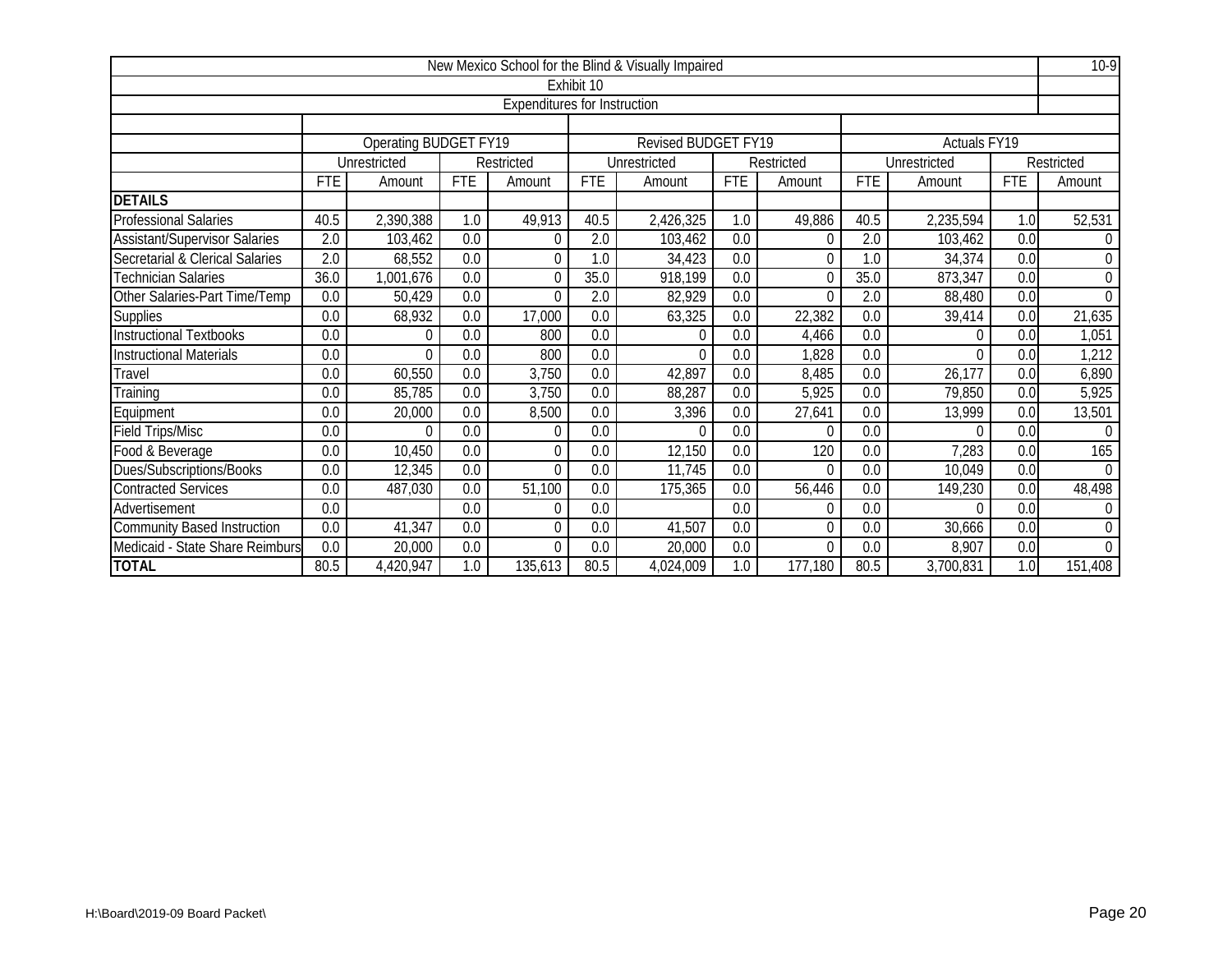|                                  |                                              |          |                                          |                | New Mexico School for the Blind & Visually Impaired |                |            |                |              |                     | $11-1$         |
|----------------------------------|----------------------------------------------|----------|------------------------------------------|----------------|-----------------------------------------------------|----------------|------------|----------------|--------------|---------------------|----------------|
|                                  |                                              |          |                                          | Exhibit 11     |                                                     |                |            |                |              |                     |                |
|                                  |                                              |          | <b>Expenditures for Academic Support</b> |                |                                                     |                |            |                |              |                     |                |
|                                  |                                              |          |                                          |                |                                                     |                |            |                |              |                     |                |
|                                  | <b>Operating BUDGET FY19</b><br>Unrestricted |          | Restricted                               |                | <b>Revised BUDGET FY19</b><br>Unrestricted          |                | Restricted |                | Unrestricted | <b>Actuals FY19</b> | Restricted     |
| <b>ACADEMIC SUPPORT</b>          |                                              |          |                                          |                |                                                     |                |            |                |              |                     |                |
| <b>Academic Support Services</b> | 153,819                                      |          | $\Omega$                                 |                | 281,173                                             |                | 979        |                | 147,219      |                     | 976            |
| Library                          | 47,239                                       |          | $\Omega$                                 |                | 46,751                                              |                | $\Omega$   |                | 46,502       |                     | $\overline{0}$ |
|                                  |                                              |          |                                          |                |                                                     |                |            |                |              |                     |                |
| <b>Outreach Services</b>         | 504,023                                      |          | $\theta$                                 |                | 459,275                                             |                | 1,770      |                | 457,547      |                     | 1,257          |
| Lending Library                  | 169,010                                      |          | $\Omega$                                 |                | 150,399                                             |                | 29,091     |                | 145,683      |                     | 18,299         |
| Low Vision Clinic                | 111,521                                      |          | $\Omega$                                 |                | 102,068                                             |                | 13,824     |                | 97,070       |                     | 13,214         |
| Family Infant Toddler Program    | 1,072,262                                    |          | 331,590                                  |                | 1,072,262                                           |                | 347,869    |                | 1,039,269    |                     | 322,039        |
| <b>Related Services</b>          | 392,369                                      |          | $\Omega$                                 |                | 391,869                                             |                | 12,586     |                | 381,835      |                     | 12,215         |
| <b>Resource Center</b>           | 287,111                                      |          | $\Omega$                                 |                | 287,308                                             |                | 0          |                | 285,697      |                     | $\overline{0}$ |
| <b>Prison Braille</b>            | 155,981                                      |          | $\Omega$                                 |                | 110,030                                             |                | 0          |                | 93,507       |                     | $\overline{0}$ |
| <b>Statewide Training</b>        | 14,470                                       |          |                                          |                | 8,950                                               |                |            |                | 7,937        |                     | $\overline{0}$ |
| <b>TOTAL</b>                     | 2,907,806                                    | $\Omega$ | 331,590                                  | $\overline{0}$ | 2,910,087                                           | $\overline{0}$ | 406,118    | $\overline{0}$ | 2,702,265    | $\mathbf 0$         | 367,999        |
| <b>Fringe Benefits</b>           | 830,740                                      |          | 113,910                                  |                | 918,198                                             |                | 114,303    |                | 875,734      |                     | 120,981        |
| <b>GRAND TOTAL EXPENDITURES</b>  | 3,738,546                                    |          | 445,499                                  |                | 3,828,285                                           |                | 520,421    |                | 3,577,999    |                     | 488,981        |
| <b>ACADEMIC SUPPORT</b>          |                                              |          |                                          |                |                                                     |                |            |                |              |                     |                |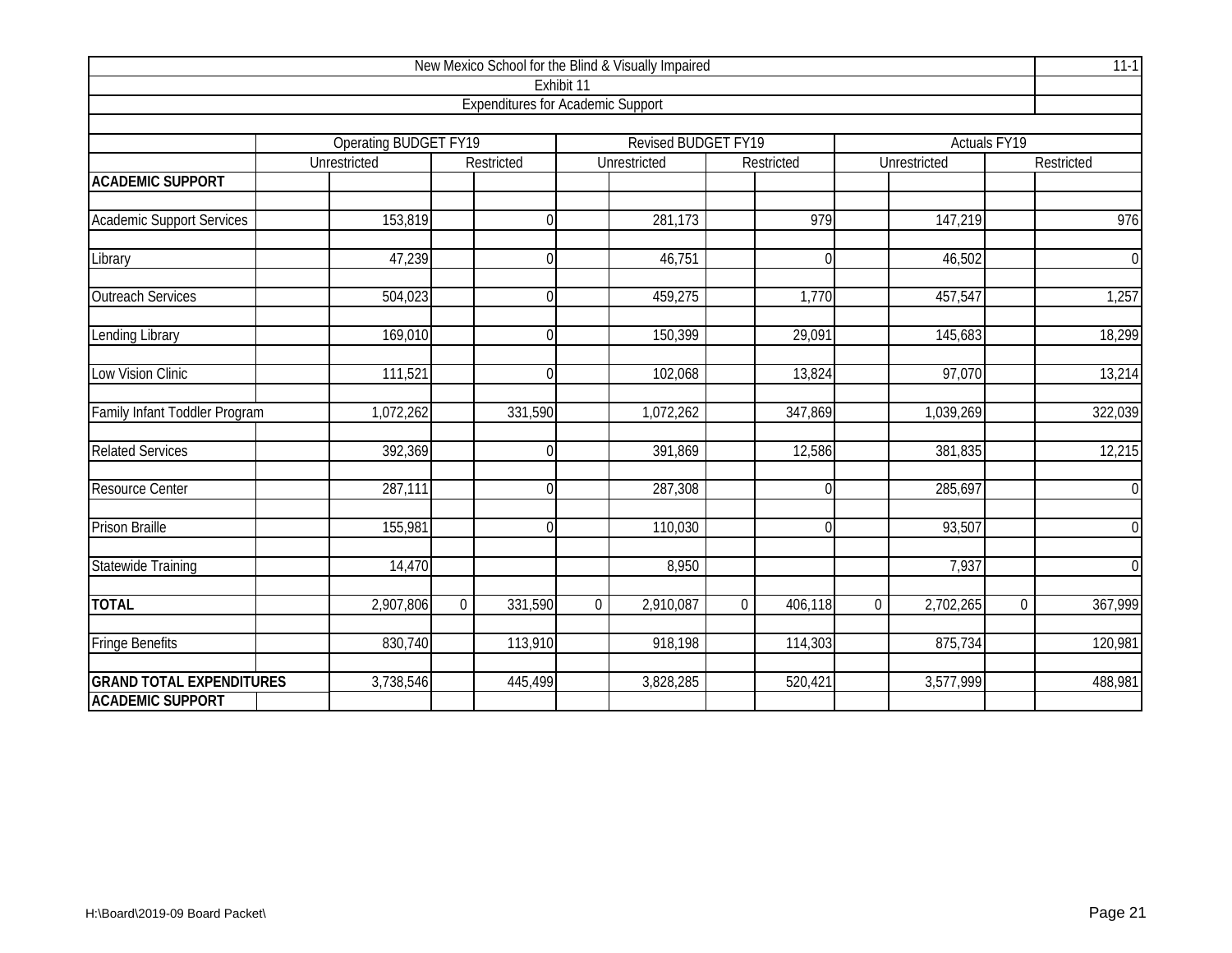|                                      |            |                              |            |                                          |             | New Mexico School for the Blind & Visually Impaired |            |            |            |              |                     | $11-2$     |
|--------------------------------------|------------|------------------------------|------------|------------------------------------------|-------------|-----------------------------------------------------|------------|------------|------------|--------------|---------------------|------------|
|                                      |            |                              |            |                                          | Exhibit 11a |                                                     |            |            |            |              |                     |            |
|                                      |            |                              |            | <b>Expenditures for Academic Support</b> |             |                                                     |            |            |            |              |                     |            |
|                                      |            |                              |            |                                          |             |                                                     |            |            |            |              |                     |            |
|                                      |            | <b>Operating BUDGET FY19</b> |            |                                          |             | Revised BUDGET FY19                                 |            |            |            |              | <b>Actuals FY19</b> |            |
|                                      |            | Unrestricted                 |            | Restricted                               |             | Unrestricted                                        |            | Restricted |            | Unrestricted |                     | Restricted |
|                                      | <b>FTE</b> | Amount                       | <b>FTE</b> | Amount                                   | <b>FTE</b>  | Amount                                              | <b>FTE</b> | Amount     | <b>FTE</b> | Amount       | <b>FTE</b>          | Amount     |
| <b>Academic Support Services</b>     |            |                              |            |                                          |             |                                                     |            |            |            |              |                     |            |
| <b>Professional Salaries</b>         | 1.0        | 82,649                       |            |                                          | 1.0         | 211,208                                             |            |            | 1.0        | 82,649       |                     |            |
| <b>Assistant/Supervisor Salaries</b> |            |                              |            |                                          |             |                                                     |            |            |            |              |                     |            |
| Secretarial & Clerical Salaries      |            |                              |            |                                          |             |                                                     |            |            |            |              |                     |            |
| <b>Technician Salaries</b>           | 1.0        | 49,470                       |            |                                          | 1.0         | 48,265                                              |            |            | 1.0        | 46,898       |                     |            |
| Other Salaries - Part Time/Temp      |            |                              |            |                                          |             |                                                     |            |            |            |              |                     |            |
| Supplies                             |            | 4,200                        |            |                                          |             | 4,480                                               |            |            |            | 3,079        |                     |            |
| Travel                               |            | 3,050                        |            |                                          |             | 2,770                                               |            |            |            | 2,233        |                     |            |
| Training                             |            | 1,000                        |            |                                          |             | 1,000                                               |            |            |            | 350          |                     |            |
| Equipment                            |            |                              |            |                                          |             | $\Omega$                                            |            |            |            | 1,215        |                     |            |
| Food & Beverage                      |            | 979                          |            |                                          |             |                                                     |            |            |            | 976          |                     |            |
| Dues/Subscriptions/Books             |            | 950<br>815<br>950            |            |                                          |             |                                                     |            |            |            |              |                     |            |
| <b>Contracted Services</b>           |            | 12,500                       |            |                                          |             | 12,500                                              |            |            |            | 9,980        |                     |            |
| <b>TOTAL</b>                         | 2.0        | 153,819                      |            |                                          | 2.0         | 281,173                                             |            | 979        | 2.0        | 147,219      |                     | 976        |
|                                      |            |                              |            |                                          |             |                                                     |            |            |            |              |                     |            |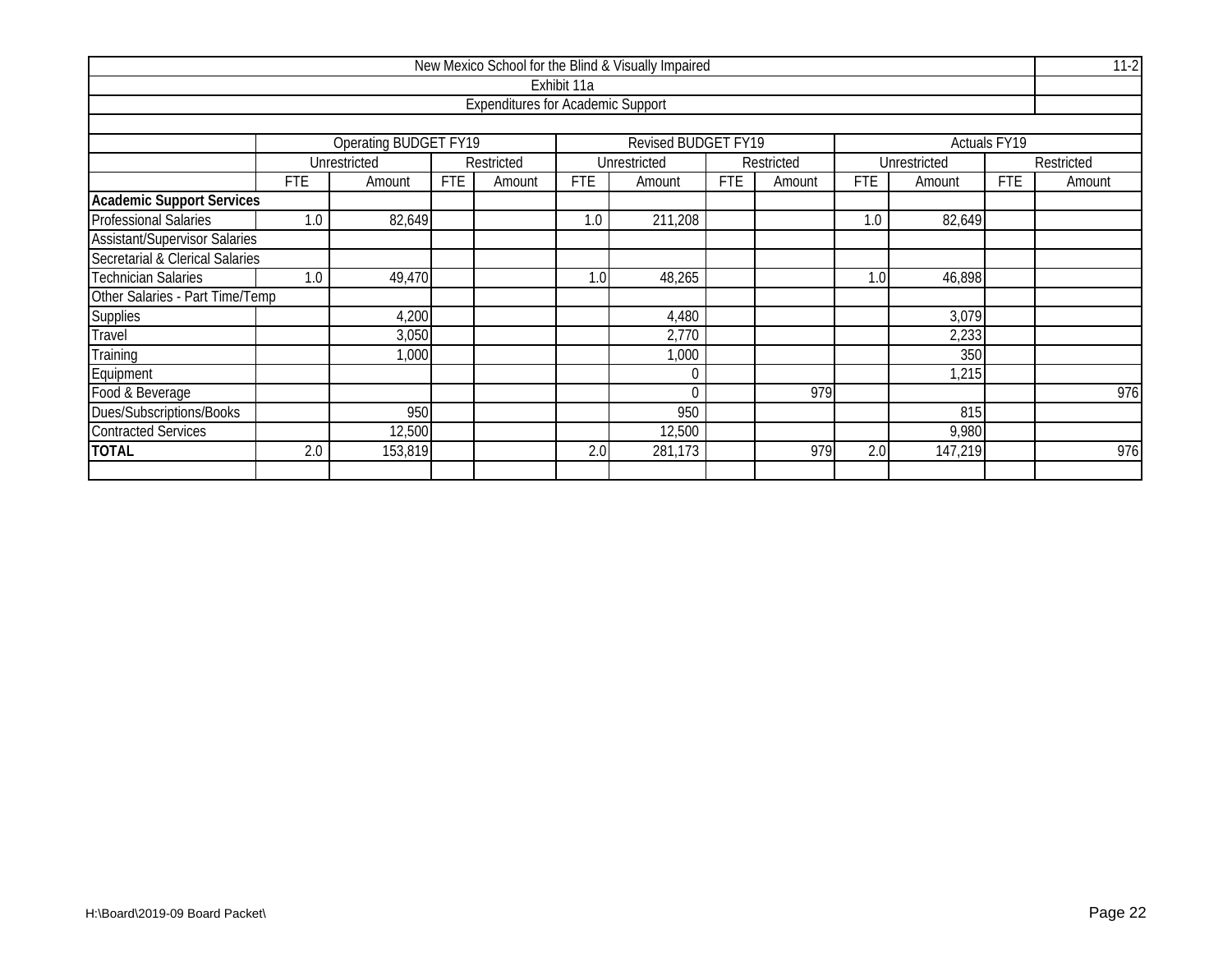|                                            |            |                              |            |                                          |             | New Mexico School for the Blind & Visually Impaired |            |                |                  |                  |                     | $11-3$         |
|--------------------------------------------|------------|------------------------------|------------|------------------------------------------|-------------|-----------------------------------------------------|------------|----------------|------------------|------------------|---------------------|----------------|
|                                            |            |                              |            |                                          | Exhibit 11a |                                                     |            |                |                  |                  |                     |                |
|                                            |            |                              |            | <b>Expenditures for Academic Support</b> |             |                                                     |            |                |                  |                  |                     |                |
|                                            |            |                              |            |                                          |             |                                                     |            |                |                  |                  |                     |                |
|                                            |            | <b>Operating BUDGET FY19</b> |            |                                          |             | <b>Revised BUDGET FY19</b>                          |            |                |                  |                  | <b>Actuals FY19</b> |                |
|                                            |            | Unrestricted                 |            | Restricted                               |             | Unrestricted                                        |            | Restricted     |                  | Unrestricted     |                     | Restricted     |
|                                            | <b>FTE</b> | Amount                       | <b>FTE</b> | Amount                                   | <b>FTE</b>  | Amount                                              | <b>FTE</b> | Amount         | <b>FTE</b>       | Amount           | <b>FTE</b>          | Amount         |
| <b>LIBRARY</b>                             |            |                              |            |                                          |             |                                                     |            |                |                  |                  |                     |                |
| Professional Salaries                      |            |                              |            |                                          |             |                                                     |            |                |                  |                  |                     |                |
| <b>Assistant/Supervisor Salaries</b>       |            |                              |            |                                          |             |                                                     |            |                |                  |                  |                     |                |
| <b>Secretarial &amp; Clerical Salaries</b> |            |                              |            |                                          |             |                                                     |            |                |                  |                  |                     |                |
| <b>Technician Salaries</b>                 | 1.0        | 29,139                       |            |                                          | 1.0         | 28,651                                              |            |                | 1.0              | 28,504           |                     |                |
| Other Salaries - Part Time/Temp            |            |                              |            |                                          |             |                                                     |            |                |                  |                  |                     |                |
| Supplies                                   |            | 2,000                        |            |                                          |             | 3,568                                               |            |                |                  | 3,166            |                     |                |
| Travel                                     |            | 500                          |            |                                          |             | 342                                                 |            |                |                  | 342              |                     |                |
| Training                                   |            | 600                          |            |                                          |             | 190                                                 |            |                |                  | 190              |                     |                |
| Equipment                                  |            |                              |            |                                          |             |                                                     |            |                |                  |                  |                     |                |
| Food & Beverage                            |            |                              |            |                                          |             | $\overline{0}$                                      |            |                |                  |                  |                     |                |
| Dues/Subscriptions/Books                   |            | 15,000                       |            |                                          |             | 14,000                                              |            |                |                  | 14,300           |                     |                |
| <b>Contracted Services</b>                 |            |                              |            |                                          |             | 0                                                   |            |                |                  |                  |                     |                |
| <b>Community Based Instruction</b>         |            | $\Omega$                     |            |                                          |             | $\overline{0}$                                      |            |                |                  | $\Omega$         |                     |                |
| <b>TOTAL</b>                               | 1.00       | 47,239                       |            | $\Omega$                                 | 1.00        | 46,751                                              |            | $\overline{0}$ | 1.00             | 46,502           |                     | $\overline{0}$ |
|                                            |            |                              |            |                                          |             |                                                     |            |                |                  |                  |                     |                |
| <b>OUTREACH SERVICES</b>                   |            |                              |            |                                          |             |                                                     |            |                |                  |                  |                     |                |
| <b>Professional Salaries</b>               | 6.0        | 419,752                      |            |                                          | 6.0         | 376,078                                             |            |                | 6.0              | 375,981          |                     |                |
| <b>Assistant/Supervisor Salaries</b>       |            |                              |            |                                          |             |                                                     |            |                |                  |                  |                     |                |
| Secretarial & Clerical Salaries            | 1.0        | 37,811                       |            |                                          | 1.0         | 37,576                                              |            |                | $\overline{1.0}$ | 37,552           |                     |                |
| <b>Technician Salaries</b>                 |            |                              |            |                                          |             | 2,084                                               |            |                |                  | 887              |                     |                |
| Other salaries - Part Time/Te              | 0.5        | 7,700                        |            |                                          | 0.5         | 8,080                                               |            |                | 0.5              | 7,961            |                     |                |
| Supplies                                   |            | 5,000                        |            |                                          |             | 2,098                                               |            | 1,170          |                  | 2,675            |                     | 783            |
| Travel                                     |            | 28,150                       |            |                                          |             | 28,150                                              |            | $\overline{0}$ |                  | 29,284           |                     | 125            |
| Training                                   |            | 2,910                        |            |                                          |             | 2,910                                               |            |                |                  | 2,080            |                     |                |
| Equipment                                  |            |                              |            | $\Omega$                                 |             |                                                     |            |                |                  | $\Omega$         |                     |                |
| Food & Beverage                            |            | 1,000                        |            |                                          |             | 500                                                 |            | 600            |                  | 180              |                     | 348            |
| Dues/Subscriptions/Books                   |            | 700                          |            |                                          |             | 800                                                 |            |                |                  | 800              |                     |                |
| <b>Contracted Services</b>                 |            | 1,000                        |            |                                          |             | 1,000                                               |            |                |                  | $\overline{147}$ |                     |                |
| <b>Field Trips</b>                         |            |                              |            |                                          |             |                                                     |            |                |                  |                  |                     |                |
| <b>TOTAL</b>                               | 7.5        | 504,023                      | 0.0        | $\overline{0}$                           | 7.5         | 459,275                                             | 0.0        | 1,770          | 7.5              | 457,547          | 0.0                 | 1,257          |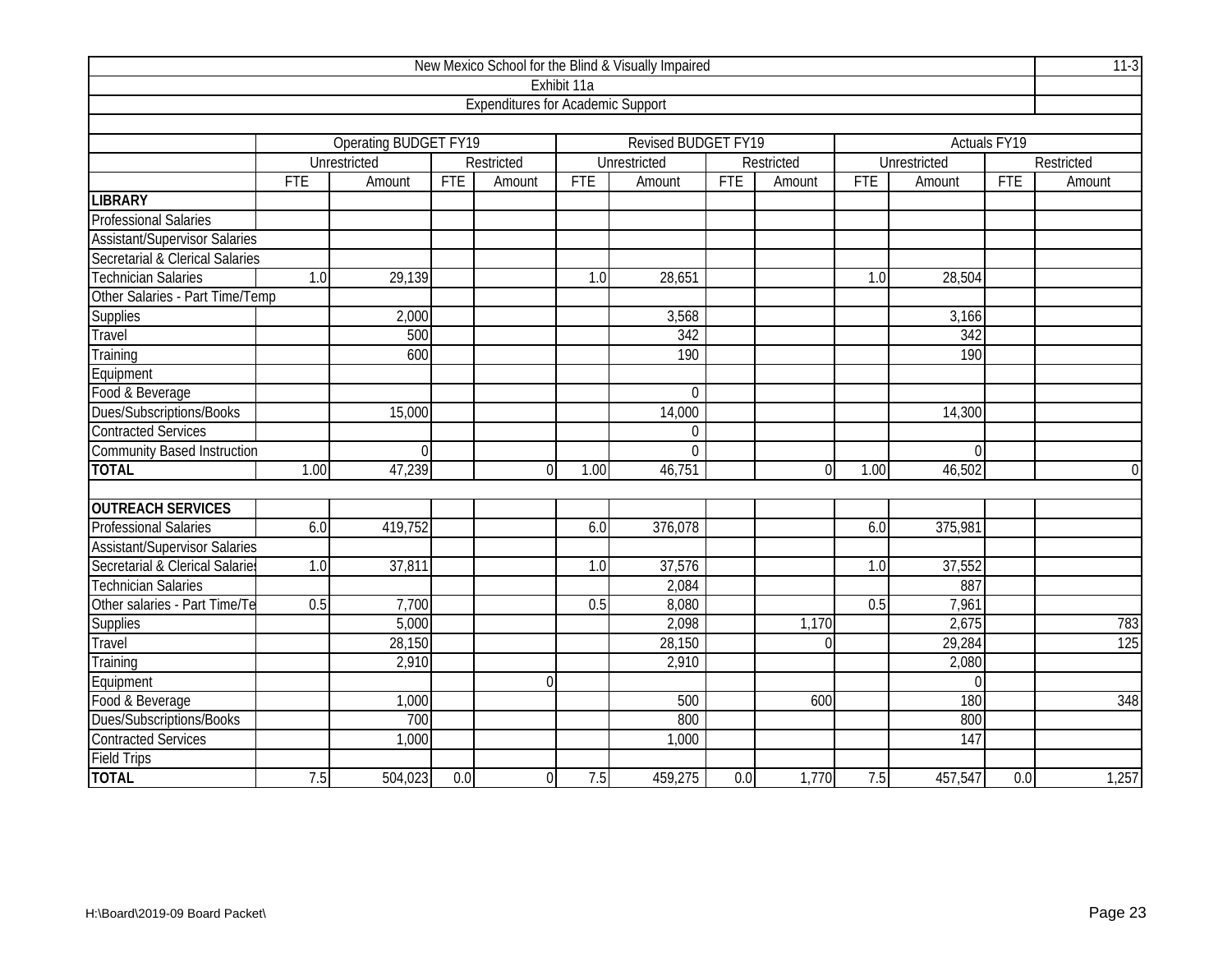|                                                                     |            |                    |            |                                          |             | New Mexico School for the Blind & Visually Impaired |            |            |            |              |            | $11 - 4$   |  |
|---------------------------------------------------------------------|------------|--------------------|------------|------------------------------------------|-------------|-----------------------------------------------------|------------|------------|------------|--------------|------------|------------|--|
|                                                                     |            |                    |            |                                          | Exhibit 11a |                                                     |            |            |            |              |            |            |  |
|                                                                     |            |                    |            | <b>Expenditures for Academic Support</b> |             |                                                     |            |            |            |              |            |            |  |
|                                                                     |            |                    |            |                                          |             |                                                     |            |            |            |              |            |            |  |
| <b>Operating BUDGET FY19</b><br>Revised BUDGET FY19<br>Actuals FY19 |            |                    |            |                                          |             |                                                     |            |            |            |              |            |            |  |
|                                                                     |            | Unrestricted       |            | Restricted                               |             | Unrestricted                                        |            | Restricted |            | Unrestricted |            | Restricted |  |
|                                                                     | <b>FTE</b> | Amount             | <b>FTE</b> | Amount                                   | <b>FTE</b>  | Amount                                              | <b>FTE</b> | Amount     | <b>FTE</b> | Amount       | <b>FTE</b> | Amount     |  |
| <b>Lending Library</b>                                              |            |                    |            |                                          |             |                                                     |            |            |            |              |            |            |  |
| <b>Professional Salaries</b>                                        | 2.00       | 141,008            |            |                                          | 2.00        | 141,008                                             |            |            | 2.00       | 141,008      |            |            |  |
| <b>Assistant/Supervisor Salaries</b>                                |            |                    |            |                                          |             |                                                     |            |            |            |              |            |            |  |
| Secretarial & Clerical Salaries                                     |            |                    |            |                                          |             |                                                     |            |            |            |              |            |            |  |
| <b>Technician Salaries</b>                                          |            |                    |            |                                          |             |                                                     |            |            |            |              |            |            |  |
| Other Salaries - Part Time/Temp                                     |            |                    |            |                                          |             |                                                     |            |            |            |              |            |            |  |
| <b>Supplies</b>                                                     |            | 2,412              |            |                                          |             | 551                                                 |            | 5,000      |            | 285          |            | 252        |  |
| Travel                                                              |            | 12,000             |            |                                          |             | 5,250                                               |            | 7,175      |            | 3,940        |            | 1,019      |  |
| Training                                                            |            | 3,090              |            |                                          |             | 3,090                                               |            | 1,825      |            | 450          |            | 461        |  |
| Equipment                                                           |            |                    |            |                                          |             |                                                     |            | 14,981     |            |              |            | 16,487     |  |
| Food & Beverage                                                     |            |                    |            |                                          |             |                                                     |            |            |            |              |            |            |  |
| Dues/Subscriptions/Books                                            |            | 500<br>500<br>110  |            |                                          |             |                                                     |            |            |            | 80           |            |            |  |
| <b>Contracted Services</b>                                          |            | 10,000<br>$\Omega$ |            |                                          |             |                                                     |            |            |            |              |            |            |  |
| <b>TOTAL</b>                                                        | 2.0        | 169,010            |            |                                          | 2.00        | 150,399                                             |            | 29,091     | 2.00       | 145,683      |            | 18,299     |  |
|                                                                     |            |                    |            |                                          |             |                                                     |            |            |            |              |            |            |  |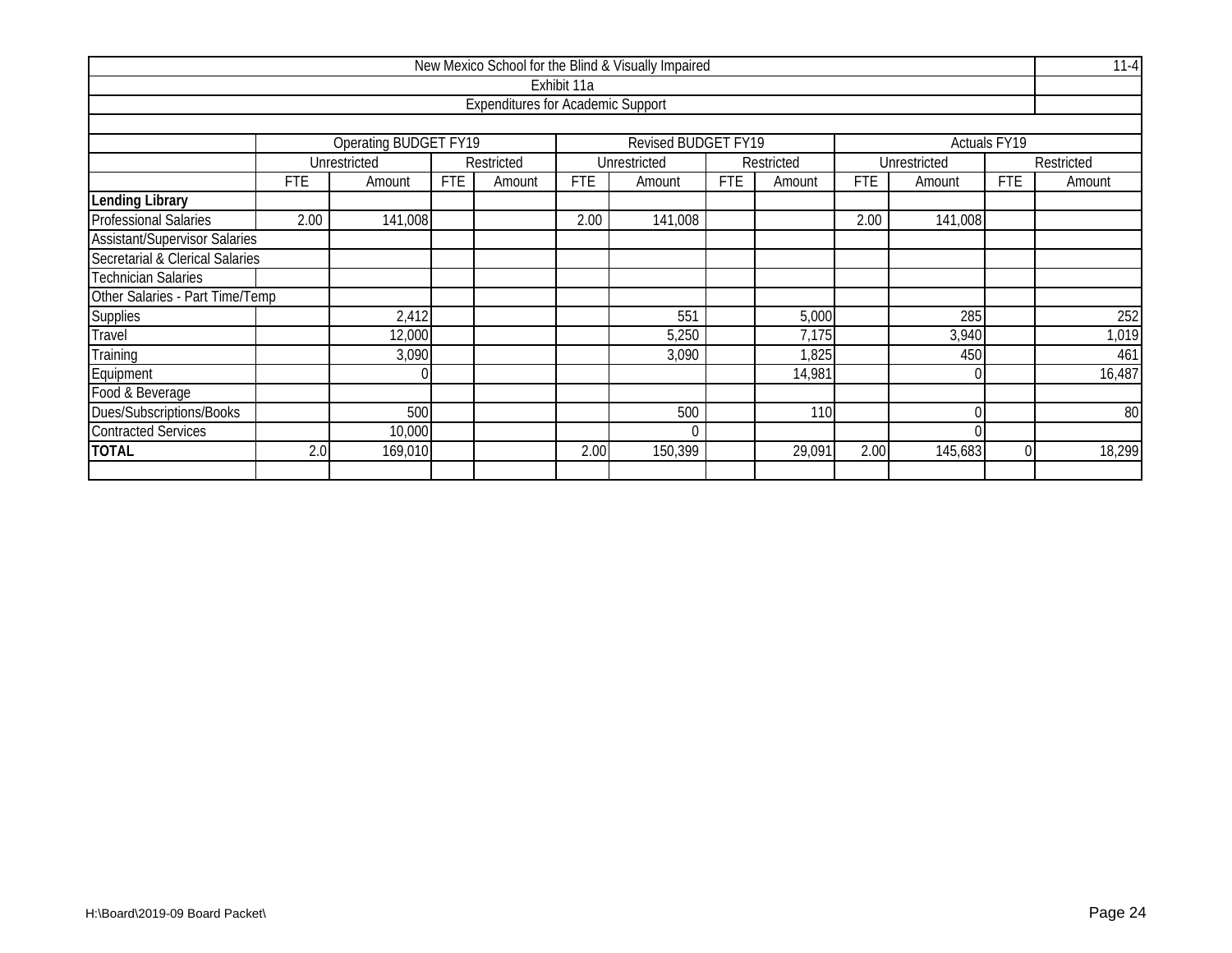| New Mexico School for the Blind & Visually Impaired |            |                              |            |                                          |                  |                            |                  |                |            |                     |              |                  |
|-----------------------------------------------------|------------|------------------------------|------------|------------------------------------------|------------------|----------------------------|------------------|----------------|------------|---------------------|--------------|------------------|
|                                                     |            |                              |            |                                          | Exhibit 11a      |                            |                  |                |            |                     |              |                  |
|                                                     |            |                              |            | <b>Expenditures for Academic Support</b> |                  |                            |                  |                |            |                     |              |                  |
|                                                     |            |                              |            |                                          |                  |                            |                  |                |            |                     |              |                  |
|                                                     |            | <b>Operating BUDGET FY19</b> |            |                                          |                  | <b>Revised BUDGET FY19</b> |                  |                |            |                     | Actuals FY19 |                  |
|                                                     |            | Unrestricted                 |            | Restricted                               |                  | Unrestricted               |                  | Restricted     |            | <b>Unrestricted</b> |              | Restricted       |
|                                                     | <b>FTE</b> | Amount                       | <b>FTE</b> | Amount                                   | <b>FTE</b>       | Amount                     | <b>FTE</b>       | Amount         | <b>FTE</b> | Amount              | <b>FTE</b>   | Amount           |
| <b>LOW VISION CLINIC</b>                            |            |                              |            |                                          |                  |                            |                  |                |            |                     |              |                  |
| Professional Salaries                               | 2.00       | 70,821                       |            |                                          | 2.00             | 70,821                     |                  |                | 2.00       | 70,821              |              |                  |
| Assistant/Supervisor Salaries                       |            |                              |            |                                          |                  |                            |                  |                |            |                     |              |                  |
| Secretarial & Clerical Salaries                     |            |                              |            |                                          |                  |                            |                  |                |            |                     |              |                  |
| <b>Technician Salaries</b>                          |            |                              |            |                                          |                  |                            |                  |                |            |                     |              |                  |
| Other Salaries - Part Time/Temp                     |            |                              |            |                                          |                  |                            |                  |                |            |                     |              |                  |
| Supplies                                            |            | 2,500                        |            |                                          |                  | 459                        |                  | 10,165         |            | 355                 |              | 9,564            |
| Travel                                              |            | 7,500                        |            |                                          |                  | 3,386                      |                  | $\Omega$       |            | 3,072               |              |                  |
| Training                                            |            | 2,000                        |            |                                          |                  | 2,000                      |                  | $\overline{0}$ |            | 325                 |              |                  |
| Equipment                                           |            |                              |            |                                          |                  |                            |                  | 3,659          |            |                     |              | 3,651            |
| Food & Beverage                                     |            | 500                          |            |                                          |                  | 181                        |                  |                |            | 145                 |              |                  |
| Dues/Subscriptions/Books                            |            | 200                          |            |                                          |                  | $\Omega$                   |                  |                |            | $\Omega$            |              |                  |
| <b>Contracted Services</b>                          |            | 28,000                       |            |                                          |                  | 25,221                     |                  |                |            | 22,351              |              |                  |
| <b>TOTAL</b>                                        | 2.0        | 111,521                      |            |                                          | 2.00             | 102,068                    |                  | 13,824         | 2.00       | 97,070              |              | 13,214           |
|                                                     |            |                              |            |                                          |                  |                            |                  |                |            |                     |              |                  |
| <b>FAMILY INFANT TODDLER PROGRAM</b>                |            |                              |            |                                          |                  |                            |                  |                |            |                     |              |                  |
| <b>Professional Salaries</b>                        | 14.0       | 971,112                      | 4.0        | 281,893                                  | 14.0             | 971,112                    | 4.0              | 281,499        | 14.0       | 969,281             | 4.0          | 269,472          |
| <b>Assistant/Supervisor Salaries</b>                |            |                              |            |                                          |                  |                            |                  |                |            |                     |              |                  |
| Secretarial & Clerical Salaries                     |            |                              | 1.0        | 49,697                                   | $\overline{0.0}$ |                            | $\overline{1.0}$ | 49,697         | 0.0        | $\Omega$            | 1.0          | 50,190           |
| <b>Technician Salaries</b>                          |            |                              |            |                                          |                  |                            |                  |                |            |                     |              |                  |
| Other salaries - Part Time/Temp                     |            |                              |            |                                          |                  |                            |                  |                |            |                     |              |                  |
| Supplies                                            |            | 23,000                       |            | $\theta$                                 |                  | 22,900                     |                  | 7,060          |            | 13,460              |              | 2,452            |
| Travel                                              |            | 50,000                       |            |                                          |                  | 50,000                     |                  | 563            |            | 36,129              |              | (75)             |
| Training                                            |            | 11,500                       |            |                                          |                  | 11,500                     |                  | 250            |            | 13,062              |              | $\overline{0}$   |
| <b>Community Based Instruction</b>                  |            | 3,650                        |            |                                          |                  | 3,650                      |                  |                |            | 1,400               |              |                  |
| Equipment                                           |            |                              |            |                                          |                  |                            |                  |                |            |                     |              |                  |
| Field Trips                                         |            |                              |            |                                          |                  |                            |                  |                |            |                     |              |                  |
| Food & Beverage                                     |            | 2,000                        |            |                                          |                  | 2,000                      |                  |                |            | 590                 |              |                  |
| Dues/Subscriptions/Books                            |            | 4,000                        |            |                                          |                  | 4,100                      |                  |                |            | 1,868               |              |                  |
| <b>Contracted Services</b>                          |            | 7,000                        |            |                                          |                  | 7,000                      |                  | 8,800          |            | 3,478               |              | $\boldsymbol{0}$ |
| <b>TOTAL</b>                                        | 14.0       | 1,072,262                    | 5.0        | 331,590                                  | 14.0             | 1,072,262                  | 5.0              | 347,869        | 14.0       | 1,039,269           | 5.0          | 322,039          |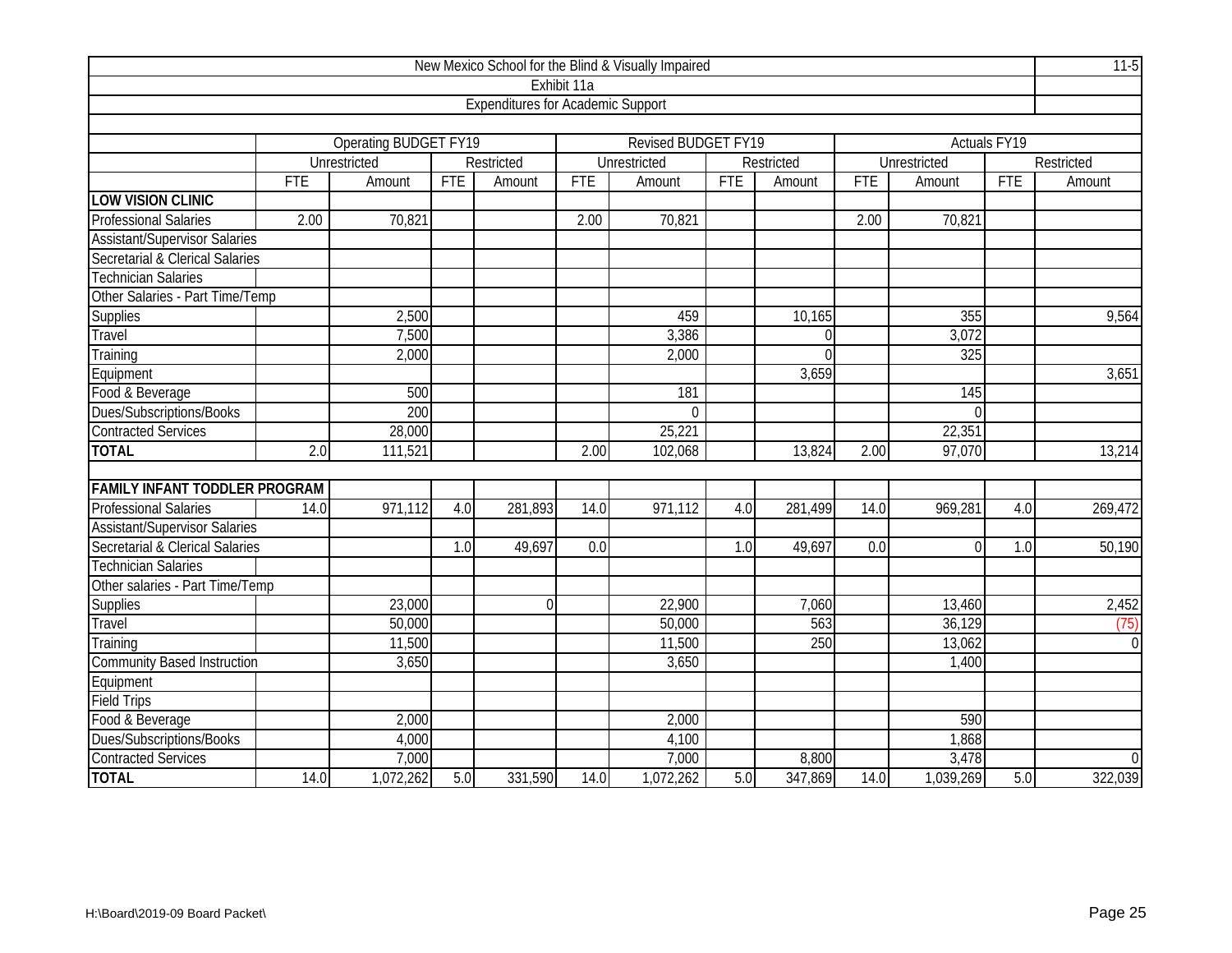| New Mexico School for the Blind & Visually Impaired |                  |                       |            |                                          |             |                     |            |                |            |                 |                     |                |
|-----------------------------------------------------|------------------|-----------------------|------------|------------------------------------------|-------------|---------------------|------------|----------------|------------|-----------------|---------------------|----------------|
|                                                     |                  |                       |            |                                          | Exhibit 11a |                     |            |                |            |                 |                     |                |
|                                                     |                  |                       |            | <b>Expenditures for Academic Support</b> |             |                     |            |                |            |                 |                     |                |
|                                                     |                  |                       |            |                                          |             |                     |            |                |            |                 |                     |                |
|                                                     |                  | Operating BUDGET FY19 |            |                                          |             | Revised BUDGET FY19 |            |                |            |                 | <b>Actuals FY19</b> |                |
|                                                     |                  | Unrestricted          |            | Restricted                               |             | <b>Unrestricted</b> |            | Restricted     |            | Unrestricted    |                     | Restricted     |
|                                                     | FTE              | Amount                | <b>FTE</b> | Amount                                   | <b>FTE</b>  | Amount              | <b>FTE</b> | Amount         | <b>FTE</b> | Amount          | <b>FTE</b>          | Amount         |
|                                                     |                  |                       |            |                                          |             |                     |            |                |            |                 |                     |                |
| <b>RELATED SERVICES</b>                             |                  |                       |            |                                          |             |                     |            |                |            |                 |                     |                |
| <b>Professional Salaries</b>                        | 5.0              | 373,424               |            |                                          | 5.0         | 373,424             |            |                | 5.0        | 369,794         |                     |                |
| <b>Assistant/Supervisor Salaries</b>                |                  |                       |            |                                          |             |                     |            |                |            |                 |                     |                |
| Secretarial & Clerical Salaries                     |                  |                       |            |                                          |             |                     |            |                |            |                 |                     |                |
| <b>Technician Salaries</b>                          |                  |                       |            |                                          |             |                     |            |                |            | $\theta$        |                     |                |
| Other Salaries - Part Time/Temp                     |                  |                       |            |                                          |             |                     |            |                |            |                 |                     |                |
| Supplies                                            |                  | 4,000                 |            |                                          |             | 2,893               |            | 9,170          |            | 976             |                     | 9,077          |
| Travel                                              |                  | 2,500                 |            |                                          |             | 2,500               |            | 1,100          |            | 2,114           | 822                 |                |
| Training                                            |                  | 2,500                 |            |                                          |             | 2,000               |            | 675            |            | 640             |                     | 675            |
| Equipment                                           |                  |                       |            |                                          |             |                     |            | 1,641          |            |                 |                     | 1,641          |
| Food & Beverage                                     |                  | 200                   |            |                                          |             | 200                 |            |                |            | $\overline{51}$ |                     |                |
| Dues/Subscriptions/Books                            |                  |                       |            |                                          |             |                     |            |                |            |                 |                     |                |
| <b>Contracted Services</b>                          |                  | 100                   |            |                                          |             | 1,207               |            |                |            | 830             |                     |                |
| <b>Community Based Instruction</b>                  |                  | 9,645                 |            |                                          |             | 9,645               |            |                |            | 7,430           |                     |                |
| <b>Field Trips</b>                                  |                  |                       |            |                                          |             |                     |            |                |            |                 |                     |                |
| <b>TOTAL</b>                                        | 5.0              | 392,369               |            | $\Omega$                                 | 5.0         | 391,869             |            | 12,586         | 5.0        | 381,835         |                     | 12,215         |
|                                                     |                  |                       |            |                                          |             |                     |            |                |            |                 |                     |                |
| <b>RESOURCE CENTER</b>                              |                  |                       |            |                                          |             |                     |            |                |            |                 |                     |                |
| <b>Professional Salaries</b>                        | $\overline{1.0}$ | 64,176                |            |                                          | 1.0         | 66,507              |            |                | 1.0        | 66,507          |                     |                |
| <b>Assistant/Supervisor Salaries</b>                |                  |                       |            |                                          |             |                     |            |                |            |                 |                     |                |
| Secretarial & Clerical Salaries                     |                  |                       |            |                                          |             |                     |            |                |            |                 |                     |                |
| <b>Technician Salaries</b>                          | 5.0              | 203,260               |            |                                          | 5.0         | 204,125             |            |                | 5.0        | 203,810         |                     |                |
| Other Salaries - Part Time/Temp                     |                  |                       |            |                                          |             |                     |            |                |            |                 |                     |                |
| Supplies                                            |                  | 5,000                 |            |                                          |             | 5,101               |            |                |            | 5,473           |                     |                |
| Travel                                              |                  | 10,500                |            |                                          |             | 8,640               |            |                |            | 7,348           |                     |                |
| Training                                            |                  | 1,775                 |            |                                          |             | 2,235               |            |                |            | 1,860           |                     |                |
| Equipment                                           |                  |                       |            |                                          |             |                     |            |                |            |                 |                     |                |
| Food & Beverage                                     |                  | 200                   |            |                                          |             | $\overline{0}$      |            |                |            | $\Omega$        |                     |                |
| Dues/Subscriptions/Books                            |                  | 1,200                 |            |                                          |             | 200                 |            |                |            | 200             |                     |                |
| <b>Contracted Services</b>                          |                  | 1,000                 |            |                                          |             | 499                 |            |                |            | 499             |                     |                |
| <b>TOTAL</b>                                        | 6.0              | 287,111               |            | $\overline{0}$                           | 6.0         | 287,308             |            | $\overline{0}$ | 6.0        | 285,697         |                     | $\overline{0}$ |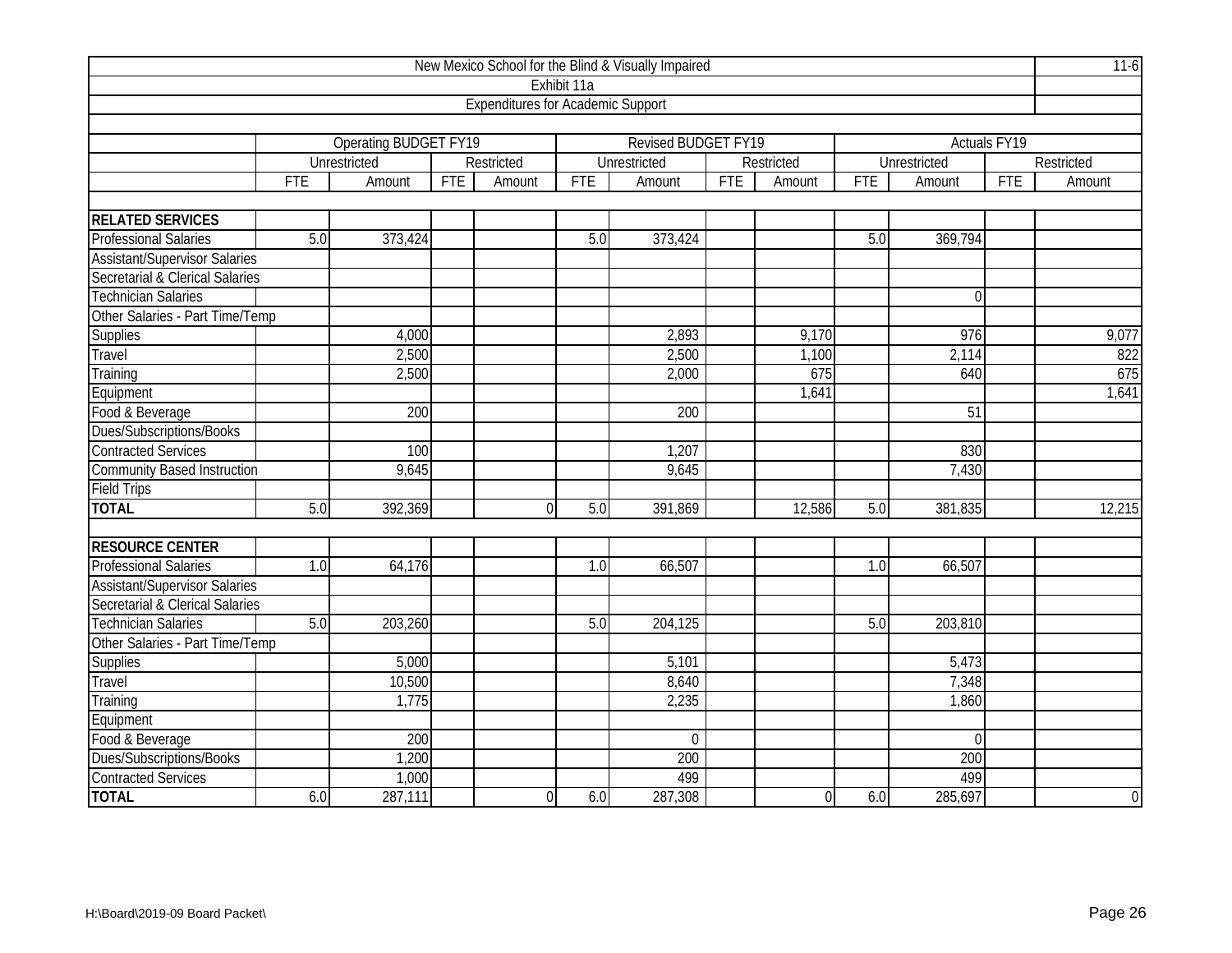| New Mexico School for the Blind & Visually Impaired |                          |                       |            |                                          |                  |                     |            |            |            |                |              |                |
|-----------------------------------------------------|--------------------------|-----------------------|------------|------------------------------------------|------------------|---------------------|------------|------------|------------|----------------|--------------|----------------|
|                                                     |                          |                       |            |                                          | Exhibit 11a      |                     |            |            |            |                |              |                |
|                                                     |                          |                       |            | <b>Expenditures for Academic Support</b> |                  |                     |            |            |            |                |              |                |
|                                                     |                          |                       |            |                                          |                  |                     |            |            |            |                |              |                |
|                                                     |                          | Operating BUDGET FY19 |            |                                          |                  | Revised BUDGET FY19 |            |            |            |                | Actuals FY19 |                |
|                                                     |                          | Unrestricted          |            | Restricted                               |                  | Unrestricted        |            | Restricted |            | Unrestricted   |              | Restricted     |
|                                                     | <b>FTE</b>               | Amount                | <b>FTE</b> | Amount                                   | FTE              | Amount              | <b>FTE</b> | Amount     | <b>FTE</b> | Amount         | <b>FTE</b>   | Amount         |
|                                                     |                          |                       |            |                                          |                  |                     |            |            |            |                |              |                |
| <b>Prison Braille</b>                               |                          |                       |            |                                          |                  |                     |            |            |            |                |              |                |
| Professional Salaries                               | 1.0                      | 69,159                |            |                                          | 1.0              | 69,104              |            |            | 1.0        | 64,839         |              |                |
| <b>Assistant/Supervisor Salaries</b>                |                          |                       |            |                                          |                  |                     |            |            |            |                |              |                |
| Secretarial & Clerical Salaries                     |                          |                       |            |                                          |                  |                     |            |            |            |                |              |                |
| <b>Technician Salaries</b>                          | 1.0                      | 37,289                |            |                                          | 1.0              | 23,595              |            |            | 1.0        | 23,513         |              |                |
| Other Salaries - Part Time/Te                       | 0.5                      | 12,933                |            |                                          | 0.5              | 10,731              |            |            | 0.5        | 2,505          |              |                |
| Supplies                                            |                          | 2,000                 |            |                                          |                  | 2,000               |            |            |            | $\Omega$       |              |                |
| Travel                                              | 34,500<br>4,500<br>2,650 |                       |            |                                          |                  |                     |            |            |            |                |              |                |
| Training                                            |                          | $\Omega$              |            |                                          |                  | $\boldsymbol{0}$    |            |            |            |                |              |                |
| Equipment                                           |                          |                       |            |                                          |                  | $\overline{0}$      |            |            |            |                |              |                |
| Food & Beverage                                     |                          |                       |            |                                          |                  | $\overline{0}$      |            |            |            |                |              |                |
| Dues/Subscriptions/Books                            |                          | 100                   |            |                                          |                  | 100                 |            |            |            | $\Omega$       |              |                |
| <b>Contracted Services</b>                          |                          |                       |            |                                          |                  | $\overline{0}$      |            |            |            |                |              |                |
| <b>TOTAL</b>                                        | $\overline{2.5}$         | 155,981               |            | $\Omega$                                 | $\overline{2.5}$ | 110,030             |            | 0          | 2.5        | 93,507         |              | $\overline{0}$ |
|                                                     |                          |                       |            |                                          |                  |                     |            |            |            |                |              |                |
| <b>Statewide Training</b>                           |                          |                       |            |                                          |                  |                     |            |            |            |                |              |                |
| <b>Professional Salaries</b>                        |                          |                       |            |                                          |                  |                     |            |            | 0.00       | $\overline{0}$ |              |                |
| <b>Assistant/Supervisor Salaries</b>                |                          |                       |            |                                          |                  |                     |            |            |            |                |              |                |
| Secretarial & Clerical Salaries                     |                          |                       |            |                                          |                  |                     |            |            |            |                |              |                |
| <b>Technician Salaries</b>                          |                          |                       |            |                                          |                  |                     |            |            |            |                |              |                |
| Other Salaries - Part Time/Temp                     |                          |                       |            |                                          |                  |                     |            |            |            |                |              |                |
| Supplies                                            |                          | 970                   |            |                                          |                  | 570                 |            |            |            | 781            |              |                |
| Travel                                              |                          | 10,800                |            |                                          |                  | 800                 |            |            |            | 469            |              |                |
| Training                                            |                          |                       |            |                                          |                  |                     |            |            |            |                |              |                |
| Equipment                                           |                          |                       |            |                                          |                  |                     |            |            |            |                |              |                |
| Food & Beverage                                     |                          | 200                   |            |                                          |                  | $\overline{0}$      |            |            |            | $\theta$       |              |                |
| Dues/Subscriptions/Books                            |                          | 500                   |            |                                          |                  | 80                  |            |            |            | 20             |              |                |
| <b>Contracted Services</b>                          |                          | 2,000                 |            |                                          |                  | 7,500               |            |            |            | 6,668          |              |                |
| <b>TOTAL</b>                                        |                          | 14,470                |            |                                          |                  | 8,950               |            |            |            | 7,937          |              |                |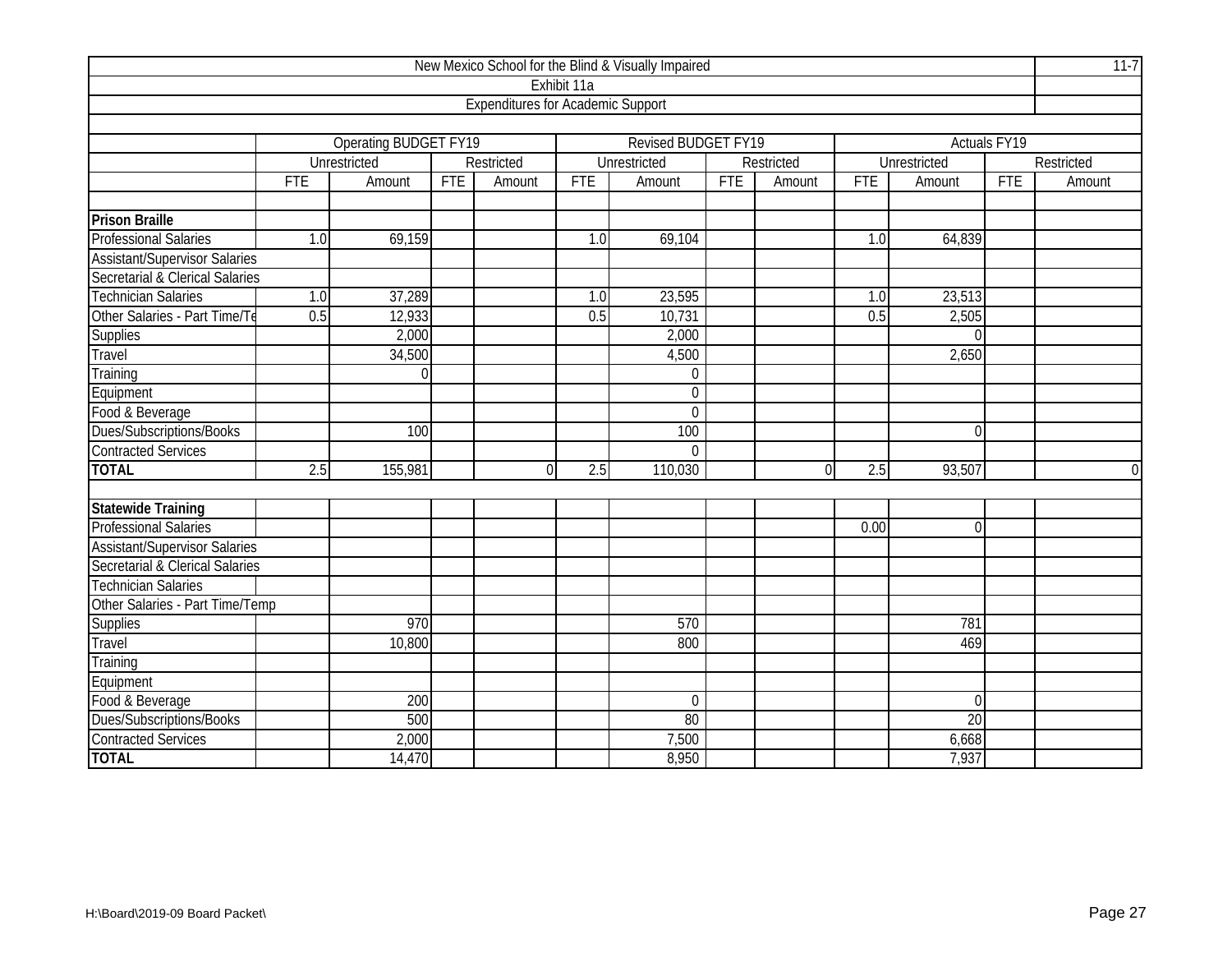| New Mexico School for the Blind & Visually Impaired                                                   |                                                                                                |           |     |                                         |            |           |     |         |       |           |     |          |  |  |
|-------------------------------------------------------------------------------------------------------|------------------------------------------------------------------------------------------------|-----------|-----|-----------------------------------------|------------|-----------|-----|---------|-------|-----------|-----|----------|--|--|
|                                                                                                       |                                                                                                |           |     |                                         | Exhibit 11 |           |     |         |       |           |     |          |  |  |
|                                                                                                       |                                                                                                |           |     | <b>Expenditures for Student Support</b> |            |           |     |         |       |           |     |          |  |  |
|                                                                                                       |                                                                                                |           |     |                                         |            |           |     |         |       |           |     |          |  |  |
| <b>DETAILS</b>                                                                                        |                                                                                                |           |     |                                         |            |           |     |         |       |           |     |          |  |  |
| <b>Professional Salaries</b>                                                                          | 32.0                                                                                           | 2,192,102 | 4.0 | 281,893                                 | 32.0       | 2,279,263 | 4.0 | 281,499 | 32.00 | 2,140,882 | 4.0 | 269,472  |  |  |
| <b>Assistant/Supervisor Salaries</b>                                                                  | 0.0                                                                                            |           | 0.0 |                                         | 0.0        |           | 0.0 |         | 0.0   |           | 0.0 |          |  |  |
| Secretarial & Clerical Salaries                                                                       | 1.0 <sub>1</sub>                                                                               | 37,811    | 1.0 | 49,697                                  | 1.0        | 37,576    | 1.0 | 49,697  | 1.0   | 37,552    | 1.0 | 50,190   |  |  |
| <b>Technician Salaries</b><br>8.0<br>319,157<br>8.0<br>306,721<br>0.0<br>8.0<br>303,612<br>0.0<br>0.0 |                                                                                                |           |     |                                         |            |           |     |         |       |           |     |          |  |  |
| Other Salaries - Part Time/Te                                                                         | 20,633<br>0.0<br>1.0 <sub>1</sub><br>18,811<br>0.0<br>0.0<br>1.0 <sub>1</sub><br>1.0<br>10,466 |           |     |                                         |            |           |     |         |       |           |     |          |  |  |
| Supplies                                                                                              | 51,082<br>30,250<br>0.0<br>0.0<br>0.0<br>0.0<br>44,620<br>0.0<br>32,565<br>0.0                 |           |     |                                         |            |           |     |         |       |           |     |          |  |  |
| Travel                                                                                                | 0.0                                                                                            | 159,500   | 0.0 |                                         | 0.0        | 106,338   | 0.0 | 8,838   | 0.0   | 87,581    | 0.0 | ,890     |  |  |
| Training                                                                                              | 0.0                                                                                            | 25,375    | 0.0 |                                         | 0.0        | 24,925    | 0.0 | 2,750   | 0.0   | 18,957    | 0.0 | 1,136    |  |  |
| Equipment                                                                                             | 0.0                                                                                            |           | 0.0 |                                         | 0.0        |           | 0.0 | 20,280  | 0.0   | 1,215     | 0.0 | 21,778   |  |  |
| Food & Beverage                                                                                       | 0.0                                                                                            | 4,100     | 0.0 |                                         | 0.0        | 2,881     | 0.0 | 1,579   | 0.0   | 965       | 0.0 | 1,324    |  |  |
| Dues/Subscriptions/Books                                                                              | 0.0                                                                                            | 23,150    | 0.0 |                                         | 0.0        | 20,730    | 0.0 | 110     | 0.0   | 18,003    | 0.0 | 80       |  |  |
| <b>Field Trips</b>                                                                                    | 0.0                                                                                            |           | 0.0 |                                         | 0.0        |           | 0.0 |         | 0.0   |           | 0.0 | $\Omega$ |  |  |
| <b>Contracted Services</b>                                                                            | 0.0                                                                                            | 61,600    | 0.0 |                                         | 0.0        | 54,928    | 0.0 | 8,800   | 0.0   | 43,952    | 0.0 |          |  |  |
| 13,295<br><b>Community Based Instruction</b><br>0.0<br>13,295<br>8,830<br>0.0<br>0.0<br>0.0<br>0.0    |                                                                                                |           |     |                                         |            |           |     |         |       |           |     |          |  |  |
| <b>TOTAL</b>                                                                                          | 42.0                                                                                           | 2,907,806 | 5.0 | 331,590                                 | 42.0       | 2,910,087 | 5.0 | 406,118 | 42.00 | 2,702,265 | 5.0 | 367,999  |  |  |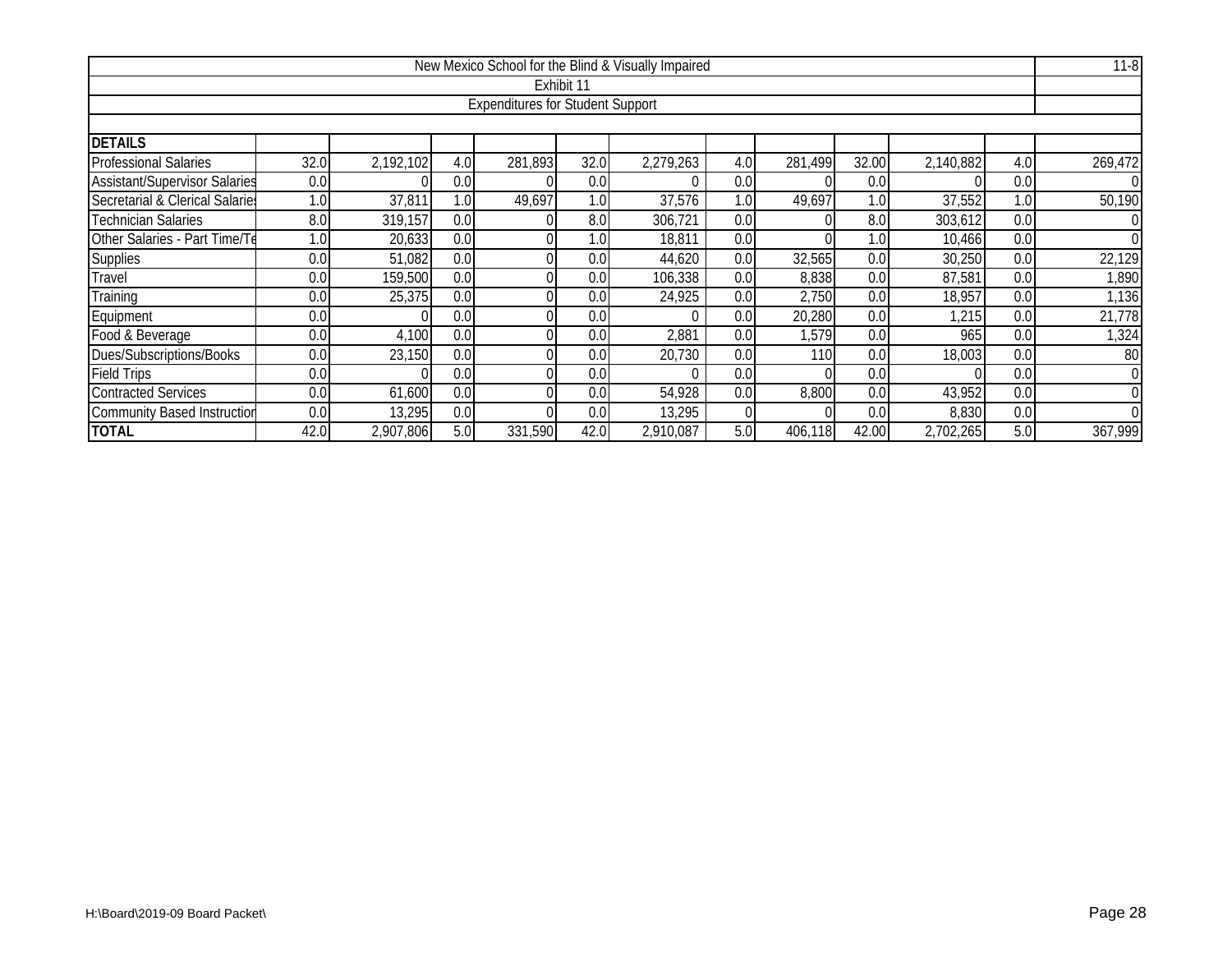| New Mexico School for the Blind & Visually Impaired |                              |             |                                         |                |              |                     |                |  |  |  |  |  |
|-----------------------------------------------------|------------------------------|-------------|-----------------------------------------|----------------|--------------|---------------------|----------------|--|--|--|--|--|
|                                                     |                              |             | Exhibit 12                              |                |              |                     |                |  |  |  |  |  |
|                                                     |                              |             | <b>Expenditures for Student Support</b> |                |              |                     |                |  |  |  |  |  |
|                                                     |                              |             |                                         |                |              |                     |                |  |  |  |  |  |
|                                                     | <b>Operating BUDGET FY19</b> |             | <b>Revised BUDGET FY19</b>              |                |              | <b>Actuals FY19</b> |                |  |  |  |  |  |
|                                                     | Unrestricted                 | Restricted  | Unrestricted                            | Restricted     | Unrestricted |                     | Restricted     |  |  |  |  |  |
| <b>STUDENT SUPPORT</b>                              |                              |             |                                         |                |              |                     |                |  |  |  |  |  |
|                                                     |                              |             |                                         |                |              |                     |                |  |  |  |  |  |
| Residential Life                                    | 438,211                      |             | 532,508                                 |                | 360,359      |                     |                |  |  |  |  |  |
|                                                     |                              |             |                                         |                |              |                     |                |  |  |  |  |  |
| <b>Athletics</b>                                    | 36,268                       |             | 37,877                                  |                | 28,074       |                     |                |  |  |  |  |  |
|                                                     |                              |             |                                         |                |              |                     |                |  |  |  |  |  |
| <b>Health Services</b>                              | 303,320                      | 403,152     | 296,949                                 | 402,765        | 90,608       |                     | 381,592        |  |  |  |  |  |
|                                                     |                              |             |                                         |                |              |                     |                |  |  |  |  |  |
| <b>Food Service</b>                                 | 306,281                      | $\mathbf 0$ | 310,002                                 | $\overline{0}$ | 297,038      |                     | $\overline{0}$ |  |  |  |  |  |
|                                                     |                              |             |                                         |                |              |                     |                |  |  |  |  |  |
| <b>Student Transportation</b>                       | 402,605                      | 150,000     | 369,860                                 | 412,996        | 366,803      | $\mathbf 0$         | $\overline{0}$ |  |  |  |  |  |
| Mental Health                                       | 85,421                       | $\mathbf 0$ | 85,421                                  | $\overline{0}$ | 61,079       |                     |                |  |  |  |  |  |
|                                                     |                              |             |                                         |                |              |                     |                |  |  |  |  |  |
| <b>TOTAL</b>                                        | 1,572,105                    | 553,152     | 1,632,617                               | 815,761        | 1,203,961    |                     | 381,592        |  |  |  |  |  |
|                                                     |                              |             |                                         |                |              |                     |                |  |  |  |  |  |
| <b>Fringe Benefits</b>                              | 440,148                      | 123,748     | 494,414                                 | 124,135        | 427,138      |                     | 145,308        |  |  |  |  |  |
|                                                     |                              |             |                                         |                |              |                     |                |  |  |  |  |  |
| <b>GRAND TOTAL EXPENDITURES</b>                     | 2,012,252                    | 676,900     | 2,127,030                               | 939,896        | 1,631,100    |                     | 526,900        |  |  |  |  |  |
| <b>FOR STUDENT SUPPORT</b>                          |                              |             |                                         |                |              |                     |                |  |  |  |  |  |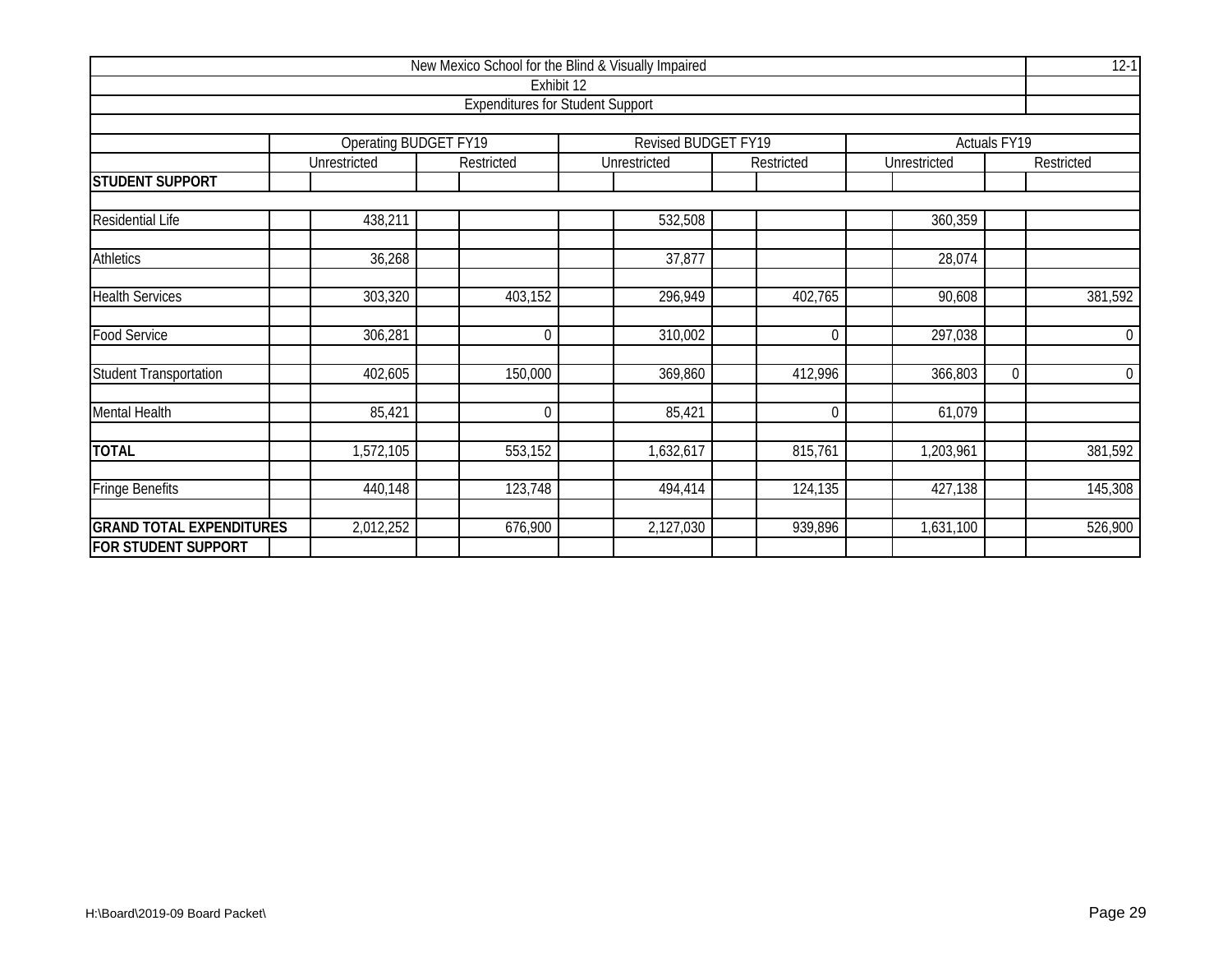| New Mexico School for the Blind & Visually Impaired |                                                          |                              |            |                                         |            |                     |            |            |            |              |                     |            |  |  |  |
|-----------------------------------------------------|----------------------------------------------------------|------------------------------|------------|-----------------------------------------|------------|---------------------|------------|------------|------------|--------------|---------------------|------------|--|--|--|
|                                                     |                                                          |                              |            |                                         | Exhibit 12 |                     |            |            |            |              |                     |            |  |  |  |
|                                                     |                                                          |                              |            | <b>Expenditures for Student Support</b> |            |                     |            |            |            |              |                     |            |  |  |  |
|                                                     |                                                          |                              |            |                                         |            |                     |            |            |            |              |                     |            |  |  |  |
|                                                     |                                                          | <b>Operating BUDGET FY19</b> |            |                                         |            | Revised BUDGET FY19 |            |            |            |              | <b>Actuals FY19</b> |            |  |  |  |
|                                                     |                                                          | Unrestricted                 |            | Restricted                              |            | Unrestricted        |            | Restricted |            | Unrestricted |                     | Restricted |  |  |  |
|                                                     | <b>FTE</b>                                               | Amount                       | <b>FTE</b> | Amount                                  | <b>FTE</b> | Amount              | <b>FTE</b> | Amount     | <b>FTE</b> | Amount       | <b>FTE</b>          | Amount     |  |  |  |
| <b>Residential Life</b>                             |                                                          |                              |            |                                         |            |                     |            |            |            |              |                     |            |  |  |  |
| <b>Professional Salaries</b>                        | 1.00                                                     | 44,640                       |            |                                         | 1.00       | 173,199             |            |            | 1.00       | 44,620       |                     |            |  |  |  |
| <b>Assistant/Supervisor Salaries</b>                |                                                          |                              |            |                                         |            |                     |            |            |            |              |                     |            |  |  |  |
| Secretarial / Clerical Salaries                     |                                                          |                              |            |                                         |            |                     |            |            |            |              |                     |            |  |  |  |
| <b>Technician Salaries</b>                          | 279,074<br>11.00<br>269,565<br>11.00<br>11.00<br>279,402 |                              |            |                                         |            |                     |            |            |            |              |                     |            |  |  |  |
| Other Salaries - Part Time/Tem                      | 2.50                                                     | 89,146                       |            |                                         | 2.50       | 54,558              |            |            | 2.50       | 31,504       |                     |            |  |  |  |
| Supplies                                            |                                                          | 10,500                       |            |                                         |            | 9,500               |            |            |            | 7,486        |                     |            |  |  |  |
| Travel                                              |                                                          |                              |            |                                         |            |                     |            |            |            |              |                     |            |  |  |  |
| Training                                            |                                                          | 1,000                        |            |                                         |            | 1,000               |            |            |            |              |                     |            |  |  |  |
| Community Based Instruction                         |                                                          | 11,500                       |            |                                         |            | 11,500              |            |            |            | 4,704        |                     |            |  |  |  |
| Equipment                                           |                                                          |                              |            |                                         |            |                     |            |            |            |              |                     |            |  |  |  |
| Food & Beverage                                     | 1,400<br>1,400                                           |                              |            |                                         |            |                     |            |            |            | 626          |                     |            |  |  |  |
| Dues/Subscriptions/Books                            |                                                          |                              |            |                                         |            |                     |            |            |            |              |                     |            |  |  |  |
| <b>Contracted Services</b>                          |                                                          | 950                          |            |                                         |            | 1,950               |            |            |            | 1,854        |                     |            |  |  |  |
| <b>Field Trips</b>                                  |                                                          |                              |            |                                         |            |                     |            |            |            |              |                     |            |  |  |  |
| <b>TOTAL</b>                                        | 14.5                                                     | 438,211                      |            |                                         | 14.5       | 532,508             |            | 0          | 14.5       | 360,359      |                     |            |  |  |  |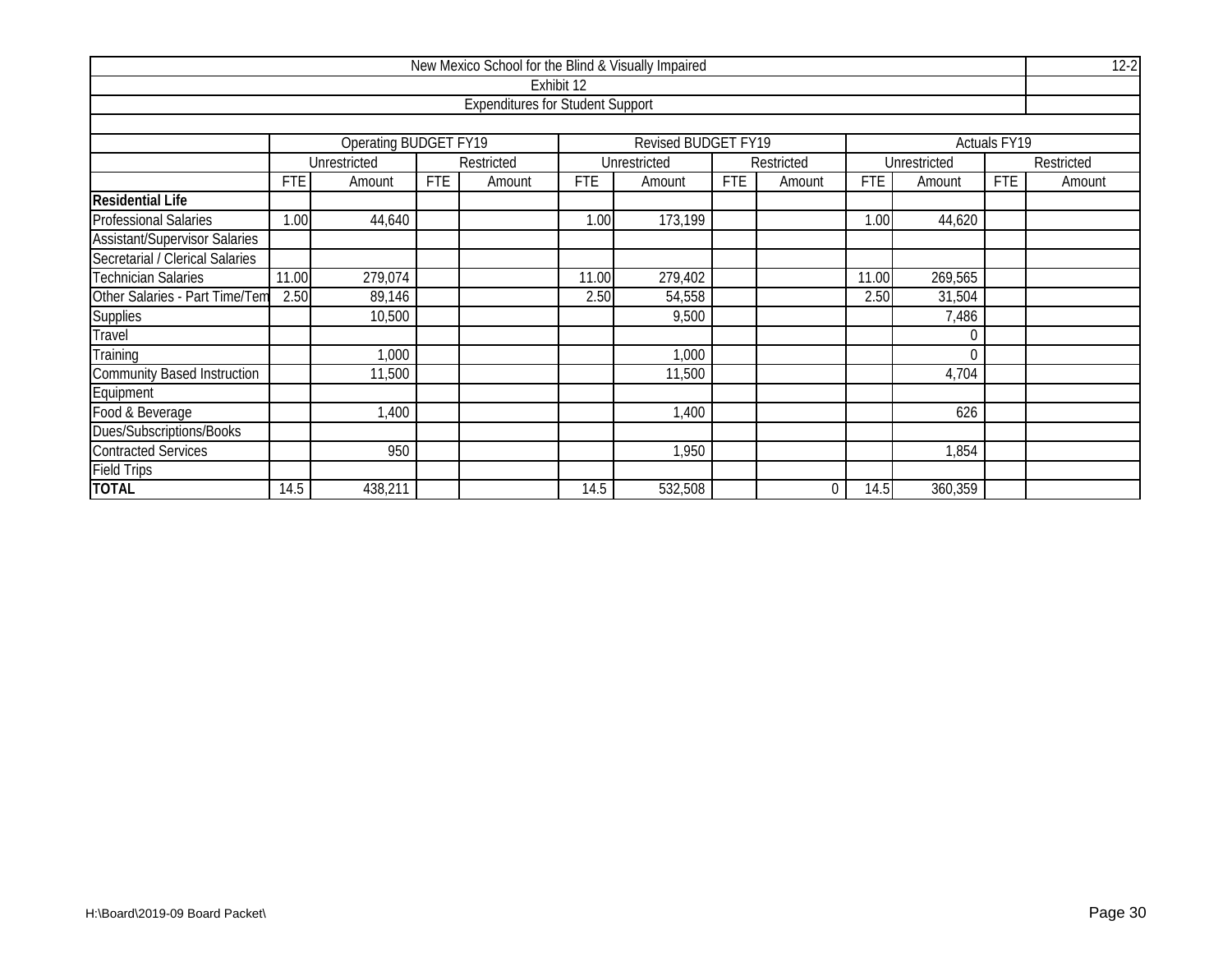| New Mexico School for the Blind & Visually Impaired |            |                              |            |                                         |      |                            |     |             |            |                  |              |            |
|-----------------------------------------------------|------------|------------------------------|------------|-----------------------------------------|------|----------------------------|-----|-------------|------------|------------------|--------------|------------|
|                                                     |            |                              |            | Exhibit 12                              |      |                            |     |             |            |                  |              |            |
|                                                     |            |                              |            | <b>Expenditures for Student Support</b> |      |                            |     |             |            |                  |              |            |
|                                                     |            |                              |            |                                         |      |                            |     |             |            |                  |              |            |
|                                                     |            | <b>Operating BUDGET FY19</b> |            |                                         |      | <b>Revised BUDGET FY19</b> |     |             |            |                  | Actuals FY19 |            |
|                                                     |            | Unrestricted                 |            | Restricted                              |      | Unrestricted               |     | Restricted  |            | Unrestricted     |              | Restricted |
|                                                     | <b>FTE</b> | Amount                       | <b>FTE</b> | Amount                                  | FTE  | Amount                     | FTE | Amount      | <b>FTE</b> | Amount           | <b>FTE</b>   | Amount     |
| <b>ATHLETICS</b>                                    |            |                              |            |                                         |      |                            |     |             |            |                  |              |            |
| <b>Professional Salaries</b>                        |            | 10,000                       |            |                                         |      | 10,000                     |     |             |            | 9,972            |              |            |
| <b>Technician Salaries</b>                          |            | 11,518                       |            |                                         |      | 8,451                      |     |             |            | 1,485            |              |            |
| Other Salaries - Part Time/Temp                     |            |                              |            |                                         |      | 8,534                      |     |             |            | 10,503           |              |            |
| Supplies                                            |            | 3,000                        |            |                                         |      | 1,270                      |     |             |            | 604              |              |            |
| Travel                                              |            | 250                          |            |                                         |      | 109                        |     |             |            | 196              |              |            |
| Training                                            |            | $\Omega$                     |            |                                         |      | $\Omega$                   |     |             |            | $\Omega$         |              |            |
| <b>Community Based Instruction</b>                  |            | 10,000                       |            |                                         |      | 8,655                      |     |             |            | 4,655            |              |            |
| <b>Field Trips</b>                                  |            |                              |            |                                         |      |                            |     |             |            |                  |              |            |
| Dues/Subscriptions/Books                            |            | 1,000                        |            |                                         |      | 500                        |     |             |            | 500              |              |            |
| Food & Beverage                                     |            | 500                          |            |                                         |      | 358                        |     |             |            | 158              |              |            |
| <b>TOTAL</b>                                        | 0.0        | 36,268                       |            |                                         | 0.0  | 37,877                     |     |             | 0.00       | 28,074           |              |            |
|                                                     |            |                              |            |                                         |      |                            |     |             |            |                  |              |            |
| <b>HEALTH SERVICES</b>                              |            |                              |            |                                         |      |                            |     |             |            |                  |              |            |
| <b>Professional Salaries</b>                        | 0.00       | 215,692                      | 6.0        | 371,951                                 | 0.00 | 206,187                    | 6.0 | 371,564     | 0.00       | 48,707           | 6.0          | 325,115    |
| <b>Assistant/Supervisor Salaries</b>                |            |                              |            |                                         |      |                            |     |             |            |                  |              |            |
| Secretarial / Clerical Salaries                     |            |                              |            |                                         |      |                            |     |             |            |                  |              |            |
| <b>Technician Salaries</b>                          |            |                              |            |                                         |      |                            |     |             |            |                  |              |            |
| Other Salaries - Part Time/Temp                     |            |                              |            | 14,701                                  |      |                            |     | 14,701      |            | $\overline{0}$   |              | 43,150     |
| Supplies                                            |            | 7,950                        |            | $\mathbf 0$                             |      | 7,951                      |     |             |            | 6,747            |              |            |
| Travel                                              |            | 211                          |            |                                         |      | $\overline{211}$           |     | $\mathbf 0$ |            | $\overline{112}$ |              |            |
| Training                                            |            | 800                          |            |                                         |      | 1,525                      |     | 0           |            | 1,525            |              |            |
| Equipment                                           |            |                              |            |                                         |      | 6,468                      |     |             |            | 6,249            |              |            |
| Food & Beverage                                     |            | 450                          |            |                                         |      | 450                        |     |             |            | 191              |              |            |
| Dues/Subscriptions/Books                            |            | 815                          |            |                                         |      | 815                        |     |             |            | 332              |              |            |
| Field Trips                                         |            |                              |            |                                         |      |                            |     |             |            |                  |              |            |
| <b>Doctors Expense</b>                              |            | 8,230                        |            |                                         |      | 5,005                      |     |             |            | 1,929            |              |            |
| Medicaid - State Share Reimbursemer                 |            | 61,500                       |            |                                         |      | 61,500                     |     |             |            | 19,677           |              |            |
| Medication                                          |            | 1,125                        |            |                                         |      | 1,125                      |     |             |            | 193              |              |            |
| Risk Mgt. - Medical Malpractice                     | 3,597      |                              |            |                                         |      | 3,762                      |     |             |            | 3,762            |              |            |
| <b>Bloodborne Pathogens</b>                         |            | 2,950                        |            |                                         |      | 1,950                      |     |             |            | 1,183            |              |            |
| Contracted Services                                 |            | $\mathbf 0$                  |            | 16,500                                  |      | $\Omega$                   |     | 16,500      |            | $\overline{0}$   |              | 13,327     |
| <b>TOTAL</b>                                        | 0.0        | 303,320                      | 6.0        | 403,152                                 | 0.0  | 296,949                    | 6.0 | 402,765     | 0.00       | 90,608           | 6.00         | 381,592    |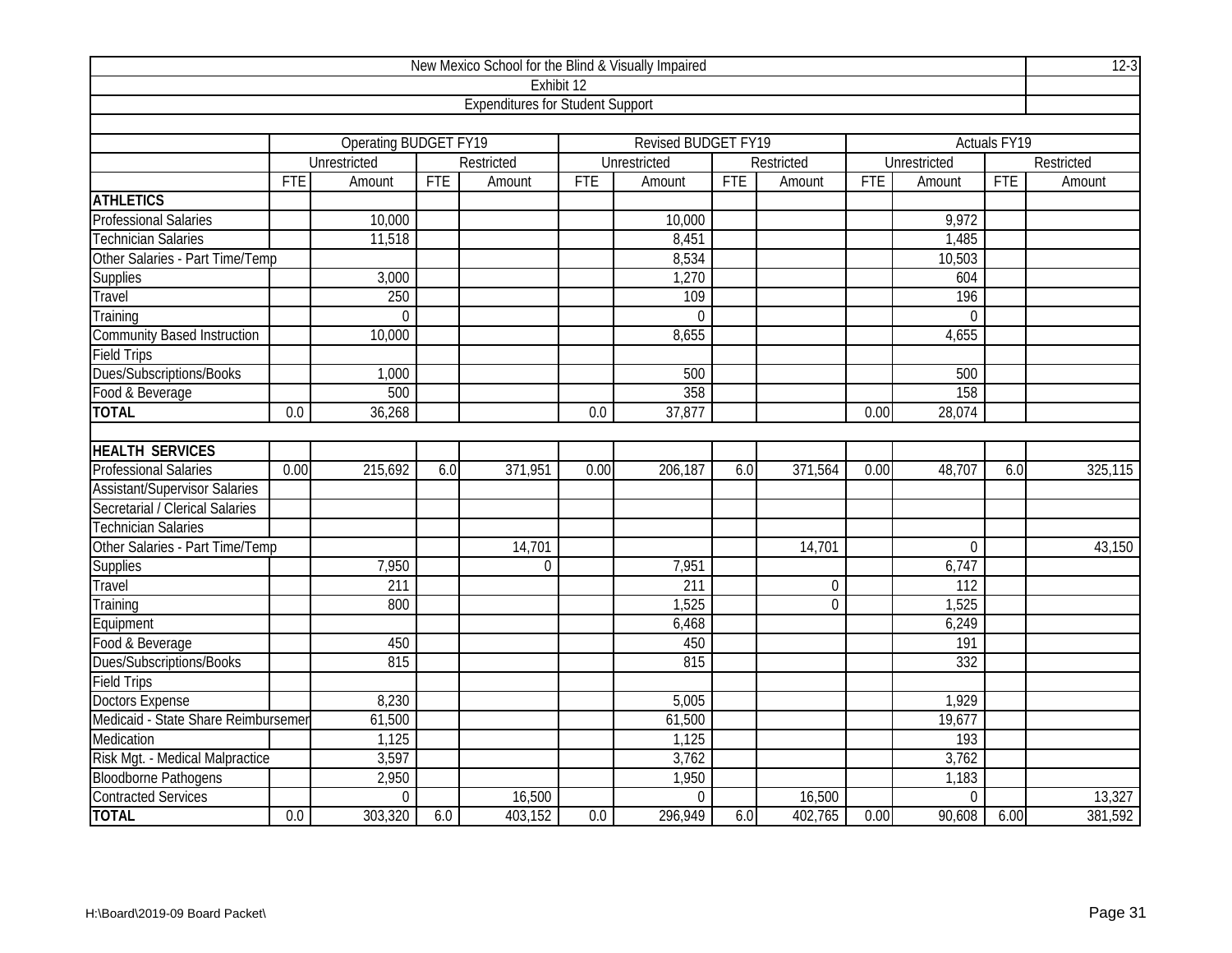| New Mexico School for the Blind & Visually Impaired |            |                              |            |                                         |            |                            |     |            |            |              |                     |                |
|-----------------------------------------------------|------------|------------------------------|------------|-----------------------------------------|------------|----------------------------|-----|------------|------------|--------------|---------------------|----------------|
|                                                     |            |                              |            | Exhibit <sub>12</sub>                   |            |                            |     |            |            |              |                     |                |
|                                                     |            |                              |            | <b>Expenditures for Student Support</b> |            |                            |     |            |            |              |                     |                |
|                                                     |            |                              |            |                                         |            |                            |     |            |            |              |                     |                |
|                                                     |            | <b>Operating BUDGET FY19</b> |            |                                         |            | <b>Revised BUDGET FY19</b> |     |            |            |              | <b>Actuals FY19</b> |                |
|                                                     |            | Unrestricted                 |            | Restricted                              |            | Unrestricted               |     | Restricted |            | Unrestricted |                     | Restricted     |
|                                                     | <b>FTE</b> | Amount                       | <b>FTE</b> | Amount                                  | <b>FTE</b> | Amount                     | FTE | Amount     | <b>FTE</b> | Amount       | <b>FTE</b>          | Amount         |
| <b>FOOD SERVICE</b>                                 |            |                              |            |                                         |            |                            |     |            |            |              |                     |                |
| <b>Professional Salaries</b>                        | 1.00       | 55,559                       |            |                                         | 1.00       | 55,559                     |     |            | 1.00       | 55,559       |                     |                |
| <b>Assistant/Supervisor Salaries</b>                |            |                              |            |                                         |            |                            |     |            |            |              |                     |                |
| Secretarial / Clerical Salaries                     |            |                              |            |                                         |            |                            |     |            |            |              |                     |                |
| <b>Technician Salaries</b>                          | 6.00       | 155,817                      |            |                                         | 6.00       | 155,817                    |     |            | 6.00       | 148,531      |                     |                |
| Other Salaries - Part Time/Temp                     |            | 9,006                        |            |                                         |            | 9,006                      |     |            |            | 5,158        |                     |                |
| Supplies                                            |            | 14,800                       |            |                                         |            | 14,800                     |     |            |            | 14,886       |                     |                |
| Travel                                              |            | 3,500                        |            |                                         |            | 3,500                      |     |            |            | 2,394        |                     |                |
| Training                                            |            | 1,500                        |            |                                         |            | 1,500                      |     |            |            | 1,220        |                     |                |
| Equipment                                           |            |                              |            |                                         |            | 3,721                      |     |            |            | 3,721        |                     |                |
| Food & Beverage                                     |            | 65,000                       |            |                                         |            | 65,000                     |     |            |            | 64,405       |                     |                |
| Dues/Subscriptions/Books                            |            | 500                          |            |                                         |            | 500                        |     |            |            | 564          |                     |                |
| Laundry                                             |            |                              |            |                                         |            |                            |     |            |            |              |                     |                |
| <b>Contracted Services</b>                          |            | 600                          |            |                                         |            | 600                        |     |            |            | 600          |                     |                |
| <b>TOTAL</b>                                        | 7.0        | 306,281                      |            | $\mathbf 0$                             | 7.0        | 310,002                    |     | 0          | 7.0        | 297,038      |                     | $\overline{0}$ |
|                                                     |            |                              |            |                                         |            |                            |     |            |            |              |                     |                |
| <b>STUDENT TRANSPORTATION</b>                       |            |                              |            |                                         |            |                            |     |            |            |              |                     |                |
| <b>Professional Salaries</b>                        | 1.00       | 47,944                       |            |                                         | 1.00       | 47,944                     |     |            | 1.00       | 47,944       |                     |                |
| <b>Assistant/Supervisor Salaries</b>                |            |                              |            |                                         |            |                            |     |            |            |              |                     |                |
| Secretarial / Clerical Salaries                     |            |                              |            |                                         |            |                            |     |            |            |              |                     |                |
| <b>Technician Salaries</b>                          | 6.00       | 152,160                      |            |                                         | 5.00       | 107,264                    |     |            | 5.00       | 82,847       |                     |                |
| Other Salaries - Part Time/Tem                      | 8.00       | 189,702                      |            |                                         | 9.00       | 204,903                    |     |            | 9.00       | 226,193      |                     |                |
| Supplies                                            |            | 4,000                        |            |                                         |            | 2,200                      |     |            |            | 2,193        |                     |                |
| Travel                                              |            | 7,000                        |            | 150,000                                 |            | 4,750                      |     | 412,996    |            | 5,598        |                     | $\overline{0}$ |
| Training                                            |            |                              |            |                                         |            |                            |     |            |            |              |                     |                |
| Equipment                                           |            |                              |            |                                         |            |                            |     |            |            |              |                     |                |
| Food & Beverage                                     |            | 1,800                        |            |                                         |            | 2,800                      |     |            |            | 2,029        |                     |                |
| Dues/Subscriptions/Books                            |            |                              |            |                                         |            |                            |     |            |            |              |                     |                |
| <b>Contracted Services</b>                          |            | $\mathbf 0$                  |            |                                         |            |                            |     |            |            |              |                     |                |
| <b>TOTAL</b>                                        | 15.0       | 402,605                      |            | 150,000                                 | 15.0       | 369,860                    |     | 412,996    | 15.00      | 366,803      |                     | $\overline{0}$ |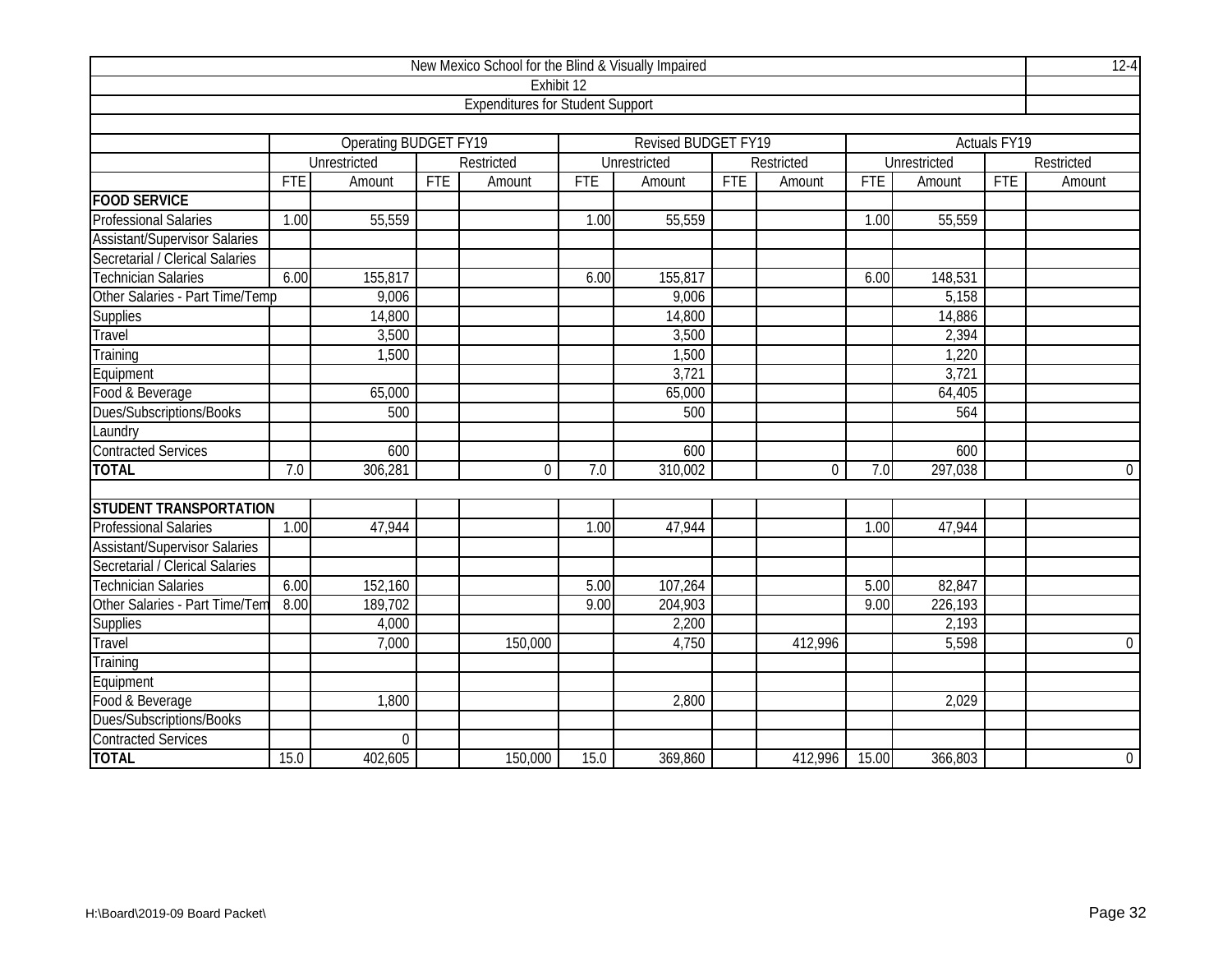| New Mexico School for the Blind & Visually Impaired |            |                       |            |                                         |            |                     |            |            |            |              |                          |            |  |
|-----------------------------------------------------|------------|-----------------------|------------|-----------------------------------------|------------|---------------------|------------|------------|------------|--------------|--------------------------|------------|--|
|                                                     |            |                       |            |                                         | Exhibit 12 |                     |            |            |            |              |                          |            |  |
|                                                     |            |                       |            | <b>Expenditures for Student Support</b> |            |                     |            |            |            |              |                          |            |  |
|                                                     |            |                       |            |                                         |            |                     |            |            |            |              |                          |            |  |
|                                                     |            | Operating BUDGET FY19 |            |                                         |            | Revised BUDGET FY19 |            |            |            |              | Actuals FY <sub>19</sub> |            |  |
|                                                     |            | Unrestricted          |            | Restricted                              |            | Unrestricted        |            | Restricted |            | Unrestricted |                          | Restricted |  |
|                                                     | <b>FTE</b> | Amount                | <b>FTE</b> | Amount                                  | FTE        | Amount              | <b>FTE</b> | Amount     | <b>FTE</b> | Amount       | <b>FTE</b>               | Amount     |  |
| <b>MENTAL HEALTH</b>                                |            |                       |            |                                         |            |                     |            |            |            |              |                          |            |  |
| <b>Professional Salaries</b>                        | 0.50       | 33,121                |            |                                         | 0.50       | 33,121              |            |            | 0.50       | 33,121       |                          |            |  |
| <b>Assistant/Supervisor Salaries</b>                |            |                       |            |                                         |            |                     |            |            |            |              |                          |            |  |
| Secretarial / Clerical Salaries                     |            |                       |            |                                         |            |                     |            |            |            |              |                          |            |  |
| <b>Technician Salaries</b>                          |            |                       |            |                                         |            |                     |            |            |            |              |                          |            |  |
| Other Salaries - Part Time/Temp                     |            |                       |            |                                         |            |                     |            |            |            |              |                          |            |  |
| Supplies                                            |            | 1,000                 |            |                                         |            | 2,600               |            |            |            | 2,329        |                          |            |  |
| Travel                                              |            | 2,500                 |            |                                         |            | 900                 |            |            |            |              |                          |            |  |
| Training                                            |            | 1,500                 |            |                                         |            | 1,500               |            |            |            | 798          |                          |            |  |
| Equipment                                           |            |                       |            |                                         |            |                     |            |            |            |              |                          |            |  |
| Food & Beverage                                     |            |                       |            |                                         |            |                     |            |            |            |              |                          |            |  |
| Dues/Subscriptions/Books                            |            |                       |            |                                         |            |                     |            |            |            |              |                          |            |  |
| <b>Contracted Services</b>                          |            | 47,300                |            |                                         |            | 47,300              |            |            |            | 24,831       |                          |            |  |
| <b>TOTAL</b>                                        | 0.5        | 85,421                |            |                                         | 0.5        | 85,421              |            |            | 0.50       | 61,079       |                          |            |  |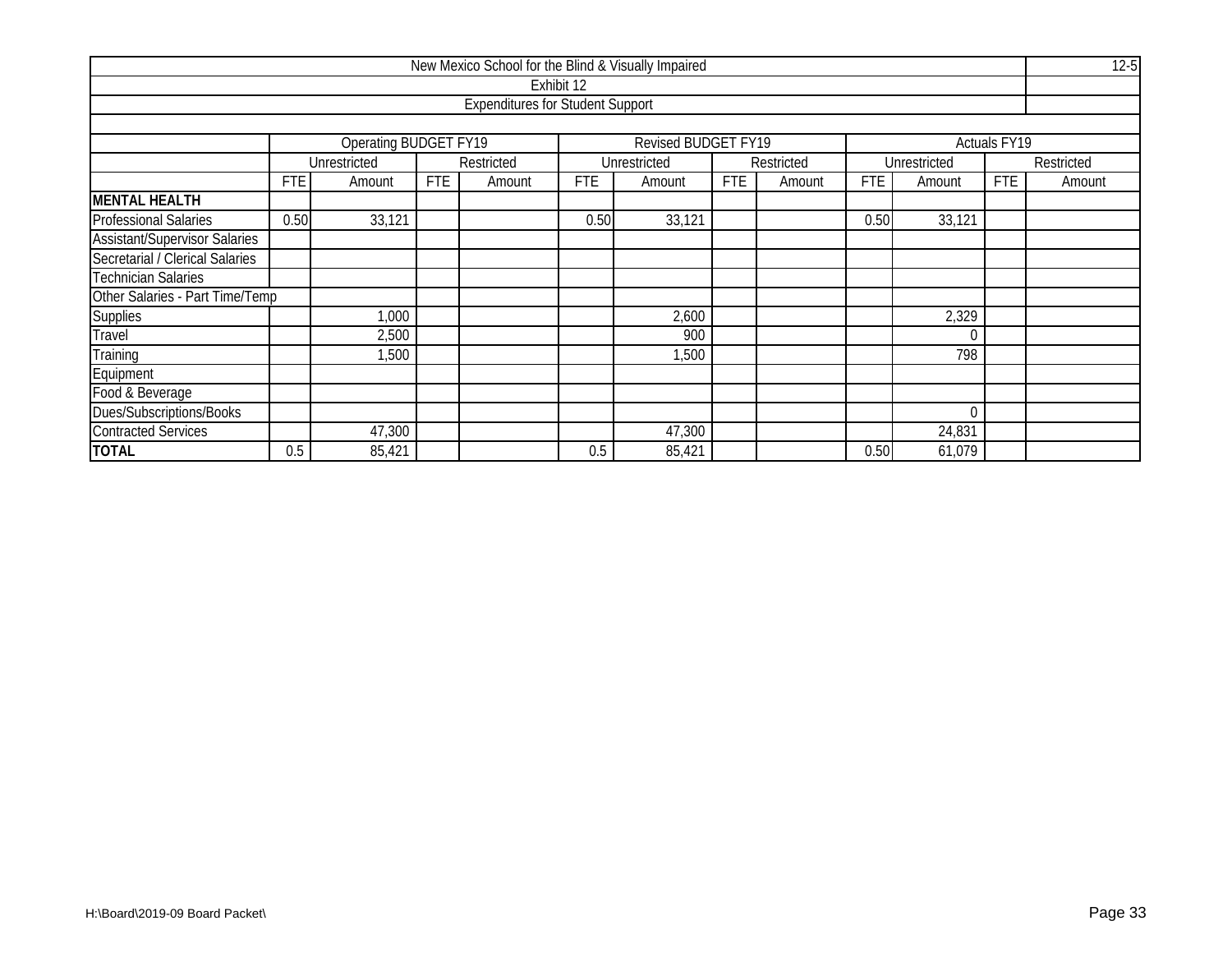| New Mexico School for the Blind & Visually Impaired |                  |                       |                  |                                         |                   |                            |            |            |            |              |                  |                  |  |
|-----------------------------------------------------|------------------|-----------------------|------------------|-----------------------------------------|-------------------|----------------------------|------------|------------|------------|--------------|------------------|------------------|--|
|                                                     |                  |                       |                  |                                         | Exhibit 12        |                            |            |            |            |              |                  |                  |  |
|                                                     |                  |                       |                  | <b>Expenditures for Student Support</b> |                   |                            |            |            |            |              |                  |                  |  |
|                                                     |                  |                       |                  |                                         |                   |                            |            |            |            |              |                  |                  |  |
|                                                     |                  | Operating BUDGET FY19 |                  |                                         |                   | <b>Revised BUDGET FY19</b> |            |            |            |              | Actuals FY19     |                  |  |
|                                                     |                  | Unrestricted          |                  | Restricted                              |                   | Unrestricted               |            | Restricted |            | Unrestricted |                  | Restricted       |  |
|                                                     | <b>FTE</b>       | Amount                | <b>FTE</b>       | Amount                                  | <b>FTE</b>        | Amount                     | <b>FTE</b> | Amount     | <b>FTE</b> | Amount       | <b>FTE</b>       | Amount           |  |
| <b>DETAILS</b>                                      |                  |                       |                  |                                         |                   |                            |            |            |            |              |                  |                  |  |
| <b>Professional Salaries</b>                        | 3.5              | 406,955               | 6.0              | 371,951                                 | 3.5               | 526,008                    | 6.0        | 371,564    | 3.5        | 239,922      | 6.0              | 325,115          |  |
| <b>Assistant/Supervisor Salaries</b>                | 0.0              | 0                     | 0.0              | $\Omega$                                | 0.0               | $\Omega$                   | 0.0        | O          | 0.0        |              | 0.0              | $\overline{0}$   |  |
| Secretarial & Clerical Salaries                     | 0.0              | $\Omega$              | 0.0              | 0                                       | 0.0               | $\Omega$                   | 0.0        | $\Omega$   | 0.0        |              | 0.0              | 0                |  |
| <b>Technician Salaries</b>                          | 23.0             | 598,568               | 0.0              | $\Omega$                                | 22.0              | 550,933                    | 0.0        | $\Omega$   | 22.0       | 502,429      | 0.0              | $\overline{0}$   |  |
| Other Salaries - Part Time/Tem                      | 10.5             | 287,854               | 0.0              | 14,701                                  | 11.5              | 277,000                    | 0.0        | 14,701     | 11.5       | 273,358      | 0.0              | 43,150           |  |
| Supplies                                            | 0.0              | 41,250                | 0.0              | $\Omega$                                | 0.0               | 38,321                     | 0.0        |            | 0.0        | 34,244       | 0.0              | $\boldsymbol{0}$ |  |
| Travel                                              | 0.0              | 13,461                | 0.0              | 150,000                                 | 0.0               | 9,470                      | 0.0        | 412,996    | 0.0        | 8,300        | 0.0              | $\mathbf 0$      |  |
| Training                                            | 0.0              | 4,800                 | 0.0              | 0                                       | 0.0               | 5,525                      | 0.0        | N          | 0.0        | 3,543        | 0.0              | $\mathbf 0$      |  |
| Equipment                                           | 0.0              | $\Omega$              | 0.0              | 0                                       | 0.0               | 10,189                     | 0.0        | $\Omega$   | 0.0        | 9,970        | $\overline{0.0}$ | $\boldsymbol{0}$ |  |
| <b>Field Trips</b>                                  | 0.0              | $\Omega$              | 0.0              | $\overline{0}$                          | 0.0               | $\Omega$                   | 0.0        | $\Omega$   | 0.0        | $\cap$       | 0.0              | $\boldsymbol{0}$ |  |
| Food & Beverage                                     | 0.0              | 69,150                | 0.0              | $\Omega$                                | 0.0               | 70,008                     | 0.0        | O          | 0.0        | 67,411       | 0.0              | $\mathbf 0$      |  |
| Dues/Subscriptions/Books                            | 0.0              | 2,315                 | 0.0              | 0                                       | 0.0               | 1,815                      | 0.0        | 0          | 0.0        | 1,396        | 0.0              | $\boldsymbol{0}$ |  |
| <b>Community Based Instruction</b>                  | 0.0              | 21,500                | 0.0              | $\Omega$                                | 0.0               | 20,155                     | 0.0        | $\Omega$   | 0.0        | 9,359        | 0.0              | $\overline{0}$   |  |
| <b>Contracted Services</b>                          | 0.0              | 48,850                | 0.0              | 16,500                                  | 0.0               | 49,850                     | 0.0        | 16,500     | 0.0        | 27,285       | 0.0              | 13,327           |  |
| <b>Doctors Expense</b>                              | 0.0              | 8,230                 | 0.0              | $\Omega$                                | 0.0               | 5,005                      | 0.0        | $\Omega$   | 0.0        | 1,929        | 0.0              | 0                |  |
| Medicaid - State Share Reimbu                       | 0.0              | 61,500                | 0.0              | 0                                       | 0.0               | 61,500                     | 0.0        | $\Omega$   | 0.0        | 19,677       | 0.0              | $\boldsymbol{0}$ |  |
| <b>Medication Expense</b>                           | $\overline{0.0}$ | 1,125                 | $\overline{0.0}$ | 0                                       | $\overline{0.0}$  | 1,125                      | 0.0        | 0          | 0.0        | 193          | $\overline{0.0}$ | 0                |  |
| Risk Mgt. - Medical Malpractice                     | 0.0              | 3,597                 | 0.0              | $\Omega$                                | 0.0               | 3,762                      | 0.0        | $\Omega$   | 0.0        | 3,762        | 0.0              | $\mathbf 0$      |  |
| <b>Bloodborne Pathogens</b>                         | 0.0              | 2,950                 | 0.0              | $\Omega$                                | 0.0               | 1,950                      | 0.0        | O          | 0.0        | 1,183        | $\overline{0.0}$ | $\overline{0}$   |  |
| <b>TOTAL</b>                                        | 37.0             | 1,572,105             | 6.0              | 553,152                                 | $\overline{37.0}$ | 1,632,617                  | 6.0        | 815,761    | 37.00      | 1,203,961    | 6.0              | 381,592          |  |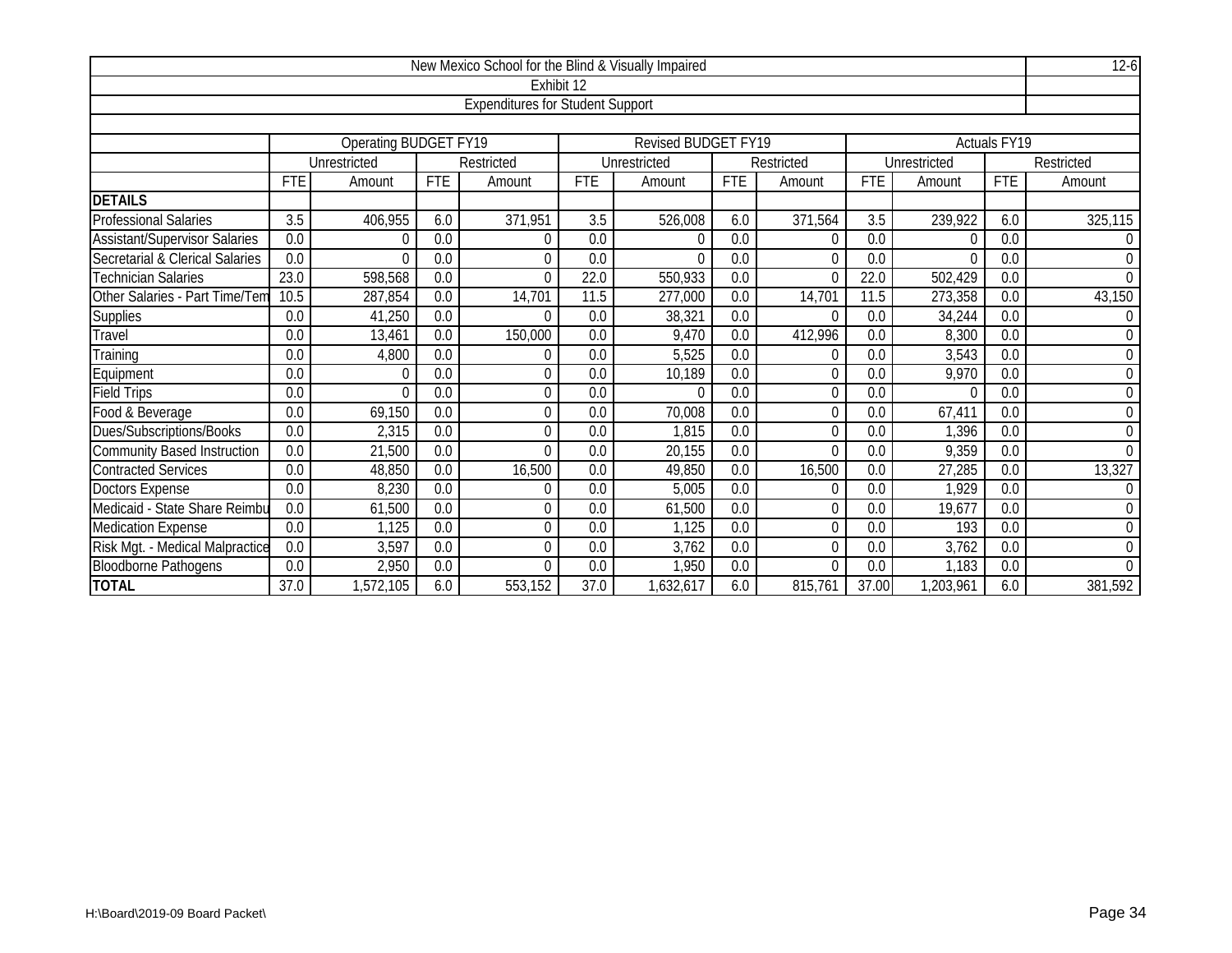| New Mexico School for the Blind & Visually Impaired             |                              |                |                                               |                     |                     |                     |  |  |  |  |  |  |
|-----------------------------------------------------------------|------------------------------|----------------|-----------------------------------------------|---------------------|---------------------|---------------------|--|--|--|--|--|--|
|                                                                 |                              |                | Exhibit 13                                    |                     |                     |                     |  |  |  |  |  |  |
|                                                                 |                              |                | <b>Expenditures for Institutional Support</b> |                     |                     |                     |  |  |  |  |  |  |
|                                                                 | <b>Operating BUDGET FY19</b> |                |                                               | Revised BUDGET FY19 |                     | <b>Actuals FY19</b> |  |  |  |  |  |  |
|                                                                 | Unrestricted                 | Restricted     | Unrestricted                                  | Restricted          | Unrestricted        | Restricted          |  |  |  |  |  |  |
| <b>INSTITUTIONAL SUPPORT</b>                                    |                              |                |                                               |                     |                     |                     |  |  |  |  |  |  |
|                                                                 |                              |                |                                               |                     |                     |                     |  |  |  |  |  |  |
| Superintendent's Office                                         | 299,857                      |                | 410,127                                       | $\overline{0}$      | 248,773             |                     |  |  |  |  |  |  |
| <b>Human Resources</b>                                          | 309,376                      |                | 307,589                                       |                     | 296,883             |                     |  |  |  |  |  |  |
| <b>Business &amp; Finance</b>                                   | 328,062                      | 5,100          | 321,554                                       | 5,100               | 291,823             | 1,349               |  |  |  |  |  |  |
| <b>Fixed Assets</b>                                             | 71,517                       |                | 66,044                                        |                     | $\overline{52,671}$ |                     |  |  |  |  |  |  |
| <b>Graphics Design</b>                                          | $\Omega$                     |                | $\Omega$                                      |                     | $\Omega$            |                     |  |  |  |  |  |  |
| Multi-Media                                                     | $\Omega$                     |                | $\mathbf 0$                                   |                     | $\Omega$            |                     |  |  |  |  |  |  |
| <b>Information Systems</b>                                      | 725,127                      | $\overline{0}$ | 708,037                                       | $\overline{0}$      | 578,166             | $\overline{0}$      |  |  |  |  |  |  |
| Security                                                        | 98,082                       |                | 96,359                                        |                     | 96,172              |                     |  |  |  |  |  |  |
| Innovation & Development                                        | 86,626                       | $\overline{0}$ | 91,283                                        | $\overline{0}$      | 95,621              | $\overline{0}$      |  |  |  |  |  |  |
| <b>Capital Projects</b>                                         | 165,098                      | $\overline{0}$ | 162,700                                       | $\overline{0}$      | 162,905             | $\overline{0}$      |  |  |  |  |  |  |
| <b>NMSVH Foundation</b>                                         | 2,000                        |                | 2,000                                         |                     | 300                 |                     |  |  |  |  |  |  |
| <b>TOTAL</b>                                                    | 2,085,743                    | 5,100          | 2,165,693                                     | 5,100               | 1,823,313           | 1,349               |  |  |  |  |  |  |
| <b>Fringe Benefits</b>                                          | 552,170                      |                | 561,378                                       |                     | 556,460             |                     |  |  |  |  |  |  |
| <b>GRAND TOTAL EXPENDITURES</b><br><b>INSTITUTIONAL SUPPORT</b> | 2,637,913                    | 5,100          | 2,727,071                                     | 5,100               | 2,379,773           | 1,349               |  |  |  |  |  |  |
|                                                                 |                              |                |                                               |                     |                     |                     |  |  |  |  |  |  |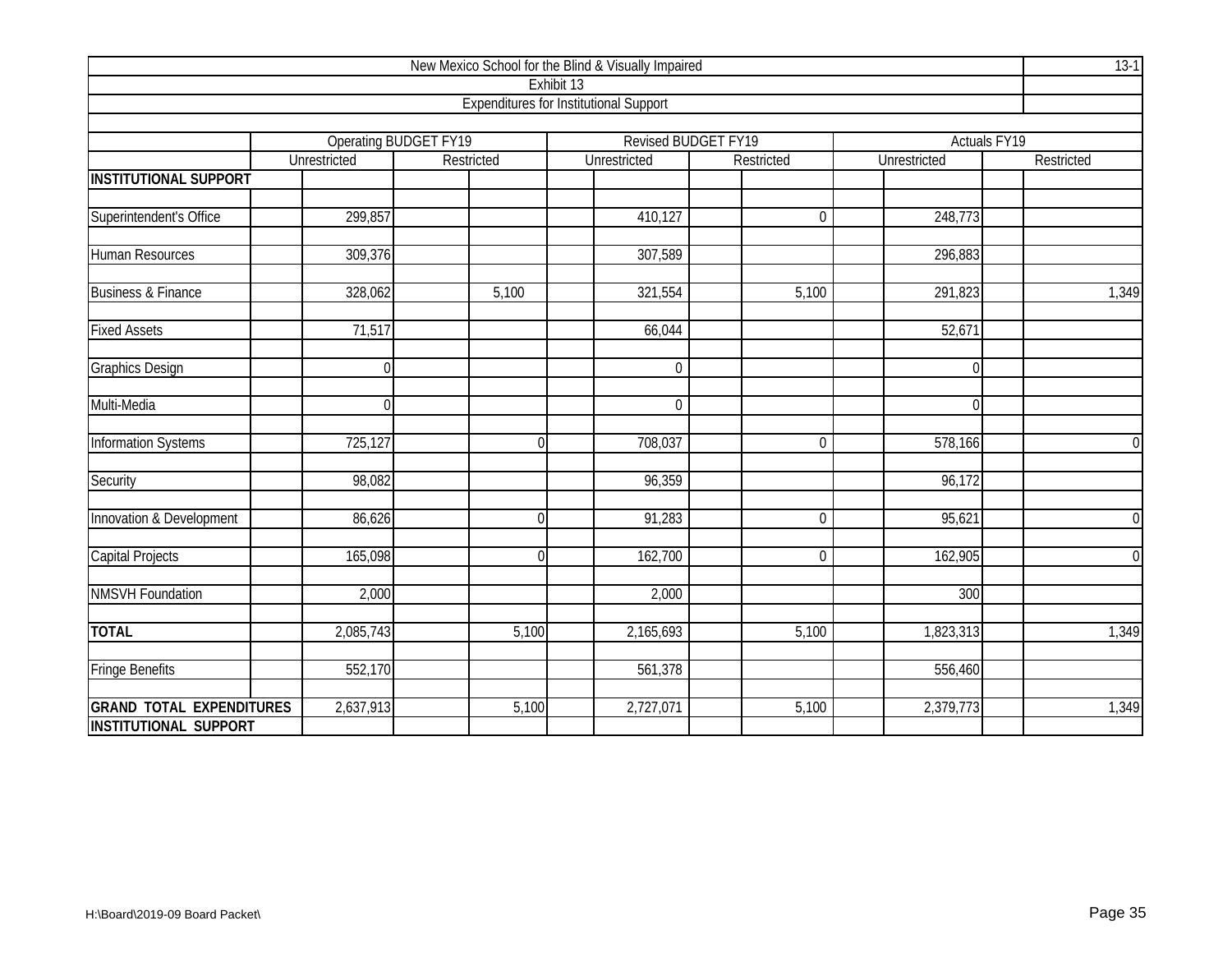| New Mexico School for the Blind & Visually Impaired |            |                       |            |                                               |            |                     |            |                |            |              |              |                |  |
|-----------------------------------------------------|------------|-----------------------|------------|-----------------------------------------------|------------|---------------------|------------|----------------|------------|--------------|--------------|----------------|--|
|                                                     |            |                       |            |                                               | Exhibit 13 |                     |            |                |            |              |              |                |  |
|                                                     |            |                       |            | <b>Expenditures for Institutional Support</b> |            |                     |            |                |            |              |              |                |  |
|                                                     |            |                       |            |                                               |            |                     |            |                |            |              |              |                |  |
|                                                     |            | Operating BUDGET FY19 |            |                                               |            | Revised BUDGET FY19 |            |                |            |              | Actuals FY19 |                |  |
|                                                     |            | Unrestricted          |            | Restricted                                    |            | Unrestricted        |            | Restricted     |            | Unrestricted |              | Restricted     |  |
|                                                     | <b>FTE</b> | Amount                | <b>FTE</b> | Amount                                        | <b>FTE</b> | Amount              | <b>FTE</b> | Amount         | <b>FTE</b> | Amount       | <b>FTE</b>   | Amount         |  |
| <b>SUPERINTENDENT'S OFFICE</b>                      |            |                       |            |                                               |            |                     |            |                |            |              |              |                |  |
| <b>Professional Salaries</b>                        | 1.25       | 143,125               |            |                                               | 1.25       | 266,684             |            |                | 1.25       | 143,125      |              |                |  |
| Assistant/Supervisor Salaries                       |            |                       |            |                                               | 0.0        | 0                   |            |                |            |              |              |                |  |
| Secretarial & Clerical Salarie                      | 1.0        | 45,710                |            |                                               | 1.0        | 45,082              |            |                | 1.0        | 44,707       |              |                |  |
| <b>Technician Salaries</b>                          |            |                       |            |                                               |            |                     |            |                |            |              |              |                |  |
| Other Salaries - Part Time/Temp                     |            |                       |            |                                               |            |                     |            |                |            |              |              |                |  |
| Supplies                                            |            | 5,000                 |            |                                               |            | 3,000               |            |                |            | 1,198        |              |                |  |
| $Tr$ avel                                           |            | 5,000                 |            |                                               |            | 2,000               |            |                |            | 957          |              |                |  |
| Training                                            |            | 4,500                 |            |                                               |            | 1,500               |            |                |            | 1,125        |              |                |  |
| Equipment                                           |            |                       |            |                                               |            |                     |            |                |            |              |              |                |  |
| Food & Beverage                                     |            | 1,000                 |            |                                               |            | 1,000               |            | $\overline{0}$ |            | 962          |              | $\Omega$       |  |
| Dues/Subscriptions/Books                            |            | 6,500                 |            |                                               |            | 6,500               |            |                |            | 3,480        |              |                |  |
| <b>Professional Fees/Consulting</b>                 |            |                       |            |                                               |            |                     |            |                |            |              |              |                |  |
| <b>Contracted Services</b>                          |            | 17,000                |            |                                               |            | 17,000              |            |                |            | 2,428        |              |                |  |
| Legal/Professional Services                         |            | 35,000                |            |                                               |            | 35,000              |            |                |            | 21,664       |              |                |  |
| Advertisement                                       |            | 9,350                 |            |                                               |            | 7,350               |            |                |            | 3,683        |              |                |  |
| Gen Liability, Civil Rights                         |            | 17,672                |            |                                               |            | 18,012              |            |                |            | 18,012       |              |                |  |
| <b>Board of Regents</b>                             |            | 10,000                |            |                                               |            | 7,000               |            |                |            | 7,434        |              |                |  |
| Other (Accreditation Fees, Misc)                    |            |                       |            |                                               |            |                     |            |                |            |              |              |                |  |
| <b>TOTAL</b>                                        | 2.25       | 299,857               |            | $\Omega$                                      | 2.25       | 410,127             |            | $\Omega$       | 2.25       | 248,773      |              | $\overline{0}$ |  |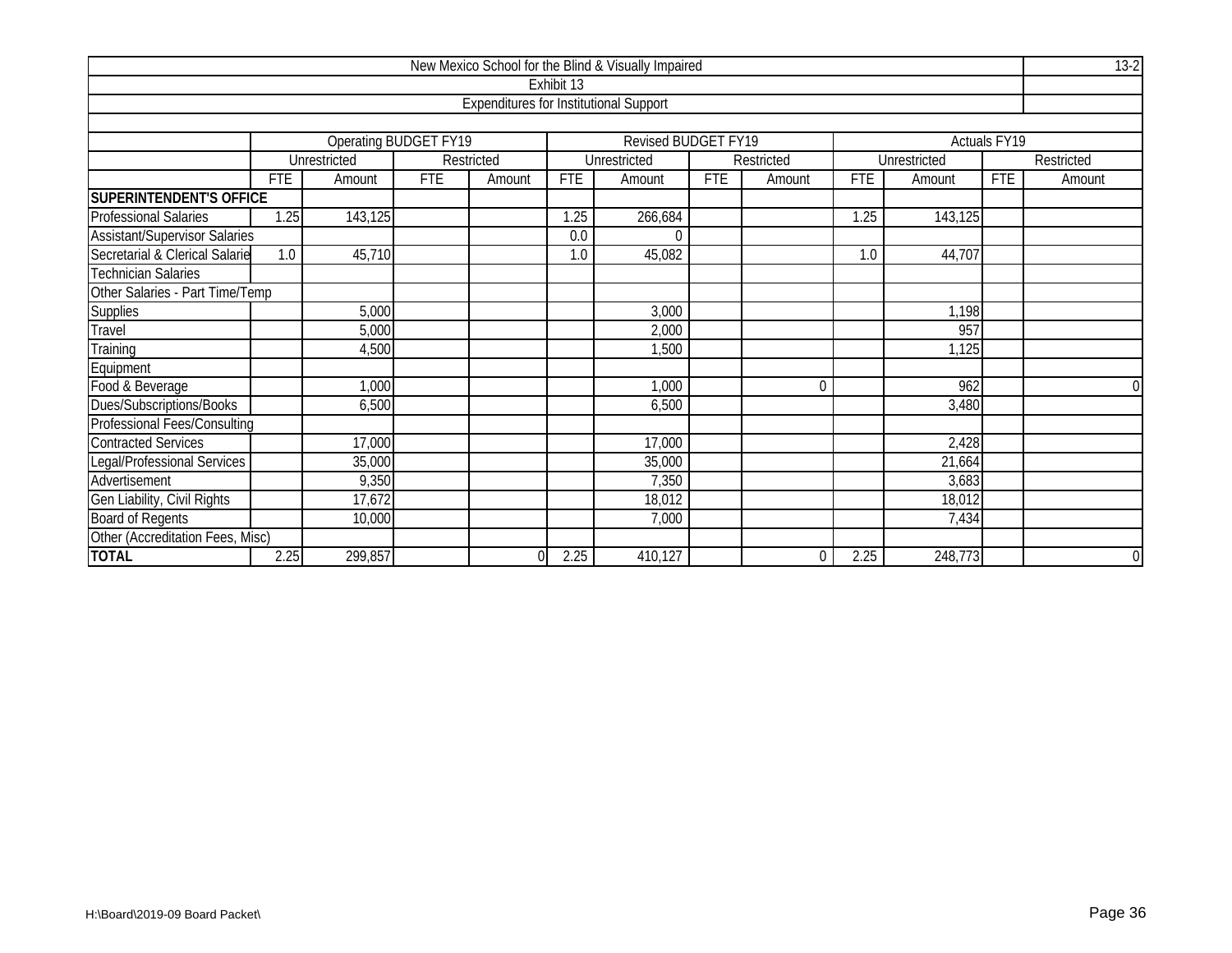|                                      |                                                                     |                                             |            |                                               |            | New Mexico School for the Blind & Visually Impaired |            |                |            |              |            | $13-3$     |  |  |  |
|--------------------------------------|---------------------------------------------------------------------|---------------------------------------------|------------|-----------------------------------------------|------------|-----------------------------------------------------|------------|----------------|------------|--------------|------------|------------|--|--|--|
|                                      |                                                                     |                                             |            |                                               | Exhibit 13 |                                                     |            |                |            |              |            |            |  |  |  |
|                                      |                                                                     |                                             |            | <b>Expenditures for Institutional Support</b> |            |                                                     |            |                |            |              |            |            |  |  |  |
|                                      |                                                                     |                                             |            |                                               |            |                                                     |            |                |            |              |            |            |  |  |  |
|                                      | <b>Operating BUDGET FY19</b><br>Revised BUDGET FY19<br>Actuals FY19 |                                             |            |                                               |            |                                                     |            |                |            |              |            |            |  |  |  |
|                                      |                                                                     | Unrestricted                                |            | Restricted                                    |            | Unrestricted                                        |            | Restricted     |            | Unrestricted |            | Restricted |  |  |  |
|                                      | <b>FTE</b>                                                          | Amount                                      | <b>FTE</b> | Amount                                        | <b>FTE</b> | Amount                                              | <b>FTE</b> | Amount         | <b>FTE</b> | Amount       | <b>FTE</b> | Amount     |  |  |  |
| <b>HUMAN RESOURCES</b>               |                                                                     |                                             |            |                                               |            |                                                     |            |                |            |              |            |            |  |  |  |
| <b>Professional Salaries</b>         | 1.0                                                                 | 100,644                                     |            |                                               | 1.0        | 100,644                                             |            |                | 1.0        | 100,644      |            |            |  |  |  |
| <b>Assistant/Supervisor Salaries</b> |                                                                     |                                             |            |                                               |            |                                                     |            |                |            |              |            |            |  |  |  |
| Secretarial & Clerical Salaries      |                                                                     |                                             |            |                                               |            |                                                     |            |                |            |              |            |            |  |  |  |
| <b>Technician Salaries</b>           | 3.0                                                                 | 144,731<br>3.0<br>143,445<br>3.0<br>141,844 |            |                                               |            |                                                     |            |                |            |              |            |            |  |  |  |
| Other Salaries - Part Time/Temp      |                                                                     |                                             |            |                                               |            |                                                     |            |                |            |              |            |            |  |  |  |
| <b>Tuition Reimbursement</b>         |                                                                     | 7,000                                       |            |                                               |            | 2,500                                               |            |                |            | 1,114        |            |            |  |  |  |
| Supplies                             |                                                                     | 3,500                                       |            |                                               |            | 3,500                                               |            |                |            | 1,951        |            |            |  |  |  |
| Travel                               |                                                                     | 5,000                                       |            |                                               |            | 1,000                                               |            |                |            | 2,657        |            |            |  |  |  |
| Training                             |                                                                     | 10,550                                      |            |                                               |            | 10,550                                              |            |                |            | 11,475       |            |            |  |  |  |
| Equipment                            |                                                                     |                                             |            |                                               |            |                                                     |            |                |            |              |            |            |  |  |  |
| Food & Beverage                      |                                                                     | 1,500                                       |            |                                               |            | 1,500                                               |            |                |            | 858          |            |            |  |  |  |
| Dues/Subscriptions/Books             |                                                                     | 3,400                                       |            |                                               |            | 3,400                                               |            |                |            | 2,896        |            |            |  |  |  |
| Contracted Services                  |                                                                     | 14,000                                      |            |                                               |            | 14,000                                              |            |                |            | 9,392        |            |            |  |  |  |
| Employee Initialization              |                                                                     | 7,050                                       |            |                                               |            | 7,050                                               |            |                |            | 3,117        |            |            |  |  |  |
| Advertisement                        |                                                                     | 12,000                                      |            |                                               |            | 20,000                                              |            |                |            | 20,935       |            |            |  |  |  |
| <b>TOTAL</b>                         | 4.0                                                                 | 309,376                                     | 0.0        | $\Omega$                                      | 4.0        | 307,589                                             | 0.0        | $\overline{0}$ | 4.0        | 296,883      | 0.0        | $\Omega$   |  |  |  |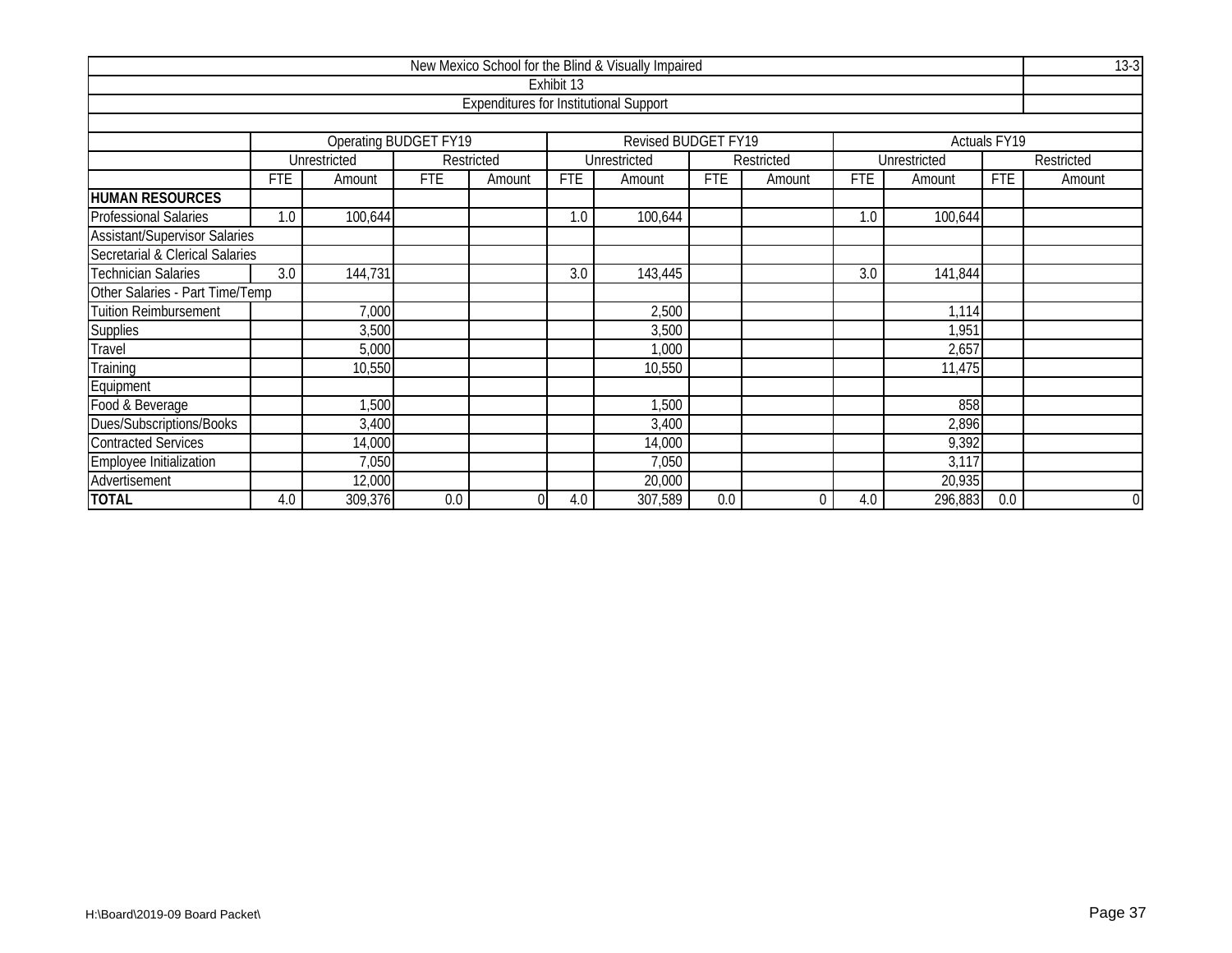|                                      |                  |                                          |            |                                               |            | New Mexico School for the Blind & Visually Impaired |            |            |            |              |                          | $13-4$     |  |
|--------------------------------------|------------------|------------------------------------------|------------|-----------------------------------------------|------------|-----------------------------------------------------|------------|------------|------------|--------------|--------------------------|------------|--|
|                                      |                  |                                          |            |                                               | Exhibit 13 |                                                     |            |            |            |              |                          |            |  |
|                                      |                  |                                          |            | <b>Expenditures for Institutional Support</b> |            |                                                     |            |            |            |              |                          |            |  |
|                                      |                  |                                          |            |                                               |            |                                                     |            |            |            |              |                          |            |  |
|                                      |                  | Operating BUDGET FY19                    |            |                                               |            | Revised BUDGET FY19                                 |            |            |            |              | Actuals FY <sub>19</sub> |            |  |
|                                      |                  | Unrestricted                             |            | Restricted                                    |            | Unrestricted                                        |            | Restricted |            | Unrestricted |                          | Restricted |  |
|                                      | <b>FTE</b>       | Amount                                   | <b>FTE</b> | Amount                                        | <b>FTE</b> | Amount                                              | <b>FTE</b> | Amount     | <b>FTE</b> | Amount       | <b>FTE</b>               | Amount     |  |
| <b>BUSINESS &amp; FINANCE</b>        |                  |                                          |            |                                               |            |                                                     |            |            |            |              |                          |            |  |
| <b>Professional Salaries</b>         | 1.0              | 85,271                                   |            |                                               | 1.0        | 85,271                                              |            |            | 1.0        | 83,888       |                          |            |  |
| <b>Assistant/Supervisor Salaries</b> |                  |                                          |            |                                               |            |                                                     |            |            |            |              |                          |            |  |
| Secretarial & Clerical Salarie       | $\overline{1.0}$ | 38,206                                   |            |                                               | 1.0        | 37,964                                              |            |            | 1.0        | 30,311       |                          |            |  |
| <b>Technician Salaries</b>           | 3.0              | 129,245                                  |            |                                               | 3.0        | 125,749                                             |            |            | 3.0        | 115,495      |                          |            |  |
| Other Salaries - Part Time/To        | 0.5              | 14,203<br>17,942<br>0.5<br>0.5<br>18,297 |            |                                               |            |                                                     |            |            |            |              |                          |            |  |
| Supplies                             |                  | 5,000<br>5,000<br>3,676                  |            |                                               |            |                                                     |            |            |            |              |                          |            |  |
| Travel                               |                  | 9,000                                    |            | 4,000                                         |            | 4,500                                               |            | 4,000      |            | 1,048        |                          | 804        |  |
| Training                             |                  | 5,000                                    |            | 1,100                                         |            | 3,000                                               |            | 1,100      |            | 1,280        |                          | 545        |  |
| Equipment                            |                  |                                          |            |                                               |            |                                                     |            |            |            |              |                          |            |  |
| Food & Beverage                      |                  |                                          |            |                                               |            |                                                     |            |            |            |              |                          |            |  |
| Dues/Subscriptions/Books             |                  | 2,000                                    |            |                                               |            | 2,000                                               |            |            |            | 665          |                          |            |  |
| <b>Professional Fees/Consulting</b>  |                  |                                          |            |                                               |            |                                                     |            |            |            |              |                          |            |  |
| <b>Investment Expense</b>            |                  |                                          |            |                                               |            |                                                     |            |            |            |              |                          |            |  |
| <b>Direct Deposit Expense</b>        |                  |                                          |            |                                               |            |                                                     |            |            |            |              |                          |            |  |
| Misc. Bank Fees/Penalties            |                  | , 300                                    |            |                                               |            | 1,300                                               |            |            |            | 340          |                          |            |  |
| <b>External Audit</b>                |                  | 32,000                                   |            |                                               |            | 31,823                                              |            |            |            | 31,823       |                          |            |  |
| <b>Contracted Services</b>           |                  | 4,000                                    |            |                                               |            | 4,000                                               |            |            |            | 1,995        |                          |            |  |
| Risk Mgt. - Gen Liability            |                  | 2,836                                    |            |                                               |            | 3,006                                               |            |            |            | 3,006        |                          |            |  |
| <b>TOTAL</b>                         | 5.5              | 328,062                                  |            | 5,100                                         | 5.5        | 321,554                                             |            | 5,100      | 5.5        | 291,823      |                          | 1,349      |  |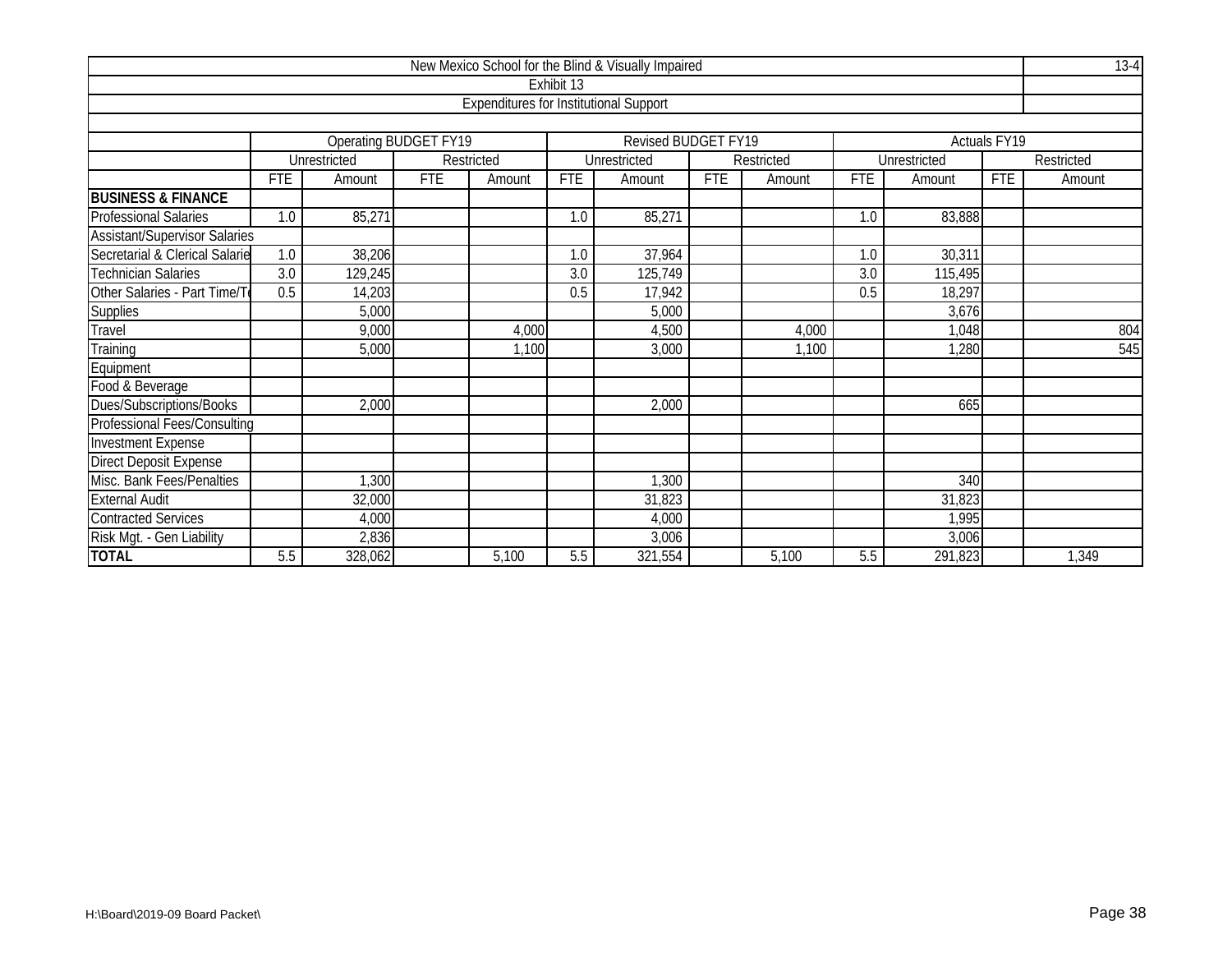|                                      |                  |                              |                  |                                               |                  | New Mexico School for the Blind & Visually Impaired |            |            |            |                |              | $13-5$     |
|--------------------------------------|------------------|------------------------------|------------------|-----------------------------------------------|------------------|-----------------------------------------------------|------------|------------|------------|----------------|--------------|------------|
|                                      |                  |                              |                  |                                               | Exhibit 13       |                                                     |            |            |            |                |              |            |
|                                      |                  |                              |                  | <b>Expenditures for Institutional Support</b> |                  |                                                     |            |            |            |                |              |            |
|                                      |                  |                              |                  |                                               |                  |                                                     |            |            |            |                |              |            |
|                                      |                  | <b>Operating BUDGET FY19</b> |                  |                                               |                  | Revised BUDGET FY19                                 |            |            |            |                | Actuals FY19 |            |
|                                      |                  | Unrestricted                 |                  | Restricted                                    |                  | Unrestricted                                        |            | Restricted |            | Unrestricted   |              | Restricted |
|                                      | <b>FTE</b>       | Amount                       | <b>FTE</b>       | Amount                                        | <b>FTE</b>       | Amount                                              | <b>FTE</b> | Amount     | <b>FTE</b> | Amount         | <b>FTE</b>   | Amount     |
| <b>Fixed Assets</b>                  |                  |                              |                  |                                               |                  |                                                     |            |            |            |                |              |            |
| <b>Professional Salaries</b>         |                  |                              |                  |                                               |                  |                                                     |            |            |            |                |              |            |
| <b>Assistant/Supervisor Salaries</b> |                  |                              |                  |                                               |                  |                                                     |            |            |            |                |              |            |
| Secretarial & Clerical Salaries      |                  |                              |                  |                                               |                  |                                                     |            |            |            |                |              |            |
| Technician Salaries                  | 1.0              | 43,567                       |                  |                                               | 1.0              | 43,194                                              |            |            | 1.0        | 42,973         |              |            |
| Other Salaries - Part Time/Temp      |                  |                              |                  |                                               |                  |                                                     |            |            |            |                |              |            |
|                                      |                  | 2,350                        |                  |                                               |                  | 1,350                                               |            |            |            | 508            |              |            |
| Supplies<br>Travel                   |                  | 600                          |                  |                                               |                  | 0                                                   |            |            |            | ΩI             |              |            |
| Training                             |                  | 1,500                        |                  |                                               |                  | $\theta$                                            |            |            |            | በ              |              |            |
| Equipment                            |                  |                              |                  |                                               |                  |                                                     |            |            |            |                |              |            |
| Dues/Permits                         |                  | 100                          |                  |                                               |                  | 100                                                 |            |            |            | $\Omega$       |              |            |
| Postage                              |                  | 23,400                       |                  |                                               |                  | 21,400                                              |            |            |            | 9,190          |              |            |
| <b>TOTAL</b>                         | 1.0              | 71,517                       | $\overline{0.0}$ | $\Omega$                                      | 1.0              | 66,044                                              | 0.0        | $\Omega$   | 1.0        | 52,671         | 0.0          | $\Omega$   |
|                                      |                  |                              |                  |                                               |                  |                                                     |            |            |            |                |              |            |
| <b>Graphics Design</b>               |                  |                              |                  |                                               |                  |                                                     |            |            |            |                |              |            |
| Professional Salaries                |                  |                              |                  |                                               |                  |                                                     |            |            |            |                |              |            |
| <b>Assistant/Supervisor Salaries</b> |                  |                              |                  |                                               |                  |                                                     |            |            |            |                |              |            |
| Secretarial & Clerical Salaries      |                  |                              |                  |                                               |                  |                                                     |            |            |            |                |              |            |
| Technician Salaries                  | $\overline{0.0}$ | $\theta$                     |                  |                                               | 0.0              | $\Omega$                                            |            |            | 0.0        | 0l             |              |            |
| Other Salaries - Part Time/To        | 0.0              | $\Omega$                     |                  |                                               |                  |                                                     |            |            | 0.0        | U              |              |            |
| <b>Supplies</b>                      |                  | $\Omega$                     |                  |                                               |                  | $\Omega$                                            |            |            |            | U              |              |            |
| <b>Travel</b>                        |                  |                              |                  |                                               |                  |                                                     |            |            |            | 0              |              |            |
| Training                             |                  |                              |                  |                                               |                  |                                                     |            |            |            | U              |              |            |
| Equipment                            |                  |                              |                  |                                               |                  |                                                     |            |            |            |                |              |            |
| <b>Contracted Services</b>           |                  | $\Omega$                     |                  |                                               |                  |                                                     |            |            |            |                |              |            |
| <b>TOTAL</b>                         | 0.0              | $\Omega$                     |                  |                                               | $\overline{0.0}$ | $\boldsymbol{0}$                                    |            |            | 0.0        | $\overline{0}$ |              |            |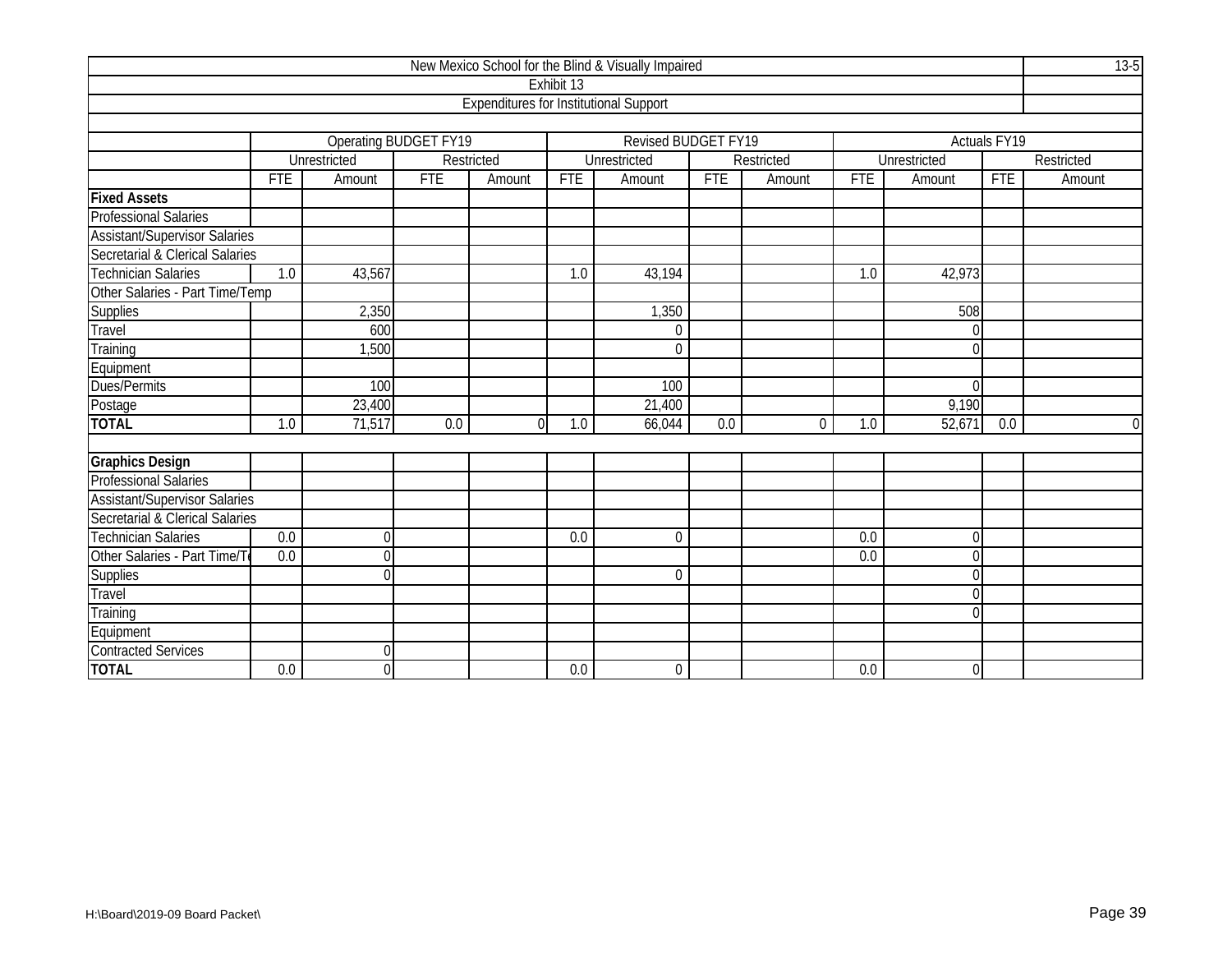|                                      |                  |                              |            |                                               |            | New Mexico School for the Blind & Visually Impaired |            |            |            |                |              | $13-6$     |
|--------------------------------------|------------------|------------------------------|------------|-----------------------------------------------|------------|-----------------------------------------------------|------------|------------|------------|----------------|--------------|------------|
|                                      |                  |                              |            |                                               | Exhibit 13 |                                                     |            |            |            |                |              |            |
|                                      |                  |                              |            | <b>Expenditures for Institutional Support</b> |            |                                                     |            |            |            |                |              |            |
|                                      |                  |                              |            |                                               |            |                                                     |            |            |            |                |              |            |
|                                      |                  | <b>Operating BUDGET FY19</b> |            |                                               |            | Revised BUDGET FY19                                 |            |            |            |                | Actuals FY19 |            |
|                                      |                  | Unrestricted                 |            | Restricted                                    |            | Unrestricted                                        |            | Restricted |            | Unrestricted   |              | Restricted |
|                                      | <b>FTE</b>       | Amount                       | <b>FTE</b> | Amount                                        | <b>FTE</b> | Amount                                              | <b>FTE</b> | Amount     | <b>FTE</b> | Amount         | <b>FTE</b>   | Amount     |
| Multi-Media                          |                  |                              |            |                                               |            |                                                     |            |            |            |                |              |            |
| <b>Professional Salaries</b>         |                  |                              |            |                                               |            |                                                     |            |            |            |                |              |            |
| <b>Assistant/Supervisor Salaries</b> |                  |                              |            |                                               |            |                                                     |            |            |            |                |              |            |
| Secretarial & Clerical Salaries      |                  |                              |            |                                               |            |                                                     |            |            |            |                |              |            |
| <b>Technician Salaries</b>           | 0.0              |                              |            |                                               | 0.0        |                                                     |            |            |            |                |              |            |
| Other Salaries - Part Time/Temp      |                  |                              |            |                                               |            |                                                     |            |            |            |                |              |            |
| <b>Supplies</b>                      |                  |                              |            |                                               |            |                                                     |            |            |            |                |              |            |
| Travel                               |                  |                              |            |                                               |            | $\mathbf 0$                                         |            |            |            |                |              |            |
| Training                             |                  |                              |            |                                               |            | $\overline{0}$                                      |            |            |            |                |              |            |
| Equipment                            |                  |                              |            |                                               |            |                                                     |            |            |            |                |              |            |
| <b>Contracted Services</b>           |                  |                              |            |                                               |            | $\mathbf 0$                                         |            |            |            |                |              |            |
| <b>TOTAL</b>                         | 0.0              | $\mathbf 0$                  |            |                                               | 0.0        | $\overline{0}$                                      |            |            | 0.0        | $\overline{0}$ |              |            |
|                                      |                  |                              |            |                                               |            |                                                     |            |            |            |                |              |            |
| <b>INFORMATION SYSTEMS</b>           |                  |                              |            |                                               |            |                                                     |            |            |            |                |              |            |
| Professional Salaries                | 1.0              | 66,671                       |            |                                               | 1.0        | 66,671                                              |            |            | 1.0        | 66,297         |              |            |
| <b>Assistant/Supervisor Salaries</b> |                  |                              |            |                                               |            |                                                     |            |            |            |                |              |            |
| Secretarial & Clerical Salaries      |                  |                              |            |                                               |            |                                                     |            |            |            |                |              |            |
| <b>Technician Salaries</b>           | 5.0              | 218,891                      |            |                                               | 5.0        | 209,836                                             |            |            | 5.0        | 207,188        |              |            |
| Other Salaries - Part Time/T         | $\overline{0.0}$ | $\Omega$                     |            |                                               | 0.0        | $\Omega$                                            |            |            |            | $\Omega$       |              |            |
| Supplies                             |                  | 50,600                       |            |                                               |            | 47,700                                              |            |            |            | 49,141         |              |            |
| Travel                               |                  | 5,600                        |            |                                               |            | 5,600                                               |            |            |            | 2,801          |              |            |
| Training                             |                  | 2,000                        |            |                                               |            | 2,000                                               |            |            |            | 1,005          |              |            |
| Equipment                            |                  | $\Omega$                     |            |                                               |            | $\Omega$                                            |            |            |            | $\Omega$       |              |            |
| Dues/Subscriptions/Books             |                  | 535                          |            |                                               |            | $\mathbf 0$                                         |            |            |            | $\Omega$       |              |            |
| Food & Beverage                      |                  | 100                          |            |                                               |            | $\Omega$                                            |            |            |            | $\Omega$       |              |            |
| <b>Contracted Services</b>           |                  | 53,700                       |            |                                               |            | 53,700                                              |            |            |            | 32,810         |              |            |
| <b>Internet Services</b>             |                  | 42,710                       |            |                                               |            | 38,210                                              |            |            |            | 5,425          |              |            |
| Software Maintenance Agreements      |                  | 160,300                      |            |                                               | 160,300    |                                                     |            |            | 142,480    |                |              |            |
| Telephone                            |                  | 124,020                      |            |                                               |            | 124,020                                             |            |            |            | 71,019         |              |            |
| <b>TOTAL</b>                         | 6.0              | 725,127                      |            | 0                                             | 6.0        | 708,037                                             |            | $\Omega$   | 6.0        | 578,166        |              | $\Omega$   |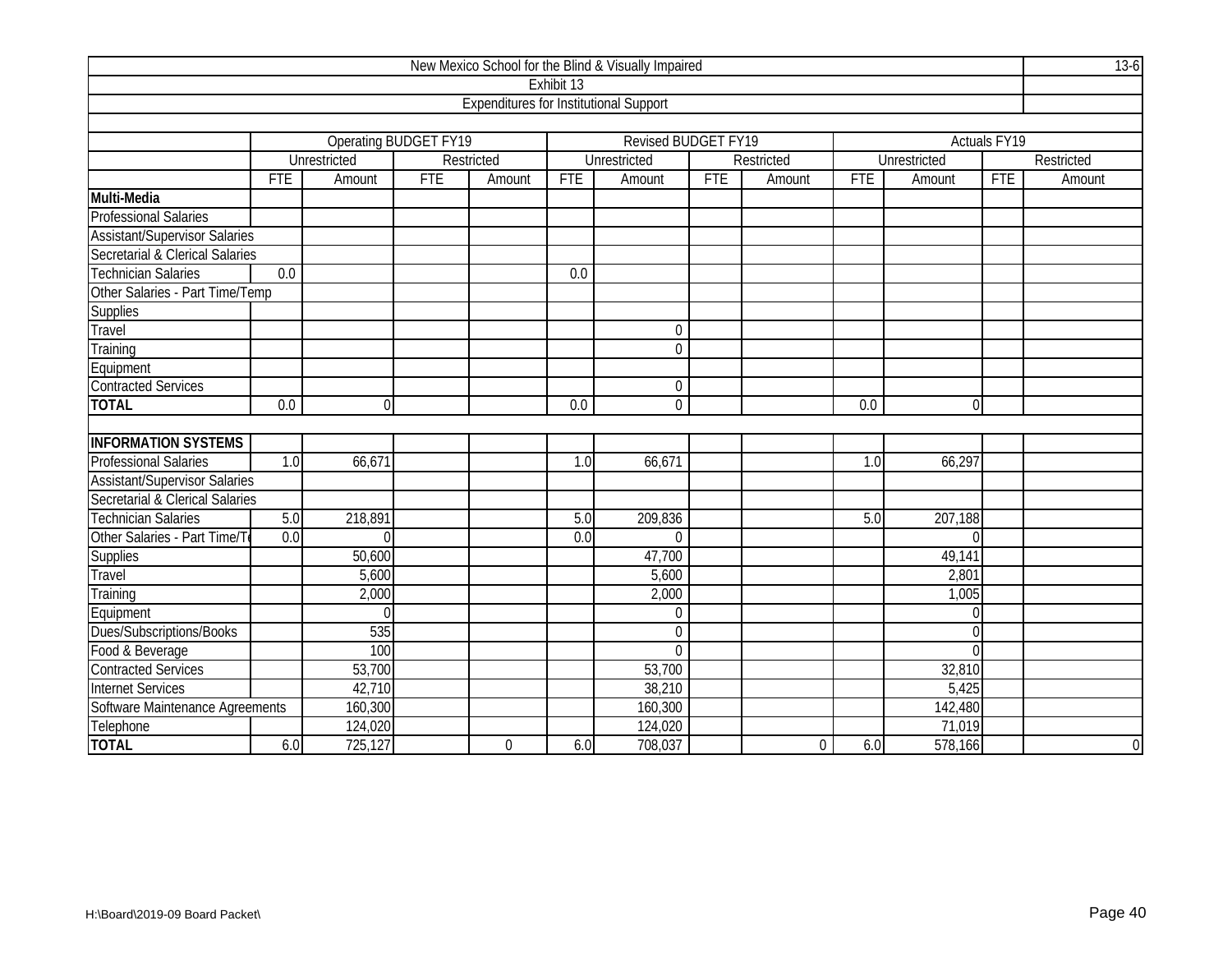|                                      |            |              |                       |                                               |            | New Mexico School for the Blind & Visually Impaired |             |            |                  |              |              | $13-7$         |
|--------------------------------------|------------|--------------|-----------------------|-----------------------------------------------|------------|-----------------------------------------------------|-------------|------------|------------------|--------------|--------------|----------------|
|                                      |            |              |                       |                                               | Exhibit 13 |                                                     |             |            |                  |              |              |                |
|                                      |            |              |                       | <b>Expenditures for Institutional Support</b> |            |                                                     |             |            |                  |              |              |                |
|                                      |            |              |                       |                                               |            |                                                     |             |            |                  |              |              |                |
|                                      |            |              | Operating BUDGET FY19 |                                               |            | Revised BUDGET FY19                                 |             |            |                  |              | Actuals FY19 |                |
|                                      |            | Unrestricted |                       | Restricted                                    |            | Unrestricted                                        |             | Restricted |                  | Unrestricted |              | Restricted     |
|                                      | <b>FTE</b> | Amount       | <b>FTE</b>            | Amount                                        | <b>FTE</b> | Amount                                              | <b>FTE</b>  | Amount     | <b>FTE</b>       | Amount       | <b>FTE</b>   | Amount         |
| <b>SECURITY</b>                      |            |              |                       |                                               |            |                                                     |             |            |                  |              |              |                |
| <b>Professional Salaries</b>         | 1.0        | 62,739       |                       |                                               | 1.0        | 62,739                                              |             |            | 1.0              | 62,739       |              |                |
| <b>Assistant/Supervisor Salaries</b> |            |              |                       |                                               |            |                                                     |             |            |                  |              |              |                |
| Secretarial & Clerical Salaries      |            |              |                       |                                               |            |                                                     |             |            |                  |              |              |                |
| <b>Technician Salaries</b>           | 1.0        | 31,042       |                       |                                               | 1.0        | 31,070                                              |             |            | 1.0              | 31,567       |              |                |
| Other Salaries - Part Time/Temp      |            |              |                       |                                               |            |                                                     |             |            |                  |              |              |                |
|                                      |            | 2,800        |                       |                                               |            | 2,050                                               |             |            |                  | 1,168        |              |                |
| Supplies<br>Travel                   |            | 750          |                       |                                               |            | 250                                                 |             |            |                  | 698          |              |                |
| Training                             |            | 750          |                       |                                               |            | 250                                                 |             |            |                  |              |              |                |
| Equipment                            |            | $\Omega$     |                       |                                               |            | $\mathbf 0$                                         |             |            |                  | $\cap$       |              |                |
| Dues/Subscriptions/Books             |            |              |                       |                                               |            |                                                     |             |            |                  |              |              |                |
| <b>Contracted Services</b>           |            |              |                       |                                               |            |                                                     |             |            |                  | $\Omega$     |              |                |
| Law Enforcement Liability            |            | $\Omega$     |                       |                                               |            | $\Omega$                                            |             |            |                  |              |              |                |
| <b>TOTAL</b>                         | 2.0        | 98,082       |                       |                                               | 2.0        | 96,359                                              |             |            | 2.0              | 96,172       |              |                |
|                                      |            |              |                       |                                               |            |                                                     |             |            |                  |              |              |                |
| <b>INNOVATION &amp; DEVELOPMENT</b>  |            |              |                       |                                               |            |                                                     |             |            |                  |              |              |                |
| <b>Professional Salaries</b>         | 1.0        | 50,058       |                       |                                               | 1.0        | 50,058                                              |             |            | $\overline{1.0}$ | 50,058       |              |                |
| <b>Technician Salaries</b>           |            |              |                       |                                               |            | $\Omega$                                            |             |            |                  |              |              |                |
| Other Salaries - Part Time/T         | 0.5        | 28,568       |                       |                                               | 0.5        | 33,824                                              |             |            | 0.5              | 39,339       |              |                |
| <b>Supplies</b>                      |            | 4,000        |                       |                                               |            | 3,700                                               |             |            |                  | 3,161        |              |                |
| Travel                               |            | 2,000        |                       |                                               |            | 2,000                                               |             |            |                  | 2,004        |              |                |
| Training                             |            | 2,000        |                       |                                               |            | 1,400                                               |             |            |                  | 864          |              |                |
| Food & Beverage                      |            |              |                       |                                               |            | 300                                                 |             |            |                  | 196          |              |                |
| <b>TOTAL</b>                         | 1.5        | 86,626       | 0                     | $\overline{0}$                                | 1.5        | 91,283                                              | $\mathbf 0$ | 0          | 1.5              | 95,621       | 0            | $\overline{0}$ |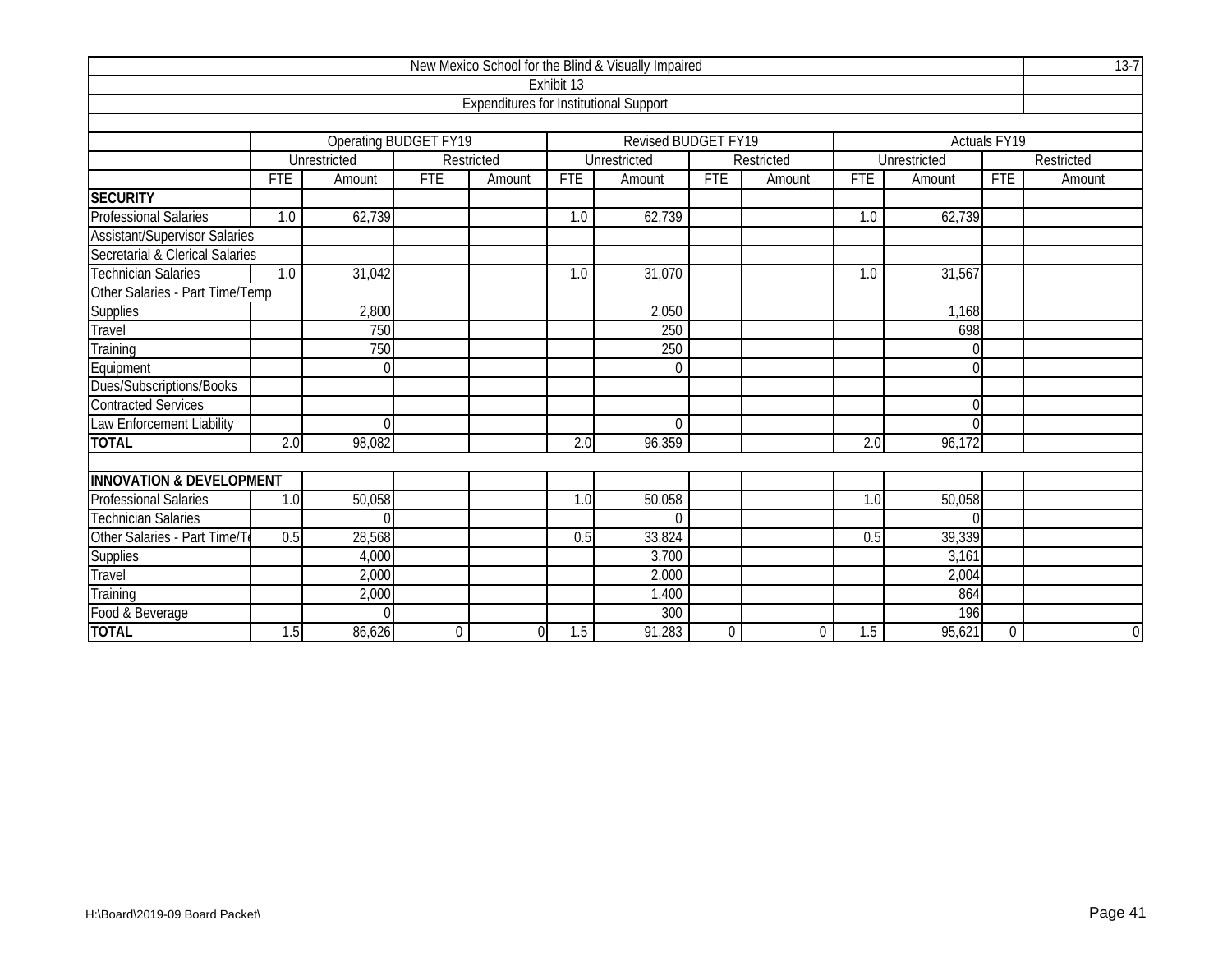|                                 |            |                              |            |                                               |            | New Mexico School for the Blind & Visually Impaired |            |            |            |                     |                     | $13-8$     |
|---------------------------------|------------|------------------------------|------------|-----------------------------------------------|------------|-----------------------------------------------------|------------|------------|------------|---------------------|---------------------|------------|
|                                 |            |                              |            |                                               | Exhibit 13 |                                                     |            |            |            |                     |                     |            |
|                                 |            |                              |            | <b>Expenditures for Institutional Support</b> |            |                                                     |            |            |            |                     |                     |            |
|                                 |            | <b>Operating BUDGET FY19</b> |            |                                               |            | Revised BUDGET FY19                                 |            |            |            |                     | <b>Actuals FY19</b> |            |
|                                 |            | Unrestricted                 |            | Restricted                                    |            | <b>Unrestricted</b>                                 |            | Restricted |            | <b>Unrestricted</b> |                     | Restricted |
|                                 | <b>FTE</b> | Amount                       | <b>FTE</b> | Amount                                        | <b>FTE</b> | Amount                                              | <b>FTE</b> | Amount     | <b>FTE</b> | Amount              | <b>FTE</b>          | Amount     |
| <b>CAPITAL PROJECTS</b>         |            |                              |            |                                               |            |                                                     |            |            |            |                     |                     |            |
| <b>Professional Salaries</b>    | 1.0        | 89,035                       |            |                                               | 1.0        | 89,035                                              |            |            | 1.0        | 89,035              |                     |            |
| Assistant/Supervisor Salaries   | 1.0        | 59,113                       |            |                                               | 1.0        | 59,113                                              |            |            | 1.0        | 59,113              |                     |            |
| Secretarial & Clerical Salaries |            |                              |            |                                               |            |                                                     |            |            |            |                     |                     |            |
| <b>Technician Salaries</b>      |            |                              |            |                                               |            |                                                     |            |            |            |                     |                     |            |
| Other Salaries - Part Time/Temp |            |                              |            |                                               |            |                                                     |            |            |            |                     |                     |            |
| <b>Supplies</b>                 |            | 2,200                        |            |                                               |            | 6,210                                               |            |            |            | 6,697               |                     |            |
| Travel                          |            | ,500                         |            |                                               |            | 1,500                                               |            |            |            | 1,910               |                     |            |
| Training                        |            | 750                          |            |                                               |            | 750                                                 |            |            |            | 280                 |                     |            |
| Equipment                       |            |                              |            |                                               |            |                                                     |            |            |            |                     |                     |            |
| Dues/Subscriptions/Books        |            | 1,000                        |            |                                               |            | 192                                                 |            |            |            | 192                 |                     |            |
| Food & Beverage                 |            | $\Omega$                     |            |                                               |            | $\Omega$                                            |            |            |            |                     |                     |            |
| <b>Contracted Services</b>      |            | 10,000                       |            |                                               |            | 4,400                                               |            |            |            | 4,400               |                     |            |
| Advertisement                   |            | 1,500                        |            |                                               |            | 1,500                                               |            |            |            | 1,277               |                     |            |
| <b>TOTAL</b>                    | 2.0        | 165,098                      |            | $\Omega$                                      | 2.0        | 162,700                                             |            | $\Omega$   | 2.0        | 162,905             |                     | $\Omega$   |
|                                 |            |                              |            |                                               |            |                                                     |            |            |            |                     |                     |            |
| <b>NMSVH FOUNDATION</b>         |            |                              |            |                                               |            |                                                     |            |            |            |                     |                     |            |
| <b>Professional Salaries</b>    | 0.0        | $\Omega$                     |            |                                               | 0.0        | $\theta$                                            |            |            | 0.0        | U                   |                     |            |
| <b>Supplies</b>                 |            | 500                          |            |                                               |            | 500                                                 |            |            |            | 0                   |                     |            |
| Travel                          |            | $\Omega$                     |            |                                               |            | $\Omega$                                            |            |            |            | 0                   |                     |            |
| Dues/Subscriptions/Books        |            | 1,500                        |            |                                               |            | 1,500                                               |            |            |            | 300                 |                     |            |
| Food & Beverage                 |            |                              |            |                                               |            |                                                     |            |            |            |                     |                     |            |
| <b>TOTAL</b>                    | 0.0        | 2,000                        |            |                                               | 0.0        | 2,000                                               |            |            | 0.0        | 300                 |                     |            |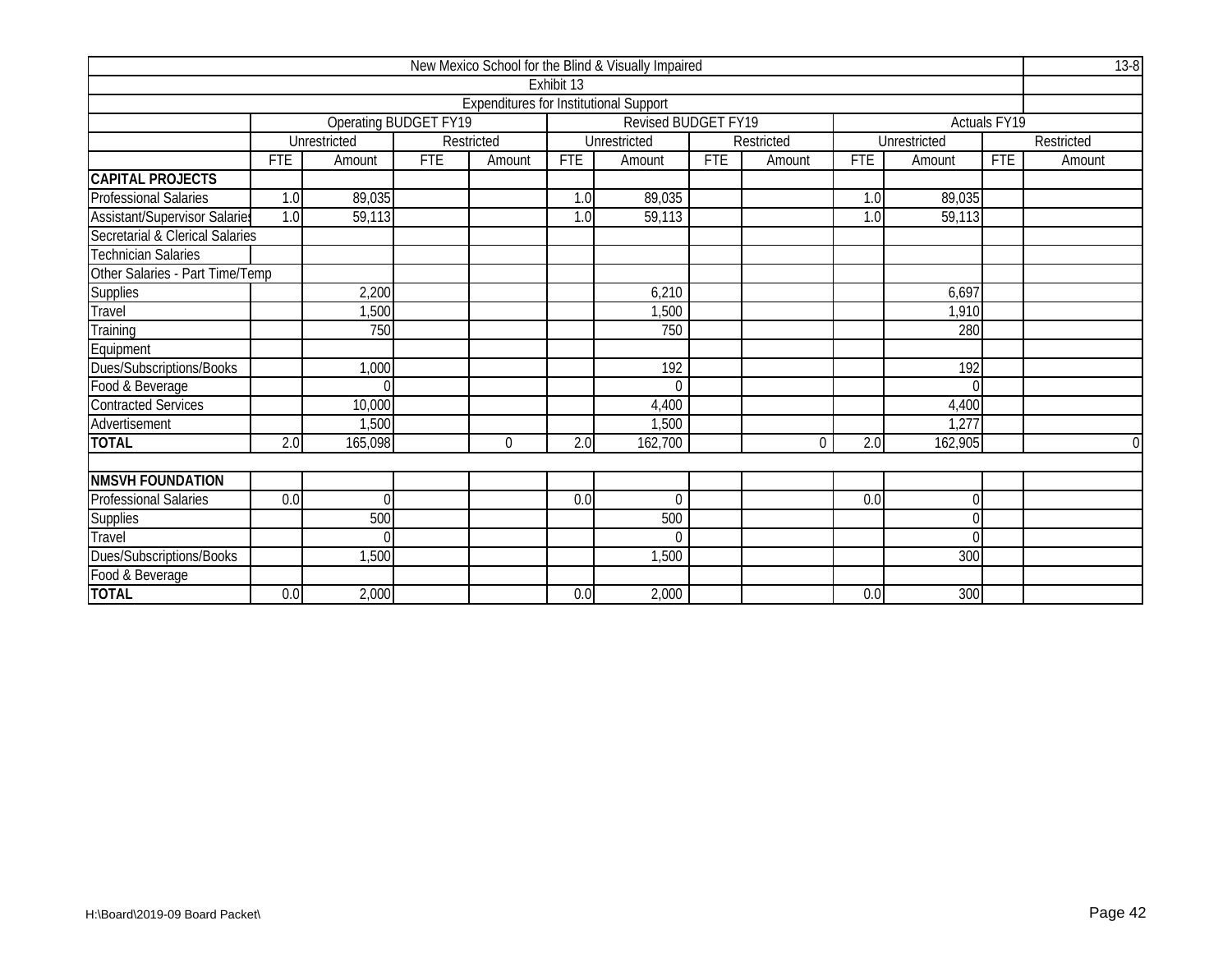|                                 |                  |              |                              |                                               |                  | New Mexico School for the Blind & Visually Impaired |                  |                |                  |              |                     | $13-9$           |
|---------------------------------|------------------|--------------|------------------------------|-----------------------------------------------|------------------|-----------------------------------------------------|------------------|----------------|------------------|--------------|---------------------|------------------|
|                                 |                  |              |                              |                                               | Exhibit 13       |                                                     |                  |                |                  |              |                     |                  |
|                                 |                  |              |                              | <b>Expenditures for Institutional Support</b> |                  |                                                     |                  |                |                  |              |                     |                  |
|                                 |                  |              |                              |                                               |                  |                                                     |                  |                |                  |              |                     |                  |
|                                 |                  |              | <b>Operating BUDGET FY19</b> |                                               |                  | <b>Revised BUDGET FY19</b>                          |                  |                |                  |              | <b>Actuals FY19</b> |                  |
|                                 |                  | Unrestricted |                              | Restricted                                    |                  | Unrestricted                                        |                  | Restricted     |                  | Unrestricted |                     | Restricted       |
|                                 | <b>FTE</b>       | Amount       | <b>FTE</b>                   | Amount                                        | <b>FTE</b>       | Amount                                              | <b>FTE</b>       | Amount         | <b>FTE</b>       | Amount       | <b>FTE</b>          | Amount           |
| <b>DETAILS</b>                  |                  |              |                              |                                               |                  |                                                     |                  |                |                  |              |                     |                  |
| <b>Professional Salaries</b>    | 7.3              | 597,544      | 0.0                          | $\Omega$                                      | 7.3              | 721,103                                             | 0.0              | 0              | 7.3              | 595,787      | 0.0                 | $\mathbf 0$      |
| Assistant/Supervisor Salaries   | 1.0              | 59,113       | 0.0                          | $\theta$                                      | 1.0              | 59,113                                              | 0.0              | $\mathbf 0$    | 1.0              | 59,113       | 0.0                 | $\overline{0}$   |
| Secretarial & Clerical Salarie  | 2.0              | 83,916       | 0.0                          | 0                                             | 2.0              | 83,046                                              | $\overline{0.0}$ | $\overline{0}$ | 2.0              | 75,018       | $\overline{0.0}$    | $\overline{0}$   |
| <b>Technician Salaries</b>      | 13.0             | 567,477      | 0.0                          | $\Omega$                                      | 13.0             | 553,293                                             | 0.0              | $\overline{0}$ | 13.0             | 539,067      | 0.0                 | $\overline{0}$   |
| Other Salaries - Part Time/T    | 1.0              | 42,771       | $\overline{0.0}$             | 0                                             | $\overline{1.0}$ | 51,766                                              | $\overline{0.0}$ | $\mathbf 0$    | 1.0              | 57,636       | $\overline{0.0}$    | $\boldsymbol{0}$ |
| <b>Tuition Reimbursement</b>    | 0.0              | 7,000        | 0.0                          | 0                                             | 0.0              | 2,500                                               | 0.0              | $\overline{0}$ | $\overline{0.0}$ | 1,114        | 0.0                 | $\overline{0}$   |
| Supplies                        | 0.0              | 75,950       | 0.0                          | $\Omega$                                      | $\overline{0.0}$ | 73,010                                              | 0.0              | $\Omega$       | 0.0              | 67,498       | 0.0                 | $\overline{0}$   |
| Travel                          | 0.0              | 29,450       | 0.0                          | 4,000                                         | $\overline{0.0}$ | 16,850                                              | 0.0              | 4,000          | 0.0              | 12,074       | $\overline{0.0}$    | 804              |
| Training                        | $\overline{0.0}$ | 27,050       | $\overline{0.0}$             | 1,100                                         | 0.0              | 19,450                                              | 0.0              | 1,100          | $\overline{0.0}$ | 16,029       | $\overline{0.0}$    | 545              |
| Equipment                       | $\overline{0.0}$ | $\Omega$     | $\overline{0.0}$             | $\Omega$                                      | $\overline{0.0}$ | $\Omega$                                            | 0.0              | $\mathbf 0$    | $\overline{0.0}$ |              | 0.0                 | $\overline{0}$   |
| Food & Beverage                 | 0.0              | 2,600        | 0.0                          | $\Omega$                                      | 0.0              | 2,800                                               | 0.0              | $\overline{0}$ | 0.0              | 2,016        | $\boldsymbol{0}$    |                  |
| <b>Dues/Subscriptions/Books</b> | 0.0              | 15,035       | 0.0                          | 0                                             | 0.0              | 13,692                                              | $\overline{0.0}$ | $\mathbf 0$    | $\overline{0.0}$ | 7,532        | $\overline{0.0}$    | $\overline{0}$   |
| Professional Fees/Consulting    | $\overline{0.0}$ | $\Omega$     | 0.0                          | $\Omega$                                      | 0.0              | $\theta$                                            | 0.0              | $\mathbf 0$    | 0.0              |              | 0.0                 | $\overline{0}$   |
| <b>Contracted Services</b>      | $\overline{0.0}$ | 98,700       | $\overline{0.0}$             | 0                                             | 0.0              | 93,100                                              | $\overline{0.0}$ | $\overline{0}$ | $\overline{0.0}$ | 51,024       | $\overline{0.0}$    | $\overline{0}$   |
| Legal/Professional Services     | 0.0              | 35,000       | 0.0                          | $\theta$                                      | 0.0              | 35,000                                              | 0.0              | $\overline{0}$ | $\overline{0.0}$ | 21,664       | $\overline{0.0}$    | $\overline{0}$   |
| Employee Initialization         | $\overline{0.0}$ | 7,050        | $\overline{0.0}$             | 0                                             | $\overline{0.0}$ | 7,050                                               | $\overline{0.0}$ | $\mathbf 0$    | $\overline{0.0}$ | 3,117        | $\overline{0.0}$    | $\boldsymbol{0}$ |
| Advertisement                   | $\overline{0.0}$ | 22,850       | $\overline{0.0}$             | 0                                             | 0.0              | 28,850                                              | 0.0              | $\mathbf 0$    | $\overline{0.0}$ | 25,895       | 0.0                 | $\overline{0}$   |
| <b>Internet Services</b>        | 0.0              | 42,710       | 0.0                          | 0                                             | 0.0              | 38,210                                              | 0.0              | $\overline{0}$ | 0.0              | 5,425        | 0.0                 | $\overline{0}$   |
| Software Maintenance Agree      | $\overline{0.0}$ | 160,300      | $\overline{0.0}$             | 0                                             | $\overline{0.0}$ | 160,300                                             | 0.0              | $\overline{0}$ | $\overline{0.0}$ | 142,480      | $\overline{0.0}$    | $\overline{0}$   |
| Telephone                       | 0.0              | 124,020      | 0.0                          | $\Omega$                                      | 0.0              | 124,020                                             | 0.0              | $\overline{0}$ | 0.0              | 71,019       | 0.0                 | $\overline{0}$   |
| Postage                         | 0.0              | 23,400       | 0.0                          | $\overline{0}$                                | 0.0              | 21,400                                              | 0.0              | $\overline{0}$ | 0.0              | 9,190        | 0.0                 | $\overline{0}$   |
| Law Inforcement Liability       | $\overline{0.0}$ | $\Omega$     | $\overline{0.0}$             | 0                                             | $\overline{0.0}$ | $\Omega$                                            | $\overline{0.0}$ | $\overline{0}$ | $\overline{0.0}$ |              | $\overline{0.0}$    | $\overline{0}$   |
| Gen Liability, Civil Rights     | 0.0              | 17,672       | $\overline{0.0}$             | 0                                             | 0.0              | 18,012                                              | $\overline{0.0}$ | $\mathbf 0$    | 0.0              | 18,012       | $\overline{0.0}$    | $\overline{0}$   |
| Risk Mgt. - Gen Liability       | $\overline{0.0}$ | 2,836        | 0.0                          | $\Omega$                                      | 0.0              | 3,006                                               | $\overline{0.0}$ | $\mathbf 0$    | $\overline{0.0}$ | 3,006        | 0.0                 | $\overline{0}$   |
| <b>Board of Regents</b>         | 0.0              | 10,000       | 0.0                          | 0                                             | 0.0              | 7,000                                               | 0.0              | $\overline{0}$ | 0.0              | 7,434        | $\overline{0.0}$    | $\overline{0}$   |
| <b>Investment Expense</b>       | 0.0              | $\Omega$     | $\overline{0.0}$             | $\theta$                                      | $\overline{0.0}$ | $\Omega$                                            | 0.0              | $\mathbf 0$    | 0.0              |              | 0.0                 | $\overline{0}$   |
| <b>Direct Deposit Expense</b>   | $\overline{0.0}$ | $\Omega$     | $\overline{0.0}$             | $\theta$                                      | $\overline{0.0}$ | $\overline{0}$                                      | $\overline{0.0}$ | $\mathbf 0$    | 0.0              |              | $\overline{0.0}$    | $\overline{0}$   |
| <b>External Audit</b>           | 0.0              | 32,000       | 0.0                          | 0                                             | 0.0              | 31,823                                              | 0.0              | 0              | 0.0              | 31,823       | 0.0                 | $\boldsymbol{0}$ |
| Misc. Bank Fees/Penalties       | 0.0              | 1,300        | $\overline{0.0}$             | O                                             | 0.0              | 1,300                                               | 0.0              | $\overline{0}$ | 0.0              | 340          | 0.0                 | $\boldsymbol{0}$ |
| Other(Accreditation Expense     | 0.0              | $\Omega$     | $\overline{0.0}$             | U                                             | $\overline{0.0}$ | $\Omega$                                            | $\overline{0.0}$ | $\Omega$       | $\overline{0.0}$ |              | $\overline{0.0}$    | $\overline{0}$   |
| <b>TOTAL</b>                    | 24.25            | 2,085,743    | $\overline{0.0}$             | 5,100                                         | 24.25            | 2,165,693                                           | $\overline{0.0}$ | 5,100          | 24.25            | 1,823,313    | $\overline{0.0}$    | 1,349            |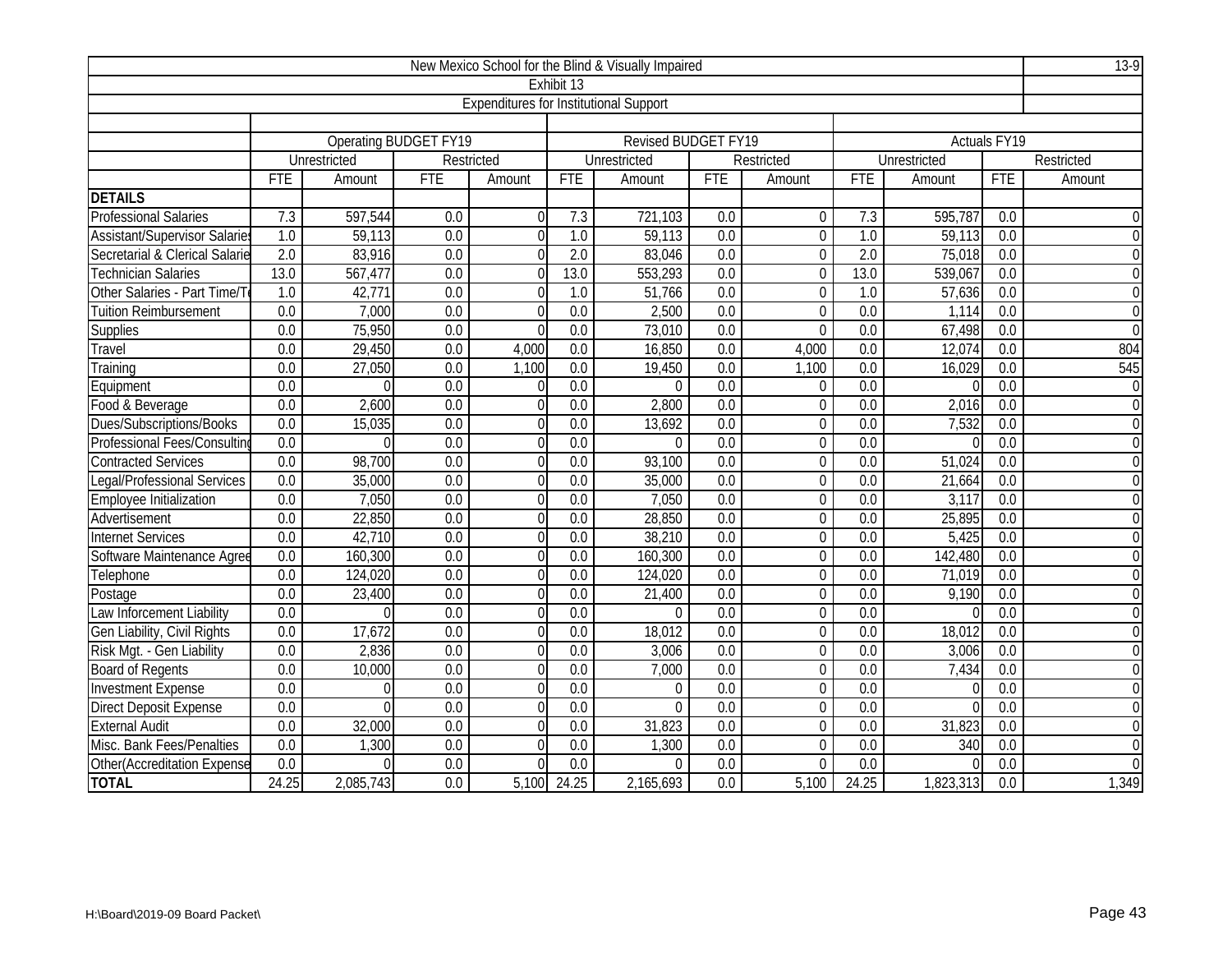|                                             |                                             |  |            |            | New Mexico School for the Blind & Visually Impaired |  |                |  |                     |  | $14-1$           |  |  |
|---------------------------------------------|---------------------------------------------|--|------------|------------|-----------------------------------------------------|--|----------------|--|---------------------|--|------------------|--|--|
|                                             |                                             |  |            | Exhibit 14 |                                                     |  |                |  |                     |  |                  |  |  |
|                                             |                                             |  |            |            | Expenditures for Operation & Maintenance of Plant   |  |                |  |                     |  |                  |  |  |
|                                             |                                             |  |            |            |                                                     |  |                |  |                     |  |                  |  |  |
|                                             | Operating BUDGET FY19                       |  |            |            | <b>Revised BUDGET FY19</b>                          |  |                |  | <b>Actuals FY19</b> |  |                  |  |  |
|                                             | Unrestricted                                |  | Restricted |            | Unrestricted                                        |  | Restricted     |  | Unrestricted        |  | Restricted       |  |  |
|                                             | <b>OPERATION &amp; MAINTENANCE OF PLANT</b> |  |            |            |                                                     |  |                |  |                     |  |                  |  |  |
| General Maintenance                         | 949,283                                     |  | $\Omega$   |            | 1,077,013                                           |  | $\overline{0}$ |  | 764,945             |  | $\boldsymbol{0}$ |  |  |
| Vehicle Maintenance                         | 260,037                                     |  |            |            | 262,237                                             |  | $\overline{0}$ |  | 243,852             |  |                  |  |  |
| Grounds                                     | 166,075                                     |  |            |            | 166,764                                             |  |                |  | 160,387             |  |                  |  |  |
|                                             |                                             |  |            |            |                                                     |  |                |  |                     |  |                  |  |  |
| Housekeeping                                | 270,667                                     |  |            |            | 252,119                                             |  |                |  | 245,751             |  |                  |  |  |
| <b>TOTAL</b>                                | 1,646,061                                   |  | $\Omega$   |            | 1,758,133                                           |  | $\Omega$       |  | 1,414,935           |  | $\overline{0}$   |  |  |
| <b>Fringe Benefits</b>                      | 342,207                                     |  |            |            | 350,447                                             |  |                |  | 329,187             |  |                  |  |  |
| <b>GRAND TOTAL EXPENDITURES</b>             | 1,988,268                                   |  | 0          |            | 2,108,580                                           |  | 0              |  | 1,744,122           |  | $\overline{0}$   |  |  |
| <b>OPERATION &amp; MAINTENANCE OF PLANT</b> |                                             |  |            |            |                                                     |  |                |  |                     |  |                  |  |  |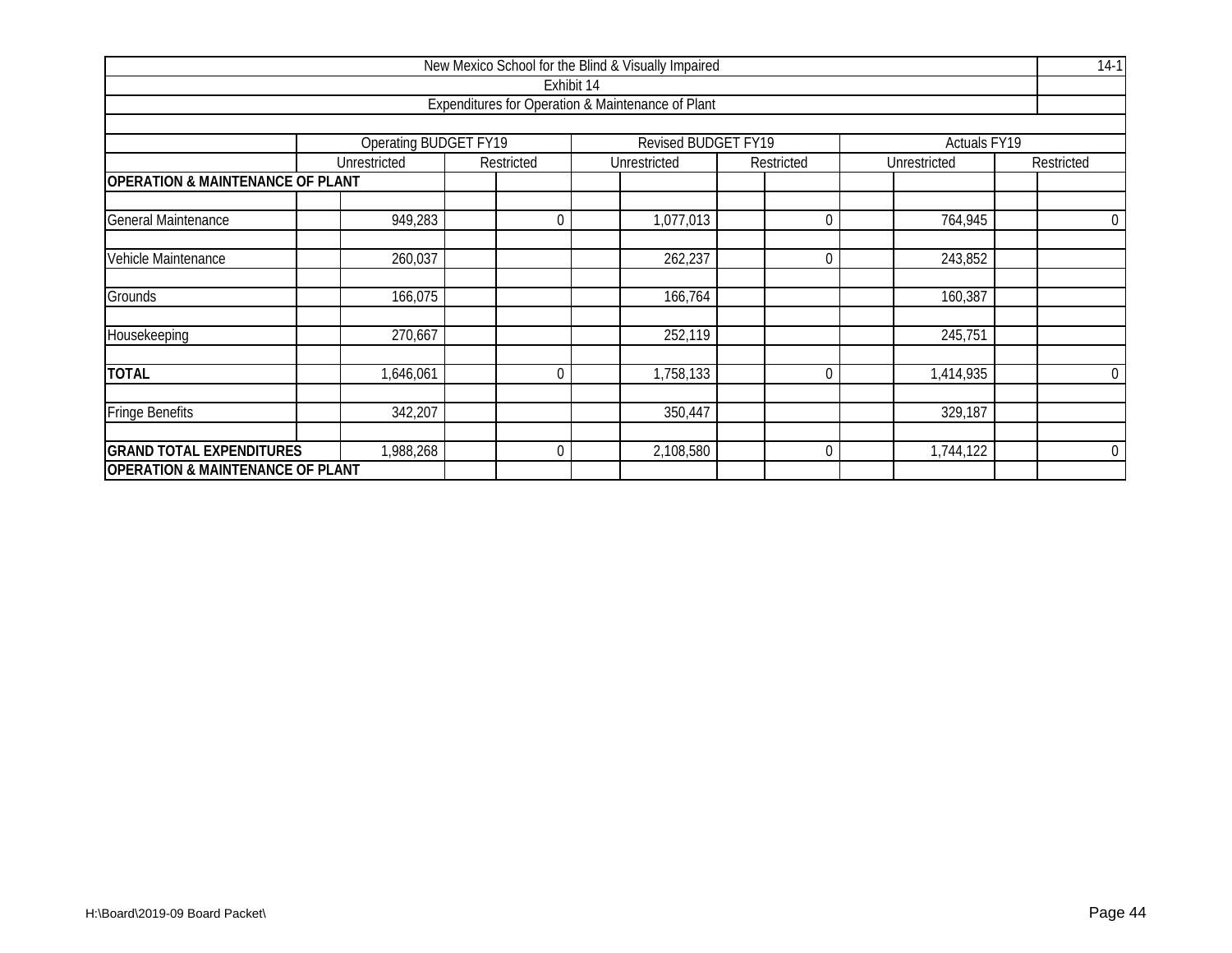|                                      |            |                       |            |            |            | New Mexico School for the Blind & Visually Impaired |            |                |            |              |            | $14-2$         |
|--------------------------------------|------------|-----------------------|------------|------------|------------|-----------------------------------------------------|------------|----------------|------------|--------------|------------|----------------|
|                                      |            |                       |            |            | Exhibit 14 |                                                     |            |                |            |              |            |                |
|                                      |            |                       |            |            |            | Expenditures for Operation & Maintenance of Plant   |            |                |            |              |            |                |
|                                      |            |                       |            |            |            |                                                     |            |                |            |              |            |                |
|                                      |            | Operating BUDGET FY19 |            |            |            | <b>Revised BUDGET FY19</b>                          |            |                |            | Actuals FY19 |            |                |
|                                      |            | Unrestricted          |            | Restricted |            | Unrestricted                                        |            | Restricted     |            | Unrestricted |            | Restricted     |
|                                      | <b>FTE</b> | Amount                | <b>FTE</b> | Amount     | <b>FTE</b> | Amount                                              | <b>FTE</b> | Amount         | <b>FTE</b> | Amount       | <b>FTE</b> | Amount         |
| <b>GENERAL MAINTENANCE</b>           |            |                       |            |            |            |                                                     |            |                |            |              |            |                |
| <b>Professional Salaries</b>         | 1.0        | 70,859                |            |            | 1.0        | 199,417                                             |            |                | 1.0        | 70,859       |            |                |
| <b>Assistant/Supervisor Salaries</b> | 0.0        | $\overline{0}$        |            |            | 0.0        | $\overline{0}$                                      |            |                |            | $\theta$     |            |                |
| Secretarial & Clerical Salaries      |            |                       |            |            |            |                                                     |            |                |            |              |            |                |
| <b>Technician Salaries</b>           | 5.0        | 174,825               |            |            | 5.0        | 188,727                                             |            |                | 5.0        | 184,426      |            |                |
| Other Salaries - Part Time/Temp      |            |                       |            |            |            |                                                     |            |                |            |              |            |                |
| <b>Supplies</b>                      |            | 106,000               |            |            |            | 94,507                                              |            |                |            | 62,948       |            |                |
| Travel                               |            | 2,500                 |            |            |            | 1,800                                               |            |                |            | 137          |            |                |
| Training                             |            | 5,800                 |            |            |            | 6,500                                               |            |                |            | 3,380        |            |                |
| Equipment                            |            | $\overline{0}$        |            |            |            | 1,000                                               |            |                |            | 1,000        |            |                |
| Food & Beverage                      |            | 600                   |            |            |            | 600                                                 |            |                |            | 610          |            |                |
| Dues/Subscriptions/Books             |            | 350                   |            |            |            | 200                                                 |            |                |            | 350          |            |                |
| <b>Contracted Repairs</b>            |            | 30,000                |            |            |            | 29,747                                              |            |                |            | 29,365       |            |                |
| <b>Contracted Services</b>           |            | 71,000                |            |            |            | 69,514                                              |            |                |            | 48,835       |            |                |
| In-house Repairs                     |            | $\overline{0}$        |            |            |            | $\Omega$                                            |            |                |            | $\mathbf 0$  |            |                |
| Plant Utilities - Electric           |            | 270,700               |            |            |            | 270,700                                             |            |                |            | 214,732      |            |                |
| Plant Utilities - Natural Gas        |            | 88,000                |            |            |            | 88,000                                              |            |                |            | 43,855       |            |                |
| Plant Utilities - Water              |            | 80,000                |            |            |            | 80,000                                              |            |                |            | 59,234       |            |                |
| Plant Utilities - Cable              |            | 5,500                 |            |            |            | 5,500                                               |            |                |            | 4,414        |            |                |
| Risk Mgt. - Boiler                   |            | 1,196                 |            |            |            | 2,269                                               |            |                |            | 2,269        |            |                |
| Risk Mgt. - General Liability        |            |                       |            |            |            |                                                     |            |                |            |              |            |                |
| Risk Mgt. - Property Insurance       |            | 41,953                |            |            |            | 38,531                                              |            |                |            | 38,531       |            |                |
| <b>Property Rental/Lease</b>         |            |                       |            |            |            | $\Omega$                                            |            |                |            | $\theta$     |            |                |
| <b>TOTAL</b>                         | 6.0        | 949,283               |            |            | 6.0        | 1,077,013                                           |            | $\overline{0}$ | 6.0        | 764,945      |            | $\overline{0}$ |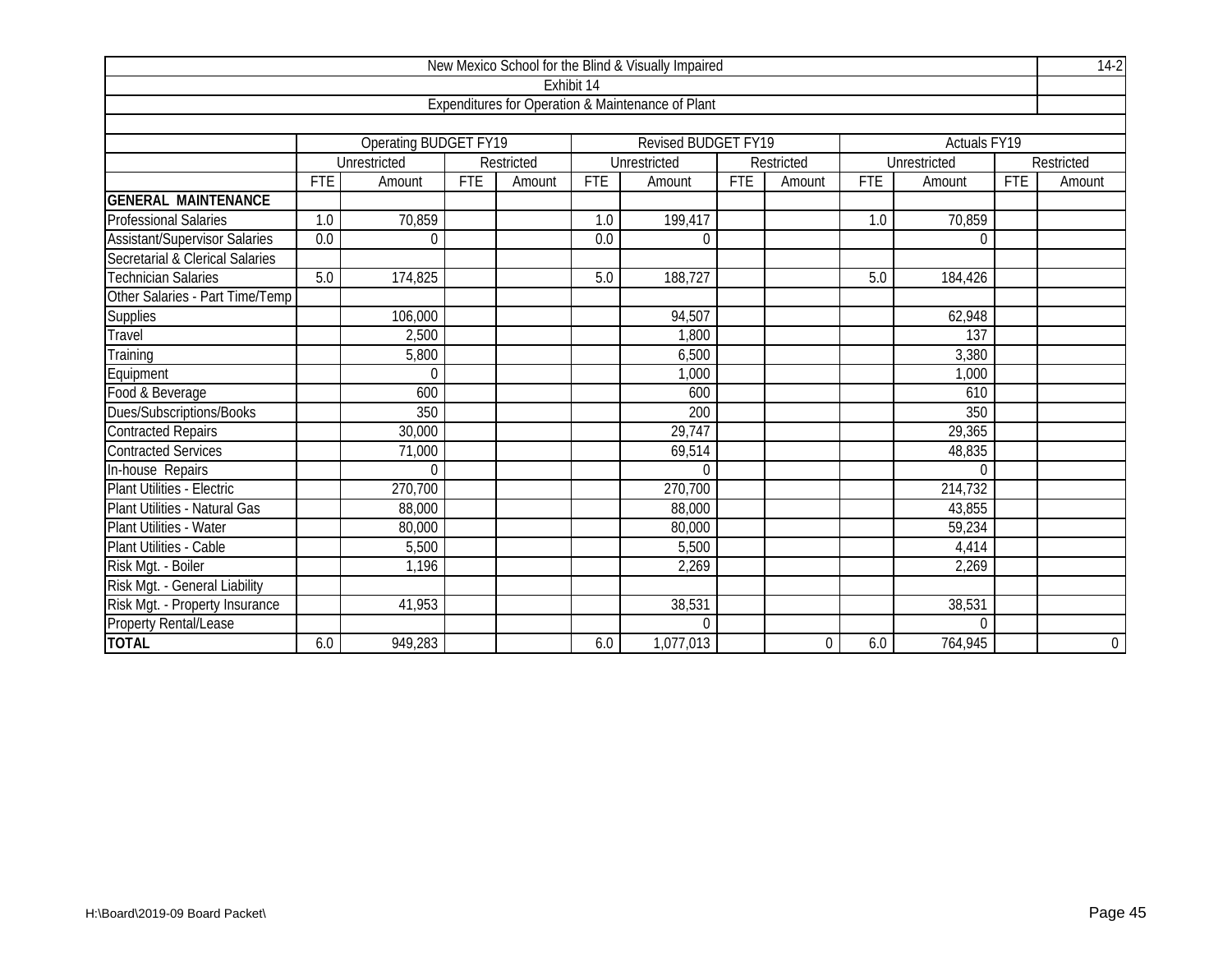|                                      |            |                       |            |            |            | New Mexico School for the Blind & Visually Impaired |            |            |            |              |      | $14-3$     |
|--------------------------------------|------------|-----------------------|------------|------------|------------|-----------------------------------------------------|------------|------------|------------|--------------|------|------------|
|                                      |            |                       |            |            | Exhibit 14 |                                                     |            |            |            |              |      |            |
|                                      |            |                       |            |            |            | Expenditures for Operation & Maintenance of Plant   |            |            |            |              |      |            |
|                                      |            |                       |            |            |            |                                                     |            |            |            |              |      |            |
|                                      |            | Operating BUDGET FY19 |            |            |            | <b>Revised BUDGET FY19</b>                          |            |            |            | Actuals FY19 |      |            |
|                                      |            | Unrestricted          |            | Restricted |            | Unrestricted                                        |            | Restricted |            | Unrestricted |      | Restricted |
|                                      | <b>FTE</b> | Amount                | <b>FTE</b> | Amount     | <b>FTE</b> | Amount                                              | <b>FTE</b> | Amount     | <b>FTE</b> | Amount       | FTE. | Amount     |
| <b>VEHICLE MAINTENANCE</b>           |            |                       |            |            |            |                                                     |            |            |            |              |      |            |
| <b>Professional Salaries</b>         |            |                       |            |            |            |                                                     |            |            |            |              |      |            |
| <b>Assistant/Supervisor Salaries</b> |            |                       |            |            |            |                                                     |            |            |            |              |      |            |
| Secretarial & Clerical Salaries      |            |                       |            |            |            |                                                     |            |            |            |              |      |            |
| <b>Technician Salaries</b>           | 1.0        | 50,150                |            |            | 1.0        | 50,871                                              |            |            | 1.0        | 50,936       |      |            |
| Other Salaries - Part Time/Temp      |            |                       |            |            |            |                                                     |            |            |            |              |      |            |
| <b>Supplies</b>                      |            | 30,500                |            |            |            | 29,088                                              |            |            |            | 31,808       |      |            |
| Travel                               |            | 1,000                 |            |            |            | 1,000                                               |            |            |            | 950          |      |            |
| Training                             |            |                       |            |            |            | $\Omega$                                            |            |            |            | $\Omega$     |      |            |
| Equipment                            |            | $\Omega$              |            |            |            | 1,400                                               |            |            |            | 1,400        |      |            |
| Vehicle Exp - Gasoline Fuel          |            | 105,000               |            |            |            | 100,000                                             |            |            |            | 92,320       |      |            |
| Vehicle Exp - Diesel Fuel            |            | 12,500                |            |            |            | 20,500                                              |            |            |            | 17,901       |      |            |
| Vehicle Exp - Oil                    |            |                       |            |            |            |                                                     |            |            |            |              |      |            |
| <b>Contracted Repairs</b>            |            | 49,000                |            |            |            | 46,000                                              |            |            |            | 36,348       |      |            |
| <b>Contracted Services</b>           |            | 5,815                 |            |            |            | 5,827                                               |            |            |            | 4,638        |      |            |
| Risk Mgt - Auto Liability            |            | 2,019                 |            |            |            | 2,232                                               |            |            |            | 2,232        |      |            |
| Risk Mgt - Auto Phys Damage          |            | 4,053                 |            |            |            | 5,319                                               |            |            |            | 5,319        |      |            |
| <b>TOTAL</b>                         | 1.0        | 260,037               |            |            | 1.0        | 262,237                                             |            | $\Omega$   | 1.0        | 243,852      |      |            |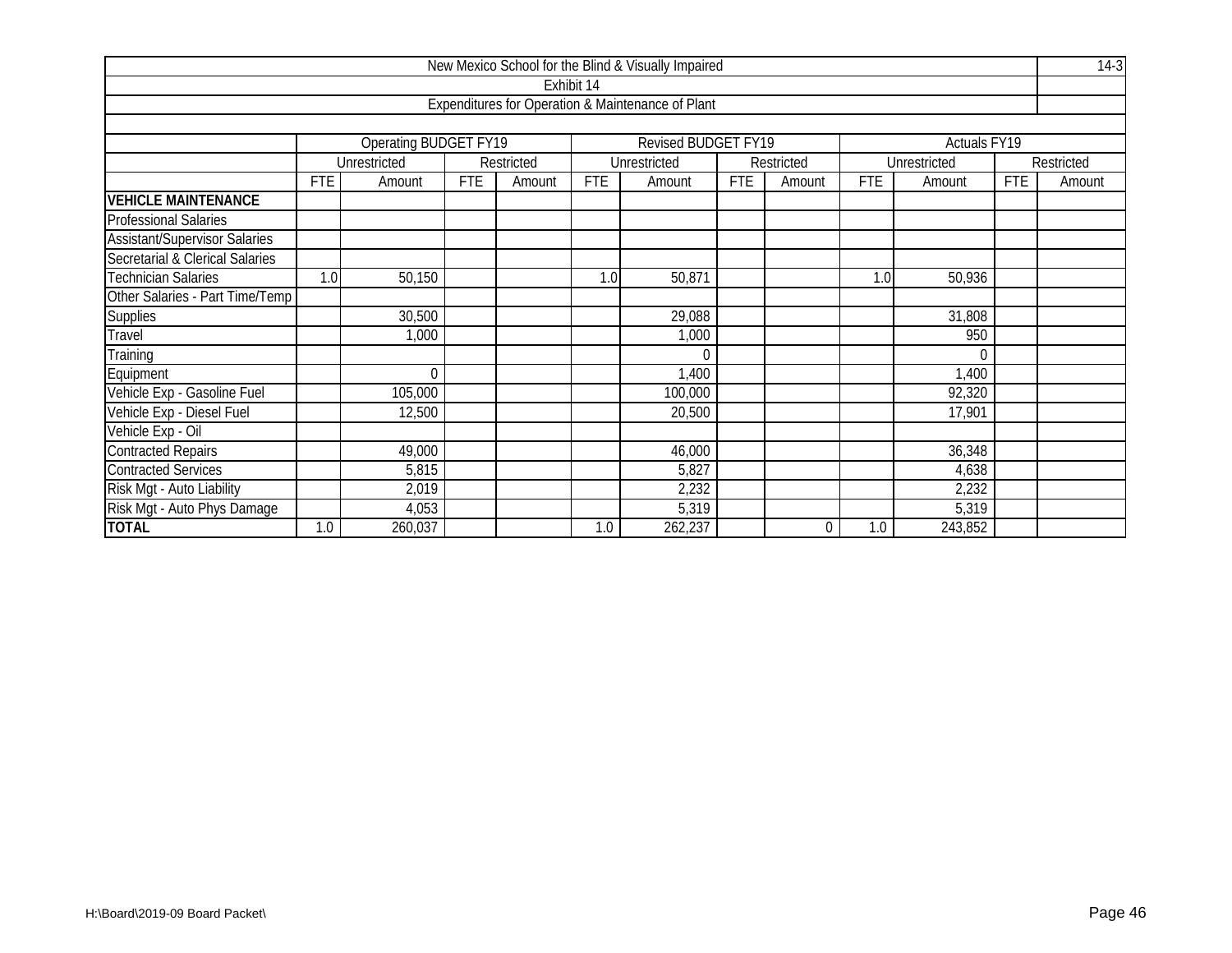|                                      |            |                              |     |        |            | New Mexico School for the Blind & Visually Impaired |            |        |            |                     |            | $14-4$ |
|--------------------------------------|------------|------------------------------|-----|--------|------------|-----------------------------------------------------|------------|--------|------------|---------------------|------------|--------|
|                                      |            |                              |     |        | Exhibit 14 |                                                     |            |        |            |                     |            |        |
|                                      |            |                              |     |        |            | Expenditures for Operation & Maintenance of Plant   |            |        |            |                     |            |        |
|                                      |            |                              |     |        |            |                                                     |            |        |            |                     |            |        |
|                                      |            | <b>Operating BUDGET FY19</b> |     |        |            | Revised BUDGET FY19                                 |            |        |            | <b>Actuals FY19</b> |            |        |
|                                      | <b>FTE</b> | Amount                       | FTE | Amount | FTE        | Amount                                              | <b>FTE</b> | Amount | <b>FTE</b> | Amount              | <b>FTE</b> | Amount |
| <b>GROUNDS</b>                       |            |                              |     |        |            |                                                     |            |        |            |                     |            |        |
| <b>Professional Salaries</b>         |            |                              |     |        |            |                                                     |            |        |            |                     |            |        |
| <b>Assistant/Supervisor Salaries</b> |            |                              |     |        |            |                                                     |            |        |            |                     |            |        |
| Secretarial & Clerical Salaries      |            |                              |     |        |            |                                                     |            |        |            |                     |            |        |
| <b>Technician Salaries</b>           | 4.0        | 135,295                      |     |        | 4.0        | 135,295                                             |            |        | 4.0        | 126,596             |            |        |
| Other Salaries - Part Time/Temp      |            |                              |     |        |            |                                                     |            |        |            |                     |            |        |
| Supplies                             |            | 28,000                       |     |        |            | 27,459                                              |            |        |            | 22,923              |            |        |
| Travel                               |            | 1,800                        |     |        |            | 700                                                 |            |        |            | $\Omega$            |            |        |
| Training                             |            | 980                          |     |        |            | 102                                                 |            |        |            | 102                 |            |        |
| Equipment                            |            |                              |     |        |            | $\Omega$                                            |            |        |            | 2,800               |            |        |
| <b>Contracted Services</b>           |            |                              |     |        |            | 2,979                                               |            |        |            | 7,853               |            |        |
| Food & Beverage                      |            |                              |     |        |            |                                                     |            |        |            | $\mathbf 0$         |            |        |
| Equipment rental/lease               |            | $\boldsymbol{0}$             |     |        |            | 230                                                 |            |        |            | 114                 |            |        |
| <b>TOTAL</b>                         | 4.0        | 166,075                      |     |        | 4.0        | 166,764                                             |            |        | 4.0        | 160,387             |            |        |
|                                      |            |                              |     |        |            |                                                     |            |        |            |                     |            |        |
| <b>HOUSEKEEPING</b>                  |            |                              |     |        |            |                                                     |            |        |            |                     |            |        |
| <b>Professional Salaries</b>         |            |                              |     |        |            |                                                     |            |        |            |                     |            |        |
| <b>Assistant/Supervisor Salaries</b> |            |                              |     |        |            |                                                     |            |        |            |                     |            |        |
| Secretarial & Clerical Salaries      |            |                              |     |        |            |                                                     |            |        |            |                     |            |        |
| <b>Technician Salaries</b>           | 8.0        | 225,917                      |     |        | 8.0        | 199,454                                             |            |        | 8.0        | 199,630             |            |        |
| Other Salaries - Part Time/Temp      |            |                              |     |        |            |                                                     |            |        |            | 833                 |            |        |
| Supplies                             |            | 40,650                       |     |        |            | 35,886                                              |            |        |            | 29,881              |            |        |
| Travel                               |            | 1,100                        |     |        |            | 1,500                                               |            |        |            | 1,158               |            |        |
| Training                             |            | 3,000                        |     |        |            | 2,415                                               |            |        |            | 2,415               |            |        |
| Equipment                            |            | $\mathbf 0$                  |     |        |            | 12,865                                              |            |        |            | 11,834              |            |        |
| <b>Janitorial Contracts</b>          |            |                              |     |        |            |                                                     |            |        |            |                     |            |        |
| Other (Rentals and Misc.)            |            |                              |     |        |            |                                                     |            |        |            |                     |            |        |
| <b>TOTAL</b>                         | 8.0        | 270,667                      |     |        | 8.0        | 252,119                                             |            |        | 8.0        | 245,751             |            |        |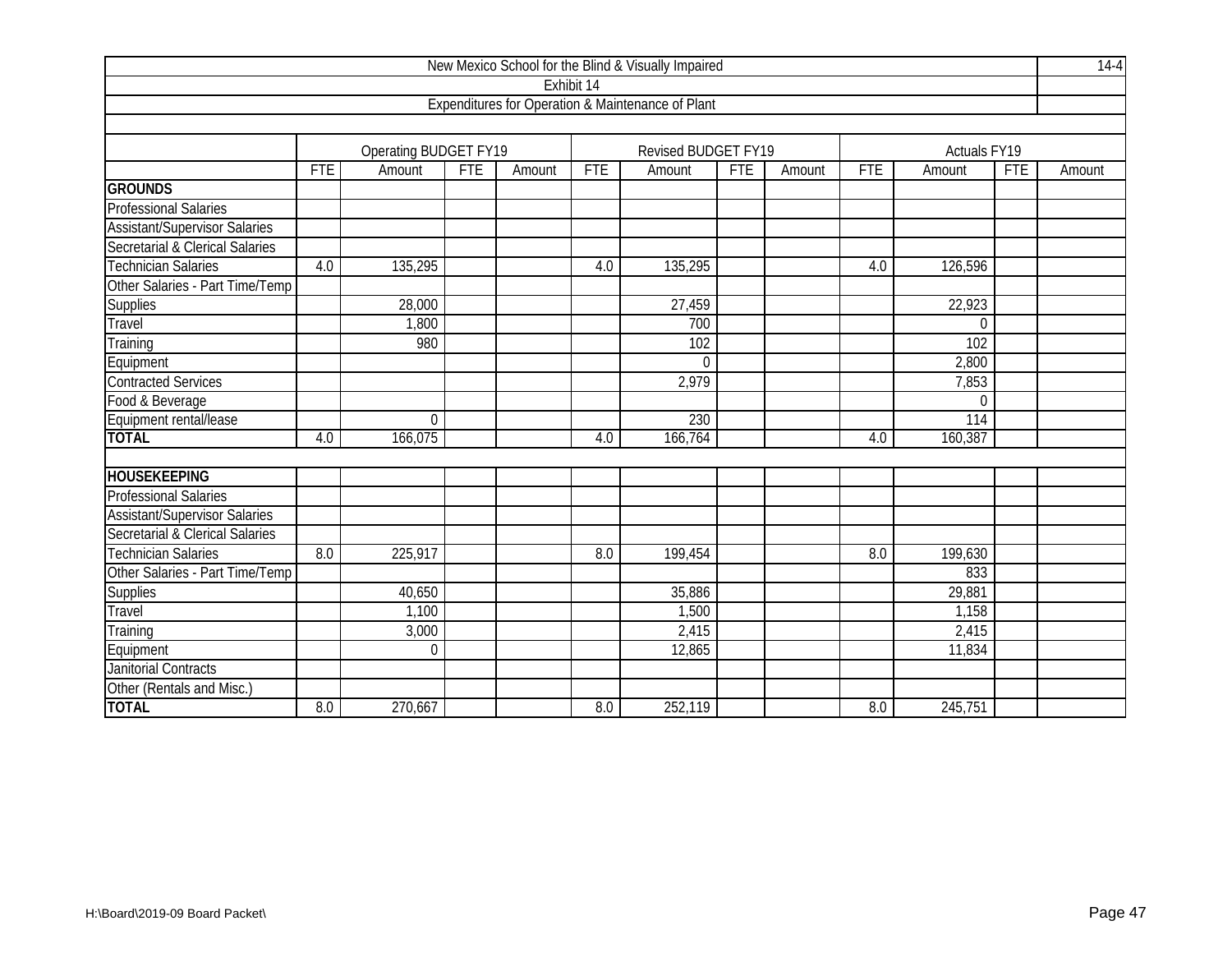|                                      |                  |                              |                  |                  |                  | New Mexico School for the Blind & Visually Impaired |                  |                |                  |                          |                  | $14-5$           |
|--------------------------------------|------------------|------------------------------|------------------|------------------|------------------|-----------------------------------------------------|------------------|----------------|------------------|--------------------------|------------------|------------------|
|                                      |                  |                              |                  | Exhibit 14       |                  |                                                     |                  |                |                  |                          |                  |                  |
|                                      |                  |                              |                  |                  |                  | Expenditures for Operation & Maintenance of Plant   |                  |                |                  |                          |                  |                  |
|                                      |                  |                              |                  |                  |                  |                                                     |                  |                |                  |                          |                  |                  |
|                                      |                  | <b>Operating BUDGET FY19</b> |                  |                  |                  | <b>Revised BUDGET FY19</b>                          |                  |                |                  | Actuals FY <sub>19</sub> |                  |                  |
|                                      |                  | Unrestricted                 |                  | Restricted       |                  | Unrestricted                                        |                  | Restricted     |                  | Unrestricted             |                  | Restricted       |
|                                      | <b>FTE</b>       | Amount                       | <b>FTE</b>       | Amount           | FTE              | Amount                                              | <b>FTE</b>       | Amount         | <b>FTE</b>       | Amount                   | <b>FTE</b>       | Amount           |
| <b>DETAILS</b>                       |                  |                              |                  |                  |                  |                                                     |                  |                |                  |                          |                  |                  |
| <b>Professional Salaries</b>         | 1.0              | 70,859                       | 0.0              | $\boldsymbol{0}$ | 1.0              | 199,417                                             | 0.0              | $\mathbf 0$    | 1.0              | 70,859                   | 0.0              | 0                |
| <b>Assistant/Supervisor Salaries</b> | 0.0              | $\Omega$                     | 0.0              | $\overline{0}$   | 0.0              | $\Omega$                                            | 0.0              | $\overline{0}$ | $\overline{0.0}$ | $\Omega$                 | 0.0              | $\boldsymbol{0}$ |
| Secretarial & Clerical Salaries      | 0.0              | $\Omega$                     | 0.0              | $\Omega$         | 0.0              | $\Omega$                                            | 0.0              | $\mathbf 0$    | 0.0              | $\theta$                 | 0.0              | $\mathbf 0$      |
| <b>Technician Salaries</b>           | 18.0             | 586,187                      | 0.0              | $\mathbf{0}$     | 18.0             | 574,346                                             | 0.0              | $\mathbf 0$    | 18.0             | 561,588                  | 0.0              | $\boldsymbol{0}$ |
| Other Salaries - Part Time/Temp      | 0.0              | $\Omega$                     | 0.0              | $\boldsymbol{0}$ | 0.0              | $\Omega$                                            | 0.0              | 0              | 0.0              | 833                      | 0.0              | $\boldsymbol{0}$ |
| Supplies                             | 0.0              | 205,150                      | 0.0              | $\theta$         | 0.0              | 186,940                                             | $\overline{0.0}$ | 0              | 0.0              | 147,560                  | $\overline{0.0}$ | $\mathbf 0$      |
| Travel                               | 0.0              | 6,400                        | 0.0              | $\overline{0}$   | 0.0              | 5,000                                               | 0.0              | $\mathbf 0$    | 0.0              | 2,244                    | 0.0              | $\boldsymbol{0}$ |
| Training                             | 0.0              | 9,780                        | 0.0              | $\mathbf 0$      | $\overline{0.0}$ | 9,017                                               | $\overline{0.0}$ | $\overline{0}$ | $\overline{0.0}$ | 5,897                    | $\overline{0.0}$ | $\overline{0}$   |
| Equipment                            | 0.0              | 0                            | 0.0              | $\Omega$         | 0.0              | 15,265                                              | 0.0              | $\mathbf 0$    | 0.0              | 17,034                   | 0.0              | $0\,$            |
| Equipment rental/lease               | 0.0              | $\Omega$                     | 0.0              | $\theta$         | 0.0              | 230                                                 | 0.0              | 0              | 0.0              | 114                      | 0.0              | $\boldsymbol{0}$ |
| Food & Beverage                      | 0.0              | 600                          | 0.0              | $\theta$         | 0.0              | 600                                                 | 0.0              | 0              | 0.0              | 610                      | 0.0              | $\overline{0}$   |
| Dues/Subscriptions/Books             | $\overline{0.0}$ | 350                          | 0.0              | $\overline{0}$   | $\overline{0.0}$ | 200                                                 | $\overline{0.0}$ | $\overline{0}$ | $\overline{0.0}$ | 350                      | $\overline{0.0}$ | $\overline{0}$   |
| <b>Contracted Repairs</b>            | 0.0              | 79,000                       | 0.0              | $\mathbf 0$      | 0.0              | 75,747                                              | 0.0              | $\mathbf 0$    | 0.0              | 65,713                   | $\overline{0.0}$ | $\overline{0}$   |
| <b>Contracted Services</b>           | 0.0              | 76,815                       | 0.0              | $\overline{0}$   | $\overline{0.0}$ | 78,320                                              | $\overline{0.0}$ | $\overline{0}$ | $\overline{0.0}$ | 61,327                   | 0.0              | $\mathbf 0$      |
| In-house Repairs                     | 0.0              | $\Omega$                     | $\Omega$         | $\Omega$         | $\overline{0}$   | $\Omega$                                            | $\Omega$         | 0              | $\overline{0}$   | $\Omega$                 | $\Omega$         | $\boldsymbol{0}$ |
| Janitorial Contracts                 | $\overline{0.0}$ | $\Omega$                     | 0.0              | $\overline{0}$   | $\overline{0.0}$ | $\Omega$                                            | $\overline{0.0}$ | $\overline{0}$ | $\overline{0.0}$ | $\overline{0}$           | $\overline{0.0}$ | $\overline{0}$   |
| Plant Utilities - Electric           | $\overline{0.0}$ | 270,700                      | $\overline{0.0}$ | $\theta$         | $\overline{0.0}$ | 270,700                                             | $\overline{0.0}$ | 0              | $\overline{0.0}$ | 214,732                  | $\overline{0.0}$ | $\mathbf 0$      |
| Plant Utilities - Natural Gas        | $\overline{0.0}$ | 88,000                       | 0.0              | $\overline{0}$   | $\overline{0.0}$ | 88,000                                              | $\overline{0.0}$ | $\overline{0}$ | $\overline{0.0}$ | 43,855                   | $\overline{0.0}$ | $\overline{0}$   |
| Plant Utilities - Water              | 0.0              | 80,000                       | $\overline{0.0}$ | $\overline{0}$   | $\overline{0.0}$ | 80,000                                              | $\overline{0.0}$ | $\overline{0}$ | $\overline{0.0}$ | 59,234                   | $\overline{0.0}$ | $\overline{0}$   |
| Plant Utilities - Cable              | $\overline{0.0}$ | 5,500                        | $\overline{0.0}$ | $\overline{0}$   | $\overline{0.0}$ | 5,500                                               | $\overline{0.0}$ | $\overline{0}$ | $\overline{0.0}$ | 4,414                    | $\overline{0.0}$ | $\overline{0}$   |
| Risk Mgt. - Boiler                   | 0.0              | 1,196                        | 0.0              | $\Omega$         | 0.0              | 2,269                                               | 0.0              | 0              | 0.0              | 2,269                    | 0.0              | $\mathbf 0$      |
| Risk Mgt. - General Liability        | $\overline{0.0}$ | $\Omega$                     | 0.0              | $\overline{0}$   | 0.0              | $\Omega$                                            | $\overline{0.0}$ | $\overline{0}$ | 0.0              | $\Omega$                 | $\overline{0.0}$ | $\mathbf 0$      |
| Risk Mgt. - Property Insurance       | 0.0              | 41,953                       | 0.0              | $\overline{0}$   | 0.0              | 38,531                                              | 0.0              | 0              | 0.0              | 38,531                   | 0.0              | $\mathbf 0$      |
| Vehicle Exp - Gasoline Fuel          | 0.0              | 105,000                      | 0.0              | 0                | 0.0              | 100,000                                             | 0.0              | $\mathbf 0$    | 0.0              | 92,320                   | 0.0              | $\mathbf 0$      |
| Vehicle Exp - Diesel Fuel            | 0.0              | 12,500                       | 0.0              | $\theta$         | 0.0              | 20,500                                              | 0.0              | $\Omega$       | 0.0              | 17,901                   | 0.0              | $\mathbf 0$      |
| Vehicle Exp - Oil                    | 0.0              | $\Omega$                     | 0.0              | $\Omega$         | 0.0              | $\Omega$                                            | 0.0              | $\Omega$       | 0.0              | 0.00                     | 0.0              | $\mathbf 0$      |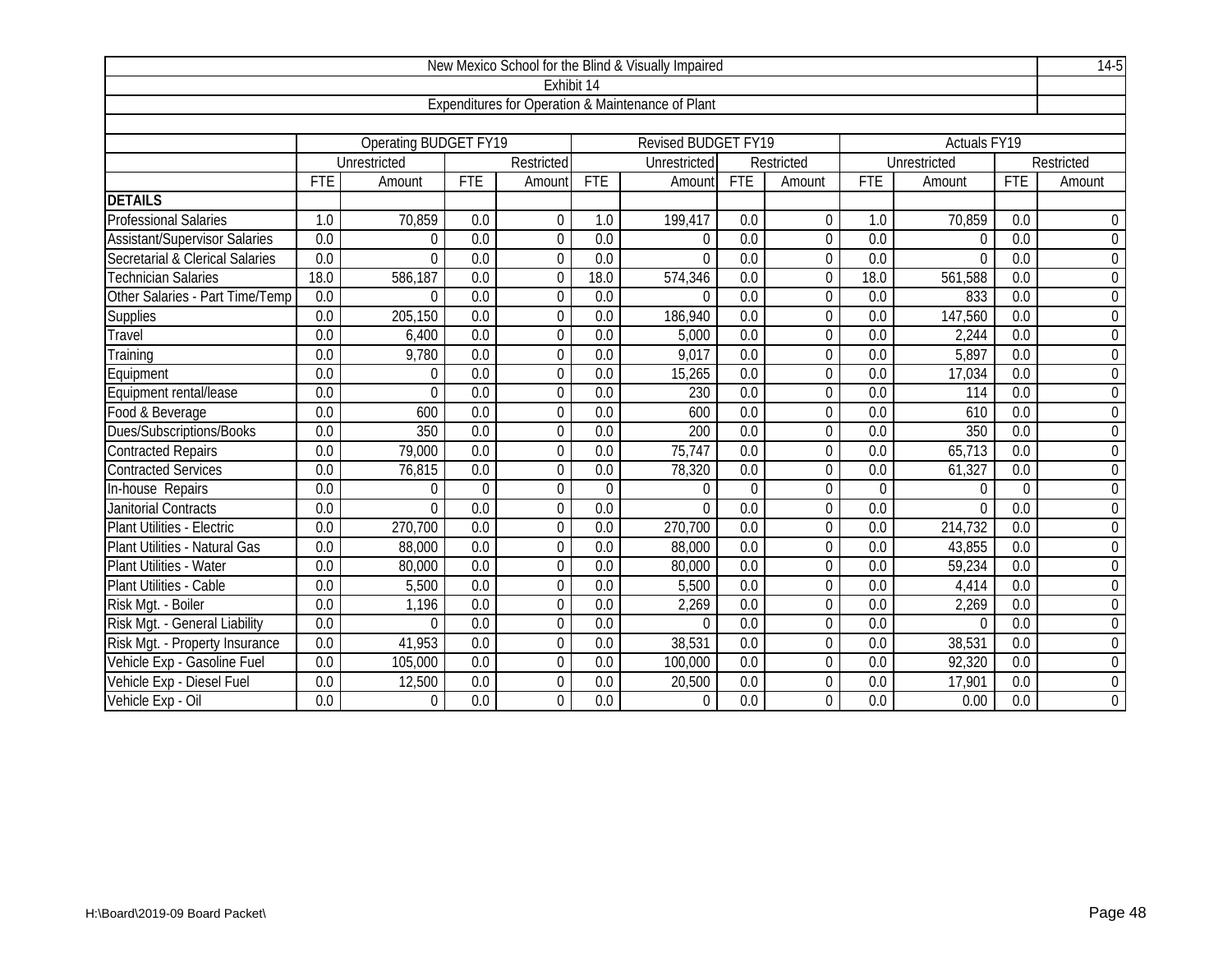|                                                   | New Mexico School for the Blind & Visually Impaired |                       |      |            |      |                     |            |            |                 |                     |            | $14-6$     |
|---------------------------------------------------|-----------------------------------------------------|-----------------------|------|------------|------|---------------------|------------|------------|-----------------|---------------------|------------|------------|
| Exhibit 14                                        |                                                     |                       |      |            |      |                     |            |            |                 |                     |            |            |
| Expenditures for Operation & Maintenance of Plant |                                                     |                       |      |            |      |                     |            |            |                 |                     |            |            |
|                                                   |                                                     |                       |      |            |      |                     |            |            |                 |                     |            |            |
|                                                   |                                                     | Operating BUDGET FY19 |      |            |      | Revised BUDGET FY19 |            |            |                 | <b>Actuals FY19</b> |            |            |
|                                                   |                                                     | Unrestricted          |      | Restricted |      | Unrestricted        |            | Restricted |                 | Unrestricted        |            | Restricted |
|                                                   | FTE                                                 | Amount                | FTE. | Amount     | FTE  | Amount              | <b>FTE</b> | Amount     | FTE             | Amount              | <b>FTE</b> | Amount     |
| <b>DETAILS (Continued)</b>                        |                                                     |                       |      |            |      |                     |            |            |                 |                     |            |            |
| Vehicle Exp - Gen Parts/Repairs                   | 0.0                                                 |                       | 0.0  |            | 0.0  |                     | 0.0        |            | 0.0             |                     | 0.0        |            |
| Risk Mgt - Auto Liability                         | 0.0                                                 | 2,019                 | 0.0  |            | 0.0  | 2,232               | 0.0        |            | 0.0             | 2,232               | 0.0        |            |
| Risk Mgt - Auto Phys Damage                       | 0.0                                                 | 4,053                 | 0.0  |            | 0.0  | 5,319               | 0.0        |            | 0.0             | 5,319               | 0.0        |            |
| Other (Rentals and Misc.)                         | 0.0                                                 |                       | 0.0  |            | 0.0  |                     | 0.0        |            | 0. <sub>C</sub> |                     | 0.0        |            |
| <b>TOTAL</b>                                      | 19.0                                                | ,646,061              | 0.0  |            | 19.0 | ,758,133            | 0.0        |            | 19 <sub>c</sub> | 1,414,935           | 0.0        |            |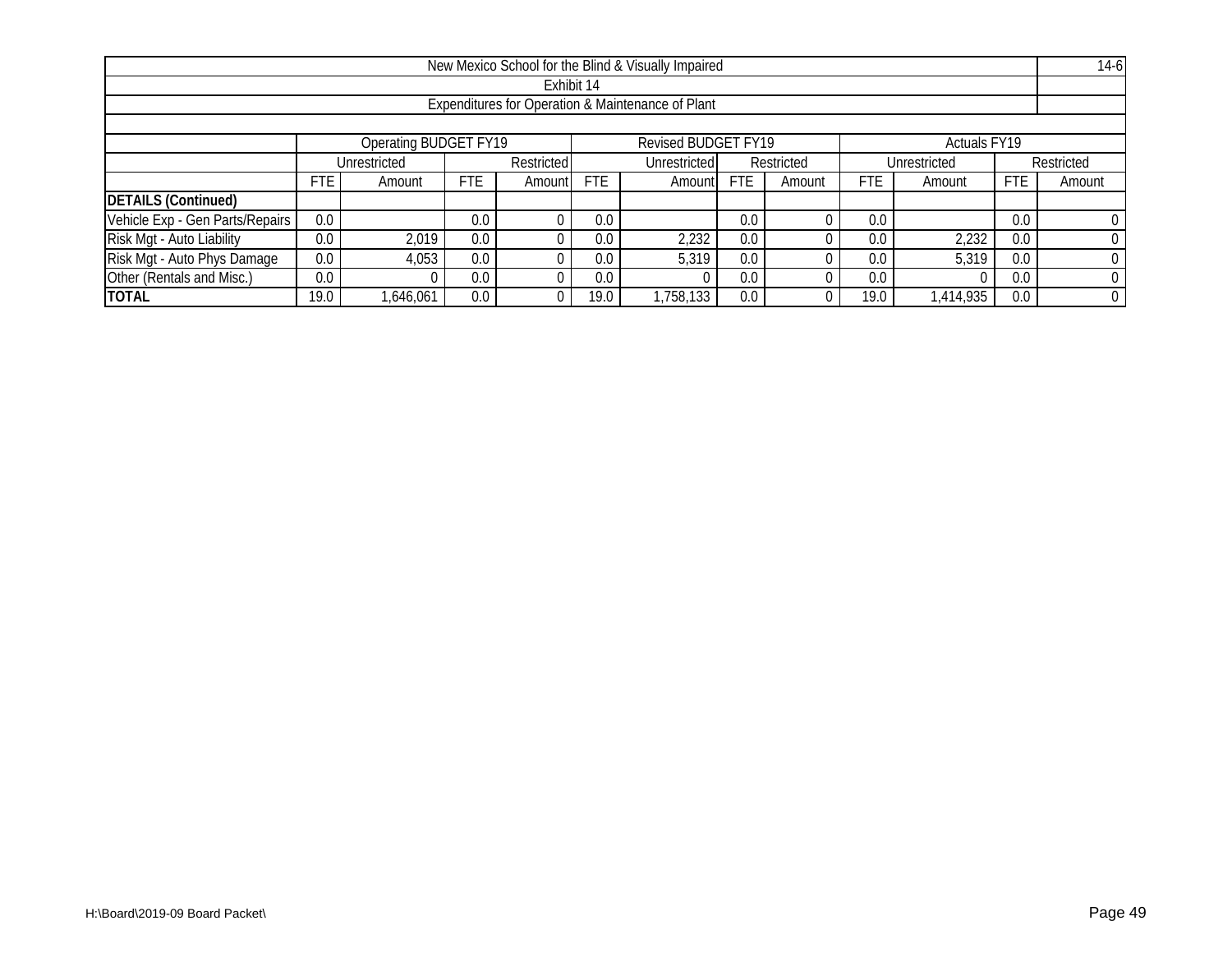| New Mexico School for the Blind & Visually Impaired |                         |                       |                  |
|-----------------------------------------------------|-------------------------|-----------------------|------------------|
| Exhibit I                                           |                         |                       | $I-1$            |
| Summary of Plant Funds Capital Outlay               |                         |                       |                  |
|                                                     |                         |                       |                  |
|                                                     | <b>Operating BUDGET</b> | <b>Revised BUDGET</b> | Actuals          |
|                                                     | <b>FY19</b>             | <b>FY19</b>           | <b>FY19</b>      |
| Major Projects:                                     |                         |                       |                  |
| <b>Total Receipts Restricted to Major Projects</b>  |                         |                       |                  |
| PSFA P-14-019 (Gym)                                 | 0                       | 136,832               | 30,429           |
| PSFA P-13-015 (Infrastructure)                      | 0                       | 0                     | 0                |
| PSFA C10-002 B (New WEC)                            | 0                       | 162,789               | 0                |
| PSFA P 13-016 (Health Services)                     | 0                       | 9,439                 | $\mathbf 0$      |
| PSFA C10-002 (Critical Deficiencies)                | 0                       | 0                     | $\boldsymbol{0}$ |
| PSFA P-14-020 (Sacramento Dormitory)                | 0                       | 114,721               | $\boldsymbol{0}$ |
| PSFA P-14-021 (Recreation Center)                   | 0                       | 422,499               | 3,821            |
| PSFA P-14-025 (WEC)                                 | 0                       | 242,299               | 41,633           |
| PSFA P-15-009 (Garret Dorm)                         | 0                       | 82,483                | 16,117           |
| <b>Total Major Project Receipts</b>                 |                         | 1,171,063             | 91,999           |
|                                                     |                         |                       |                  |
| Minor Projects:                                     |                         |                       |                  |
| <b>Total Receipts Restricted to Minor Projects</b>  |                         |                       |                  |
| <b>Improvement Land &amp; Buildings</b>             |                         | 0                     |                  |
| <b>Total Minor Project Receipts</b>                 |                         | $\Omega$              |                  |
| <b>Total Receipts</b>                               | $\mathbf 0$             | 1,171,063             | 91,999           |
|                                                     |                         |                       |                  |
| Beginning Balances:                                 |                         |                       |                  |
|                                                     |                         |                       |                  |
| <b>Total Beginning Balances</b>                     | 0                       | $\Omega$              | 0                |
|                                                     |                         |                       |                  |
| <b>Total Available</b>                              | 0                       | 1,171,063             | 91,999           |
|                                                     |                         |                       |                  |
| Expenditures:                                       |                         |                       |                  |
| Major Capital Outlay                                |                         |                       |                  |
| <b>New Watkins Education Center</b>                 |                         | 162,789               | 0                |
| Gymnasium                                           |                         | 136,832               | 30,429           |
| Sacramento Dormitory                                |                         | 114,721               | $\pmb{0}$        |
| <b>Health Services</b>                              |                         | 9,439                 | 0                |
| <b>Recreation Center</b>                            |                         | 422,499               | 3,821            |
| <b>Garrett Dormitory</b>                            |                         | 82,483                | 16,117           |
| Site Improvements                                   |                         | $\Omega$              |                  |
| Old Watkins Education Center                        |                         | 242,299               | 41,633           |
| <b>Total Major Project Expenditures</b>             | $\pmb{0}$               | 1,171,063             | 91,999           |
|                                                     |                         |                       |                  |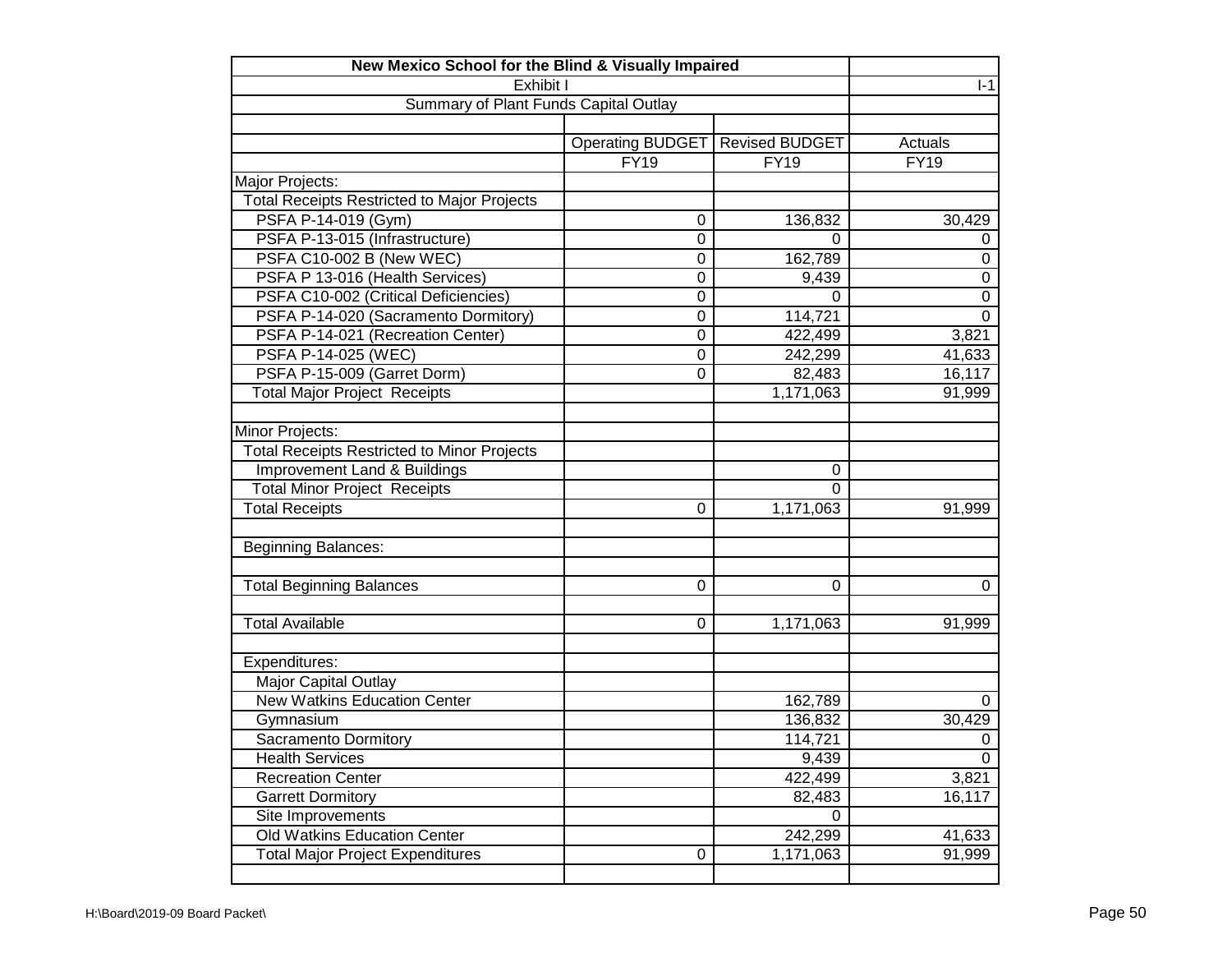| Minor Capital Outlay - Unrestricted                     |               |               |            |
|---------------------------------------------------------|---------------|---------------|------------|
| <b>Automotive Capital</b>                               | $\Omega$      | 120,711       | 142,907    |
| <b>Instruction and General Equipment</b>                | $\Omega$      | 63,402        | 98,380     |
| <b>Instruction and General Furniture &amp; Fixtures</b> |               | 28,386        | 28,386     |
| Improvement Land & Buildings                            | 1,100,000     | 887,501       | 47,116     |
| <b>Total Minor Project Expenditures</b>                 | 1,100,000     | 1,100,000     | 316,788.65 |
| <b>Total Expenditures</b>                               | 1,100,000     | 2,271,063     | 408,788    |
|                                                         |               |               |            |
| Transfers:                                              |               |               |            |
| Transfers (to) from Retirement of Debt                  |               |               |            |
| Transfers (to) from Major                               |               |               |            |
| Transfers (to) from I&G                                 | (1, 100, 000) | (1, 100, 000) | (316, 789) |
| Transfer (to) from Renewal & Replacement                |               |               |            |
| Total Net Transfers (Exh 1)                             | (1, 100, 000) | (1, 100, 000) | (316, 789) |
|                                                         |               |               |            |
| <b>Ending Balance</b>                                   | $\Omega$      | $\Omega$      | $\Omega$   |
|                                                         |               |               |            |
| <b>Totals</b>                                           |               |               |            |
| Revenues                                                | 0             | 1,171,063     | 91,999     |
| <b>Beginning Balance</b>                                | 0             | 0             | $\Omega$   |
| <b>Total Available</b>                                  | $\mathbf 0$   | 1,171,063     | 91,999     |
| Expenditures                                            | 1,100,000     | 2,271,063     | 408,788    |
| Transfers                                               | (1, 100, 000) | (1, 100, 000) | (316, 789) |
| <b>Ending Balance</b>                                   | 0             | 0             | 0          |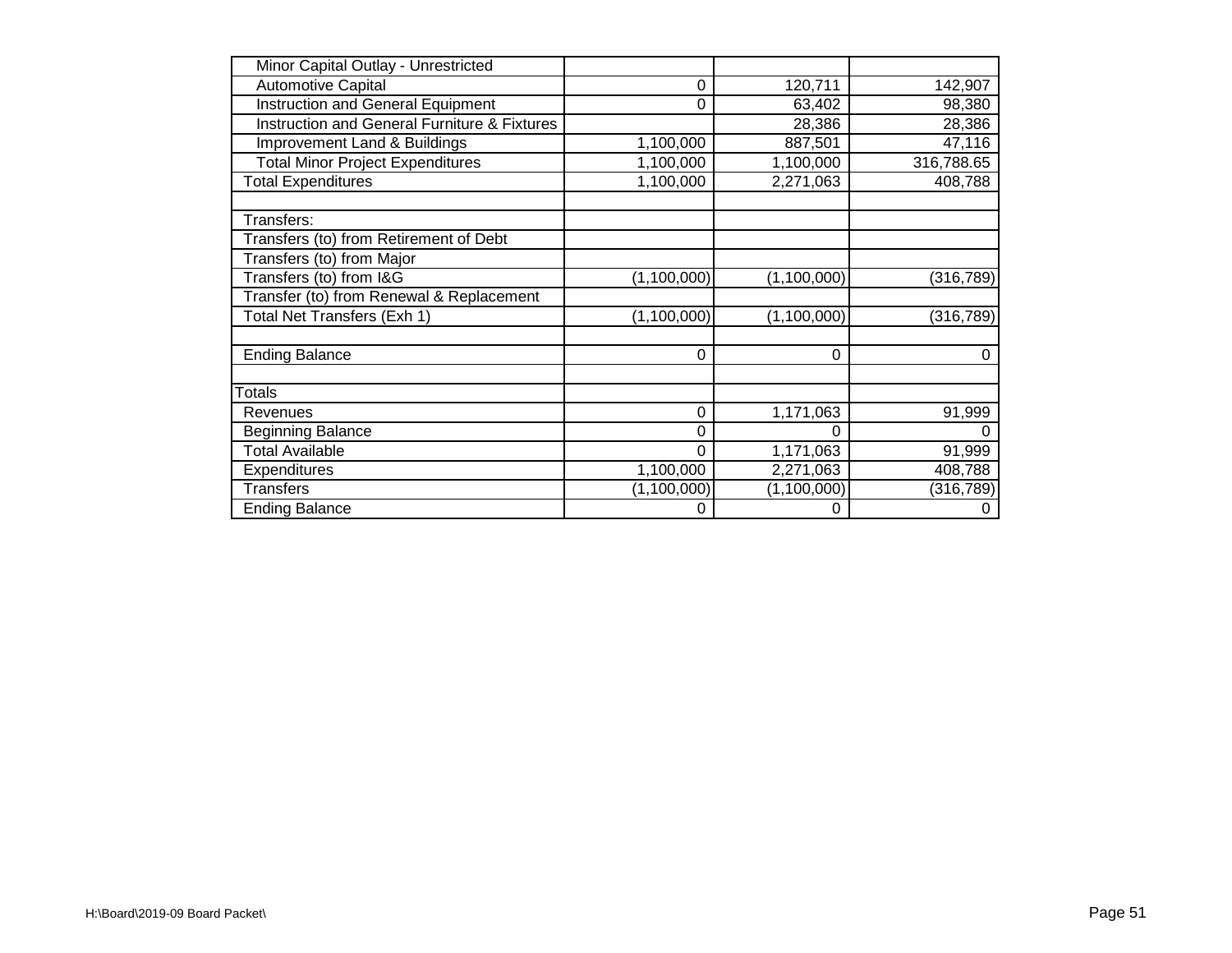| New Mexico School for the Blind & Visually Impaired |                         |                       |             |
|-----------------------------------------------------|-------------------------|-----------------------|-------------|
| Exhibit II                                          |                         |                       | $II-1$      |
| Summary of Plant Funds Capital Outlay               |                         |                       |             |
|                                                     |                         |                       |             |
|                                                     | <b>Operating BUDGET</b> | <b>Revised BUDGET</b> | Actuals     |
|                                                     | <b>FY19</b>             | <b>FY19</b>           | <b>FY19</b> |
| <b>Building Renewal &amp; Replacement</b>           |                         |                       |             |
| Receipts:                                           |                         | $\Omega$              |             |
| <b>Building Renewal &amp; Replacement</b>           |                         | 121,282               | 121,282     |
| Supplemental BR&R                                   |                         | $\Omega$              |             |
| <b>Total Receipts (EXH 1)</b>                       | 0                       | 121,282               | 121,282     |
|                                                     |                         |                       |             |
| <b>Beginning Balance</b>                            |                         |                       |             |
| <b>Building Renewal &amp; Replacement</b>           |                         | 475,246.49            | 475,246     |
| Supplemental BR&R                                   |                         |                       |             |
| Total Beginning Balance (EXH 1)                     | 0                       | 475,246               | 475,246     |
|                                                     |                         |                       |             |
| Total Available (EXH 1)                             | 0                       | 596,529               | 596,529     |
|                                                     |                         |                       |             |
| Expenditures:                                       |                         |                       |             |
| <b>Building Renewal &amp; Replacement</b>           | 84,000                  | 630,129               | 299,742     |
| Supplemental BR&R                                   |                         |                       |             |
| <b>Total Expenditures (EXH 1)</b>                   | 84,000                  | 630,129               | 299,742     |
|                                                     |                         |                       |             |
| Transfers:                                          |                         |                       |             |
| Non-Mandatory                                       |                         |                       |             |
| Transfers (to) from Major                           |                         |                       |             |
| Transfers (to) from I&G                             | $\Omega$                | $\Omega$              | 0           |
|                                                     |                         |                       |             |
| Required                                            |                         |                       |             |
| I&G - Building Renewal & Replacement                | (84,000)                | (84,000)              | (84,000)    |
| I&G - Supplemental BR&R                             |                         |                       |             |
| Total Net Transfers (EXH 1)                         | (84,000)                | (84,000)              | (84,000)    |
|                                                     |                         |                       |             |
| Ending Balance (EXH 1)                              | 0                       | 50,399                | 380,787     |
|                                                     |                         |                       |             |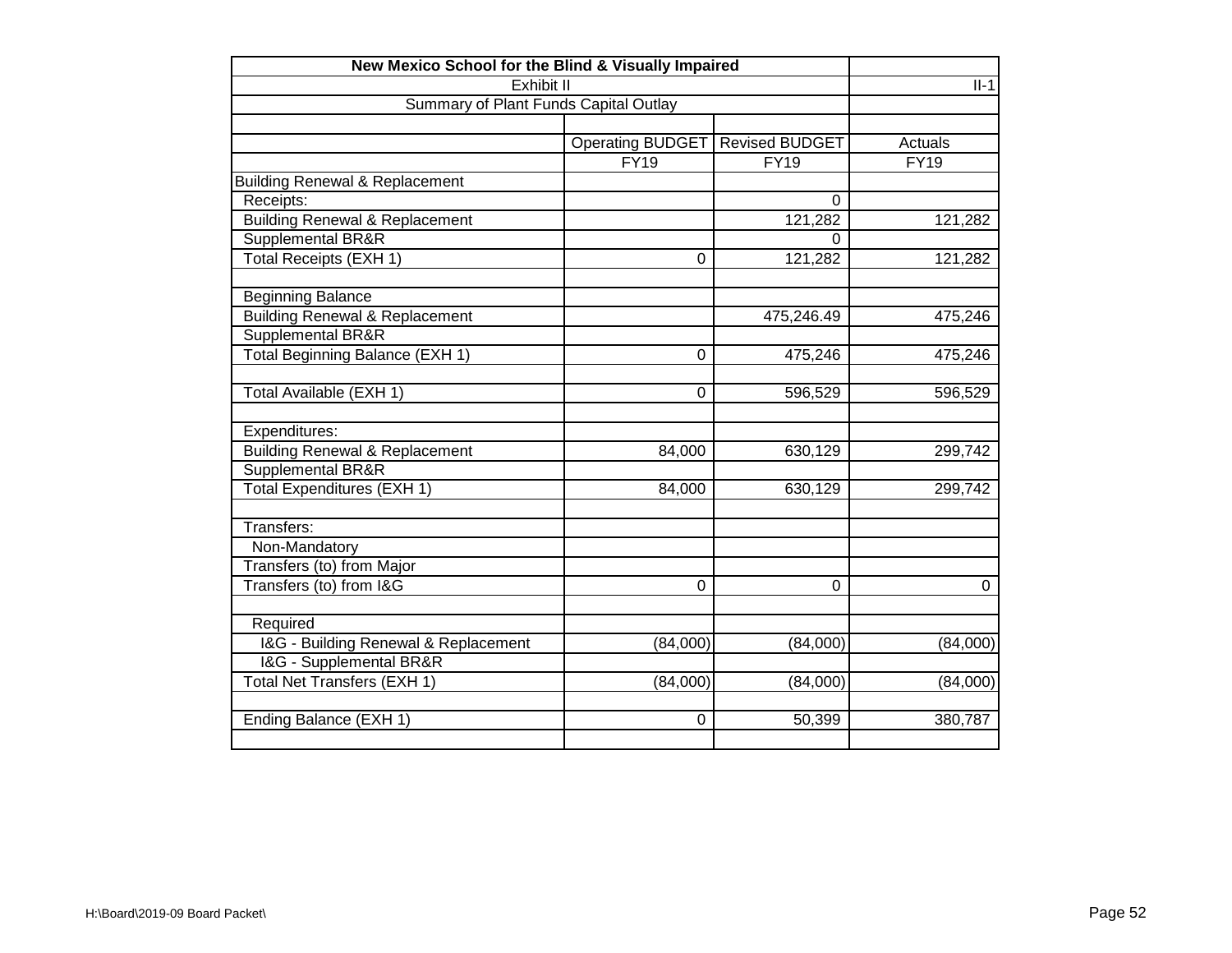| New Mexico School for the Blind & Visually Impaired |                  |                  |                         |
|-----------------------------------------------------|------------------|------------------|-------------------------|
| <b>Exhibit III</b>                                  |                  |                  | $III-1$                 |
| Retirement of Indebtedness                          |                  |                  |                         |
|                                                     | Operating BUDGET | Revised BUDGET   | <b>Operating BUDGET</b> |
|                                                     | FY19             | <b>FY19</b>      | FY20                    |
| Revenues                                            |                  |                  |                         |
| <b>Required Student Fees</b>                        | $\overline{0}$   | $\overline{0}$   | $\boldsymbol{0}$        |
| Interest                                            | $\overline{0}$   | $\boldsymbol{0}$ | $\boldsymbol{0}$        |
| Other                                               | $\boldsymbol{0}$ | $\boldsymbol{0}$ | $\boldsymbol{0}$        |
| <b>Total Revenue</b>                                | $\Omega$         | $\Omega$         | $\Omega$                |
|                                                     |                  |                  |                         |
|                                                     |                  |                  |                         |
| <b>Beginning Balance</b>                            | $\mathbf{0}$     | $\mathbf{0}$     | $\boldsymbol{0}$        |
| Reserves for Principal & Interest                   | $\Omega$         | $\Omega$         | $\overline{0}$          |
| <b>Total Beginning Balance</b>                      | $\mathbf{0}$     | $\mathbf{0}$     | $\boldsymbol{0}$        |
| <b>Total Available</b>                              | $\mathbf{0}$     | $\boldsymbol{0}$ | $\overline{0}$          |
| Expenditures                                        |                  |                  |                         |
| <b>Retirement of Principal</b>                      | $\overline{0}$   | $\theta$         | $\boldsymbol{0}$        |
| Payment of Interest                                 | $\Omega$         | $\Omega$         | $\boldsymbol{0}$        |
| Service/Cost                                        | $\mathbf{0}$     | $\boldsymbol{0}$ | $\boldsymbol{0}$        |
| Lease/Purchase                                      |                  |                  |                         |
| Other                                               | $\Omega$         | $\overline{0}$   | $\boldsymbol{0}$        |
| <b>Total Expenditures</b>                           | $\mathbf{0}$     | $\mathbf{0}$     | $\boldsymbol{0}$        |
|                                                     |                  |                  |                         |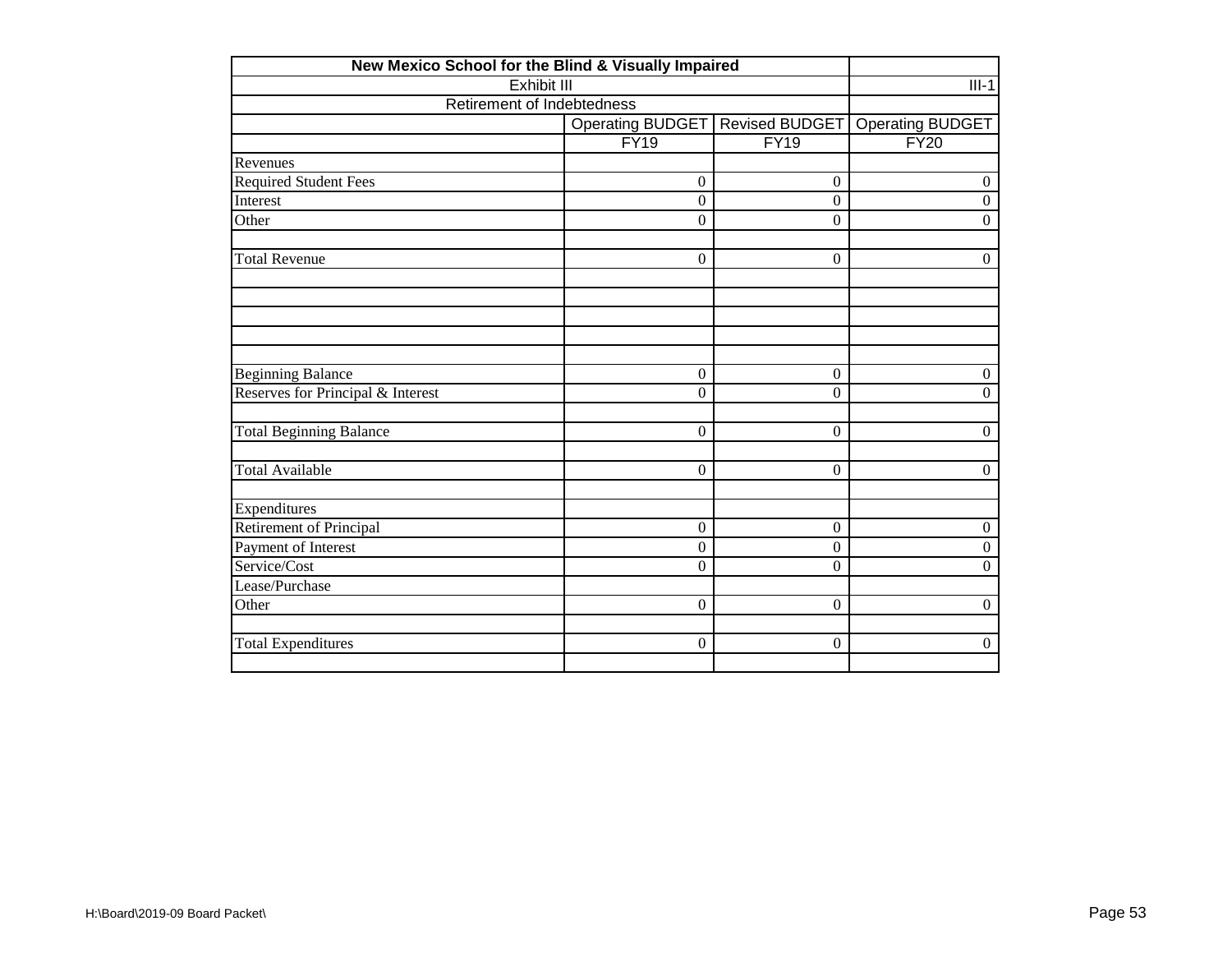| <b>Transfers</b>                      |          |   |  |
|---------------------------------------|----------|---|--|
| Instruction & General                 | $\Omega$ |   |  |
| Student Social & Cultural Development | $\theta$ | 0 |  |
| Research                              |          |   |  |
| Public Service                        |          |   |  |
| <b>Internal Service</b>               | $\Omega$ |   |  |
| Student Aid                           |          |   |  |
| Auxiliaries                           | 0        |   |  |
| Athletics                             | 0        |   |  |
| <b>Independent Operations</b>         |          |   |  |
| Capital Outlay                        |          |   |  |
| Renewal and Replacement               |          |   |  |
|                                       |          |   |  |
| <b>Total Net Transfer</b>             | $\Omega$ |   |  |
|                                       |          |   |  |
| <b>Ending Balance</b>                 | $\Omega$ |   |  |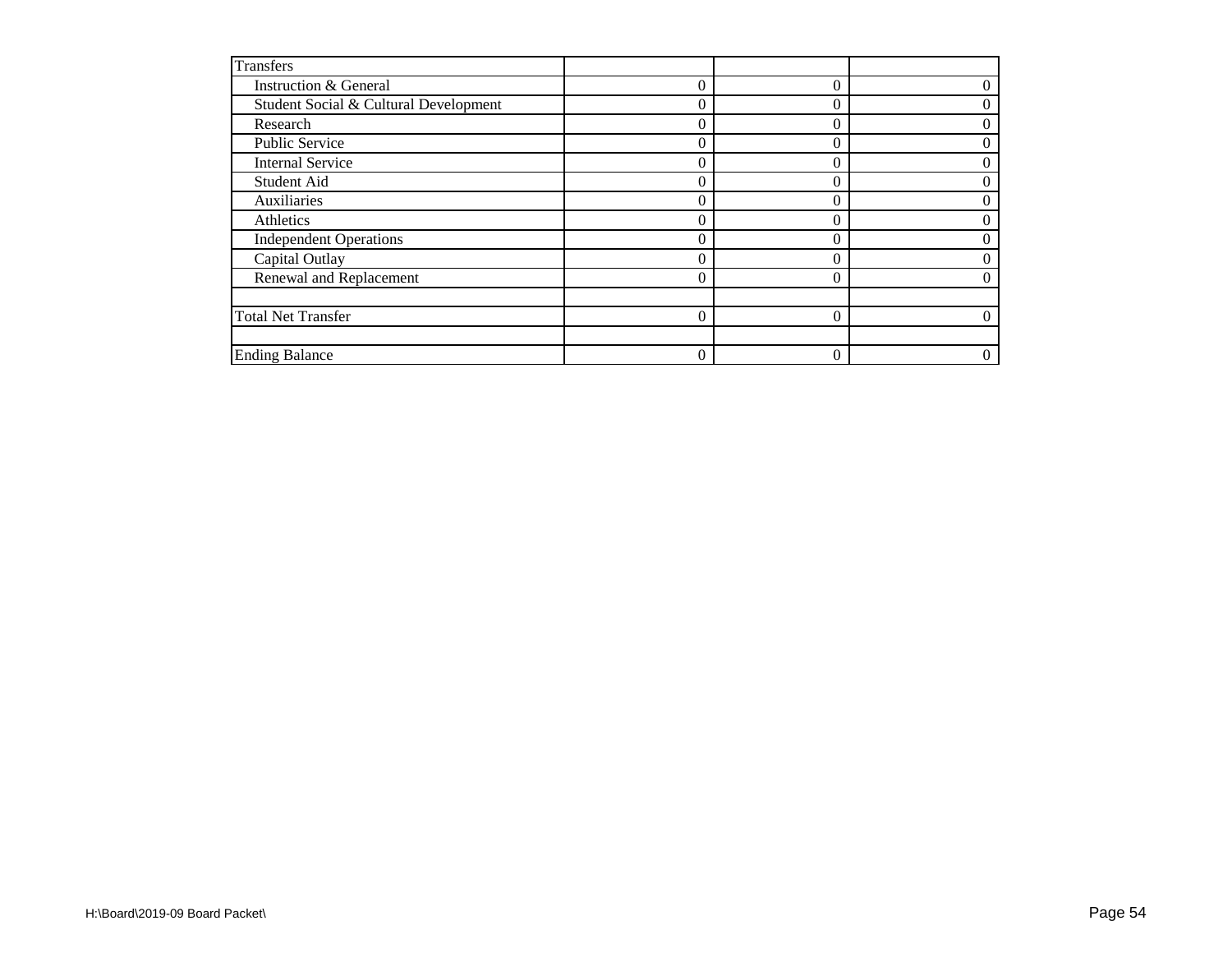| New Mexico School for the Blind & Visually Impaired |                       |            |              |                     |              |                     |  |  |  |
|-----------------------------------------------------|-----------------------|------------|--------------|---------------------|--------------|---------------------|--|--|--|
| Exhibit a                                           |                       |            |              |                     |              |                     |  |  |  |
| Summary of Current Funds Revenue by Souce           |                       |            |              |                     |              |                     |  |  |  |
|                                                     |                       |            |              |                     |              |                     |  |  |  |
|                                                     | Operating BUDGET FY19 |            |              | Revised BUDGET FY19 |              | <b>Actuals FY19</b> |  |  |  |
|                                                     | Unrestricted          | Restricted | Unrestricted | Restricted          | Unrestricted | Restricted          |  |  |  |
| <b>REVENUES</b>                                     |                       |            |              |                     |              |                     |  |  |  |
| <b>Tuition and Miscellaneous Fees</b>               |                       |            |              |                     |              |                     |  |  |  |
| <b>Federal Govt Appropriations</b>                  |                       |            |              |                     |              |                     |  |  |  |
| <b>State Govt Appropriations</b>                    | 1,327,800             | 150,000    | 1,327,800    | 412,996             | 1,327,800    | 150,000             |  |  |  |
| <b>Federal Govt Grants &amp; Contracts</b>          |                       | 130,499    |              | 157,219             |              | 135,386             |  |  |  |
| <b>State Govt Grants &amp; Contracts</b>            |                       | 956,600    |              | 1,132,295           |              | 1,163,475           |  |  |  |
| Private Gisfts, Grants, & Contracts (Do             | 5,000                 | 48,000     | 4,400        | 133,101             | 2,511        | 84,044              |  |  |  |
| Endowments, Land, Permanent Fund                    | 14,250,000            |            | 14,358,000   |                     | 13,950,153   |                     |  |  |  |
| <b>Other Sources</b>                                | 77,000                |            | 162,000      |                     | 155,388      | $\Omega$            |  |  |  |
| <b>TOTAL REVENUES</b>                               | 15,659,800            | ,285,099   | 15,852,200   | 1,835,611           | 15,435,852   | 1,532,905           |  |  |  |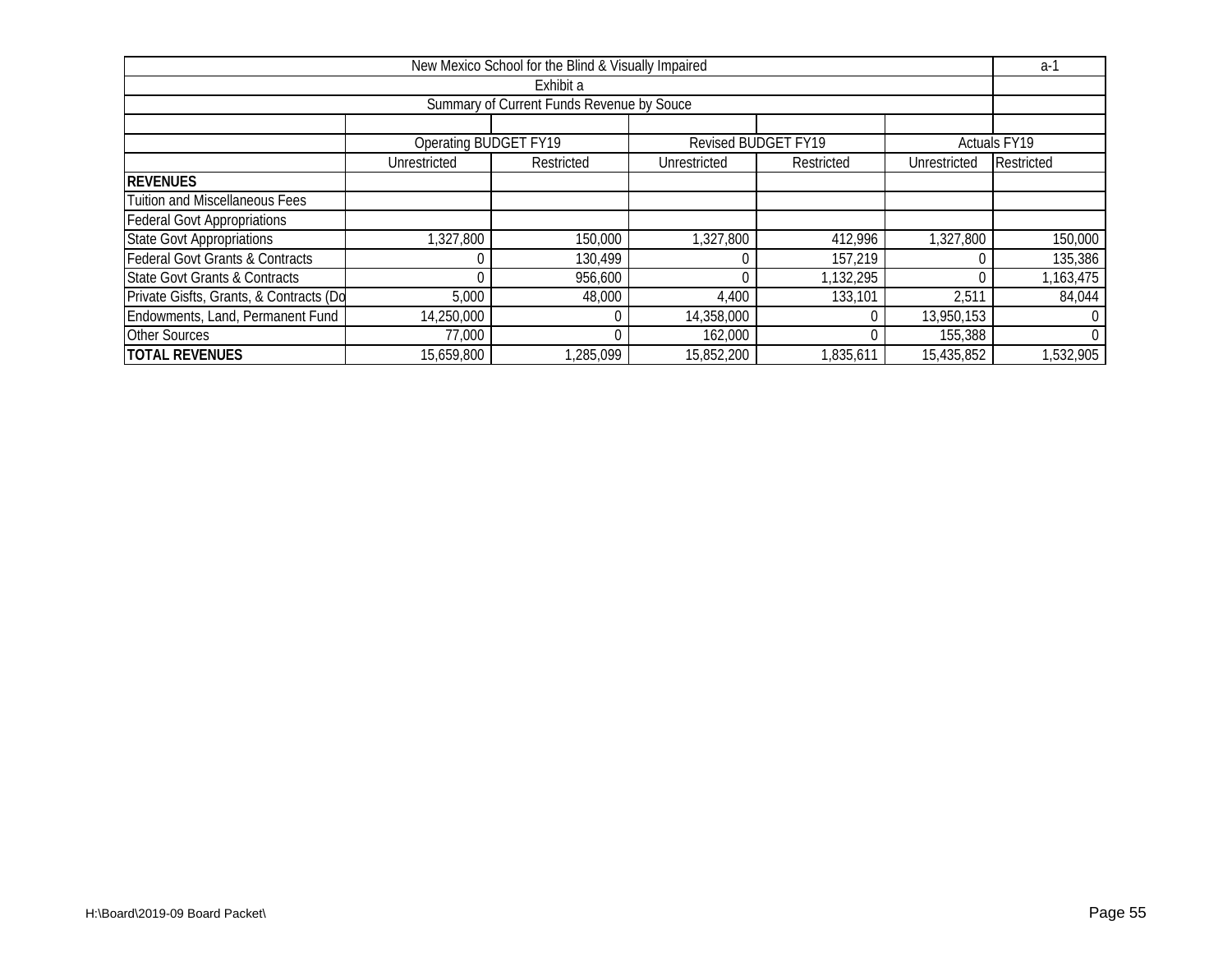| New Mexico School for the Blind & Visually Impaired |                                                                                |              |                  |                  |                  |                |                  |                  |                  | $b-1$               |                   |                  |
|-----------------------------------------------------|--------------------------------------------------------------------------------|--------------|------------------|------------------|------------------|----------------|------------------|------------------|------------------|---------------------|-------------------|------------------|
| Exhibit b                                           |                                                                                |              |                  |                  |                  |                |                  |                  |                  |                     |                   |                  |
| Summary of Salaries in All Current Funds            |                                                                                |              |                  |                  |                  |                |                  |                  |                  |                     |                   |                  |
|                                                     |                                                                                |              |                  |                  |                  |                |                  |                  |                  |                     |                   |                  |
|                                                     | Operating BUDGET FY19<br><b>Revised BUDGET FY19</b><br>Actuals <sub>FY19</sub> |              |                  |                  |                  |                |                  |                  |                  |                     |                   |                  |
|                                                     |                                                                                | Unrestricted |                  | Restricted       |                  | Unrestricted   |                  | Restricted       |                  | <b>Unrestricted</b> |                   | Restricted       |
|                                                     | <b>FTE</b>                                                                     | Amount       | FTE              | Amount           | FTE              | Amount         | <b>FTE</b>       | Amount           | FTE              | Amount              | <b>FTE</b>        | Amount           |
| <b>PROFESSIONAL SALARIES</b>                        |                                                                                |              |                  |                  |                  |                |                  |                  |                  |                     |                   |                  |
|                                                     |                                                                                |              |                  |                  |                  |                |                  |                  |                  |                     |                   |                  |
| Instruction                                         | 40.5                                                                           | 2,390,388    | 1.0              | 49,913           | 40.5             | 2,426,325      | 1.0              | 49,886           | 40.5             | 2,235,594           | 1.0               | 52,531           |
| Academic Support                                    | 32.0                                                                           | 2,192,102    | 4.0              | 281,893          | 32.0             | 2,279,263      | 4.0              | 281,499          | 32.0             | 2,140,882           | 4.0               | 269,472          |
| <b>Student Services</b>                             | 3.5                                                                            | 406,955      | 6.0              | 371,951          | 3.5              | 526,008        | 6.0              | 371,564          | 3.5              | 239,922             | 6.0               | 325,115          |
| <b>Institutional Support</b>                        | $\overline{7.3}$                                                               | 597,544      | $\overline{0.0}$ | $\Omega$         | 7.3              | 721,103        | 0.0              | $\overline{0}$   | 7.3              | 595,787             | $\overline{0.0}$  | $\overline{0}$   |
| Operation & Maint of Plant                          | 1.0                                                                            | 70,859       | $\overline{0.0}$ | $\Omega$         | 1.0              | 199,417        | 0.0              | $\overline{0}$   | 1.0              | 70,859              | 0.0               | $\mathbf{0}$     |
| <b>TOTAL</b>                                        | 84.3                                                                           | 5,657,849    | 11.0             | 703,757          | 84.3             | 6,152,117      | 11.0             | 702,949          | 84.3             | 5,283,045           | $\overline{1}1.0$ | 647,117          |
|                                                     |                                                                                |              |                  |                  |                  |                |                  |                  |                  |                     |                   |                  |
| <b>ASSISTANT/SUPERVISOR SALARIES</b>                |                                                                                |              |                  |                  |                  |                |                  |                  |                  |                     |                   |                  |
|                                                     |                                                                                |              |                  |                  |                  |                |                  |                  |                  |                     |                   |                  |
| Instruction                                         | 2.0                                                                            | 103,462      | 0.0              | 0                | 2.0              | 103,462        | 0.0              | $\boldsymbol{0}$ | 2.0              | 103,462             | 0.0               | $\overline{0}$   |
| Academic Support                                    | 0.0                                                                            | $\Omega$     | 0.0              | $\overline{0}$   | 0.0              | $\overline{0}$ | 0.0              | 0                | 0.0              | $\theta$            | 0.0               | $\boldsymbol{0}$ |
| <b>Student Services</b>                             | 0.0                                                                            | $\Omega$     | $\overline{0.0}$ | 0                | $\overline{0.0}$ | $\overline{0}$ | $\overline{0.0}$ | $\mathbf 0$      | $\overline{0.0}$ | $\Omega$            | $\overline{0.0}$  | $\overline{0}$   |
| <b>Institutional Support</b>                        | 1.0                                                                            | 59,113       | 0.0              | $\boldsymbol{0}$ | 1.0              | 59, 113        | 0.0              | $\boldsymbol{0}$ | 1.0              | 59,113              | 0.0               | $\boldsymbol{0}$ |
| Operation & Maint of Plant                          | 0.0                                                                            | $\Omega$     | $\overline{0.0}$ | $\mathbf 0$      | 0.0              | $\Omega$       | 0.0              | $\boldsymbol{0}$ | 0.0              | $\Omega$            | 0.0               | $\boldsymbol{0}$ |
| <b>TOTAL</b>                                        | 3.0                                                                            | 162,575      | 0.0              | $\overline{0}$   | 3.0              | 162,575        | 0.0              | 0                | 3.0              | 162,575             | 0.0               | $\overline{0}$   |
|                                                     |                                                                                |              |                  |                  |                  |                |                  |                  |                  |                     |                   |                  |
| SECRETARIAL & CLERICAL SALARIES                     |                                                                                |              |                  |                  |                  |                |                  |                  |                  |                     |                   |                  |
|                                                     |                                                                                |              |                  |                  |                  |                |                  |                  |                  |                     |                   |                  |
| Instruction                                         | $\overline{2.0}$                                                               | 68,552       | 0.0              | $\overline{0}$   | $\overline{1.0}$ | 34,423         | 0.0              | $\overline{0}$   | $\overline{1.0}$ | 34,374              | 0.0               | $\overline{0}$   |
| Academic Support                                    | 1.0                                                                            | 37,811       | 1.0              | 49,697           | $\overline{1.0}$ | 37,576         | 1.0              | 49,697           | 1.0              | 37,552              | 1.0               | 50,190           |
| <b>Student Services</b>                             | $\overline{0.0}$                                                               | $\Omega$     | 0.0              | $\Omega$         | $\overline{0.0}$ | $\Omega$       | 0.0              | $\mathbf 0$      | 0.0              | $\Omega$            | 0.0               | $\overline{0}$   |
| Institutional Support                               | 2.0                                                                            | 83,916       | $\overline{0.0}$ | $\Omega$         | $\overline{2.0}$ | 83,046         | 0.0              | 0                | 2.0              | 75,018              | 0.0               | $\boldsymbol{0}$ |
| Operation & Maint of Plant                          | 0.0                                                                            | $\Omega$     | 0.0              | $\Omega$         | 0.0              | $\Omega$       | 0.0              | $\overline{0}$   | 0.0              | $\Omega$            | 0.0               | $\boldsymbol{0}$ |
| <b>TOTAL</b>                                        | 5.0                                                                            | 190,279      | $\overline{1.0}$ | 49,697           | 4.0              | 155,045        | 1.0              | 49,697           | 4.0              | 146,944             | 1.0               | 50,190           |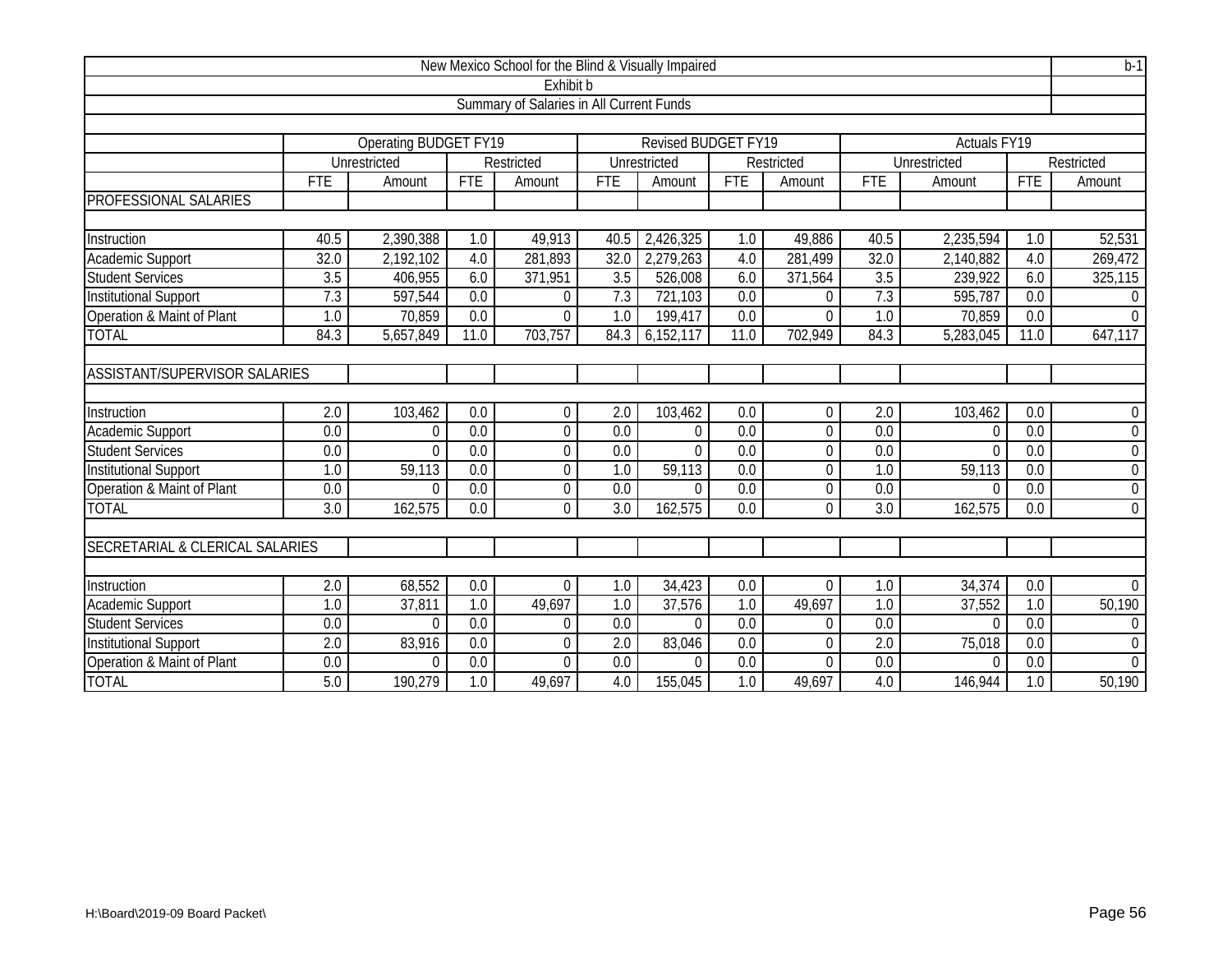|                                 |                                          |                              |                  | New Mexico School for the Blind & Visually Impaired |            |                            |      |                  |                  |                         |                  | $b-2$            |
|---------------------------------|------------------------------------------|------------------------------|------------------|-----------------------------------------------------|------------|----------------------------|------|------------------|------------------|-------------------------|------------------|------------------|
|                                 | Exhibit b                                |                              |                  |                                                     |            |                            |      |                  |                  |                         |                  |                  |
|                                 | Summary of Salaries in All Current Funds |                              |                  |                                                     |            |                            |      |                  |                  |                         |                  |                  |
|                                 |                                          |                              |                  |                                                     |            |                            |      |                  |                  |                         |                  |                  |
|                                 |                                          | <b>Operating BUDGET FY19</b> |                  |                                                     |            | <b>Revised BUDGET FY19</b> |      |                  |                  | Actuals <sub>FY19</sub> |                  |                  |
|                                 |                                          | Unrestricted                 |                  | Restricted                                          |            | Unrestricted               |      | Restricted       |                  | Unrestricted            |                  | Restricted       |
|                                 | <b>FTE</b>                               | Amount                       | <b>FTE</b>       | Amount                                              | <b>FTE</b> | Amount                     | FTE  | Amount           | <b>FTE</b>       | Amount                  | <b>FTE</b>       | Amount           |
| <b>TECHNICIAN SALARIES</b>      |                                          |                              |                  |                                                     |            |                            |      |                  |                  |                         |                  |                  |
| Instruction                     | 36.0                                     | 1,001,676                    | 0.0              | $\mathbf 0$                                         | 35.0       | 918,199                    | 0.0  | $\boldsymbol{0}$ | 35.0             | 873,347                 | 0.0              | $\mathbf 0$      |
| Academic Support                | 8.0                                      | 319,157                      | $\overline{0.0}$ | $\mathbf 0$                                         | 8.0        | $\overline{306}$ , 721     | 0.0  | $\mathbf 0$      | 8.0              | 303,612                 | 0.0              | $\boldsymbol{0}$ |
| <b>Student Services</b>         | 23.0                                     | 598,568                      | $\overline{0.0}$ | $\mathbf 0$                                         | 22.0       | 550,933                    | 0.0  | $\boldsymbol{0}$ | 22.0             | 502,429                 | 0.0              | $\boldsymbol{0}$ |
| Institutional Support           | 13.0                                     | 567,477                      | 0.0              | $\mathbf 0$                                         | 13.0       | $\overline{553,293}$       | 0.0  | $\mathbf 0$      | 13.0             | 539,067                 | 0.0              | $\overline{0}$   |
| Operation & Maint of Plant      | 18.0                                     | 586,187                      | 0.0              | $\mathbf 0$                                         | 18.0       | 574,346                    | 0.0  | $\boldsymbol{0}$ | 18.0             | 561,588                 | 0.0              | $\boldsymbol{0}$ |
| <b>TOTAL</b>                    | 98.0                                     | 3,073,065                    | 0.0              | 0                                                   | 96.0       | 2,903,491                  | 0.0  | $\mathbf 0$      | 96.0             | 2,780,042               | 0.0              | $\overline{0}$   |
| <b>OTHER SALARIES</b>           |                                          |                              |                  |                                                     |            |                            |      |                  |                  |                         |                  |                  |
| Instruction                     | 0.0                                      | 50,429                       | 0.0              | $\overline{0}$                                      | 2.0        | 82,929                     | 0.0  | $\mathbf 0$      | 2.0              | 88,480                  | 0.0              | $\mathbf 0$      |
| Academic Support                | $\overline{1.0}$                         | 20,633                       | 0.0              | 0                                                   | 1.0        | 18,811                     | 0.0  | $\overline{0}$   | 1.0              | 10,466                  | 0.0              | $\overline{0}$   |
| <b>Student Services</b>         | 10.5                                     | 287,854                      | 0.0              | 14,701                                              | 11.5       | $\overline{277,000}$       | 0.0  | 14,701           | 11.5             | 273,358                 | 0.0              | 43,150           |
| Institutional Support           | $\overline{1.0}$                         | 42,771                       | $\overline{0.0}$ | $\overline{0}$                                      | 1.0        | 51,766                     | 0.0  | $\overline{0}$   | 1.0              | 57,636                  | 0.0              | $\overline{0}$   |
| Operation & Maint of Plant      | 0.0                                      | $\Omega$                     | 0.0              | $\overline{0}$                                      | 0.0        | $\overline{0}$             | 0.0  | $\mathbf 0$      | 0.0              | 833                     | 0.0              | $\overline{0}$   |
| <b>TOTAL</b>                    | 12.5                                     | 401,687                      | 0.0              | 14,701                                              | 15.5       | 430,506                    | 0.0  | 14,701           | 15.5             | 430,772                 | $\overline{0.0}$ | 43,150           |
| <b>GRAND TOTAL SALARIES</b>     |                                          |                              |                  |                                                     |            |                            |      |                  |                  |                         |                  |                  |
| <b>Professional Salaries</b>    | 84.3                                     | 5,657,849                    | 11.0             | 703,757                                             | 84.3       | 6,152,117                  | 11.0 | 702,949          | 84.3             | 5,283,045               | 11.0             | 647,117          |
| <b>Asst/Supervisor Salaries</b> | 3.0                                      | 162,575                      | 0.0              | $\Omega$                                            | 3.0        | 162,575                    | 0.0  | $\Omega$         | $\overline{3.0}$ | 162,575                 | 0.0              | $\Omega$         |
| Secretarial & Cler Salaries     | 5.0                                      | 190,279                      | 1.0              | 49,697                                              | 4.0        | 155,045                    | 1.0  | 49,697           | 4.0              | 146,944                 | 1.0              | 50,190           |
| <b>Technician Salaries</b>      | 98.0                                     | 3,073,065                    | 0.0              | $\Omega$                                            | 96.0       | 2,903,491                  | 0.0  | $\theta$         | 96.0             | 2,780,042               | 0.0              | $\Omega$         |
| <b>Other Salaries</b>           | 12.5                                     | 401,687                      | 0.0              | 14,701                                              | 15.5       | 430,506                    | 0.0  | 14,701           | 15.5             | 430,772                 | 0.0              | 43,150           |
| <b>GRAND TOTAL</b>              | 202.75                                   | 9,485,454                    | 12.0             | 768,155                                             |            | 202.75 9,803,733           | 12.0 | 767,347          | 202.75           | 8,803,378               | 12.0             | 740,458          |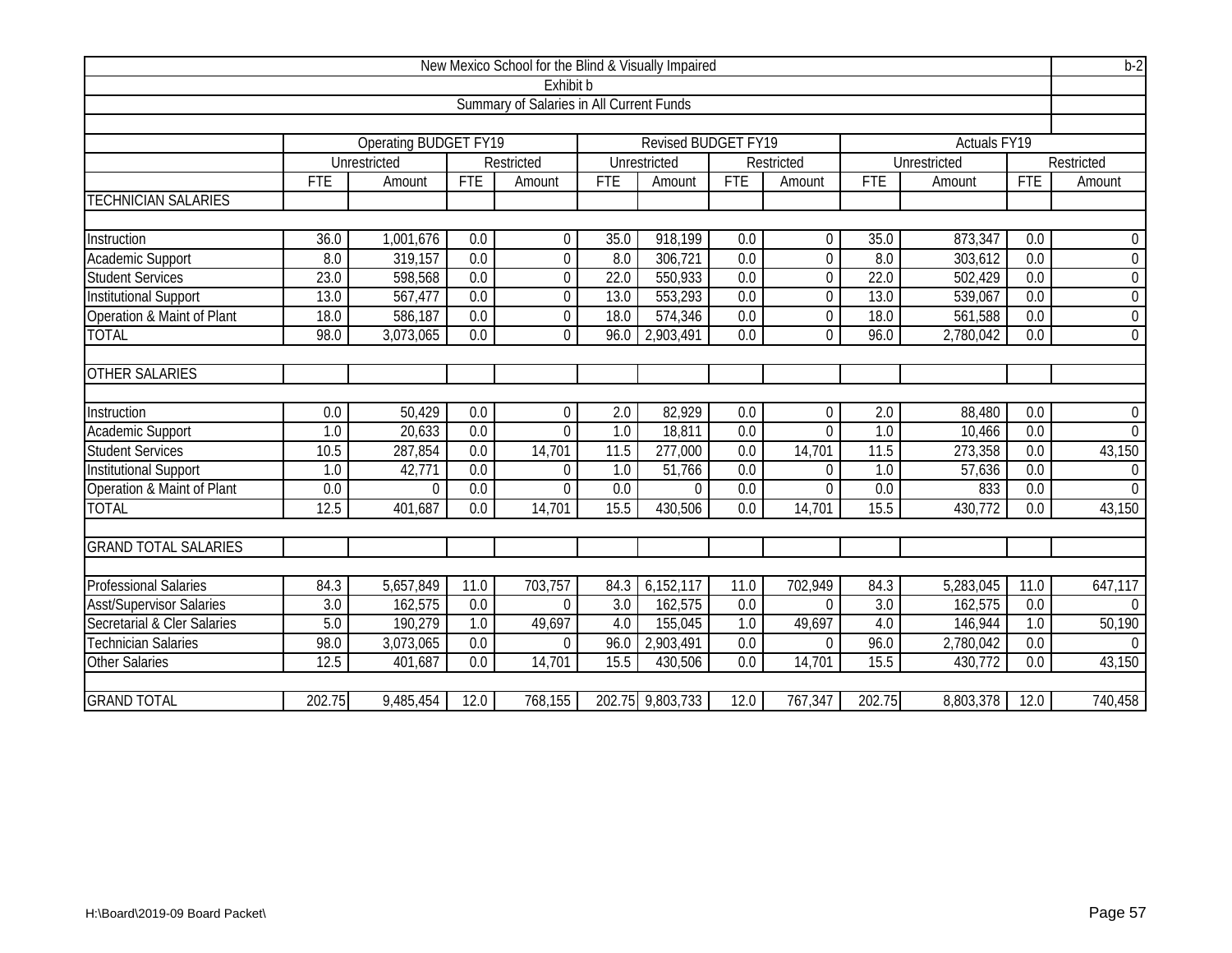| New Mexico School for the Blind & Visually Impaired |                                   |                             |  |  |  |  |  |
|-----------------------------------------------------|-----------------------------------|-----------------------------|--|--|--|--|--|
|                                                     | Exhibit C                         |                             |  |  |  |  |  |
|                                                     | <b>Operating Salary Increases</b> |                             |  |  |  |  |  |
|                                                     |                                   |                             |  |  |  |  |  |
|                                                     | <b>Operating BUDGET FY19</b>      | Actuals FY19                |  |  |  |  |  |
|                                                     | Approved Percentage               | <b>Operating Percentage</b> |  |  |  |  |  |
|                                                     | Salary Increase                   | Salary Increase             |  |  |  |  |  |
| <b>Returning Faculty</b>                            | 2.5%                              | 2.5%                        |  |  |  |  |  |
| <b>Adjunct Faculty</b>                              | 2.5%                              | 2.5%                        |  |  |  |  |  |
| Returning Professional Staff (FLSA exempt)          | 2.5%                              | 2.5%                        |  |  |  |  |  |
| <b>GA/TA</b>                                        | 2.5%                              | 2.5%                        |  |  |  |  |  |